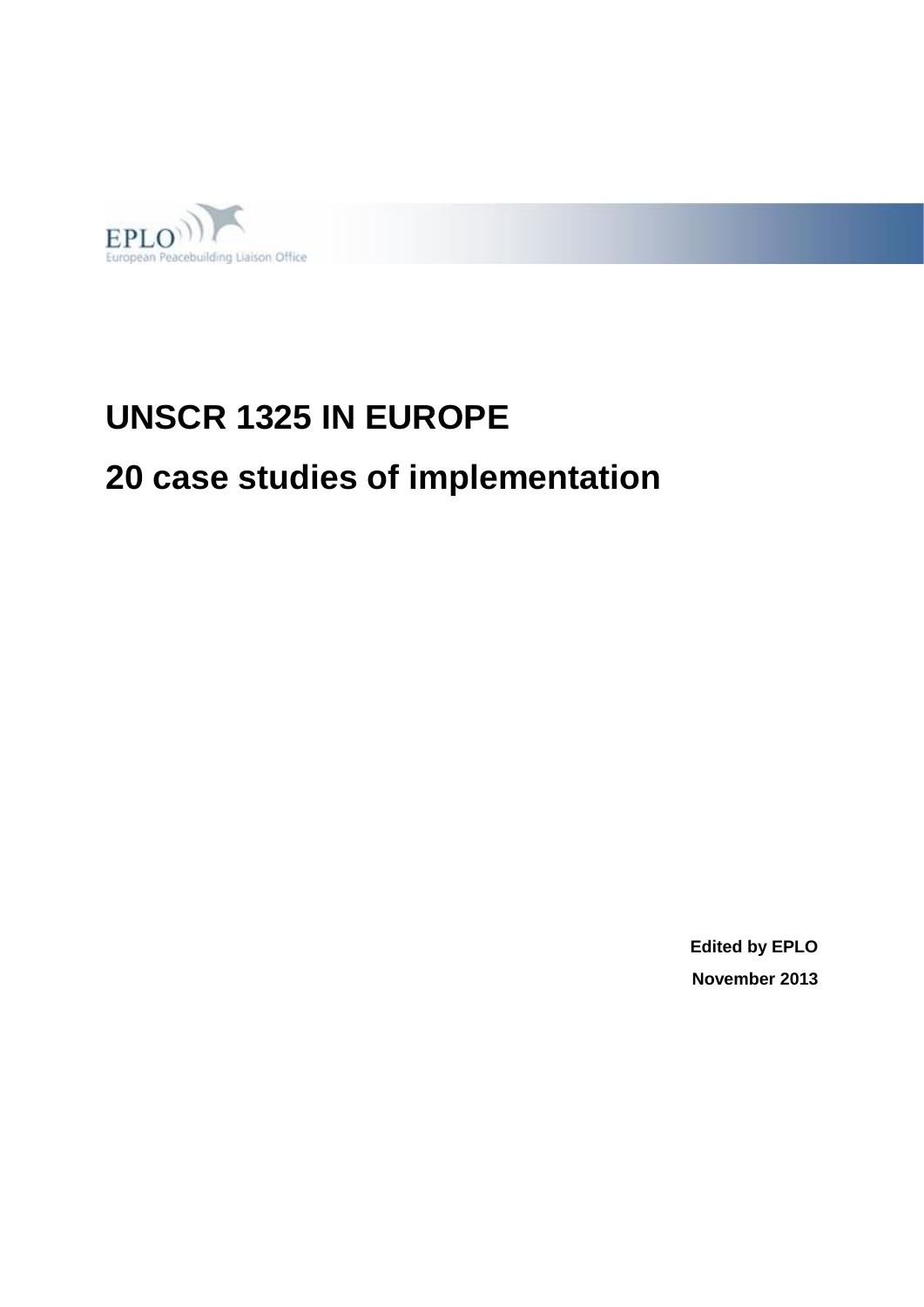© Copyright lies with EPLO and the individual authors and no part of the publication should be reproduced without the permission of EPLO.

The opinions and views expressed in the case studies are solely those of the authors and do not necessarily reflect EPLO's views.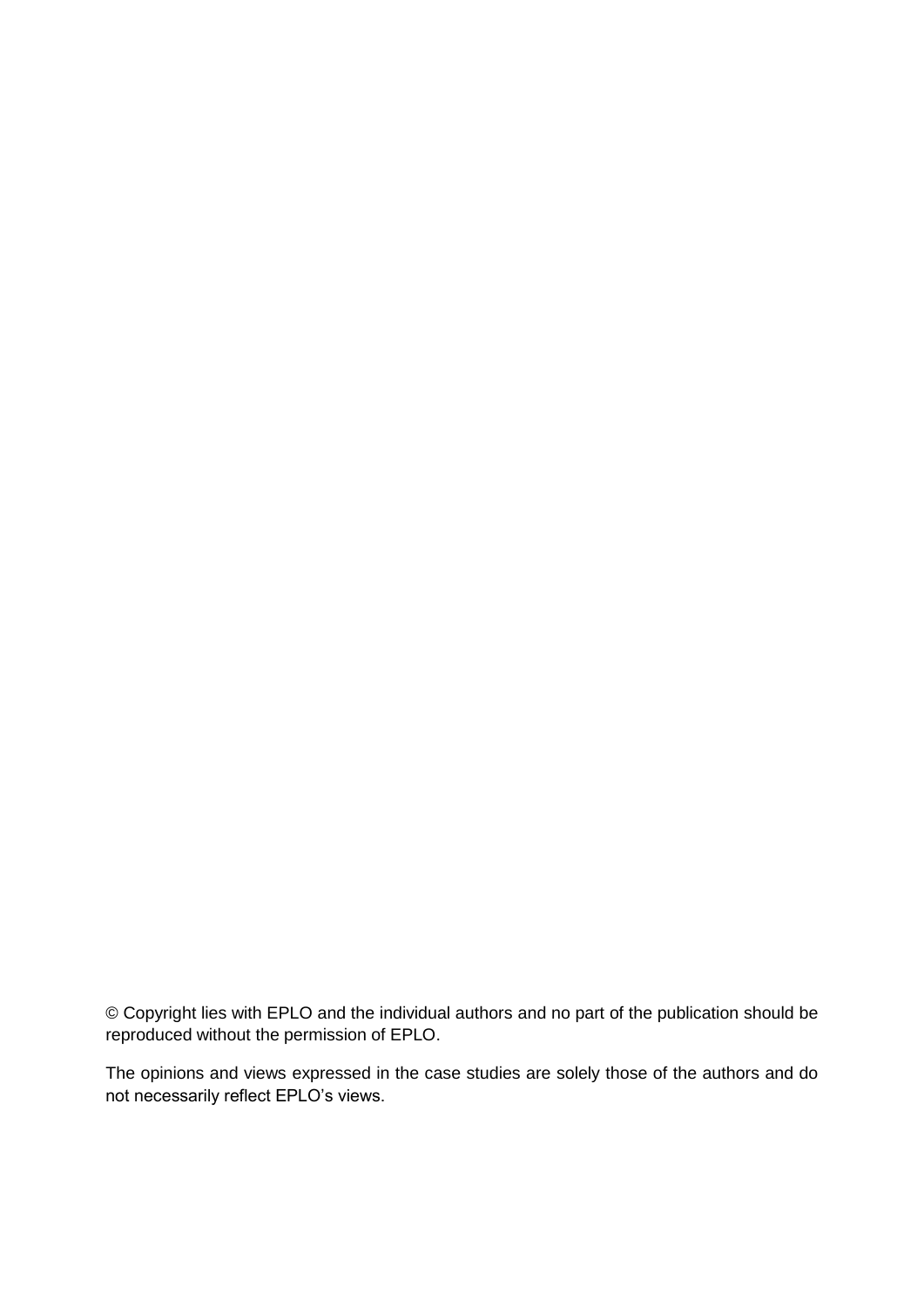| Introduction                                                                             | 1              |
|------------------------------------------------------------------------------------------|----------------|
| <b>Austria</b>                                                                           | 3              |
| Angelika Gerstacker (CARE Österreich)                                                    |                |
|                                                                                          |                |
| <b>Belgium</b>                                                                           | $\overline{7}$ |
| Anke Van Vossole (Amnesty International)                                                 |                |
| <b>Bosnia and Herzegovina</b>                                                            | 11             |
| Minja Damjanovic (United Women Banja Luka)                                               |                |
| Nada Golubovic (United Women Banja Luka)                                                 |                |
|                                                                                          |                |
| Croatia                                                                                  | 15             |
| Maja Dubljević, Documenta (Centre for Dealing with the Past)                             |                |
|                                                                                          |                |
| <b>Cyprus</b>                                                                            | 18             |
| Maria Hadjipavlou (Associate Professor - University of Cyprus & member of GAT)           |                |
| Magda Zenon (Member of GAT & of Hands Across the Divide)                                 |                |
| <b>Czech Republic</b>                                                                    | 21             |
| Mila O'Sullivan in consultation with Czech Women's Lobby and Czech Forum for Development |                |
| Cooperation                                                                              |                |
|                                                                                          |                |
| Germany                                                                                  | 24             |
| Heidi Meinzolt (Women's International League for Peace and Freedom)                      |                |
|                                                                                          |                |
| <b>Ireland</b>                                                                           | 27             |
| Sorcha Tunney (Campaigns Officer, Amnesty International Ireland)                         |                |
| Karen McMinn (Gender Consultant and co-author of the Mid Term Review of Ireland's        |                |
| NAP on UNSCR 1325)                                                                       |                |
| <b>Italy</b>                                                                             | 32             |
| Luisa Del Turco (Civilian Defence Research Centre CDSC)                                  |                |
|                                                                                          |                |
| <b>Kosovo</b>                                                                            | 35             |
| Igballe Rogova (Kosova Women's Network)                                                  |                |
| Mimoza Pachuku (Kosova Women's Network)                                                  |                |
| Nicole Farnsworth (Kosova Women's Network)                                               |                |
|                                                                                          |                |
| <b>Republic of Macedonia</b>                                                             | 37             |
| Balgorodna Shopova (National Council for Gender Equality)                                |                |
| <b>Montenegro</b>                                                                        | 39             |
| Ervina Dabizinovic (NGO Anima)                                                           |                |
| Ljubomirka Ljupka Kovacevic (NGO Anima)                                                  |                |
|                                                                                          |                |
| <b>Netherlands</b>                                                                       | 42             |

**Table of Contents**

*[Ted Strop-von Meijenfeldt \(WO=MEN NGO Working group 1325\)](#page-45-1)*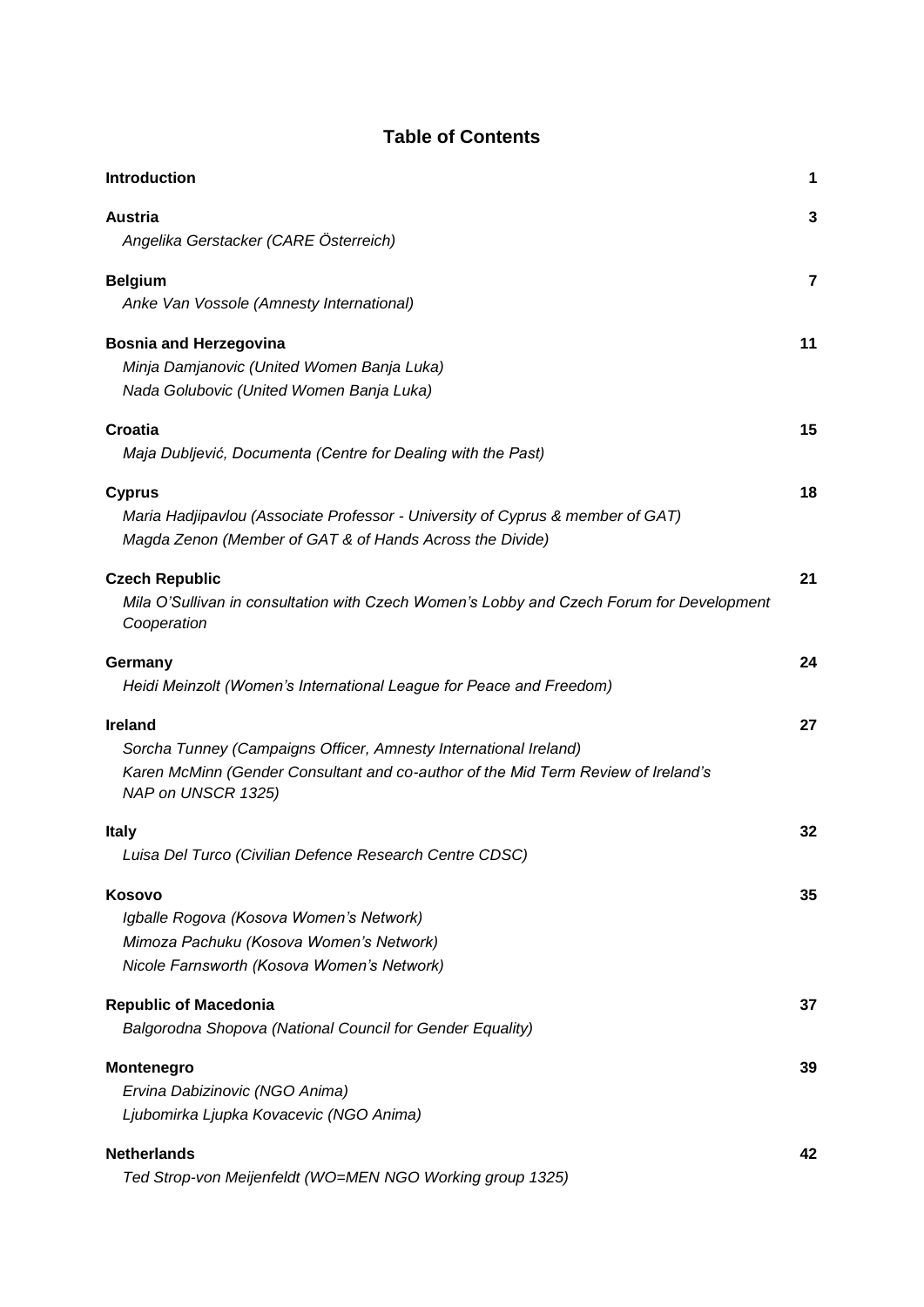| Sophie Kesselaar (WO=MEN NGO Working group 1325)<br>Elise Kant (WO=MEN NGO Working group 1325) |    |
|------------------------------------------------------------------------------------------------|----|
| Dewi Suralaga (WO=MEN NGO Working group 1325)                                                  |    |
| Vera Kleine Staarman (WO=MEN NGO Working group 1325)                                           |    |
| <b>Norway</b>                                                                                  | 48 |
| Vibeke Risa (Norwegian Refugee Council)                                                        |    |
| Jon Rian (Forum for Women and Development) on behalf of Forum Norway 1325                      |    |
| Portugal                                                                                       | 52 |
| Livika Kalden (Portuguese Platform for Women's Rights)                                         |    |
| Nora Kiss (Portuguese Platform for Women's Rights)                                             |    |
| Maria Macedo (Portuguese Platform for Women's Rights)                                          |    |
| Serbia                                                                                         | 56 |
| Gordana Subotic (Women in Black, Serbia)                                                       |    |
| Spain                                                                                          | 60 |
| Mesa Peinado (CEIPAZ and WILPF-España)                                                         |    |
| Sweden                                                                                         | 64 |
| Charlotte Pruth (Kvinna till Kvinna)                                                           |    |
| Emmicki Roos (Operation 1325)                                                                  |    |
| Tove Ivegard (Women's International League for Peace and Freedom (WILPF), Swedish section)     |    |
| <b>Switzerland</b>                                                                             | 68 |
| Rahel Fischer (Center for Peacebuilding KOFF swisspeace in consultation with Amnesty           |    |
| International Swiss Section, PeaceWomen Across the Globe and cfd)                              |    |
| <b>United Kingdom</b>                                                                          | 71 |
| Chitra Nagarajan (former Director, Gender Action for Peace and Security)                       |    |
| Sanne Tielemans (Policy Analyst, Conciliation Resources)                                       |    |
| <b>Text Box Northern Ireland</b>                                                               | 77 |
| Irene Miskimmon and Emma Patterson-Bennett (Northern Ireland Women's European Platform)        |    |
| <b>Annex I: Case Study Guidelines</b>                                                          | 78 |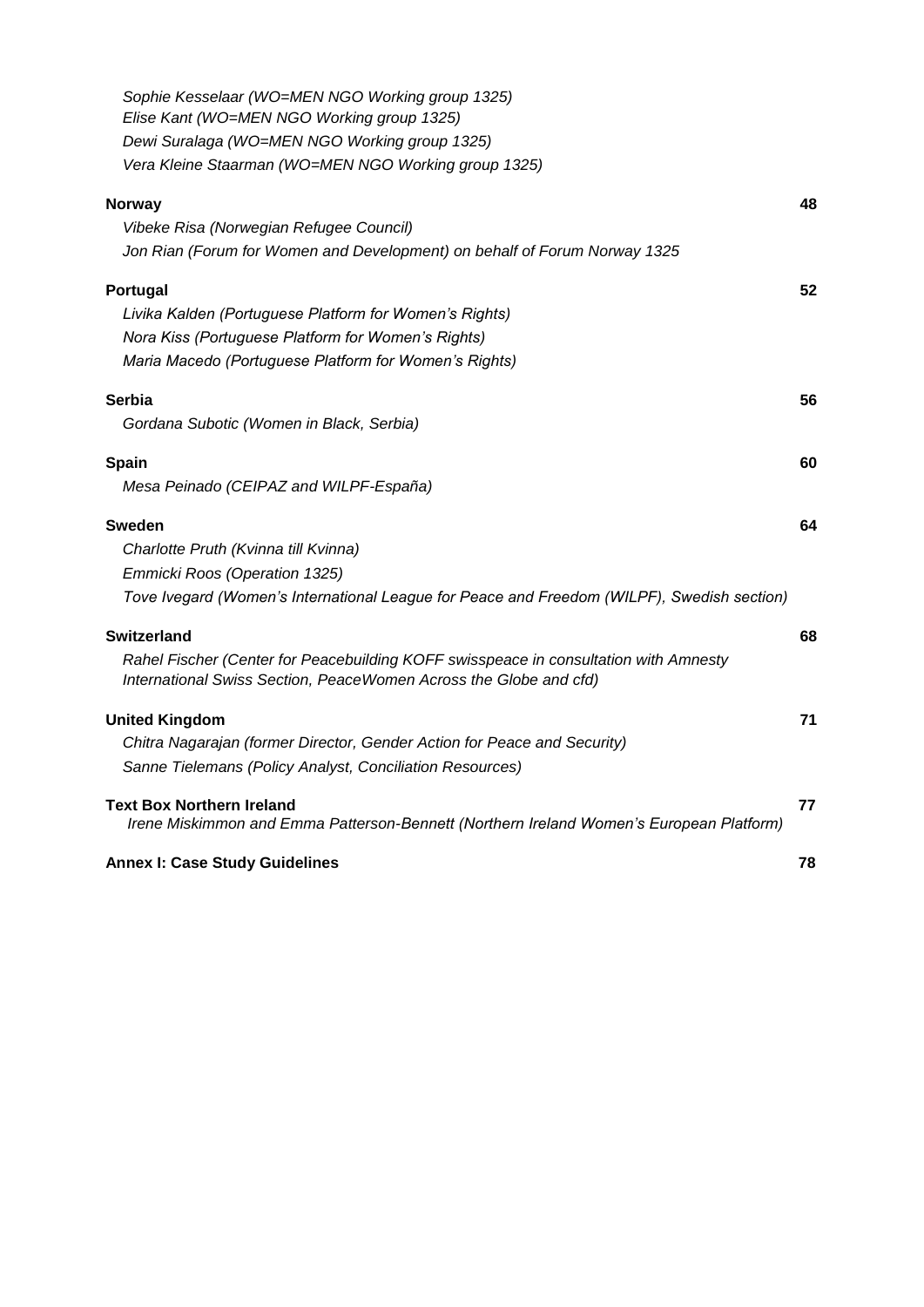#### <span id="page-4-0"></span>**Introduction**

This second collection of case studies on national implementation of UNSCR 1325 builds on EPLO's 2010 publication entitled ['21 Case Studies of Implementation of UNSCR 1325 in](http://www.eplo.org/assets/files/2.%20Activities/Working%20Groups/GPS/EPLO_GPS_WG_Case_Studies_UNSCR_1325_in_Europe.pdf)  [Europe'.](http://www.eplo.org/assets/files/2.%20Activities/Working%20Groups/GPS/EPLO_GPS_WG_Case_Studies_UNSCR_1325_in_Europe.pdf) It is part of EPLO's ongoing efforts to channel civil society analysis and provide evidence-based contributions to the debate on these issues.

As with the first publication, the overall aim of the current collection is to provide a snapshot of civil society involvement in lobbying for, drafting, implementing, monitoring and reviewing national action plans (NAPs) for the implementation of UNSCR 1325 and subsequent resolutions in Europe. It is also aimed at contributing to national- and European level advocacy on this issue by providing an overview of the tools, mechanisms and strategies in place and, where possible, the achievements and challenges observed in recent years.

Europe continues to be the leading region for the number of NAPs adopted (currently 23). This collection includes case studies from a variety of countries in Europe (20):

- EU Member States (Austria, Belgium, Croatia, Cyprus, Czech Republic, Germany, Ireland, Italy, The Netherlands, Portugal, Spain, Sweden and the United Kingdom);
- EU candidate countries (Serbia, the Former Yugoslav Republic of Macedonia, and Montenegro);
- EU potential candidate countries (Bosnia and Herzegovina, and Kosovo);
- Non-EU countries: Norway and Switzerland.

This collection is an example of the commitment and dedication of the women's organisations which are actively involved in lobbying for UNSCR 1325 and subsequent resolutions at all levels. All authors contributed their analysis voluntarily in response to a questionnaire designed by EPLO and drafted the case studies between February and June 2013. $<sup>1</sup>$  In some</sup> cases, individual CSOs responded and, in others, groups or coalitions submitted a joint response. In this sense, the analysis – although authentic – may not be a representation of the views of all of relevant civil society in the particular country.

Civil society organisations (CSOs) have reported that limited time and human resources (including in some cases reduced funding from governments for UNSCR 1325 activities) affected their ability to participate in this voluntary analysis, and thus it has not been possible to update all of the case studies produced in 2010. However, more positively, some additional countries from the Western Balkans are now included in the collection for the first time.

The case studies formed the basis for a discussion paper produced by EPLO under the Civil Society Dialogue Network (CSDN) project entitled *[Joining the dots: from national to European](http://www.eplo.org/assets/files/2.%20Activities/Civil%20Society%20Dialogue%20Network/Discussion%20Papers/EPLO_CSDN_Discussion_Paper_UNSCR_1325.pdf)  [level tools to implement UNSCR 1325.](http://www.eplo.org/assets/files/2.%20Activities/Civil%20Society%20Dialogue%20Network/Discussion%20Papers/EPLO_CSDN_Discussion_Paper_UNSCR_1325.pdf)* The paper discusses key findings and trends emerging from the 20 case studies and concludes that, while NAPs are generally viewed as useful tools for translating countries' commitments into practice, their potential as policy instruments is underutilised. Their implementation continues to be hampered by the lack of a number of basic elements, not least a dedicated budget. However, on the basis of the evidence collected, it appears that those NAPs which are developed through inclusive processes in which CSOs are involved as advocates, drafters and implementers have a better chance of being implemented. The paper further concludes that, little information is available on the impact of European countries' NAPs in conflict-affected countries.

Developments occurred in each country after this date are, therefore, not included in the present publication.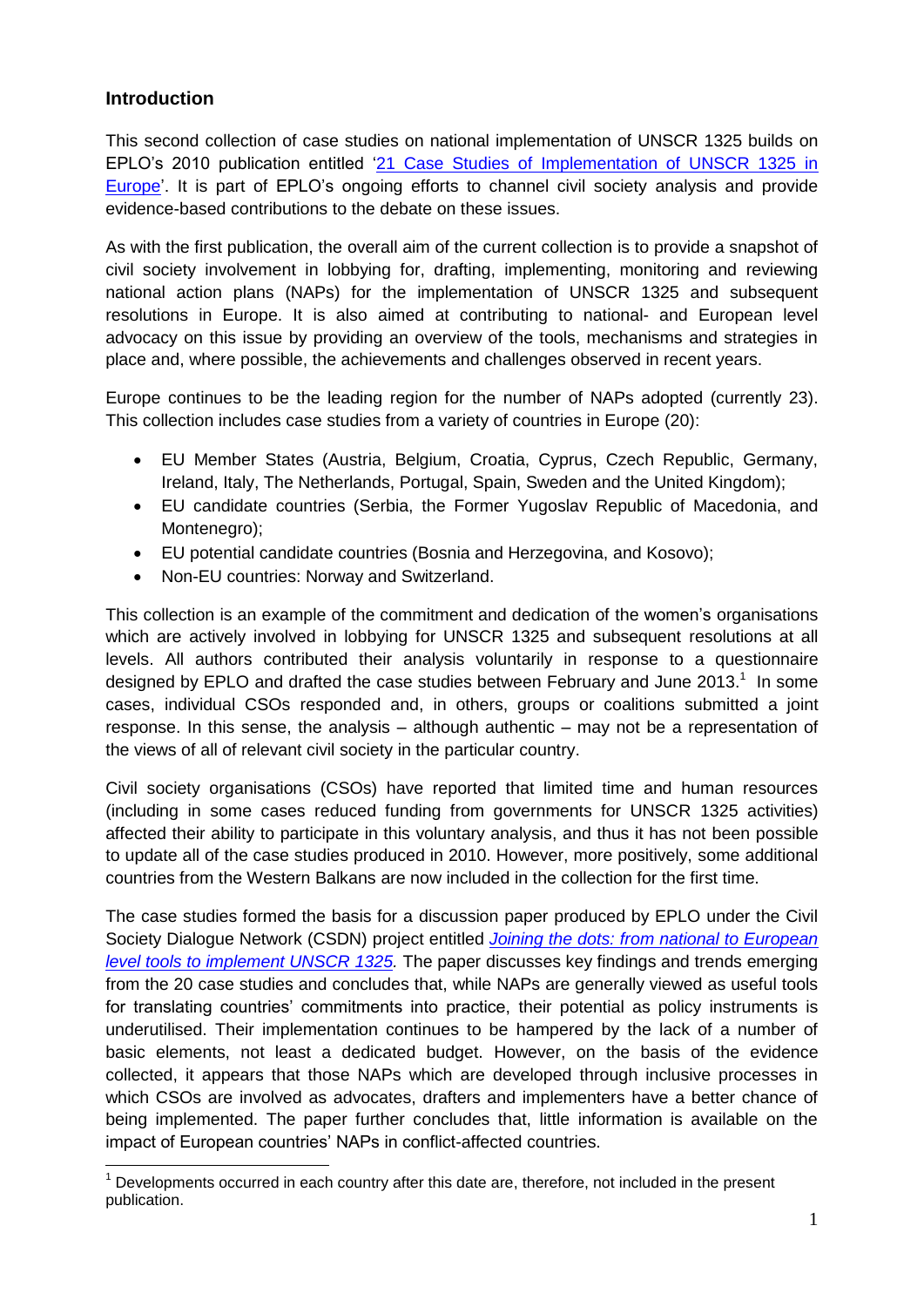EPLO would like to thank all of the case study authors for their excellent work and for devoting their time to this important endeavour. This publication is solely the result of their enthusiasm, effort and commitment to the cause and would not have been possible otherwise. A special thank you also goes to Antonia Potter Prentice (Senior Associate on Gender and Peacebuilding at EPLO) and Chris Glynn-Robinson (Programme Assistant at EPLO) for their editing work and to the members of EPLO's Working Group on Gender Peace and Security (GPS) for their contributions, support and feedback throughout the process.

Brussels, October 2013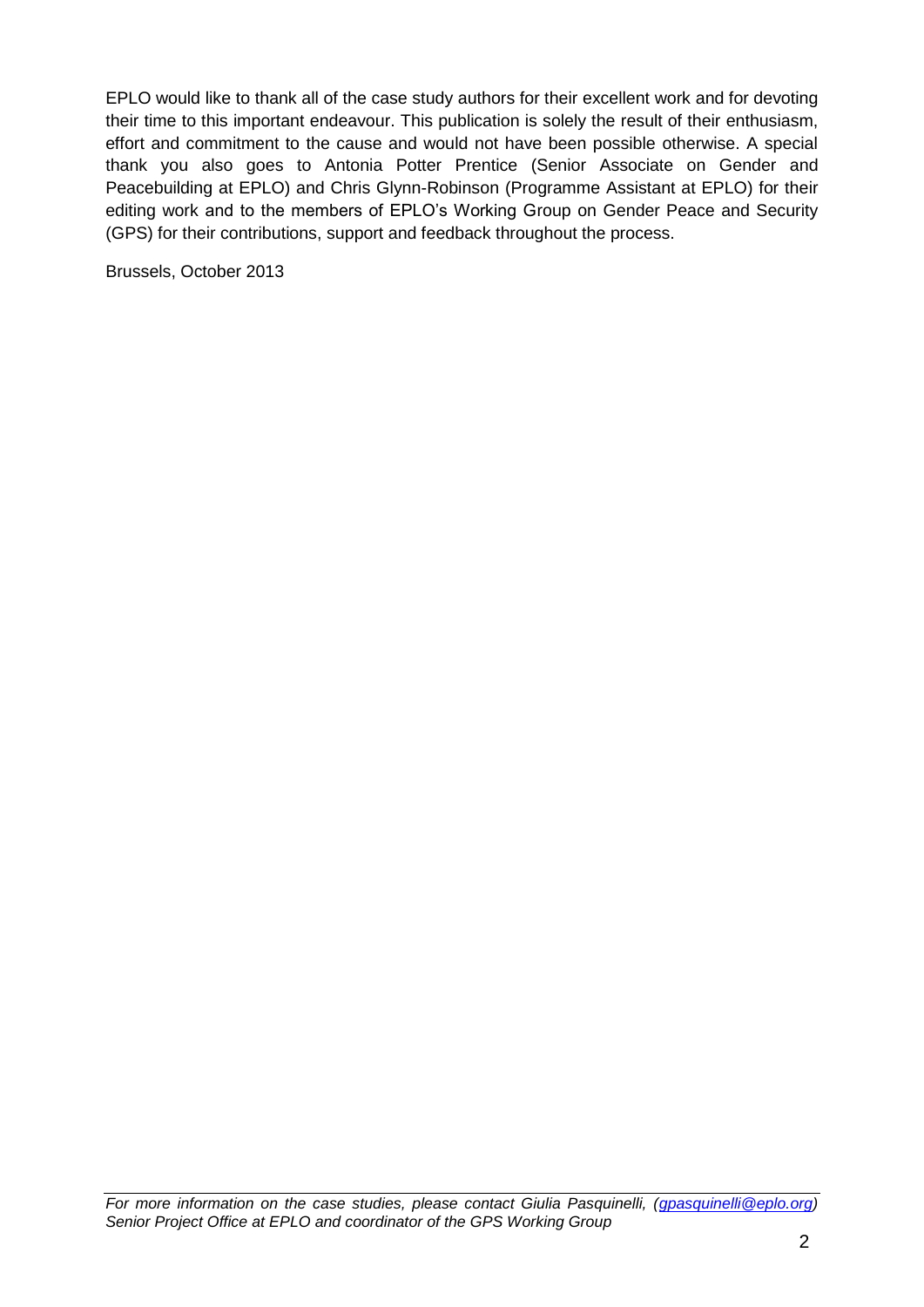## <span id="page-6-0"></span>**Austria**

<span id="page-6-1"></span>Angelika Gerstacker (CARE Österreich)

### **Introduction**

The Austrian NAP, was first adopted in August 2007 and was revised in a second version in 2012. This revision was led by the Federal Ministry for European and International Affairs (FMEIA) and developed in conjunction with the Federal Chancellery (FCH, Directorate-General II), the Federal Ministry of the Interior (FMoI), the Federal Ministry of Justice (FMoJ), the Federal Ministry of Defence and Sports (FMoDS), the Austrian Development Agency (ADA) and civil society representatives. The Interministerial Working Group (IWG) was charged to revise the NAP in 2011 and is also responsible for its implementation and monitoring. The IWG is led by the FMEIA, and is composed of representatives of all relevant ministries as well as the Austrian Development Agency (ADA).

The broad objectives of the NAP are:

- Increasing the representation of women which includes training activities for international peace operations, as specified in Resolution 1325.
- Strengthening the participation of women in peace promotion and conflict resolution, especially by promoting local peace initiatives by women and increasing the share of women in decision-making positions in international and European organisations.
- Preventing gender-specific violence and protecting the needs of women and girls within the scope of peace missions, humanitarian operations and in camps for refugees and internally displaced persons (IDPs).

The revision of the NAP retained the main objectives of the original NAP, but restructured the section on activities carried out within the Austrian Development Cooperation according to the structure of UNSCR 1325, and placed more emphasis on training activities; possibly because the Ministry of Defence is particularly engaged in this area.

### **Engaging with the NAP process**

Civil society welcomed the first NAP, but consistently noted the need for a more coordinated approach from the ministries with their work in the field of conflict and post-conflict areas, including better coordination with civil society organisations and an increased focus of the ADA on women, peace and security. These observations were made through written comments to the annual implementation reports and led to many improvements in the revised version of the NAP. For example, the nomination of 1325 Focal Points in all relevant ministries. In some cases a compromise was reached after some discussion. For example, civil society asked for a higher percentage of Austrian women in peace operations and the introduction of a step-by-step plan to reach such targets. In response to this request, the new NAP called for 'this representation… to be at least equal to the number of women employed in the specialised staff of the police force/Federal Armed Forces/judiciary/administration of justice/prison officers in Austria'. However, there are recommendations which were not adopted, such as the initiative to establish an external monitoring/evaluation mechanism to guarantee quality assurance and the further development of the implementation process.

In the above context, the informal working group Austrian Friends of UN SCR 1325 was very helpful. Established in September 2008, the group continues to meet roughly every 3 months. It is coordinated by CARE and brings together representatives from some of the ministries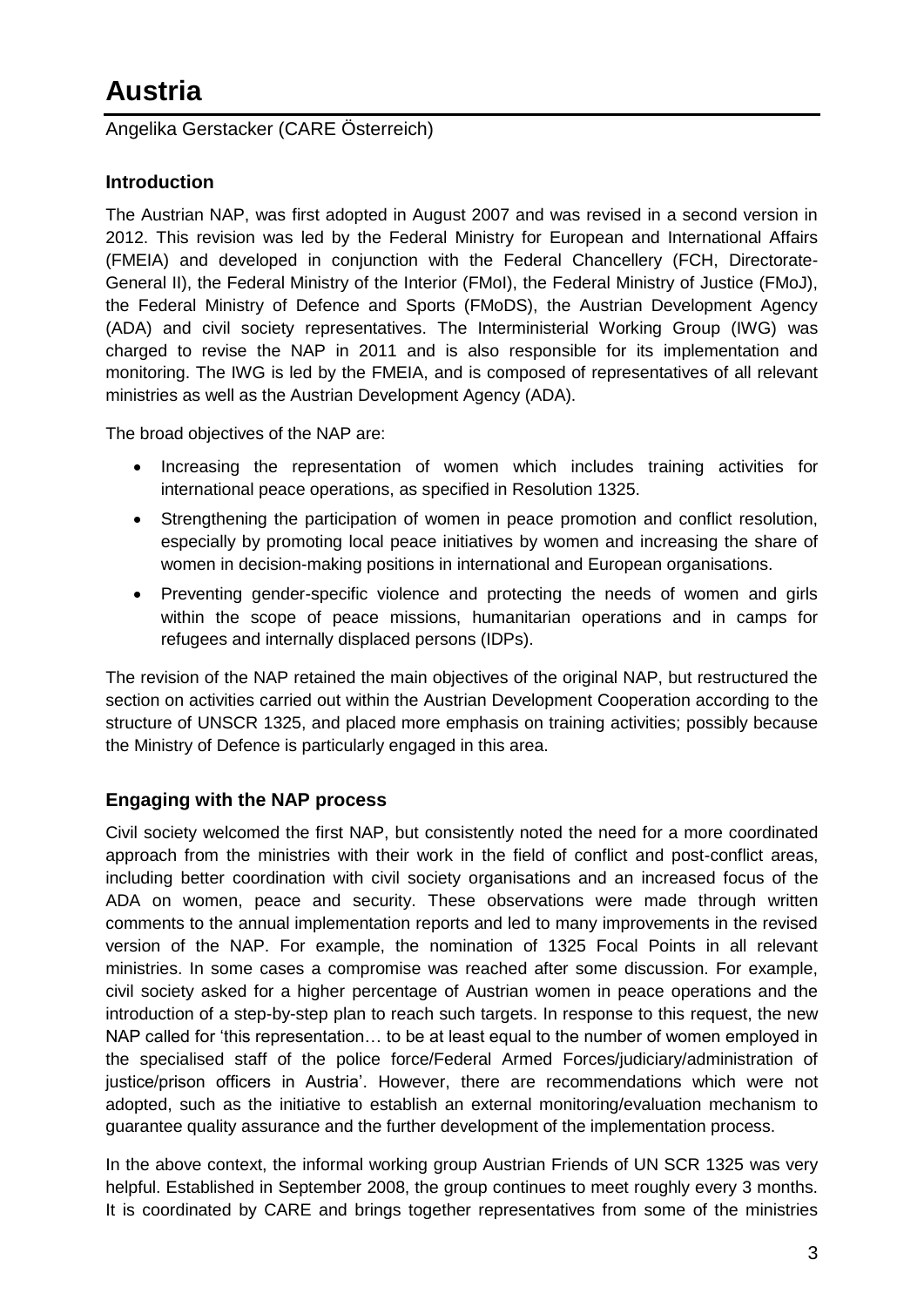participating in the inter-ministerial working group, the ADA, representatives of Civil Society such as the Boltzmann Institute for Human Rights or the Vienna Institute for International Dialogue and Cooperation and individual experts in the field of UNSCR 1325. Other ministries from the IWG and other NGOs and institutions (like Amnesty International, WIDE, the Catholic Women´s Movement, the National Committee of UN Women, the Gender Section of OSCE or the NGO platform Global Responsibility) are regularly invited to meetings and are part of the email distribution list. The Friends working group provided an excellent forum to discuss potential improvements of the NAP and its implementation.

Specific involvement of people from conflict-affected countries in the development of the NAP seems not to have taken place.

#### **Monitoring implementation at national level**

It is the task of the IWG to monitor the implementation of the NAP and to prepare the annual status report which is forwarded to the Council of Ministers, the Austrian Parliament, the Austrian embassies and representations, and the ADA coordination offices. The NAP has some indicators to be used in the monitoring process, but mostly they are quite vague such as 'increasing the number of gender experts, JPOs and other experts deployed'. It does not seem that any baseline data was collected for them. Consultations with civil society representatives were held prior to preparing the report. The reports are published on the Website of the Foreign Ministry. In 2011 and 2012 only one report was produced as the time in 2011 was largely used to work on the revision of the NAP. Civil society organisations participating in the informal working group Austrian Friends of 1325 was well consulted, and was able to contribute directly to the revision process as well as to the status report. The interest and role of parliament regarding the NAP specifically and the issue of WPS generally seems to be limited. The Report does generally describe impact on the ground, but it does not contain detailed reports about programmes.

The FMEIA and the FMoDS were very active and engaged in the implementation of the NAP, and the implementation of UNSCR 1325 is mentioned as a 'central concern' within the new Austrian Three Year Programme of Development Policy (2013–2015). The FMoDS sent gender advisors to peacekeeping missions including a Gender Advisor to EULEX Kosovo from 2010–2012, and also made significant progress concerning the training of its own staff. For example, FMoDs organised a symposium WoMen Serving Together in 2011. Austria also funded a UN Women Junior Professional Officer at UN headquarters in New York from January 2012 onwards and offered support to Mozambique to develop a 1325 NAP.

During Austria's two year membership in the UN Security Council (2009-2010), FMEIA was very active on the 1325 agenda. Since then, the level of activity has remained high, which is well documented in the NAP implementation reports. Since 2012 Austria has been a member of the Human Rights Council where it maintains the implementation of UNSCR 1325 as one of its priorities. The WPS agenda and the area of 'protection of civilians' are stated among the top priorities of Austrian foreign diplomacy and political engagement. High-ranking Austrian representatives (Minister, Secretary of State, President of Parliament) have frequently mentioned the importance of UNSCR 1325 in official speeches and press releases, and in 2011, the official Austrian delegation at the Afghanistan Bonn Conference had been ready to meet with a delegation of Afghan women, who were ignored by the official conference.

Programmes of the Austrian Development cooperation, which focus on the implementation of 1325 and which are mentioned in the NAP and in implementation reports, are reported to have had positive impact in the conflict-affected countries where they are realised. For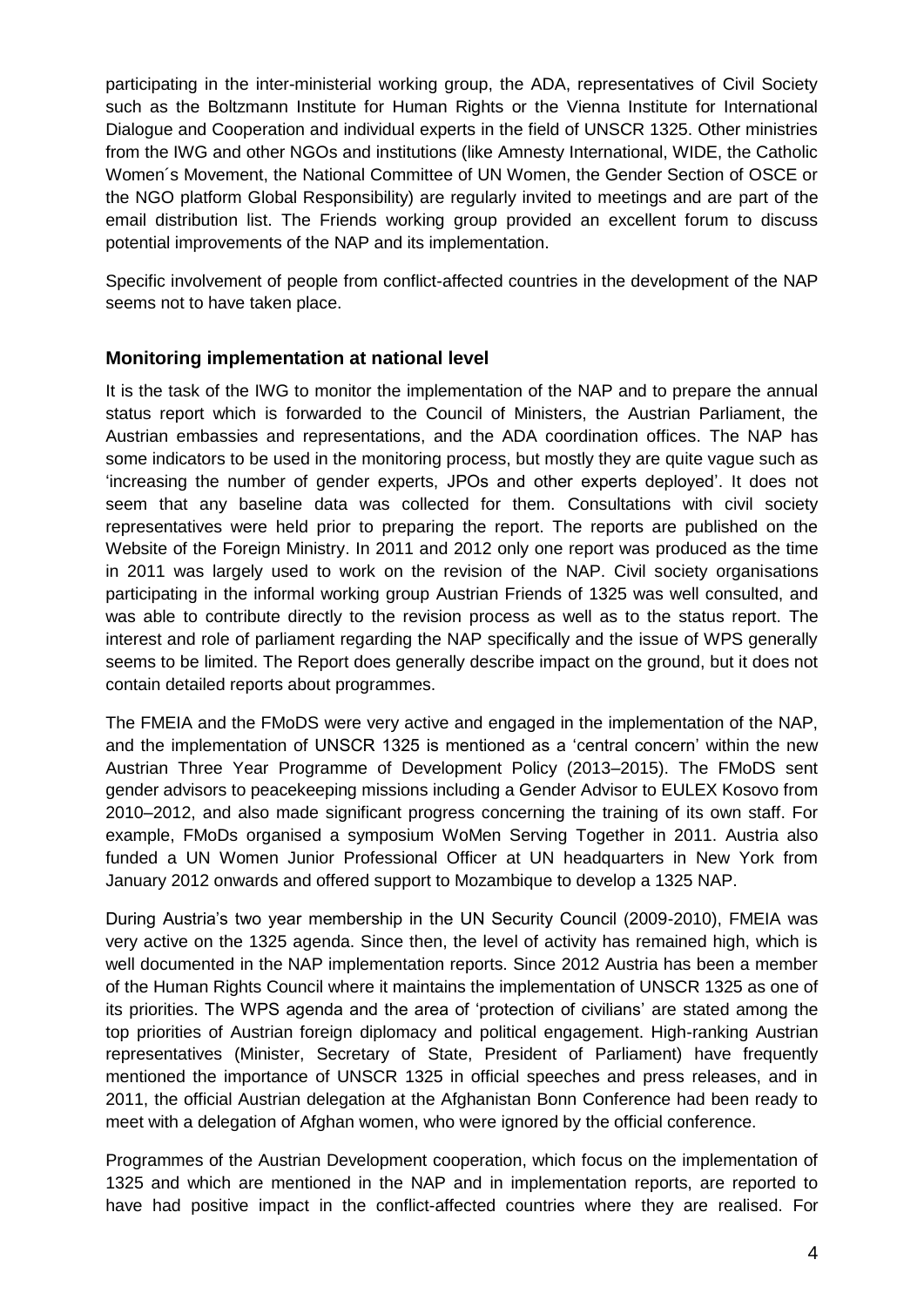example, in Nepal, Burundi and Uganda, the Austrian Development Cooperation sponsored programmes implemented by CARE which enabled strong participation by women in the development of these countries´ political processes linked to the WPS agenda, and enabled women to participate in some international advocacy. Implementation of 1325 on a grassroots level has also been supported, resulting in large numbers of women from the project area being elected to local government positions, for example in Burundi. In Uganda, advocacy has resulted in changes to the sexual violence police reporting form, enabling more survivors to access justice. In Nepal, male campaigners work now to educate other men in conflictaffected areas about patriarchy, violence and how men can support women´s empowerment.

On the challenge side, it has been hard to increase significantly the percentage of female soldiers and police in peace missions. The revised NAP refers to 1,200 Austrians deployed, including 21 women, in which the percentage of women equals 1.75%. This problem was discussed at length with civil society; the main reason suggested was that women must volunteer to participate in missions abroad, but not enough women are interested to do this. The discussion explored the many reasons behind this, including issues such as the rather patriarchal culture of the federal armed forces and the police, that it is very difficult for women to combine family tasks/children with a career in the military or in the police, and the difficulties obtaining leadership positions.

The revised NAP states that in future 'positive incentives aimed at increasing the representation of women in peace operations in which Austria participates' should be provided. Furthermore, the respective ministries are committed to nominating female Austrians to leadership positions in international organisations and ensuring that the ratio between male and female Austrians in election monitoring missions is balanced. Given the fact that the percentage of women in the national armed forces in Austria is only around two per cent, this goal does not seem very ambitious. Recently, a referendum led to a decision to retain compulsory military service for men, and voluntary service for women.

The NAP has no dedicated budget. It is stated merely that financing will be ensured 'by the responsible ministries within the funds available in their respective budgets'. Civil society regularly raises this as a problem, noting that it falls within a context where civil society considers that Austria´s budget for Development Assistance as a whole is chronically underfunded.

#### **EU aspects**

The NAP has a separate chapter on EU-level engagement, mentioning CSDP missions as well as the Austrian collaboration in the informal working group and Task Force 1325. Several development programmes and projects with focus on 1325 are supported by the Austrian Development Agency and foresee advocacy on WPS at EU level (for example the CARE project Strengthening Women's Capacity for Peacebuilding in the South Caucasus Region). Advocacy for WPS undertaken by Austrian NGOs at EU level seems to be limited due to very scarce resources. In late 2012, Austria actively promoted the creation of an OSCE-wide Action Plan on 1325, which has not yet been established.

Some civil society organisations call for the EU to engage its Member States more actively to delivering on the shared 1325 commitments for example, to organise the EU Informal Task Force on WPS in a way which motivates even engaged member states to do more. Another idea is to appoint an EU representative on WPS. Finally, civil society organisations advocate that Austria and the EU should be engaging strongly to make sure specific goals and indicators linked to 1325 are included in the Post 2015 Development Agenda.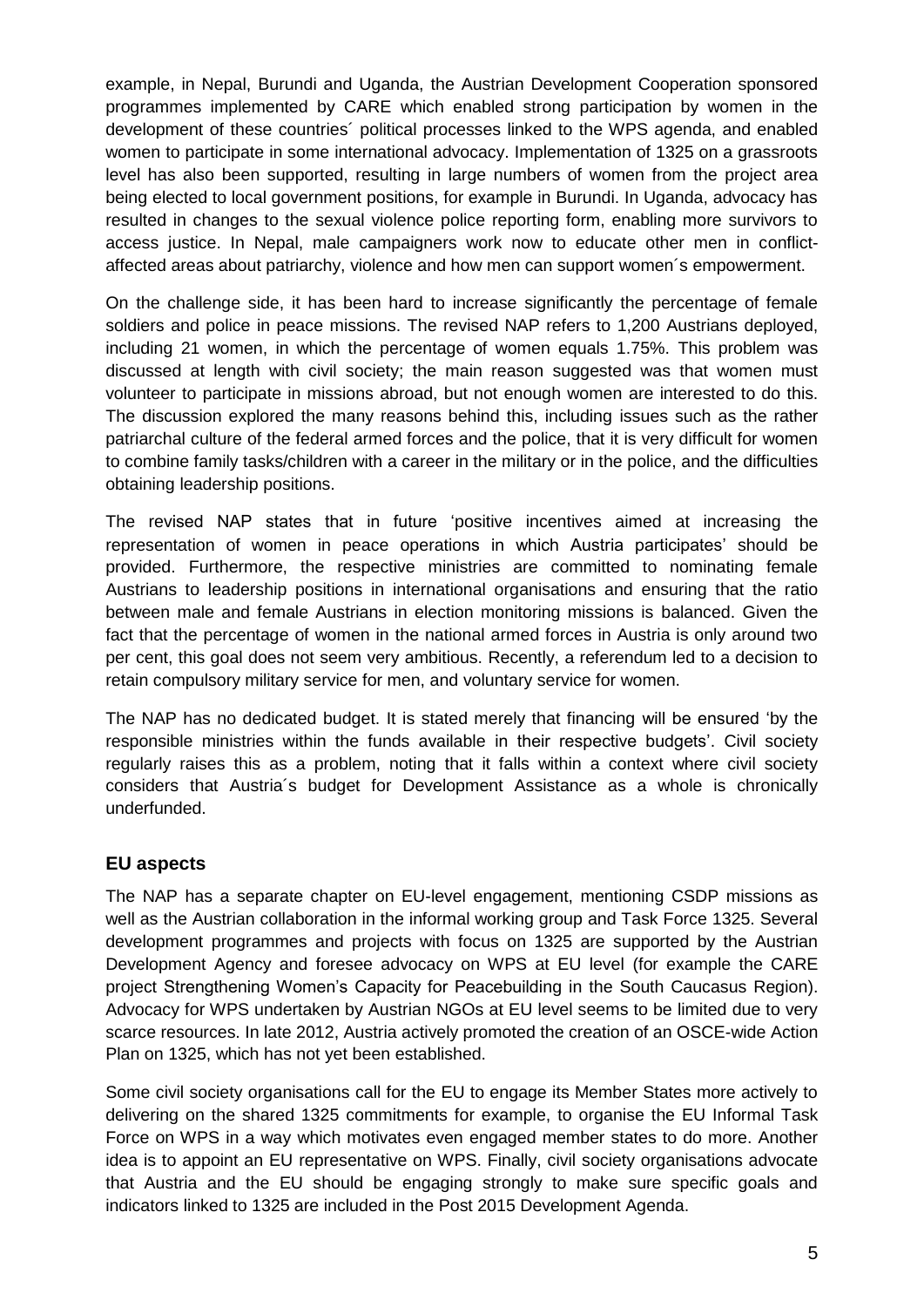#### **Concluding remarks**

The NAP experience in Austria has been broadly positive, especially considering that additional funds were not made available for its implementation. Awareness has increased considerably and coordination of relevant activities has improved. It is difficult to say whether the high engagement of FMEIA and FMoDS are directly linked to the NAP or not. However, the fact that there is regular monitoring is certainly an encouraging sign. Furthermore the existence of the Austrian NAP constitutes a certain guarantee that successful ADA programmes with focus on Women, Peace and Security receive further funding.

The NAP, however, does face the challenge of budget constraints and limited personal resources in ministries as well as in civil society. It remains a part of Austria's general political culture that all kind of gender policies do not receive the attention they deserve, even if the Austrian engagement for UNSCR 1325 seems to be higher than in other areas of gender policy.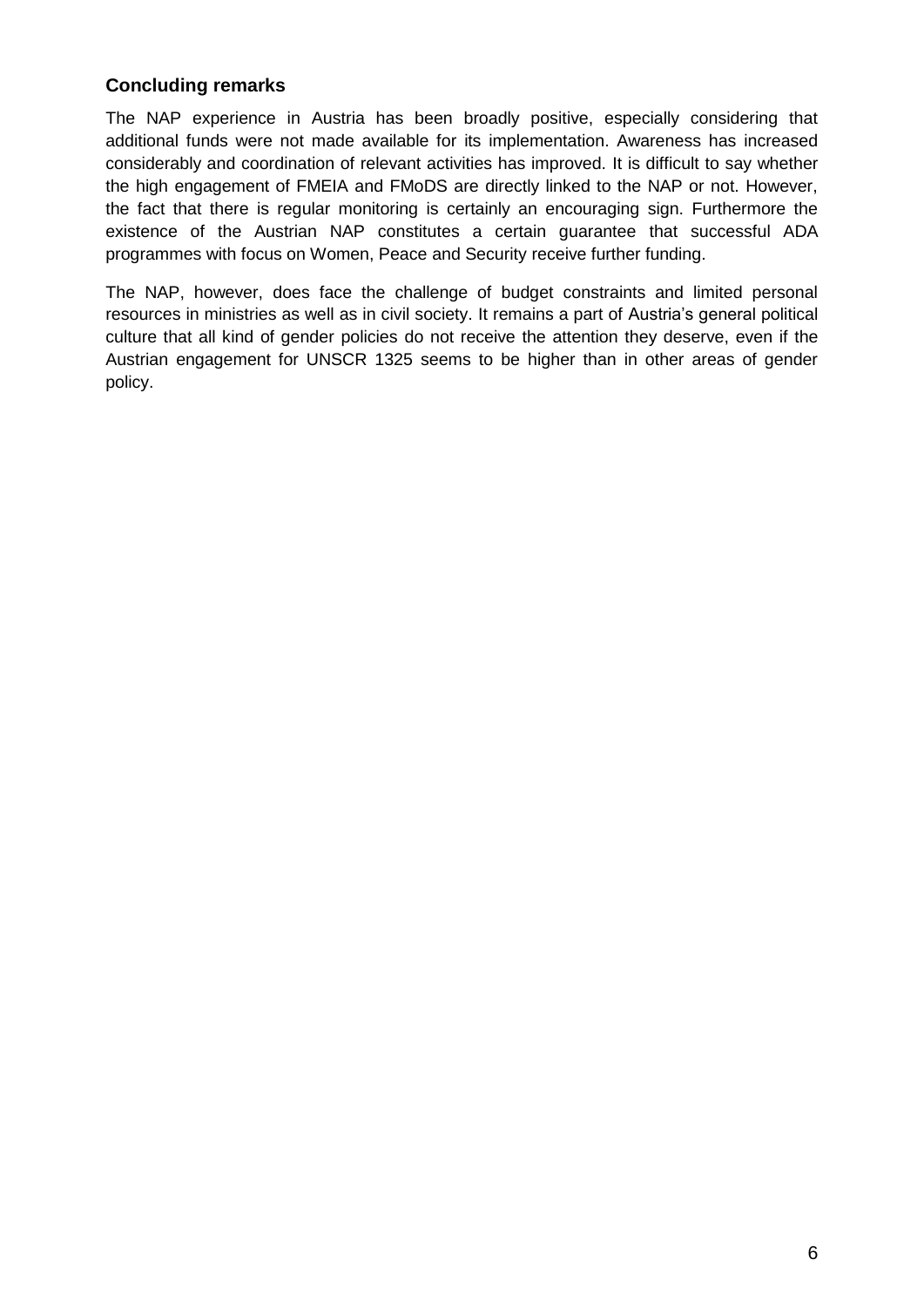## <span id="page-10-0"></span>**Belgium**

<span id="page-10-1"></span>Anke Van Vossole (Amnesty International)

#### **Introduction**

Belgium launched a National Action Plan (NAP) 'Women, Peace and Security' for the implementation of UN Security Council Resolution 1325 in February 2009. Consultation with civil society has been incorporated into the action plan which underwent two evaluations: a mid-term evaluation in 2010, and a final evaluation in 2012. The action plan has been evaluated and revised by the administration and civil society with a second version agreed on in mid-2013. This case study refers to the first action plan and processes.

#### **Advocacy for UNSCR 1325**

In 2009, the Women's Council founded the 'Belgian Platform National Action Plan 1325'. Platform 1325 includes members from the women's, peace and human rights movement, members of Parliament, and representatives of administrations and institutions involved in the development and implementation of the NAP. Platform 1325 fulfils its role as watchdog and lobbyist for the NAP 1325 by formulating comments and making recommendations through different channels. Opinions are made public through the website linked to the campaign *Vrouwenkracht is Vredesmacht* translated as Women's Strength, a Chance for Peace.

Platform 1325 continues lobbying and awareness-raising on UNSCR 1325 through the organisation of Roundtables, a website and targeted campaigning. In a joint effort with the Women's Council and the Institute for the Equality of Women and Men, it organised the yearly campaign 'Find your 1325 peace woman' which focused on Belgian women highlighting advocating for peace, reconciliation and women's rights. In addition to this, the Platform asked the public to wear a white poppy on the 31st of October, as a symbol for women in war and peace, and for the implementation of Resolution 1325. The Women's Council also developed 'Guidelines to implement UNSCR 1325 for members of Parliament and policy in the Flemish Region' (26th of April 2012).

#### **Implementation at national level**

All the different departments involved in implementing the Belgian NAP 1325 have started integrating the goals of UNSCR 1325 into their policies.

The Ministry of Defence signed the *Charter for the improvement of the equality of men and women at the Defence Department, and for the implementation of the principles of UNSCR 1325* in 2007. The Ministry's Department for Operations and Training established an Operational Gender Team, and developed an Action Plan 'Gender mainstreaming in Operations'. Gender trainings were provided for staff. In 2010, a Roundtable was organised on Resolution 1325, Women and the Army, where the Ministry of Defence and civil society could exchange ideas.

In the field of Development Cooperation, two priorities were identified: sexual violence and empowerment of women in post conflict settings. Belgium has financially supported projects in the Democratic Republic of Congo (DRC) to fight sexual violence and impunity. During the visits of Minister Vanackere in DRC in 2011, he denounced the problem of impunity for acts of sexual violence. Dr. Mukwege, director of the Panzi-hospital in Bukavu (eastern DRC), received the King Baudoin Prize (awarded to individuals for outstanding contributions to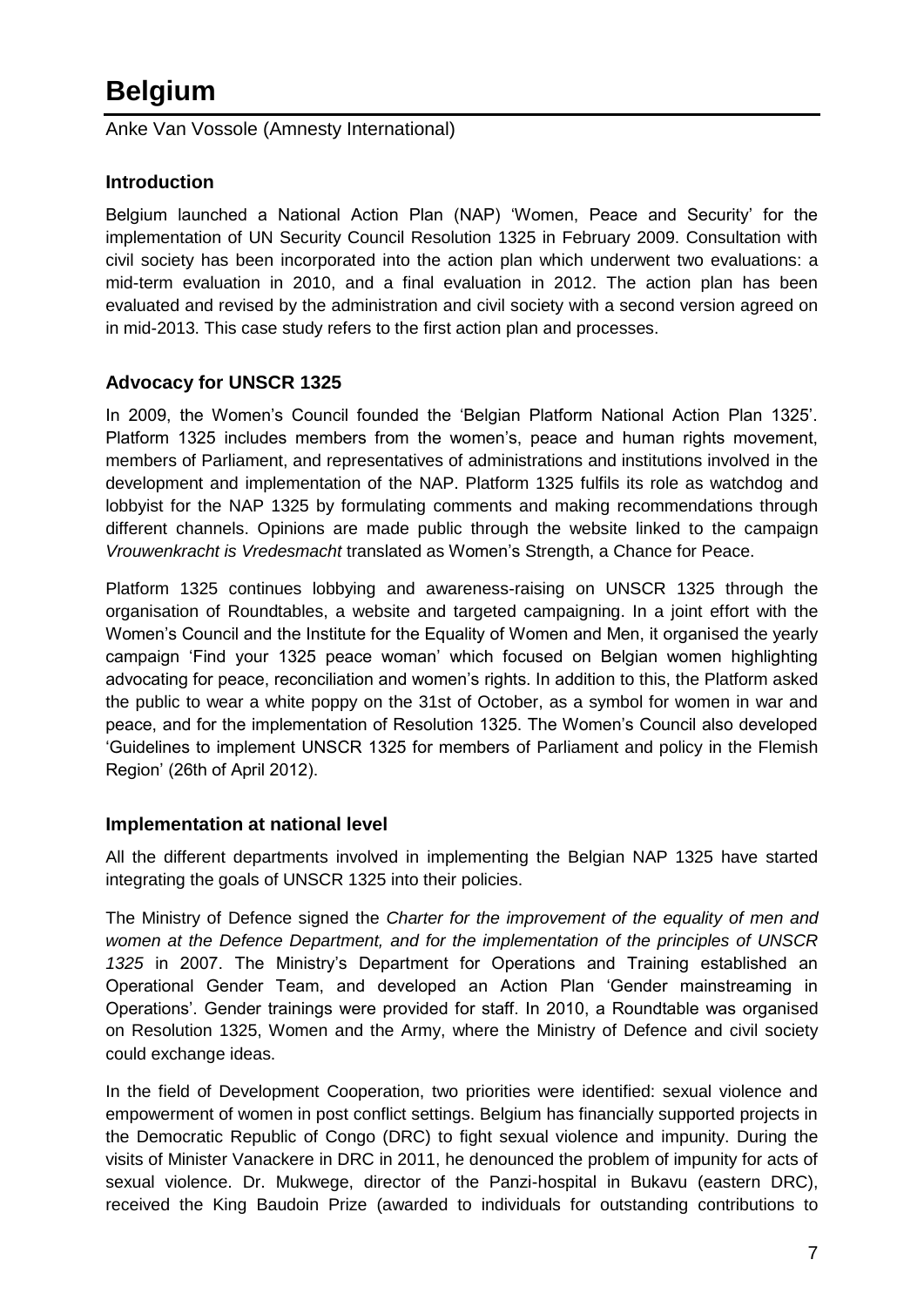international development) in April 2011. And in June 2011, King Albert II handed a letter to UN Secretary General Ban Ki-Moon, calling on the UN to effectively deal with the issue of sexual violence in DRC.

Specific reference was made to the NAP in the new Indicative Cooperation Programmes (2010-2013) with DRC, Burundi and Rwanda. In Burundi, Belgium supports the UN Women's country program to support Burundi's national gender policy, and to implement Resolution 1325. Belgium also supports Belgian and local NGO's working in the field of social, judicial or economic empowerment of women, like Doctors without Borders and Réseau des Citoyens.

The Commission on Women and Development, financed by the Ministry of Development, is very active on the issue of 'women, peace and security' and strives for the implementation of Resolution 1325 in conflict-affected countries, like DRC and Palestinian Territories. For example, it has organised seminars and awareness raising activities in both countries like the June 2006 Roundtable 'Resolution 1325, a chance for Palestine'? Three Palestinian women were invited in consultation with political authorities and Belgian NGOs to discuss necessary, possible and desirable strategies for Resolution 1325 in Palestine. A similar event was organised in November 2009 to bring Congolese women to Brussels to discuss 1325 issues. The Commission also made recommendations concerning the transversal integration of gender in the indicative cooperation programme on the DRC.

The Ministry of Home Affairs developed a gender approach in its asylum procedures, increasingly being confronted with the issue of sexual violence in asylum applications. The 'Peace Building and Conflict Prevention' Department of the Ministry of Foreign Affairs granted €7 million in funding between 2008 and 2011 for projects concerning Resolution 1325. To put this figure into context, the department's budget for 2009 was €31.1 million. Funding is mainly aimed at the Great Lakes, the Horn of Africa, and Afghanistan/Pakistan.

Belgium is also committed to pushing forward the implementation of UNSCR 1325 at an EU and UN level. To mark the 10th anniversary of UNSCR Resolution 1325, Belgium organised three conferences, in Brussels, Geneva and New York during the Belgian EU presidency in 2010. Belgium was a co-author of the first EU report on women, peace and security based on 17 EU indicators. The Belgian Ministry of Defence employed a Belgian military as Gender Officer in the Gender Section of the OSCE, to collaborate on the implementation of Resolution 1325. Belgium is an important force for the encouragement of other EU member states to develop a national action plan. Since July 2008, Belgium has held the presidency of the Peace Building Commission for the Central African Republic, which is used as an opportunity to bring the role of women in the peace process to the fore. Finally, Belgium financially supports the UN Special Rapporteur on Sexual Violence.

Despite these initiatives, many steps still have to be taken, like the representation of women in various institutions and especially in peacekeeping missions. Only 3% of Belgian staff in US peace missions are women and only 10% of positions in Belgian embassies are covered by women, while the European average is 23% in both cases.

#### **Monitoring at national level**

Civil society plays an important role in monitoring the implementation of the Belgian NAP. Platform 1325, which includes civil society organisations, expressed some considerations during hearings in the Senate in January and February 2011, organised by the Advisory Board for Equal Opportunities for Women and Men, to evaluate the Belgian NAP 1325. However,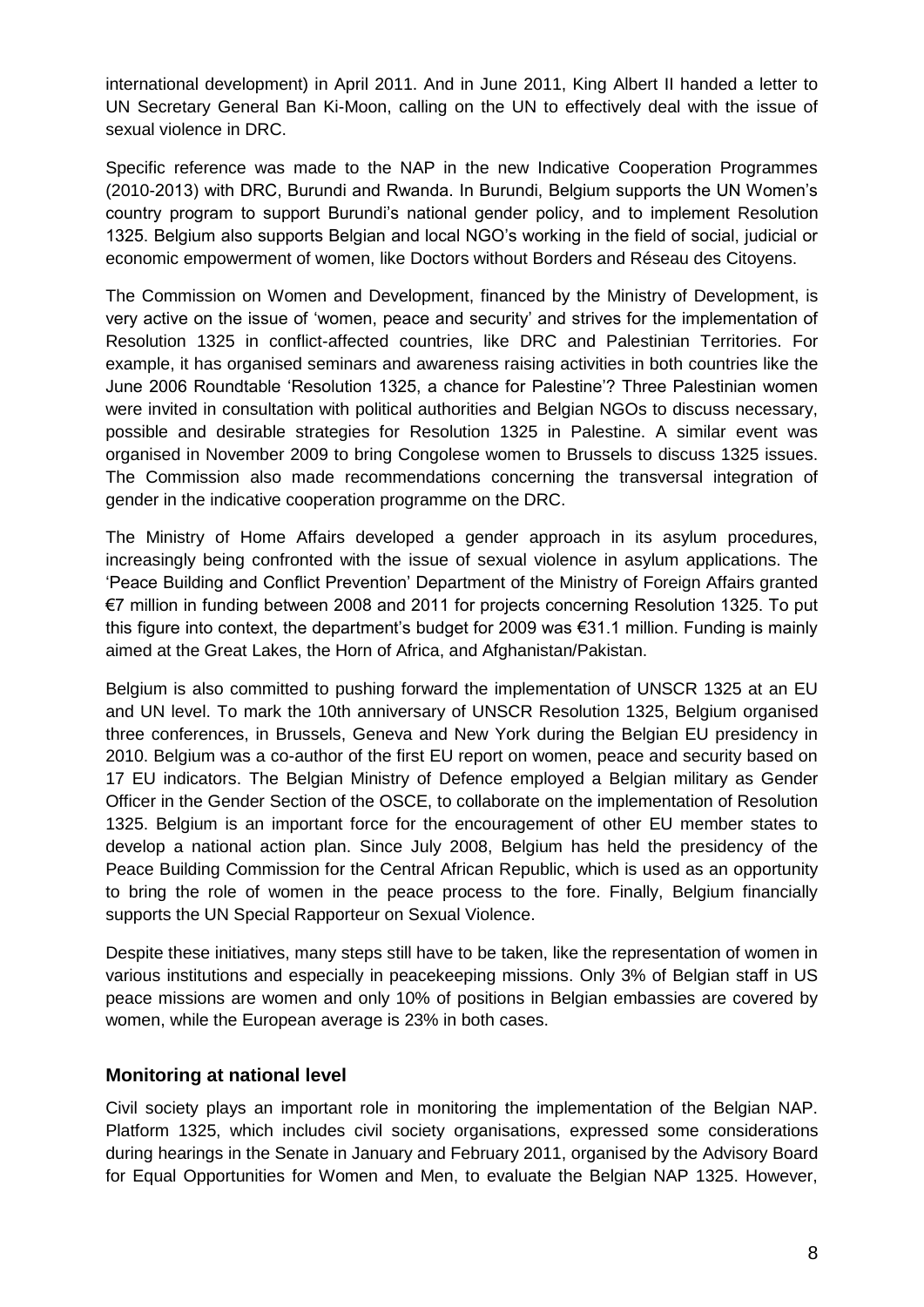Platform 1325 was not able to independently perform a full evaluation of the NAP, due to a lack of financial means.

Key comments and recommendations from civil society mainly concern the implementation of the NAP and the need for concrete actions to put them into practice. Minimum standards have to be developed for cooperation with civil society and Members of Parliament, for a clear appointment of responsibilities, for a transparent reporting and monitoring system, and for the allocation of specific budgets to enact the policies and actions included in the plan. Budgets should be made available for the NAP, but also must be accessible for local women's organisations (at home and in partner countries) to enable them to create grassroots actions, bringing the resolution closer to the population, and to create a platform for policy. Support for civil society, like Platform 1325 and its actions, is necessary to maintain its role of critical civil partner within the democracy. Finally, an increase of female diplomatic staff is urgently needed.

The *Belgian National Action Plan Women, Peace and Security: State of the Art Report* was published in December 2011. This report was compiled by the same departments that drafted the National Action Plan 1325: the Ministry of Foreign Affairs, Foreign Trade and Development Cooperation; the Ministry of Defence; the Ministry of Home Affairs; the Ministry of Justice; the Institute for the Equality of Women and Men; and the Commission Women and Development. This State of the Art Report was to be discussed with civil society in view of an evaluation and revision of the NAP during the course of 2012. The Report includes a chapter on monitoring, based on the Indicators for the Comprehensive approach to the EU implementation of the United Nations Security Council Resolutions 1325 and 1820 on women, peace and security. Initially the Belgium NAP did not include any indicators to measure progress. The decision was made to wait for the European and UN indicators that were to be developed. Belgium played a role in contributing to the development of the EU indicators. Now these indicators are completed, they have to be formally integrated in the revised Belgian action plan. The indicators that were developed on UN level also ought to be integrated.

The Belgian Parliament has also taken an interest in the evaluation of the NAP and more generally in WPS issues. In the Belgian Senate different proposals for resolutions have been formulated concerning UNSCR 1325.These proposals include the evaluation of the Belgian NAP for the implementation of Resolution 1325 (5-765; 2011), the evaluation of the Belgian NAP relating to Resolution 1325 of the UN Security Council (5-665; 2011), to ask the federal government to support the participation of women in formal processes of conflict prevention and peace keeping based un UNSCR 1325 (5-699; 2011), for a gender sensitive policy concerning the external careers of staff of Foreign Affairs (5-867: 2012), and to strengthen the position of women and their rights in Afghanistan (5-135; 2012). The Advisory Board for the Equality of Women and Men in the Belgian Senate independently initiated an evaluation of NAP 1325 in 2011, organizing hearings in the Senate and formulating an advice.

The Advisory Board of the Belgian Senate for equal opportunities for women and men made an evaluation of the implementation of NAP 1325. Its main advice was an urgent evaluation of the Belgian NAP, based on the UN and EU indicators. It further urged to include civil society in the process of evaluating, updating and implementing the NAP 1325 and to devise a role for the parliament. This included parliamentary hearings to report on the progress, including budgetary reports based on the UN and EU indicators that should take place on a yearly basis.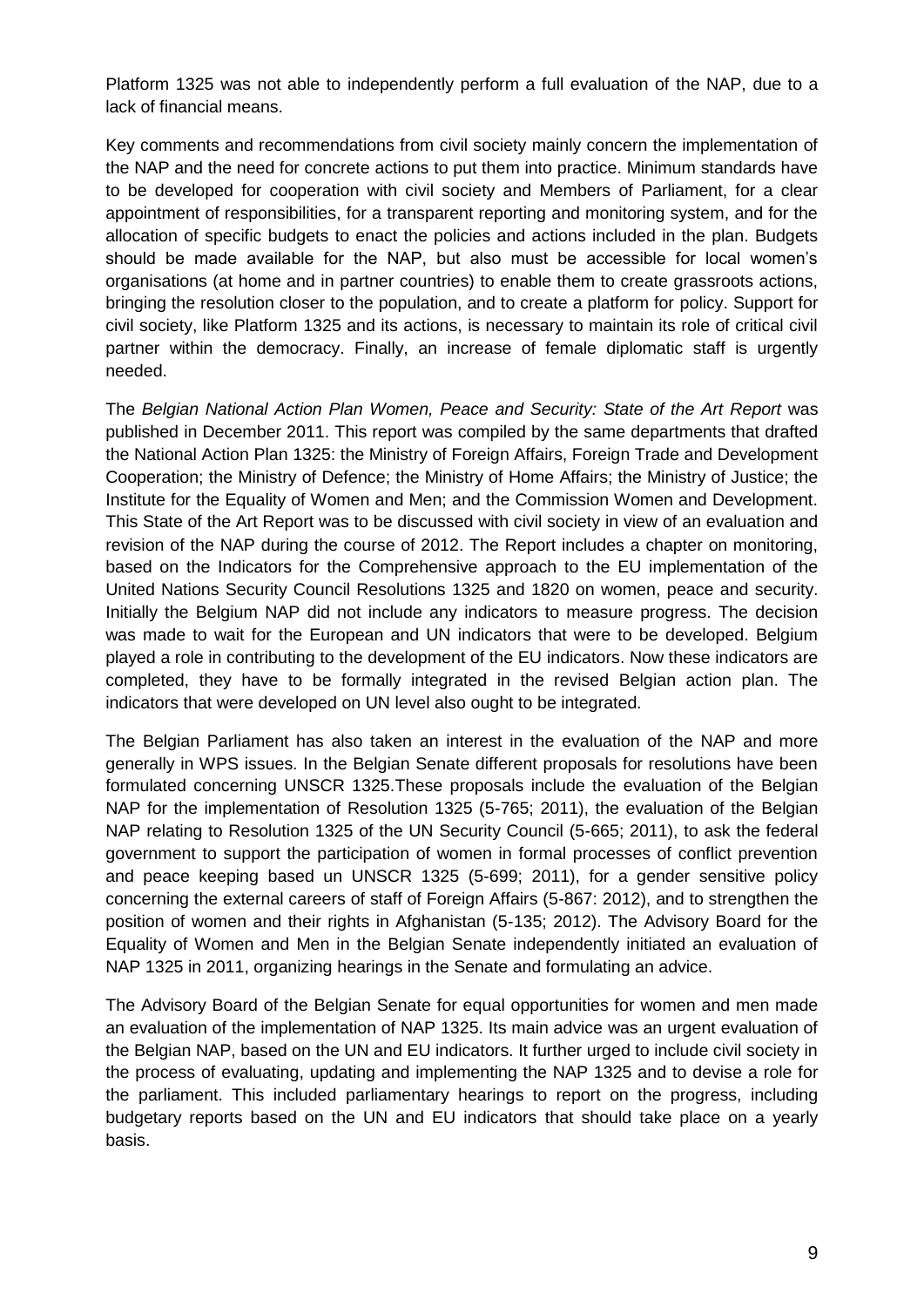### **Concluding remarks**

Belgium has a rather comprehensive National Action Plan on paper, but lacks concrete measures for effective implementation like specific budgets, clear responsibilities, timelines and indicators. It is hoped the process of revising the initial NAP will be finalised soon which will provide a stronger NAP that will take into account the advice of the Advisory Board for the Equality of Women and Men and the recommendations of Platform 1325, integrate EU and UN indicators, include a stronger and more formal consulting and monitoring role for civil society, and provide yearly reports to the Parliament.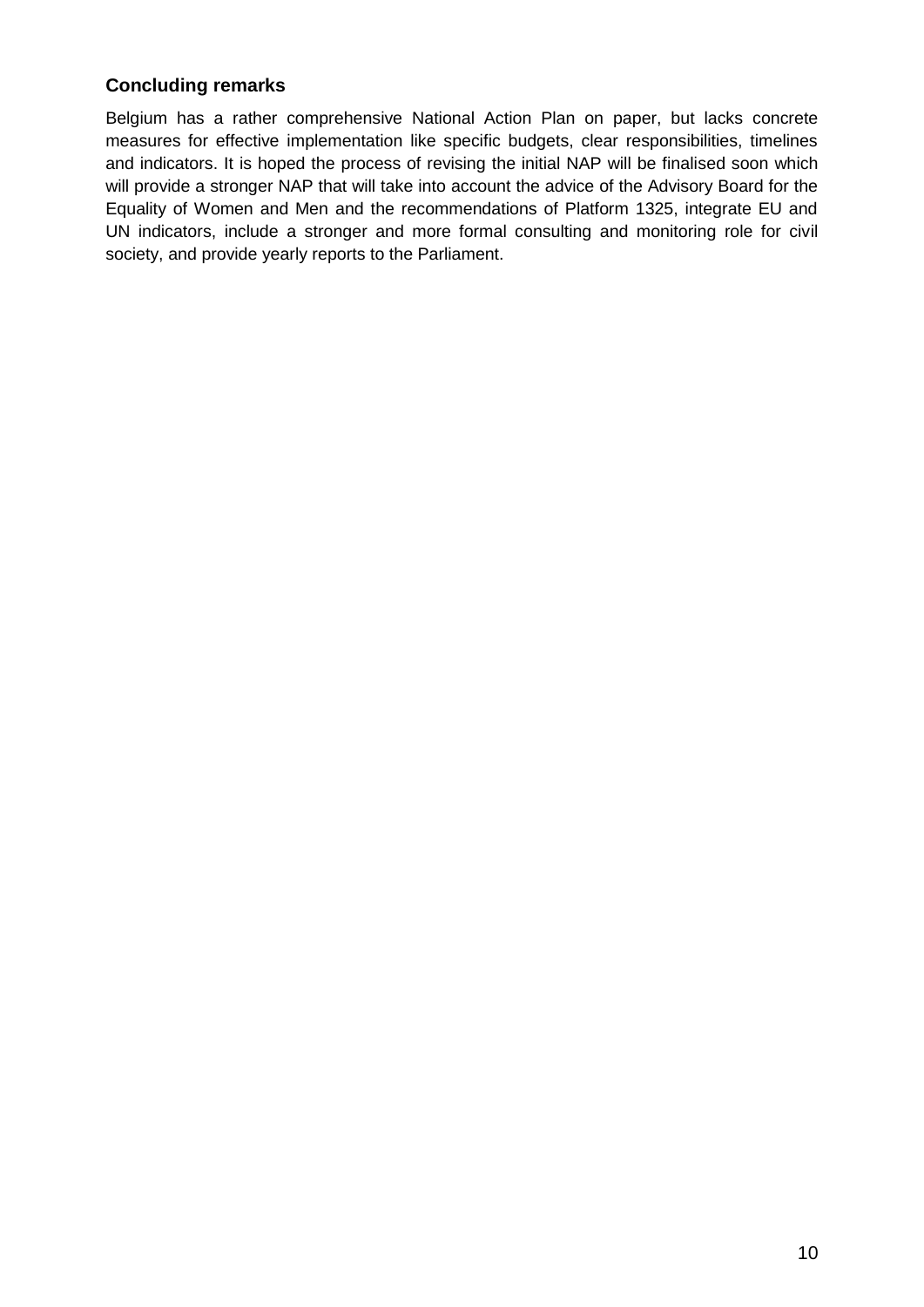## <span id="page-14-0"></span>**Bosnia and Herzegovina**

<span id="page-14-2"></span><span id="page-14-1"></span>Minja Damjanovic (United Women Banja Luka) Nada Golubovic (United Women Banja Luka)

### **Introduction**

Bosnia and Herzegovina<sup>2</sup> (hereinafter BiH) has been heavily affected by the devastating armed conflict of the 1990s. Despite the international community's considerable effort to build peace in the country, 'BiH is still burdened by ethnic and national divisions, which hinder the social, economic and political development, and dominate the public discourse. Women have been excluded from the processes of negotiations, peace processes, post-war reconstruction and the European integration process, which remain exclusively reserved for men'.<sup>3</sup>

The post-conflict period brought the creation and constant improvement of the legislative and policy framework regarding the protection of women's human rights, among these documents, the National Action Plan for the implementation of the UNSCR 1325 (NAP). However, the extent to which it has been adequately implemented remains debatable.

## **Advocacy for UNSCR 1325**

Bosnia and Herzegovina adopted a National Action Plan (NAP) for the implementation of UNSCR 1325 in July 2010.<sup>4</sup> The NAP was created for the period 2010 – 2013 and represents the first action plan for the implementation of UNSCR 1325 in south-east Europe. As stated in the official website for the implementation of the UNSCR 1325 $5$ , the NAP was created by the Working Group which comprised representatives of BiH Ministry of Security, BiH Ministry of Defense, BiH Ministry of Foreign Affairs, BiH Ministry of Finances, Gender Center of Federation of BiH (FBiH), Gender Center of Republika Srpska (RS), Ministry of Interior of FBiH and Ministry of Interior of RS, BiH Centre for Demining, Agency for Gender Equality of BiH and non-governmental organisations (NGOs).<sup>6</sup> There has only been one NGO representative<sup>7</sup> in the working group. There has not been any further engagement with or involvement of the other women's NGOs active in BiH on addressing the issues of women participation in decision-making, women victims of war, human trafficking, and raising capacities of state services for the implementation of UNSCR 1325, or their positions and comments in this process.

The Action Plan includes eight goals:

1. Increase participation of women in decision-making at all levels of government in Bosnia and Herzegovina.

<sup>&</sup>lt;u>2</u><br><sup>2</sup> Signing of the peace treaty in BiH envisaged the creation of a very complicated administrative structure of multiple levels of government. Hence, today's BiH has the state (BiH) level of government, entity level governments (there are two entities Repbulika Srpska and the Federation of BiH), canton level government (only in the Federation of BiH), and the local level. Only the representatives of first two levels were directly involved in the creation of this document.

<sup>3</sup> A. Petric, 'Executive Summary, Introduction, Context, Final Recommendations' in Petric et al., *The 3rd Alternative Report on the Implementation of CEDAW and Women's Human Rights in Bosnia and Herzegovina (2010) with Annex on Changes in Law and Practice (2013),* p.6.

<sup>4</sup> [http://www.1325.arsbih.gov.ba/?page\\_id=447](http://www.1325.arsbih.gov.ba/?page_id=447)

<sup>5</sup> <http://www.1325.arsbih.gov.ba/>

<sup>6</sup> *Ibid*.

 $7$  From the organisation Zene Zenama.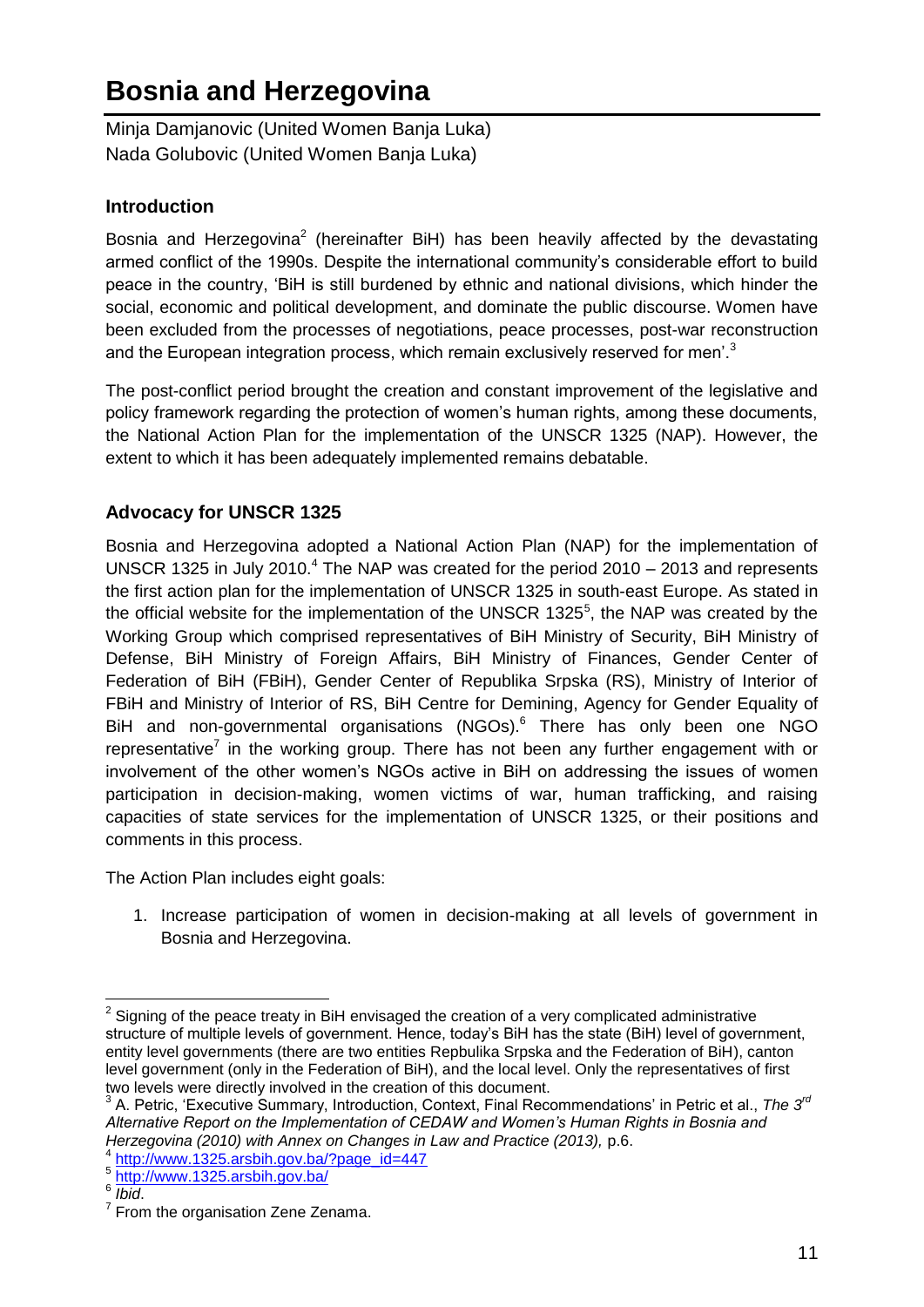- 2. Increase number of women in the military and police forces and promotion of women as holders of managerial positions within the military and police forces.
- 3. Increase participation of women in peacekeeping missions, and introduction of gender perspective in the training of participants in peacekeeping missions.
- 4. Combat against human trafficking.
- 5. Reduce risk of mined areas in Bosnia and Herzegovina.
- 6. Improve network support and assistance to women and girls who were victims during the war.
- 7. Increase knowledge and capacity of state services for the implementation of UNSCR 1325.
- 8. Improve cooperation with non-governmental and international organisations on the implementation of UNSCR 1325 in Bosnia and Herzegovina.<sup>8</sup>

The total amount of funds needed for the implementation of the NAP was not specified. However, the Plan foresees that the activities planned will be implemented from the 'regular budget fund' and donor funds.<sup>9</sup> Again, it is not specified in what amount or even in which ratio.<sup>10</sup>

Currently, Bosnia and Herzegovina is in the phase of creating its second NAP.<sup>11</sup>

### **Monitoring implementation at national level**

#### *Implementing*

The implementation of the NAP focuses on the areas of policing and defence, while little or nothing has been done to tackle the problems identified in other areas, such as women in decision-making in peace and security, women victims of war, or women victims of human trafficking. On the other hand, the greatest focus on introducing gender mainstreaming in the army and police forces was placed on increasing the number of women in their structures. There is no record of other activities aimed at mainstreaming gender in these sectors.

The level of implementation of the NAP and its successes remain debatable. Indeed, there have not been any prior engagements with gender mainstreaming in the army or police forces, hence the NAP's focus and developments on these areas should be commended. However, taking into account the difficult position of women and the on-going violations of their rights in areas such as political participation, human trafficking or women victims of war, it is clear that the implementation of NAP focused on the areas less relevant for women in Bosnia and Herzegovina. Even those activities that have been implemented in the areas of political participation, human trafficking and women victims of war have not been either directly related or carried out as a result – in the vast majority of the cases – of the implementation of the NAP.

However, the situation regarding violations of women's human rights is rather serious. Despite all current legislative frameworks 'women in BiH are still not equal with men in exercising their

 8 http://www.1325.arsbih.gov.ba/?page\_id=6

<sup>&</sup>lt;sup>9</sup> It remains unclear what regular budget funds are.

<sup>10</sup> Agencija za ravnopravnost spolova Bosne i Hercegovine, Ministarstvo za ljudska prava Bosne i Hercegovine *Akcioni plan za implementaciju UNSCR 1325 u Bosni i Hercegovini 2010 – 2013. godine*   $(2010)$ , p. 21 – 44.

There is currently no information available on this process.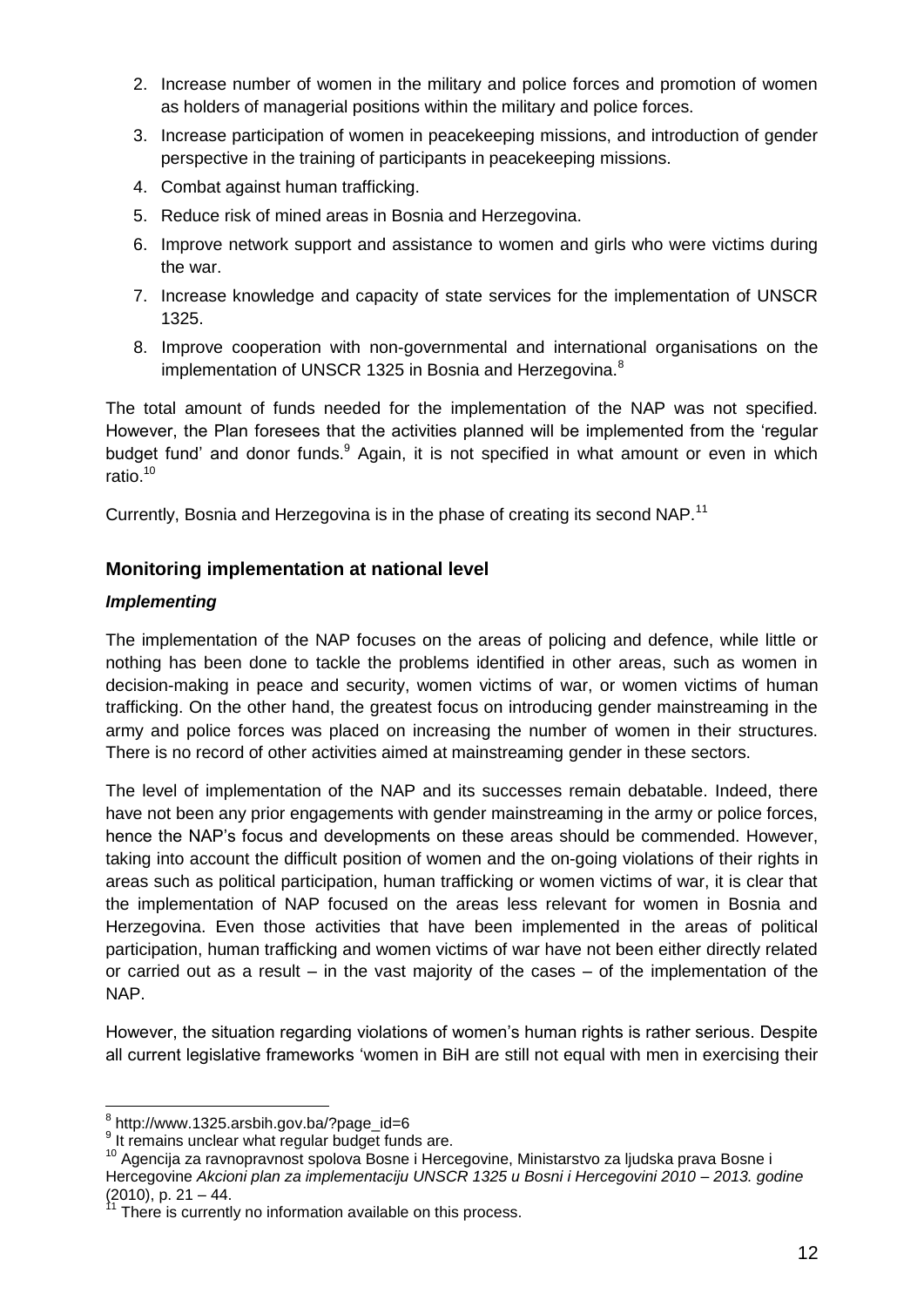right to participate in political and public life'.<sup>12</sup> Analyzing policies and practices of political representation in BiH through documents and personal stories of women who currently occupy positions in the highest legislative bodies, it can be concluded that women in politics in BiH are only considered as numbers. This is one of the consequences of the general government policy that aims only to 'please the international community' by introducing electoral quotas and signing international conventions, but in fact is not making a real change in the daily lives of women.<sup>13</sup>

Human trafficking remains a problem in BiH. Current legislative framework offers protection only to those victims who agree to testify in proceedings against criminals, which resulted in almost complete failure to identify the victims. Finally, 'the difficulty in the prevention of trafficking is also posed by uncoordinated legal framework [which causes the situation where] some trafficking cases are being prosecuted as soliciting cases (an offense with milder sanctions), even in cases when the victim was under 18 years old'.<sup>14</sup>

The state has done little to support women victims of sexual violence in war. 'BiH does not have a single and reliable database on women, victims of rape and other forms of sexual violence during the 1992-1995 war'.<sup>15</sup> Each of the three legislative units in BiH – Federation of BiH, Republika Srpska and Brcko District – have the right to legally regulate which categories of population can be considered as civil victims of war and receive adequate reparations. So far, only the law in Federation of BiH recognised women victims of war as one of the categories of civil victims of war.<sup>16</sup> However, due to the complicated procedures and poverty of women who are lacking basic financial means needed to collect appropriate documents, only a small number of women in the entity (707 in the period from 2006 – 2012 out of estimated 20.000 – 50.000) became beneficiaries of this right.

As stated in the report about the implementation of NAP from 2011, involvement of the civil society organisations in the process has been limited to the activities conducted by four local NGOs. On the other hand, the report shows the extensive involvement of the international organisations (NATO, UN WOMEN, OSCE, EU Delegation in BiH and US Embassy in Sarajevo) in this process.

#### *Monitoring*

According to the NAP, its implementation will be monitored by the Coordination Board which includes representatives of responsible ministries, institutions and NGOs. The setting up of the Board has been initiated by the Agency for Gender Equality. The Board has 20 members (14

j <sup>12</sup> G. Vidovic, 'Political and Public Life' in Petric et al., *The 3rd Alternative Report on the Implementation of CEDAW and Women's Human Rights in Bosnia and Herzegovina (2010) with Annex on Changes in Law and* Practice (2013), p. 27.

<sup>13</sup> *Ibid* p. 30.

<sup>14</sup> N. Petric, 'Violence Against Women and Trafficking in Women' in Petric et al., *The 3rd Alternative Report on the Implementation of CEDAW and Women's Human Rights in Bosnia and Herzegovina (2010) with Annex on Changes in Law and Practice (2013),* p. 53.

<sup>15</sup> S. Husic, 'Women Victims of War' in Petric et al., *The 3rd Alternative Report on the Implementation of CEDAW and Women's Human Rights in Bosnia and Herzegovina (2010) with Annex on Changes in Law and Practice (2013),* p. 99.

 $16$  ' In Republika Srpska, women, victims of rape and other forms of sexual violence are not being recognised as a specific category of the civil victims of war and thus they cannot exercise this right while the limited deadlines stipulated have passed long ago. In August 2012, Brcko District issued a regulation providing the opportunity for women to obtain the status of the civil victim of war. It does not stipulate any deadlines and takes into account the psychological suffering and damage. Women, victims of rape and other forms of sexual violence cannot get the status of the civil victim of war if they live abroad – outside of BiH, or, if they have obtained such a right, they can lose it if they reside outside of BiH for more than three months.' (Husic, 2013:100)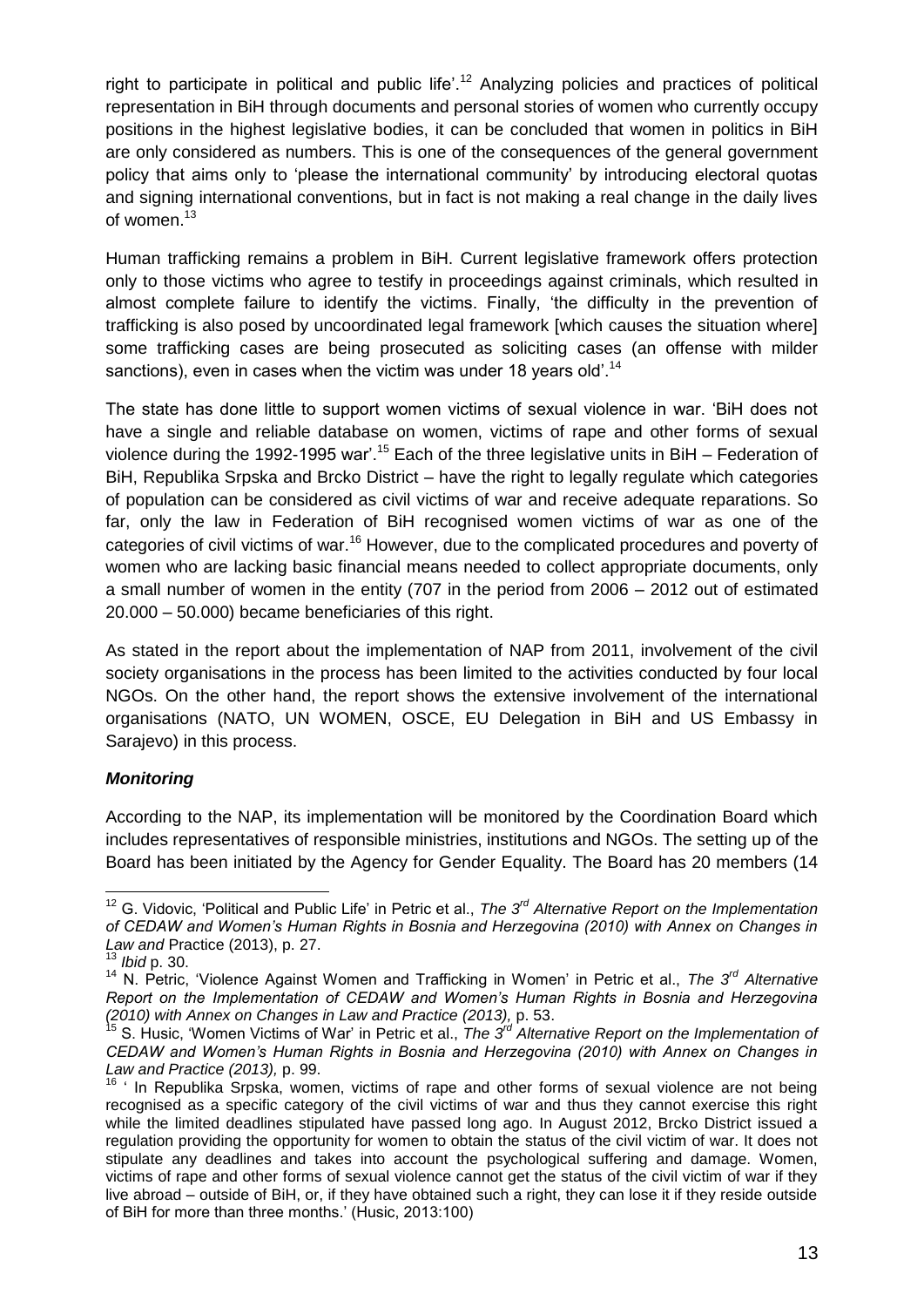women and 6 men) out of which there is only one representative from a women's NGO. Except for the representatives of the state and entity agencies for Gender Equality, members of the Board are representing the institutions in the area of military and security, clearly suggesting where the focus of the implementation of the NAP lies.

Moreover, the Agency is responsible for the creation and submission of the Report of the implementation of the NAP to the Council of Ministries of BiH, on the basis of reports received by the ministries, institutions, international and local NGOs, that is those that are responsible by the NAP for its implementation.<sup>17</sup> This report should be submitted once a year. There is no parliamentarian oversight of the process, hence less opportunity for the public to raise issues about its implementation. While there should be two, there is only one Report on the implementation of the 1325 publically available on the official web-site for the implementation of the UNCSR 1325 in BiH for the year 2011.

Since July 2012, the NGO member of the Board has been Ms Nada Golubovic, President of the Management Board of United Women Banja Luka. Since her appointment Ms. Golubovic was not invited to any of the Board's meetings, except a regional conference What is the gender of security? UN Resolution 1325 Women, Peace and Security: global – regional – local,<sup>18</sup> held on the 27<sup>th</sup> and 28<sup>th</sup> of February 2013. Ms Golubovicdid not receive any documents and was not involved in relevant discussions. As a consequence of this, Ms Golubovic has no knowledge about the current developments on the implementation of the NAP. There has not been any extensive involvement of the civil society in the process of the creation of the report. Furthermore, there has not been any independently monitored implementation of the NAP conducted by the women's CSOs.

#### **Concluding remarks**

The information outlined above suggests that NAP for the implementation of UNSCR 1325 is a marginalised document. It is not clear how the document is financed, or what has been done in its second year of implementation. With placing the focus on the area of military and police forces, area where women NGOs have not had prior experience, they have been indirectly excluded from the NAP's implementation. Despite its membership in the Coordination Board, representative of women NGOs has no information about current developments regarding the implementation of the NAP. Finally, we do feel other areas such as women in decision-making in peace and security, women victims of war, and women victims of human trafficking should have been given greater priority in the implementation.

 $\overline{\phantom{a}}$  $17$  Local NGOs are officially considered/named in NAP as responsible for the implementation of one sub-goal of NAP's goals No. 1, 4 and 6 and three sub-goals of the goal no. 8. In the majority of subgoals, local NGOs are considered as partners, while in only few on them they are considered neither as responsible nor as partners in the implementation of NAP.

<sup>&</sup>lt;sup>18</sup> This conference was organised by Agency for Gender Equality, BiH Ministry for Human Rights in cooperation with the Coordination Board for the Monitoring of the Action Plan for the Implementation of the UNSCR 1325 in Bosnia and Herzegovina.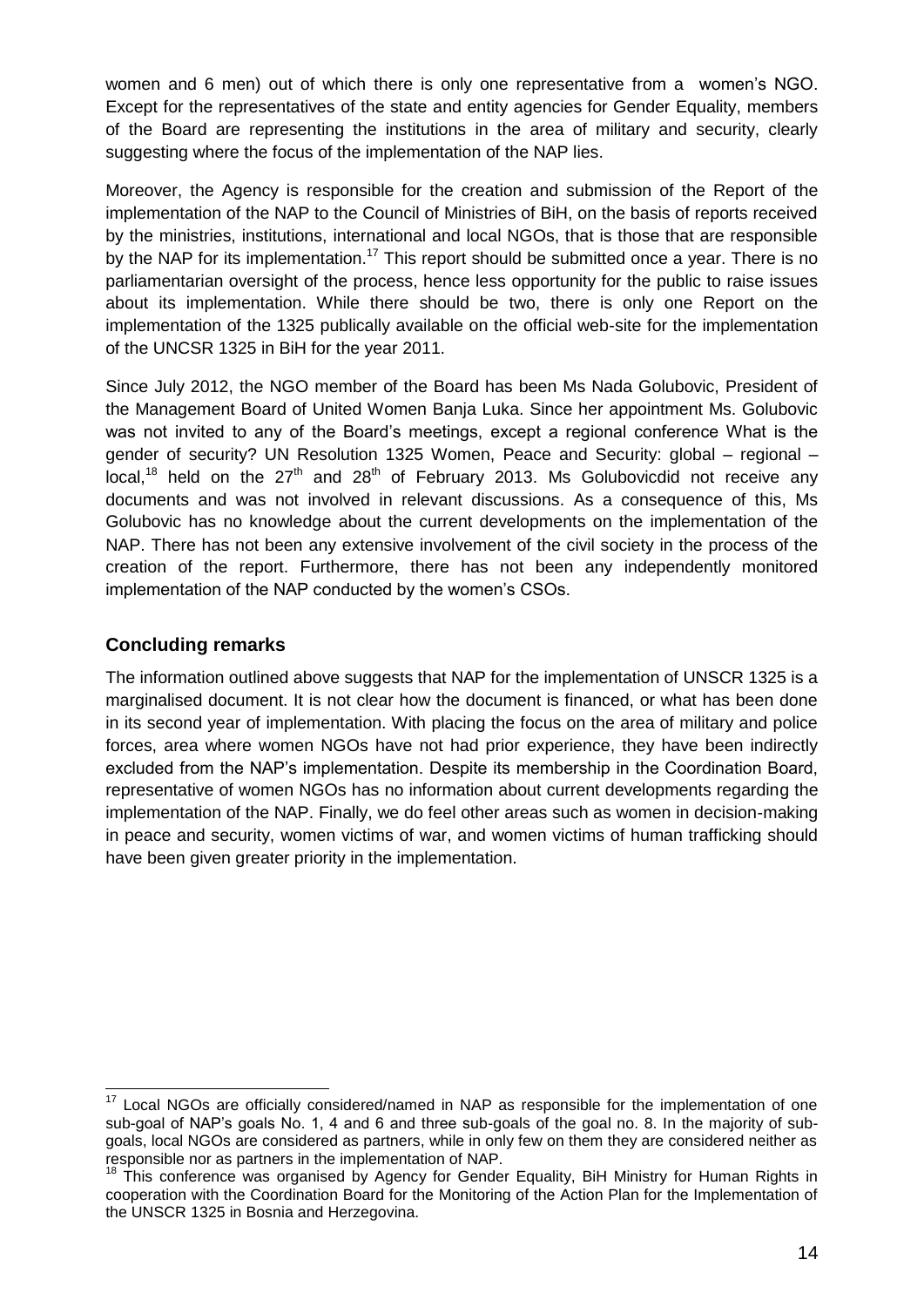## <span id="page-18-0"></span>**Croatia**

<span id="page-18-1"></span>Maja Dubljević, (DocumentaCentre for Dealing with the Past)

### **Introduction**

The Croatian government passed the decision in August 2010 to establish a Working Group for preparing the draft National Action Plan (NAP) for the implementation of the Security Council Resolution (UNSCR) 1325 (2000) on women, peace and security. The NAP was meant to build on the National Policy for Promotion of Gender Equality adopted in 2006. The Working Group for preparing the draft consisted of representatives of: the Office of the President of the Republic of Croatia, Ministry of Defence, Ministry of the Interior, Ministry of Family, Veterans and Intergenerational Solidarity, Office for Gender Equality, Office for Human Rights and Centre for Women's Studies and was coordinated by Ministry of Foreign and European Affairs. The Croatian National Action Plan for the implementation of UNSCR 1325 was launched in July 2011 and is to be considered a set of general guidelines on the implementation of UNSCR 1325 for the different ministries involved. The Croatian NAP covers the years 2011-2014 and includes following key areas: prevention, participation, protection and post-conflict recovery.

After the war in the nineteen-nineties, women's position, status and needs were not recognised as an important part of social recovery in Croatian post-conflict society. For this reason, the adoption of a NAP to implement UNSCR 1325 is particularly important for the improvement of protection and promotion of human rights, including women's rights. *Documenta***,** as a centre that, while promoting processes of dealing with the past, experiences on a daily basis the resistance to dealing with the legacies of the war still present in Croatia. The following report provides some elements to substantiate this claim. Although Croatian national laws for the promotion and protection of women's rights are quite advanced and comprehensive, implementation is still lagging behind.

### **Advocacy for UNSCR 1325**

During the pre-accession process to the EU, national laws and mechanisms for the promotion and protection of women's rights were adopted to bring Croatia in line with EU and international standards on gender equality. In particular, in preparation for this report, the Gender Equality Ombudsperson recognised progress in following areas: preparation of the new law on women victims of sexual violence during the war, introduction of civic education in primary and secondary schools, the entering into the force of the new Penal Code which harmonises protection of crimes against humanity and human dignity during the war, and aggression with relevant international documents,

Yet these new legal frameworks and tools need to be applied and CSOs are concerned that the lack of political will, mechanisms to support implementation and of dedicated human and financial resources are hindering their implementation. For this reason, awareness-raising on these tools and advocacy activities to promote their implementation are extremely important. Civil society organisations, including women's organisations with first-hand experience of supporting Croatian society through a transition process, were underrepresented in the development of the NAP in Croatia. There is still a lack of knowledge of UNSCR 1325 and its provisions even among women's organisations, human rights organisations, and peace building experts and practitioners.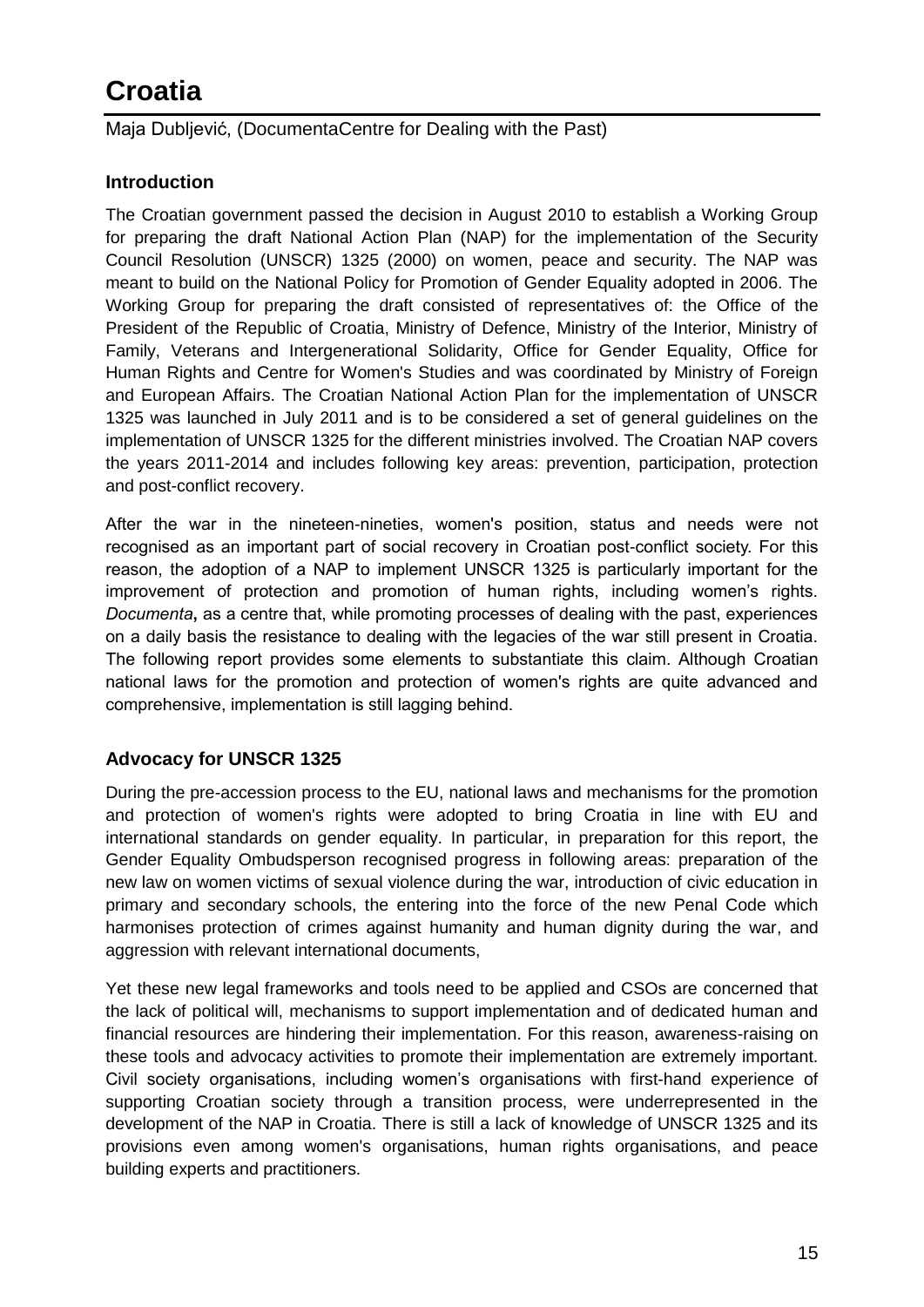There have been two major public awareness raising events on UNSCR 1325 in preparation for the NAP.

The first one, was a regional conference titled Women in Peace Building: Access to Justice of Women in Post Conflict Countries organised by the Regional Women's Lobby for Peace Security and Justice in SEE with the support of the Office for Gender Equality of the Republic of Croatia. The conference included participants from all over the region and from all levels of the government and civil society. The conference offered the opportunity to share experiences on the implementation of UNSCR 1325 in south-eastern Europe, and to discuss issues such as corruption and crime as factors of insecurity in the region and threats to peace, access to justice for survivors of sexual violence against women in war and its implications. For the first time stakeholders discussed in public preparation for the new law on victims of sexual violence in war, which is now being drafted by the ministry of Veterans' Affairs with the United Nations Development Programme (UNDP) and other actors, including a number of NGOs. Furthermore, the Ministry of Veterans' Affairs and the UNDP signed an agreement to establish cooperation in addressing issues of legal protection of war rape victims.

The second public event related to the implementation of UNSCR 1325. It was a two-day round table titled SSR and Gender: Implementation of the UN Security Council Resolutions 1325 and 1820, co-organised by the Croatian Ministry of Foreign and European Affairs and RACVIAC – Centre for Security Cooperation. The round table gathered more than 40 participants representing parliaments, national human rights protection ombudsman institutions, Ministries of Foreign Affairs, Ministries of Defence, Ministries of Interior, as well as representatives of the public sector and NGOs, the Geneva Centre for the Democratic Control of Armed Forces (DCAF), the South Eastern and Eastern Europe Clearinghouse for the Control of Small Arms and Light Weapons (SEESAC) and experts from various national institutions and think-thanks.

The round table included discussions on gender as one of the core aspects of security sector reform from an international and national point of view and highlighted the need for a gender perspective in different national institutions. Special attention was given to the representation of women at different levels of the decision-making process, especially in the security sector institutions. The last session was dedicated to the presentations of National Action Plans for the implementation of the UNSCR 1325 and related resolutions in the SEE countries. Some practical experiences in regional cooperation aimed at mainstreaming a gender perspective into security sector reform were also presented. Proposals were made to organise training with regard to the implementation of the UNSCR 1325 and 1820.

#### **Engaging with the NAP Process**

Croatia is still post-conflict society and some CSOs are experienced in dealing with different aspects of conflicts and the legacy of conflicts. For this reason, their contribution to the development and the implementation on a NAP on UNSCR 1325 is a precondition for the effectiveness of the Plan.

Unfortunately, involvement of civil society in the development of the Croatian NAP has been limited. The Working Group mandated to draft the NAP included only one representative from civil society, Rada Borić from Centre for Women's Studies. Documenta was not involved in the preparation of the Plan. Once the plan had been finalised, no further exchanges with the Working Group took place and no information about developments in the implementation of the plan was provided to civil society organisations.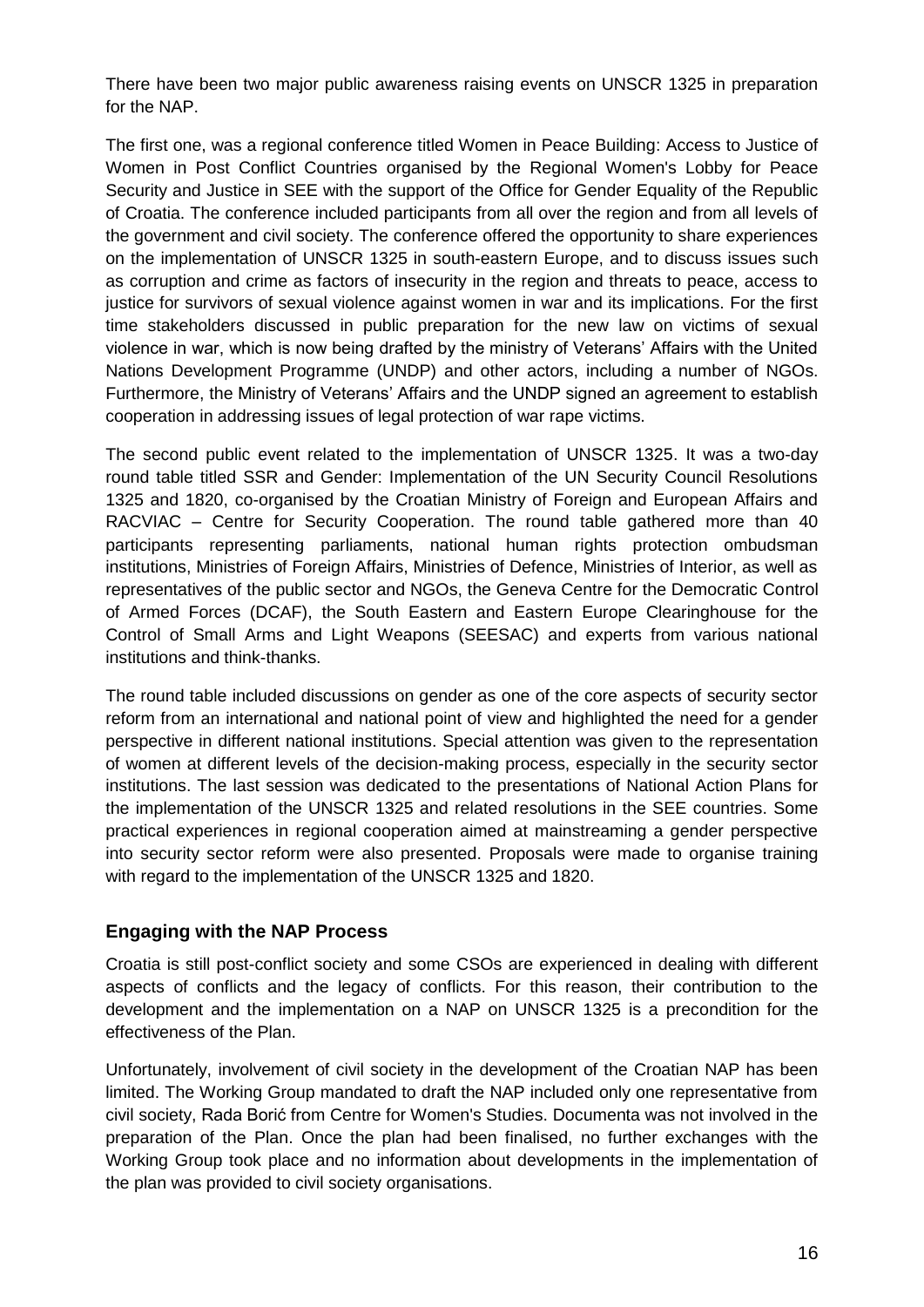The reluctance to draw on the knowledge of CSOs specialists in the field of gender and conflict and to learn directly from their experience is seen as problematic. For example, civil society organisations believe that the NAP should be more closely linked with the provisions in the new law on victims of sexual violence in war, currently under development.

#### **Monitoring Implementation at national level**

The main objectives of Croatian NAP are to support and monitor the implementation of UNSC resolution 1325 and consequent resolutions at all levels – locally, through mitigating the effects of conflicts and crises and strengthening the gender awareness of the local population; nationally, as part of government programs; and internationally, through active involvement of the Republic of Croatia in the activities of international organisations engaged in the areas covered by the resolutions in question. In practice, so far these remain declaratory statements as does the fact that the NAP should be implemented in cooperation with civil society.

The Working Group for preparing the Draft National Action Plan (NAP) was meant to also act as one of the supervisory mechanisms. However the group was dismissed at the end of 2012. Rada Borić from Centre for Women's Studies, who was member of the Working Group, stated that she not been consulted after the draft was finalised. One of the members of the Working Group asked clarifications about the dismissal of the Working Group to no avail.

The Annual report of the Gender Equality Ombudsperson was presented in March 2013 in the Croatian Parliament and included a section on the implementation of NAP based on responses from parties involved in NAP. The Annual Report was approved by the Parliament and the recommendations within the Report are: to continue the implementation of the Croatian NAP and to redefine responsible authorities according to the structural changes in some of the responsible ministries.<sup>19</sup>

From the inquiries made for the compilation of the present case study on the level of implementation of the NAP, it emerges that there is little information on what activities are being carried out and by whom. Implementation of the Plan is now the responsibility of the Gender Equality Ombudsperson. Unfortunately, it is not clear exactly what responsibilities were transferred to the Ombudsperson.

### **Concluding remarks**

The main obstacles to the implementation of the Croatian National Action Plan on UNSCR 1325 are: the NAP does not have a dedicated budget for its implementation, there is a lack of clear indicators within the NAP, objectives do not have a specific time-line for the implementation, activities are defined as permanent, and those who are supposed to be responsible for the implementation of each particular measure are defined as 'facilitators'. At the same time, the involvement of CSOs in the process of drafting the NAP has been limited and, although the Plan is meant to be implemented in cooperation with civil society, it is not yet clear what role civil society will be allowed to play. Priorities should include defining the next steps for the implementation of the NAP, clearly defining the responsibilities for state authorities and other social actors interested in protection and promotion of women's human rights.

 $\overline{\phantom{a}}$  $19$  An English version of the Report is not yet available.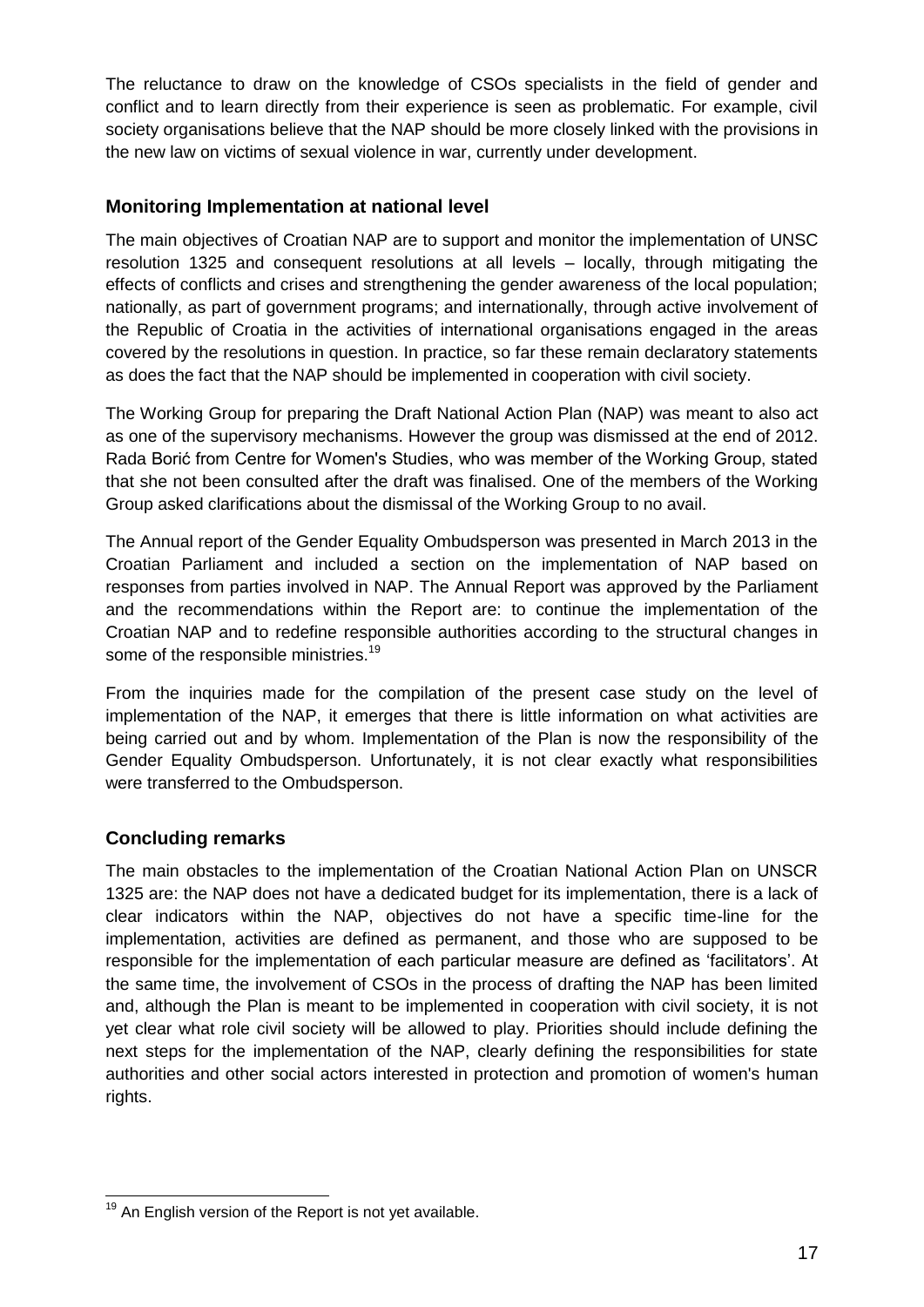## <span id="page-21-0"></span>**Cyprus**

<span id="page-21-2"></span><span id="page-21-1"></span>Maria Hadjipavlou (Associate Professor - University of Cyprus & member of GAT) Magda Zenon (Member of GAT & of Hands Across the Divide)

## **Introduction**

Since 1974 Cyprus continues to be a divided island, with the Greek Cypriot south being under effective control of the government of the Republic of Cyprus, and the Turkish Cypriot north controlled by a Turkish Cypriot Administration and the presence of the Turkish army. Peace negotiations have being taking place since then at various levels and with varied UN involvement. In the peace process there has been very little progress towards reaching a settlement and very little progress regarding the representation of women in the negotiations. Presently women are completely absent from the peace negotiations and the recently appointed Council of Ministers boasts only 1 woman minister. Consequently gender is not part of the on-going discourse that would ensure the participation of women as envisaged by United Nations Security Council Resolution 1325.

Despite having ratified UNSCR 1325, Cyprus does not yet have a National Action Plan (NAP) for its implementation and because of the continued division of the island and the different statuses of the two parts, there is no probability of a NAP for the entire island in the foreseeable future. Gender has also not been part of the political and/or peace discourse as this has been dominated by purely ethnic concerns.

In this context, the only thing that appears to be possible, but requires focused work, would be for the women of Cyprus to work together and come up with actions to raise awareness across the island by drawing on their own experience, as well as that of women in other conflict areas, to put together joint recommendations and then lobby the two leaders to include these in the possible peace settlement that is under negotiation. The road for this type of advocacy was opened in 2002 by the NGO *[Hands Across the Divide](http://www.handsacrossthedivide.org/)* (HAD). HAD is one of the few civil society organisations, along with the [Association for Historical Dialogue and](http://www.ahdr.info/home.php)  [Research](http://www.ahdr.info/home.php) (AHDR), working on the role of women in peacebuilding and looking at the conflict through a gender lens, aspiring to reunification, and ultimately a democratic future and gender equality.

## **Advocacy for UNSCR 1325**

Most recent efforts have been by the [Gender Advisory Team](http://www.gat1325.org/) (GAT), formed in October 2009 and comprised of women activists from the non-governmental sector as well as academia who continue to try and bridge this gap and ensure that gender equality is integrated into the peace negotiations in Cyprus as well as in all the peacebuilding post-conflict processes. GAT is striving to mainstream gender equality in the peace process by ensuring women's active participation in all phases of the process and gender-proofing the content and basis of future peace agreements. It acknowledges the existing differences amongst the different Cypriot communities which should be noted in all relevant documents. However, to date these efforts have received minimal support from the Cyprus Government.

In their research, the GAT identified a number of features which have probably contributed towards the failure in the peace negotiations, namely:

Cypriot women have never sat at the negotiating table.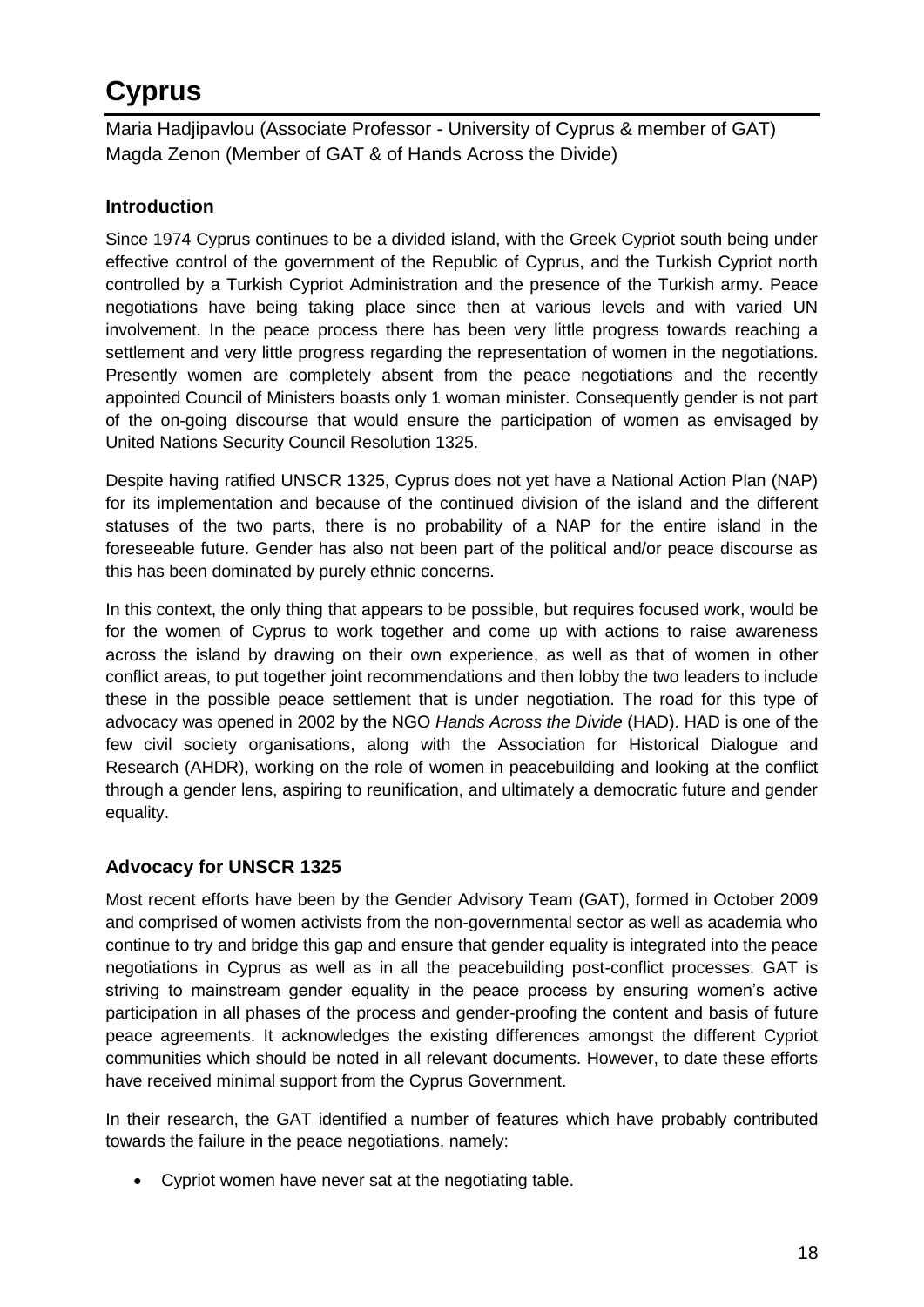- The context of the negotiations lacks a gender perspective and the interpretation of 'equality' has tended to focus exclusively on ethnic differences.
- There is very limited action by the women's organisations to address negotiators as decision-makers bound by international and national principles on gender equality.
- Despite the attention to 'human rights' by negotiators, including the right to property, the right to return, the right to move freely around the island, the right to know the fate of the missing persons, the right to feel safe, and the right to citizenship, gender-based rights and the related social rights have fallen outside the scope of concern.

The UN's Good Offices mission in Cyprus has been supporting the incorporation of gender concerns in the agenda of the peace negotiations and has facilitated the GAT's communication with representatives to the negotiators. The UN Good Offices have presented the two Cypriot leaders three sets of recommendations on matters pertaining to chapters under discussion. In March 2010, GAT submitted to the leaders Demetris Christofias and Mehmet Ali Talat a set of recommendations on ensuring that their discussions on [governance](http://www.gat1325.org/#!governance/c17fj)  [and power-sharing](http://www.gat1325.org/#!governance/c17fj) address issues of gender equality. In September 2011, GAT submitted further recommendations to Demetris Christofias and Derviş Eroğlu on matters pertaining to [citizenship](http://www.gat1325.org/#!citizenship/c1bil) and [property.](http://www.gat1325.org/#!property/c1lkh) A further set of recommendations on [economic issues](http://www.gat1325.org/#!economy/c16vz) was prepared by GAT in October 2012. All these recommendations were made public in a report following a successful conference in Nicosia, Cyprus in December 2012 entitled Women's Peace: Applying UNSCR 1325 to Cyprus and the Region which also discussed the significance of UNSCR 1325 in various societies in the Middle East, Greece and Turkey.

GAT's efforts have been acknowledged by the United Nations Secretary General Ban Ki-Moon in his report on his mission of good offices in Cyprus on 24 November 20, where he stated that:

'…mindful of the important role of women in peace negotiations, as recognized by the Security Council in resolution 1325 (2000), I would encourage the sides to continue their engagement with the Gender Advisory Team, consisting of civil society activists and scholars from across the island, and to seriously consider its gender-focused recommendations on the main areas under discussion in the peace talks.' $(\S 43)^{20}$ 

The work of GAT has also been acknowledged by the leaders, whose representatives have met the team together and separately on a number of occasions, and have committed to studying the recommendations and taking up the issues raised. GAT has also met with members of relevant technical committees, who have communicated a willingness to address gender issues in their work.

To increase awareness and continue the conversation on UNSCR 1325, GAT followed up the December 2012 regional conference with a one-day seminar in September 2013 entitled *Gender and the Law: Special focus on Citizenship* with guest speakers from Greece, the UK and the USA.

### **Concluding Remarks**

GAT believes that the issues that it raises through its efforts are not limited to the context of the peace negotiations but embrace the vast majority of the population in Cyprus. To this end,

 20 United Nations Security Council, *Report of the Secretary-General on his mission of good offices in Cyprus*, doc ref: s/2010/603 (2010), available at [http://www.uncyprustalks.org/media/SG%20Reports/S\\_2010\\_603.pdf](http://www.uncyprustalks.org/media/SG%20Reports/S_2010_603.pdf)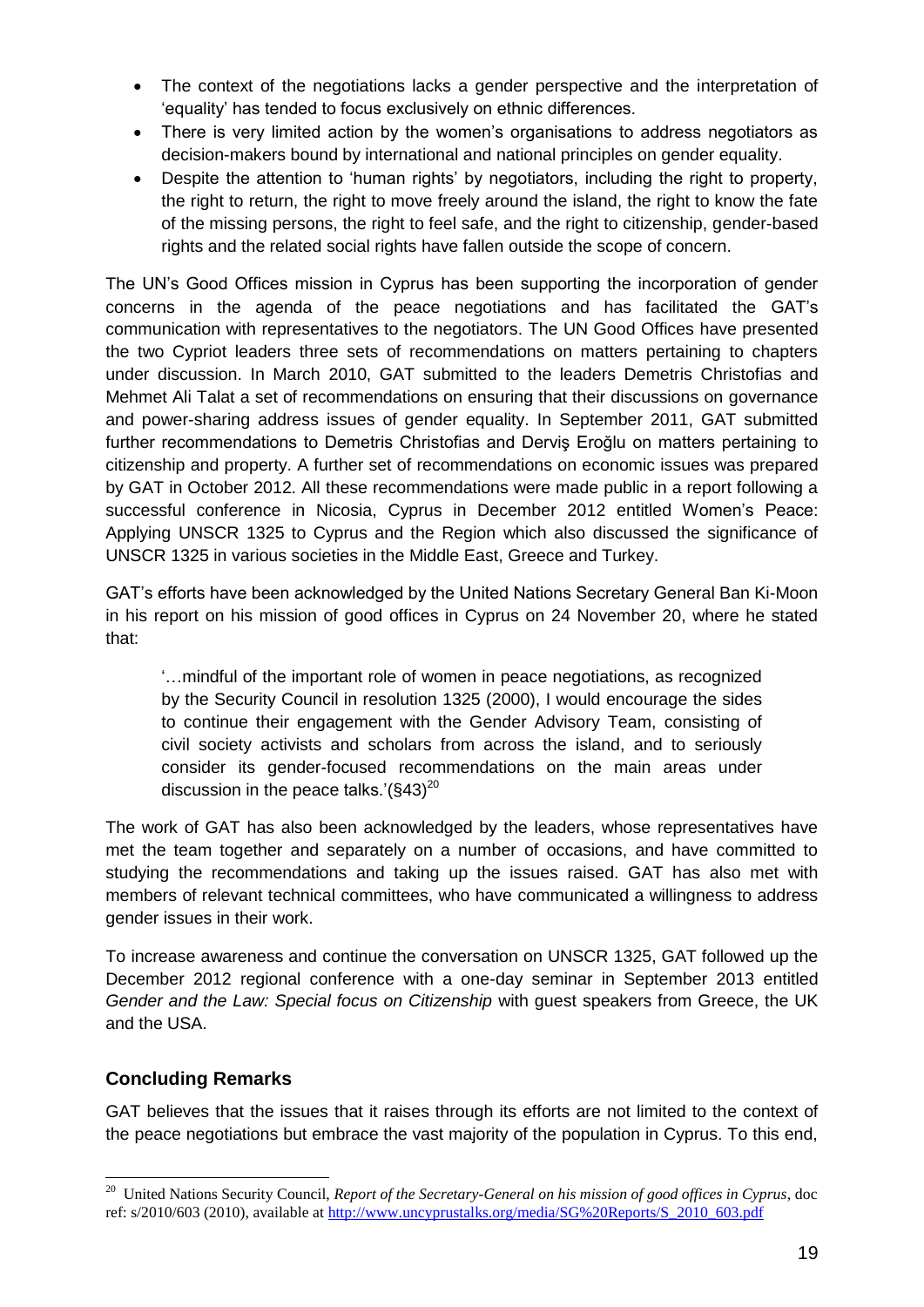it seeks to foster alliances with individuals and organisations across the divide and abroad to ensure that gender equality is mainstreamed in peace efforts at all levels, both prior, during and after the signing of an agreement. On February 24, 2013 the Republic of Cyprus elected a new president Mr. Nicos Anastasiades, who had announced that he would appoint a negotiator instead of the leaders of the two Cypriot communities directly negotiating as was the practice in the past. However, due to the recent severe economic crisis in Cyprus, the focus has shifted from the peace negotiations to economic and financial concerns, and the fact that women and other vulnerable groups are the most affected, has not been perceived as of any real relevance.

Cypriot women therefore need to support each other and raise their voices to push a women's agenda in all forthcoming decisions on the economic, social and political future of the island and both HAD and GAT are planning a series of activities that will help reach and mobilise grass roots women across the divide.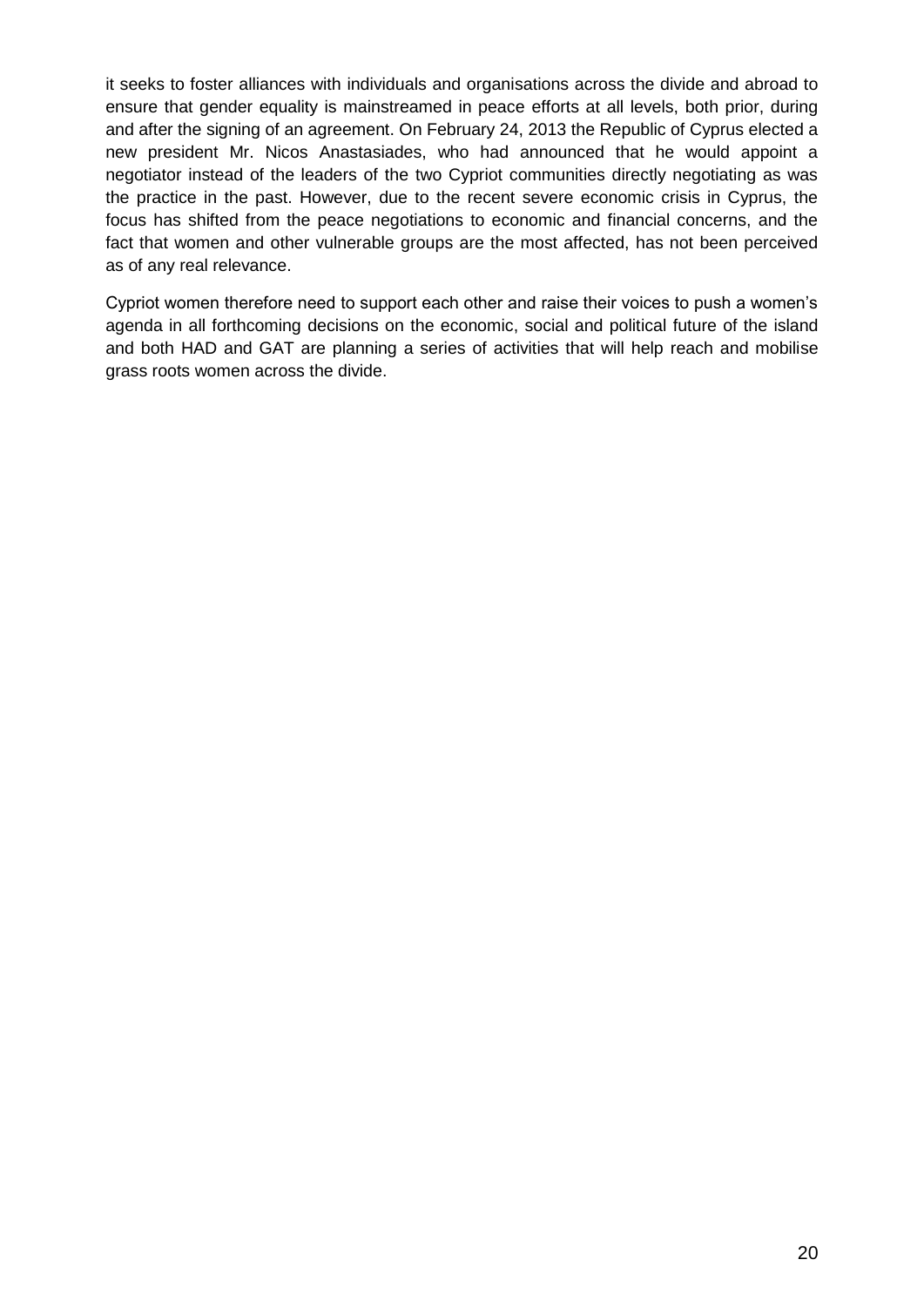## <span id="page-24-0"></span>**Czech Republic**

<span id="page-24-1"></span>Mila O'Sullivan (independent consultant in consultation with Czech Women's Lobby and Czech Forum for Development Cooperation)

### **Introduction**

The Czech Republic does not have a National Action Plan for UNSCR 1325 and is currently not in the process of preparing one. Since 2012, institutional support for implementation of UNSCR 1325 has been weakened due to marginalisation of the gender equality agenda by the government. Nevertheless, some progress seems to have been made by the Ministry of Defence which is presently developing its own action plan for UNSCR 1325.

## **Advocacy for UNSCR 1325**

Civil society efforts for implementation of UNSCR 1325 were visible in 2009 and 2010 starting with conference of Czech Women's Lobby and individual actions taken on policy and advocacy levels. However, the subject of women, peace and security has been covered only by few experts (with mainly gender and development focus), and there has never been a joint advocacy attempts of NGOs with different focus (women's development, human rights NGOs). Since 2010, systematic civil society advocacy on UNSCR 1325 has not been progressing.

According to the Chair of the Czech Women's Lobby (the platform of Czech women's NGOs), there is currently no one within the network with expertise and capacity to promote the subject of UNSCR 1325.<sup>21</sup> There are several reasons for this explanation. First of all, the Czech Women's Lobby and its members have prioritised women's rights agenda which has a policy impact on national level. The platform has been actively advocating in the area of obstetrics, financing of gender projects, quotas for women, violence against women and health insurance for migrants. Furthermore, many gender NGOs have struggled to secure their existence financially and have based their fundraising strategies on available funding such as EU structural funds focused on equal opportunities in the labour market and hence again on domestic issues. Nevertheless, some part of civil society has so far failed to understand that promoting gender equality means taking into account global responsibility as well.

Although advocacy on UNSCR 1325 was interrupted, there has been some progress in raising public awareness on this issue and in building capacities of development NGOs. On the occasion of the 10th anniversary of UNSCR 1325, civil society and government organised a debate titled Women Creating a Secure World which brought together speakers with experiences from conflict and post-conflict countries which included the Iranian Nobel Peace Prize Laureate Shirin Ebadi. Moreover, more development NGOs now have their internal gender policies or guidelines to be applied also into projects in conflict-affected areas. In 2011, the ProEquality Centre of the Open Society, realised a capacity building project funded by the MFA which focused on mainstreaming gender aspects into development projects. The Czech Forum for Development Cooperation (the platform of development NGOs) and its Gender working group actively participated in the project contributing also to the publication *Gender in Development Matters: Resource book and training kit for development practitioners*. The platform organised gender training in spring 2013.

 $\overline{\phantom{a}}$  $^{21}$  Information derived from a meeting with the Chair of Czech Women's Lobby, February 27, 2013.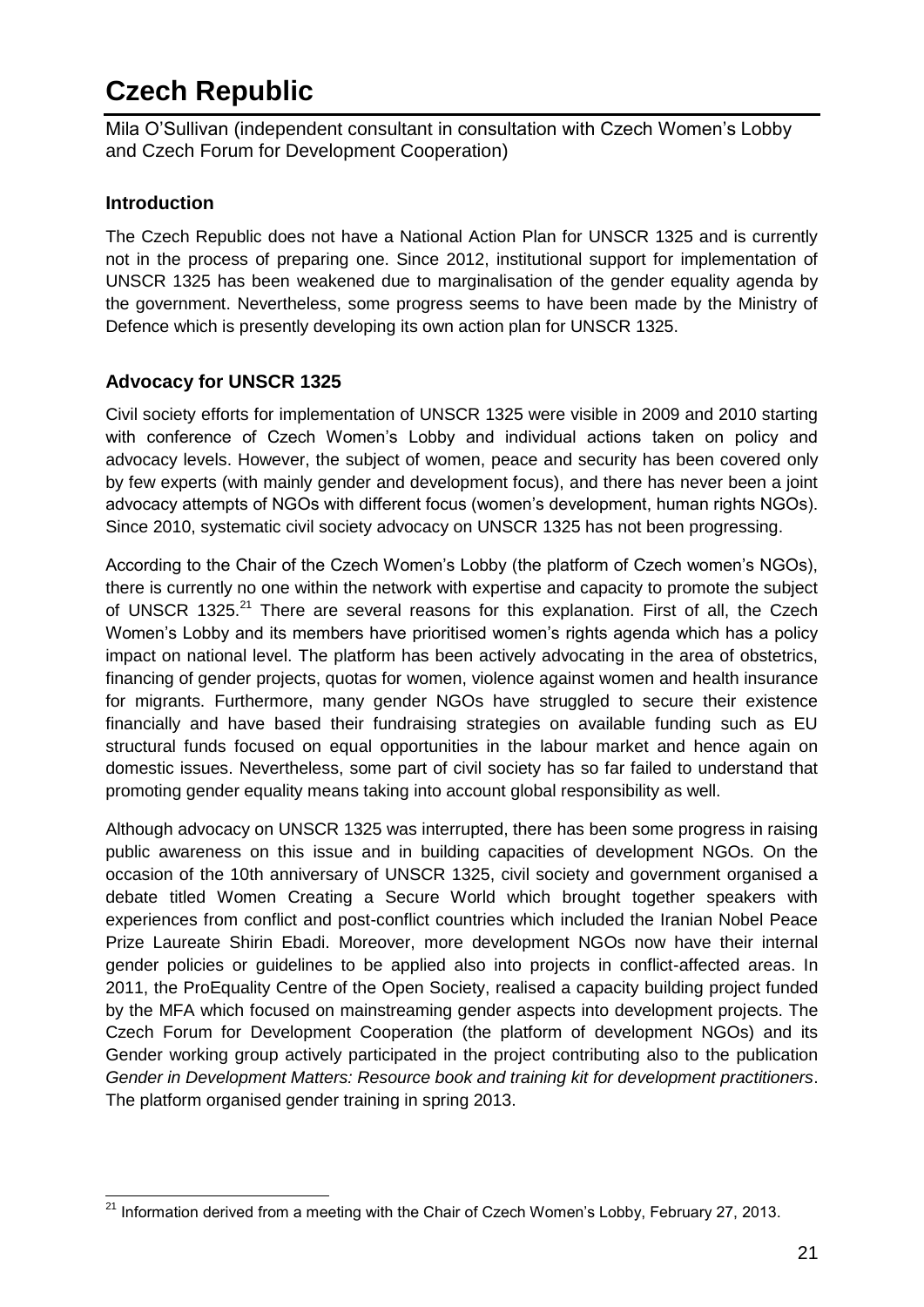#### **Monitoring implementation at national level**

The current government, which started as a solely male government, has demonstrated a clear lack of political will to further gender equality agenda as such and human rights in general. Some setbacks can be observed also in relation to UNSCR 1325. The Czech Republic has a national action plan on gender equality *Priorities and Procedures of the Government in Promoting Gender Equality* which is updated on annual basis. In 2009 and 2010, the action plan included a section on external relations with concrete tasks for Ministry of Defence and Ministry of Foreign Affairs. However, in 2011 and 2012, the external relations and thus tasks for implementing UNSCR 1325 have been completely left out from the national action plan. Nonetheless, the effect of this action plan is questionable as it has been repeatedly criticised by the civil society representatives for its conception, vague tasks or weak indicators.<sup>22</sup> In the near future, the Gender Equality Unit plans to revise the action plan. From the beginning of 2013 the Gender Equality Unit, as stated by its representative, is preparing a new conception of gender equality which should reflect the question of women, peace and security.<sup>23</sup>

As for the Ministry of Foreign Affairs (MFA), the situation seemed more optimistic back in 2010, when the UN Department of the MFA started mapping the level of implementation of UNSCR 1325 and coordinated a first inter-ministerial meeting. However, this initiative was discontinued. In relation to activities in conflict-affected countries which could be marked as contribution to UNSCR 1325, situation is similar to 2010, $^{24}$  with the exception that the MFA has started to evaluate development projects. The national Provincial Reconstruction Team (PRT), which was actively present in a conflict zone of Afghanistan, finished its activities and withdrew from the country in February 2013. The MFA points out that the PRT supported women's empowerment in some projects: i.e. project focused on media training for female reporters.<sup>25</sup> However, a gender perspective was not systematically applied to the work of  $PRT^{26}$  and the question is whether the evaluation of PRT will assess in detail the gender impact of the projects.

The Ministry of Defence is currently preparing its own action plan for implementation of UNSCR 1325 within the framework of international cooperation of NATO member states.<sup>27</sup> The idea of developing an individual action plan was initiated in the Ministry by the Permanent Delegate to the NATO Committee on Gender Perspectives (NCGP). The action plan should draw on experiences of other NATO member states and its priorities should be grounded mainly in the *Priorities and Procedures of the Government in Promoting Gender Equality*, the above mentioned document which is being revised now. The Permanent Delegate to NCGP further explained that a working group has been established for the drafting of the action plan including participants from across the Ministry of Defence. She adds that since the action plan will be applicable only for the Ministry of Defence, there are no plans to consult it with the civil society. The exclusion of civil society from the process comes as a surprise, especially since the action plan is meant to be inspired by more experienced countries where consultation with civil society is taken as a norm.

 $22$  See for example the Shadow Report on the Implementation of the Beijing Platform for Action in the Czech Republic (Beijing +15), available at<http://www.proequality.cz/res/data/007/000857.pdf> Information derived from email communication on March 13, 2013.

<sup>&</sup>lt;sup>24</sup> See previous case study or the *Shadow Report on the Implementation of the Beijing Platform for Action in the Czech Republic* (Beijing +15).

 $25$  Information derived from email communication with UN Department of the MFA, March 14, 2013. <sup>26</sup> See previous case study or the *Shadow Report on the Implementation of the Beijing Platform for Action in the Czech Republic* (Beijing +15)

Information in this paragraph derived from email communication with the Permanent Delegate to NCGP, March 5, 2013.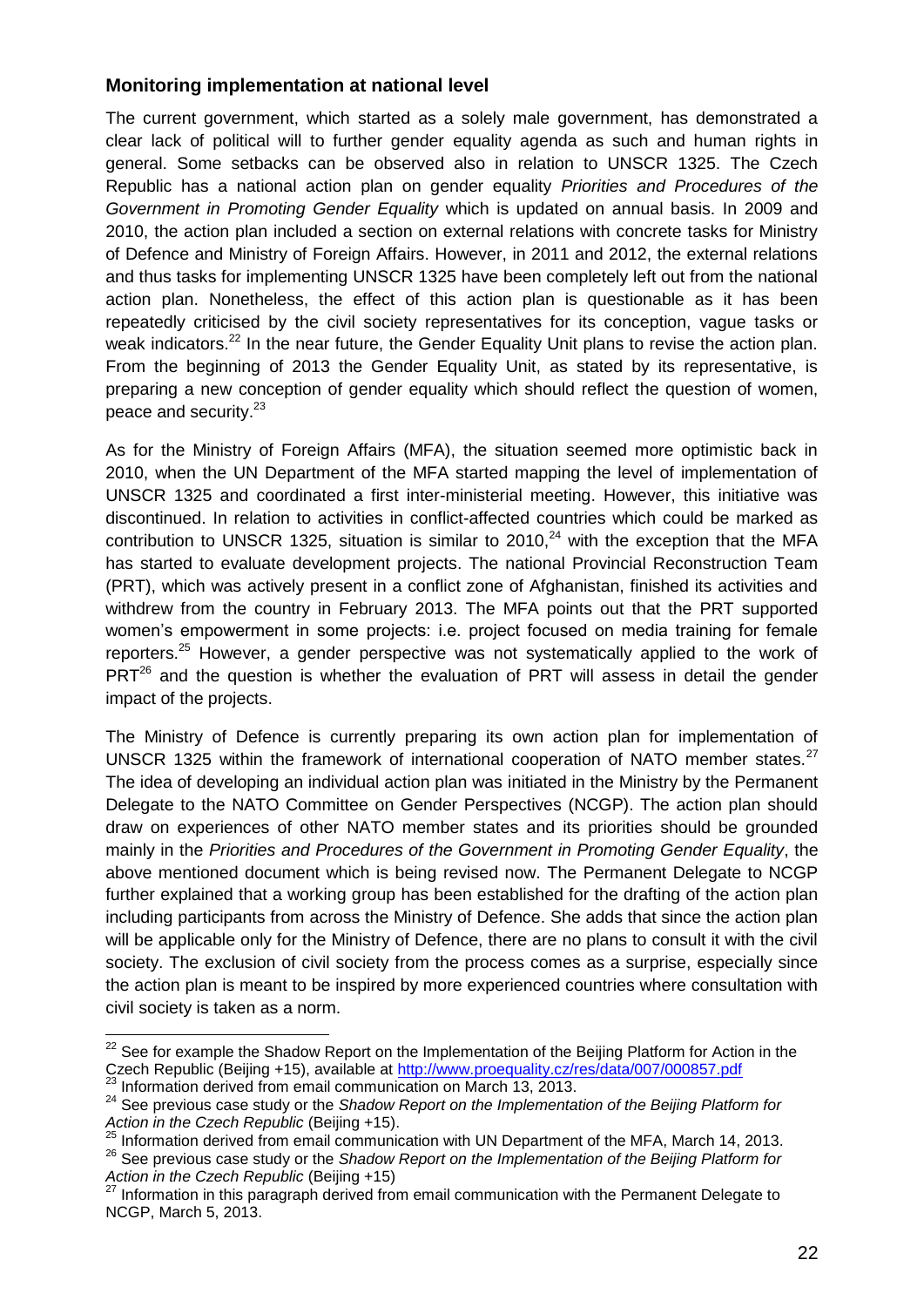### **Concluding remarks**

As it has been mentioned in the first case study, the areas covered by UNSCR 1325, including peacebuilding, conflict prevention, post-conflict reconstruction and human security, are all rather new to the Czech Republic. Some progress can be observed in the integration of gender in development work from the CSO side, yet much remains to be done. Joint advocacy of different networks (women's platform and development NGOs platform) could make a difference as each owns a certain expertise which is essential to advocate for implementation of UNSCR 1325. Cooperation on projects with other EU countries that have already developed NAPs and are active in conflict-affected countries would be crucial.

From the government's side, the planned and possibly upcoming action plan of the Ministry of Defence may serve as a further motivation for the civil society as well as other ministries for getting engaged with the topic. UNSCR 1325 has not yet gained enough traction.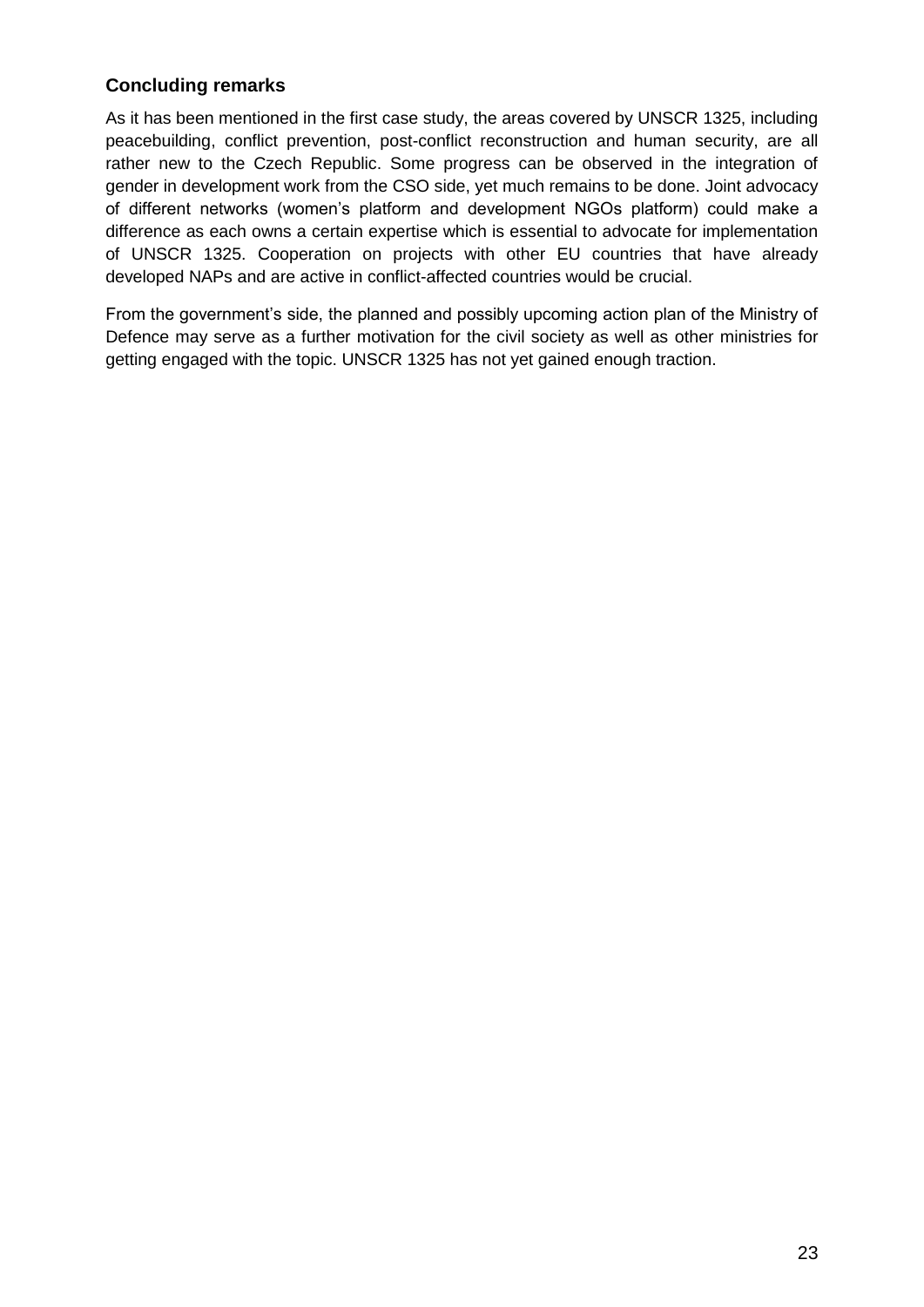## <span id="page-27-0"></span>**Germany**

<span id="page-27-1"></span>Heidi Meinzolt (Women's International League for Peace and Freedom)

### **Introduction**

Germany has finally adopted a NAP for UNSCR 1325 in December 2012 after 12 years of governmental resistance. The Government used to argue that a NAP on UNSCR 1325 was not necessary because Germany has an Action Plan on Civilian Conflict Prevention, Conflict Resolution and Post-Conflict Peacebuilding<sup>28</sup> mentioning briefly UNSCR 1325 and an Action Plan on Violence Against Women.<sup>29</sup> It reports regularly on UNSCR 1325 and it has incorporated gender mainstreaming as a 'leading doctrine in the rules and regulations of the government' since the year 2000.

Women's organisations and other civil society organisations in Germany have advocated for the need to adopt a comprehensive strategy ever since the resolution was adopted in 2000. According to the head of the inter-ministerial working group (IMWG) on UNSCR 1325 the decision to adopt a NAP in 2012 was the result of three combined factors. First, Germany felt the growing international pressure from state actors, international partners (such as NATO, EU) as well as civil society movements (including the German Women Security Council, Women's International League for Peace and Freedom – WILPF - and other organisations). Second, Germany wanted to set a positive signal at the end of its term as member of the United Nations Security Council in 2012. Third, Germany was encouraged by the decision of the US to adopt a NAP in 2012.

## **Advocacy for UNSCR 1325**

Women's organisations and other civil society organisations have advocated for the need to adopt a comprehensive strategy ever since the resolution was adopted in 2000. The German Women Security Council (WSC) is a network of peace researchers, peace activists, members of political institutions and development organisations trying to raise awareness and to further implementation of UNSCR 1325, while also promoting civil rather than military interventions and gender-sensitive security policies, together with a large association of women NGOs under the name of Bündnis 1325. $30$  WSC conducted a number of advocacy initiatives, including international conferences and other awareness-raising events and compiled preparatory work for the development of the NAP. Regular comments on the governmental reports on UNSCR1325 $31$ , Cornerstones<sup>32</sup> and Blueprint for a NAP $33$  were also produced.

[http://www.bmfsfj.de/RedaktionBMFSFJ/Broschuerenstelle/Pdf-Anlagen/aktionsplan-II-gewalt-gegen](http://www.bmfsfj.de/RedaktionBMFSFJ/Broschuerenstelle/Pdf-Anlagen/aktionsplan-II-gewalt-gegen-frauen-englisch,property=pdf,bereich=bmfsfj,rwb=true.pdf)[frauen-englisch,property=pdf,bereich=bmfsfj,rwb=true.pdf](http://www.bmfsfj.de/RedaktionBMFSFJ/Broschuerenstelle/Pdf-Anlagen/aktionsplan-II-gewalt-gegen-frauen-englisch,property=pdf,bereich=bmfsfj,rwb=true.pdf)

 <sup>28</sup> *The Action Plan on Civilian Conflict Prevention, Conflict Resolution and Post-Conflict Peacebuilding* is available at: [http://www.auswaertiges-](http://www.auswaertiges-amt.de/cae/servlet/contentblob/384232/publicationFile/4346/Aktionsplan-En.pdf)

[amt.de/cae/servlet/contentblob/384232/publicationFile/4346/Aktionsplan-En.pdf](http://www.auswaertiges-amt.de/cae/servlet/contentblob/384232/publicationFile/4346/Aktionsplan-En.pdf) <sup>29</sup> *The Action Plan on Violence Against Women* is available at:

<sup>&</sup>lt;sup>30</sup> Deutscher Frauensicherheitsrat, Gunda-Werner-Institut in der Heinrich-Böll-Stiftung, Deutscher Frauenrat, TERRE DES FEMMES, Menschenrechte für die Frau e.V.Deutsches Komitee für UNIFEM, OWEN, -Mobile Akademie für Geschlechterdemokratie und Friedensförderung, Womnet, Pax Christi, Internationale Frauenliga für Frieden und Freiheit feminist attac, Deutscher Staatsbürgerinnenverband, Frauennetzwerk für Frieden e.V.Frauenakademie München, Stiftung Umverteilen (Afrika -AG), Friedensfestival.

<sup>&</sup>lt;sup>31</sup> See [UNSCR 1325 in Europe: 21 case studies of implementation](http://www.eplo.org/assets/files/2.%20Activities/Working%20Groups/GPS/EPLO_GPS_WG_Case_Studies_UNSCR_1325_in_Europe.pdf) page 29; contributions from WSC [www.un1325.de;](http://www.un1325.de/) [Gunda-Werner-Institut;](http://www.gwi-boell.de/) and [WILPF Germany.](http://www.wilpf.de/) <http://www.un1325.de/inf-eckpunkte.html>

<sup>33</sup> *The Nap Blueprint* is available at<http://www.un1325.de/data/BlueprintNAP2011.pdf>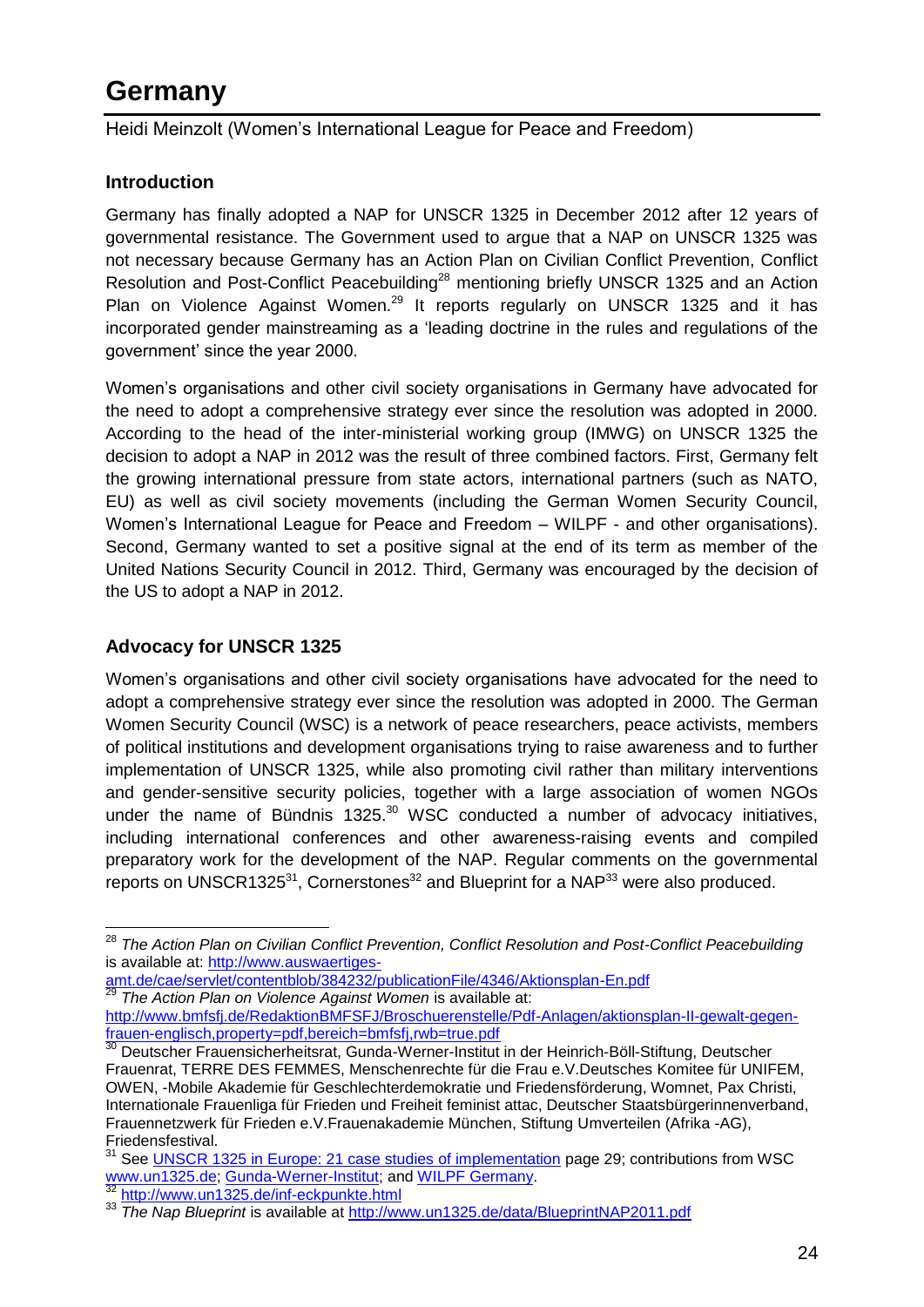### **Engaging with the NAP process and implementation**

The IMWG, is composed of representatives of six ministries: the Foreign Affairs Ministry, in charge of leading the debate, the Ministry for Development Cooperation, the Ministry for Women, Youth, Families and Seniors, the Ministry of Defence, the Interior Ministry and the Ministry of Justice. The IMWG prepared the draft NAP in a relatively short time. Most of the material produced and recommendation put forward by civil society were taken into account in the drafting of the NAP.

While the recommendations and material prepared by civil society were used as resources by the IMWG for developing the first draft of the NAP, active participation by civil society was not sought in this phase. After the presentation of the first governmental draft however, two consultations with civil society (Bündnis 1325/WSC) were held. A one day meeting in the German Security Academy/Bundessicherheitsakademie<sup>34</sup> in November 2012 allowed civil society to raise issues and make specific suggestions, most of which were incorporated in the final draft by the IMWG. This was followed by a hearing in the parliamentary commission on civil conflict management where comments on the final draft of the NAP and proposals for future cooperation were tabled. On 19 December 2012, the government voted in favour of the adoption of the NAP without further parliamentary consultation.

The final draft of the NAP included most of the elements proposed by the WSC in the blueprint and is a testimony to the political will to strengthen the participation of women also in high level positions in decision making, in the prevention of conflicts and in peace negotiations. The NAP contains six pillars which reflect the three traditional ones in the resolution Prevention, Protection and Participation, and also includes provisions on post-conflict reintegration, preparedness and prosecution, including strategies to protect victims of sexual violence in armed conflicts, with specific references to follow-up resolutions.

However, this document, which is mostly declaratory in its nature, presents a number of weaknesses. In particular, civil society is concerned about the lack of concrete and attainable targets, of specific tailor-made measures, of clear lines of responsibilities across the implementing ministries as well as of a dedicated budget (the absence of a budget was one of the 'requirements' for the NAP to be adopted). According to WSC progress should be sought in the following:

- 1. Transform the Nap into a 'living document' with review periods on the basis of institutionalised regular meetings between governmental institutions and civil society/women's groups (twice per year).
- 2. Establish clear lines of responsibility of the implementing ministries.
- 3. Set specific priority actions/areas.
- 4. Introduce a quota of 50% participation of women in decision making bodies.
- 5. Set clear timelines for the activities.
- 6. Revise decision on provision for a dedicated budget for implementation.
- 7. Develop criteria and tools for a gender-sensitive conflict analysis.
- 8. Include SMART indicators and a transparent monitoring system.
- 9. Create a pool / roster of experts with gender-related competences.

 <sup>34</sup> Civil Society present: Amnesty International, WSC, WILPF, Deutscher Frauenrat, Deutscher Frauenring, UN Women, Frauennetzwerk Frieden, Medica Mondiale, Gunda-Werner-Institut of the Heinrich Böll Foundation. Officials present: 4 Ministries + GIZ – development society, ZIF- Centre for civilian Intervention.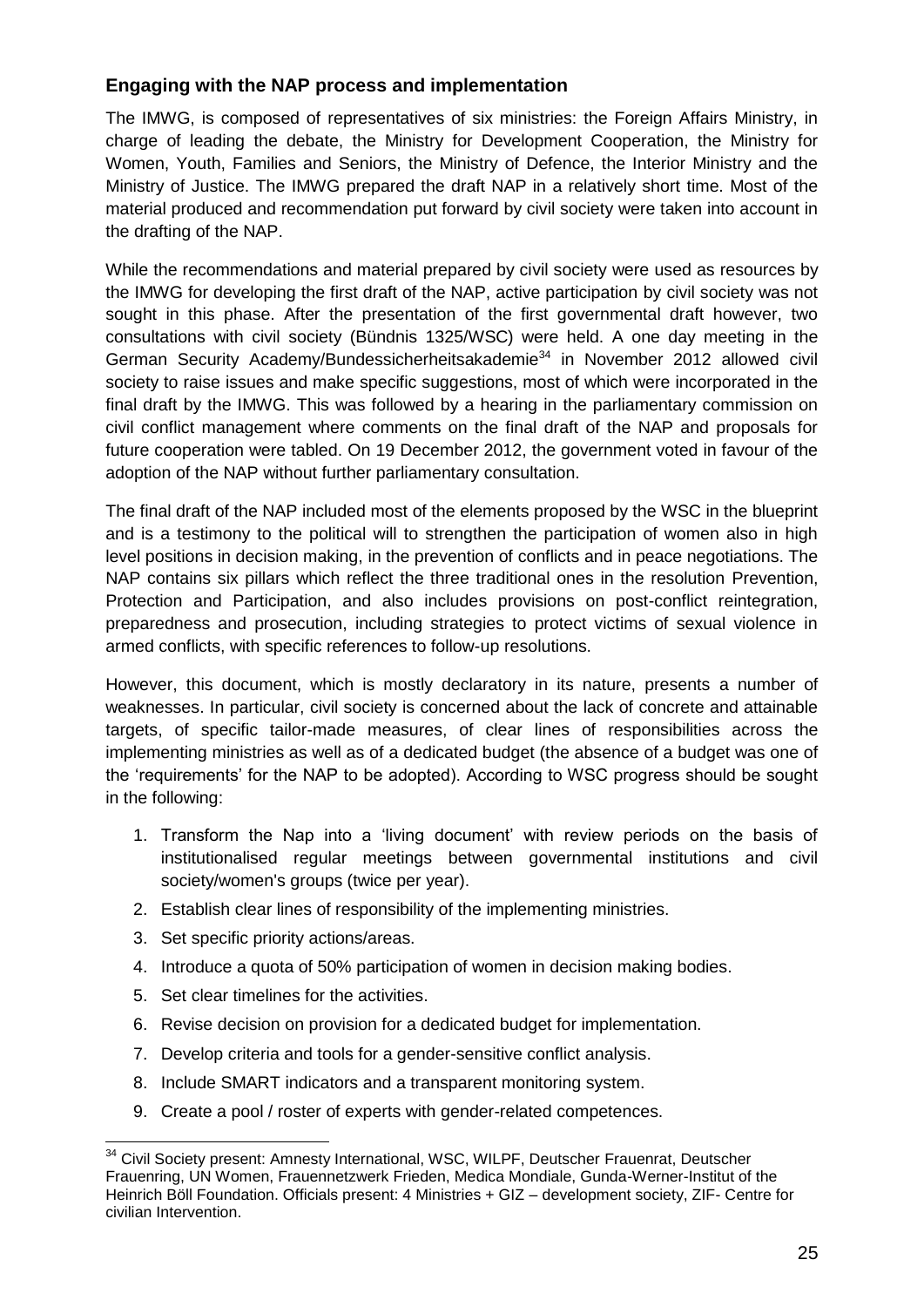10. Introduce high-ranking posts for gender advisers in peace missions.

Unfortunately the fact that UNSCR 1325 is not legally binding on the implementing states negatively impacts on the potential of the NAP to be implemented. Accountability mechanisms should make sure that states are held accountable for actual implementation and are considered not compliant if commitments remain on paper.

#### **Concluding remarks**

The WSC believes that the NAP should be based on the concept of human security - including its specific gender implications. Public debates on preventing and tackling gender stereotyping and militarised masculinities should be encouraged. Also, a focus on conflict prevention and preventative measures should be further developed, with priority given to civilian tools. A special representative on women's rights and gender equality should also be appointed.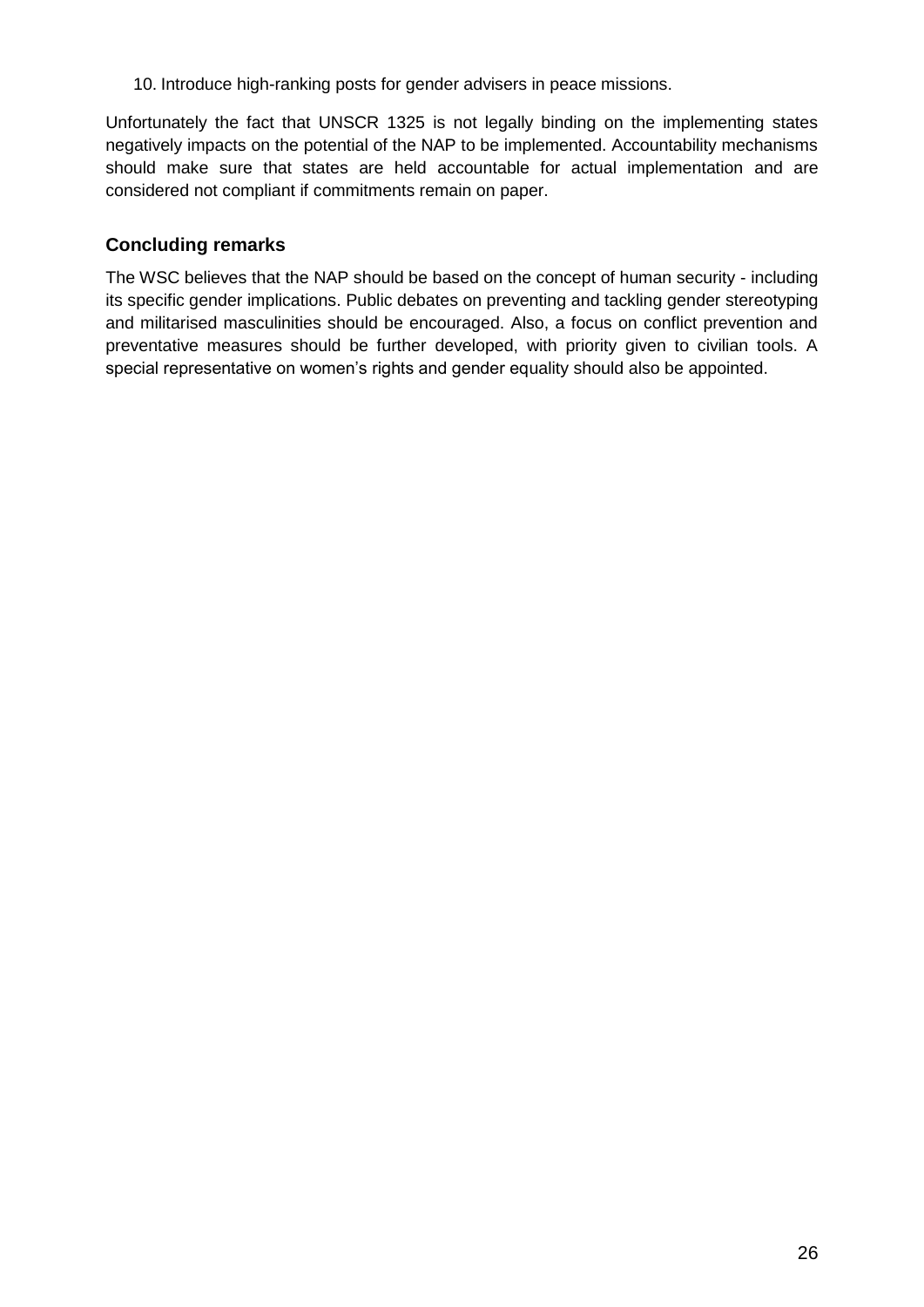## <span id="page-30-0"></span>**Ireland**

<span id="page-30-2"></span><span id="page-30-1"></span>Sorcha Tunney (Campaigns Officer, Amnesty International Ireland) Karen McMinn (Gender Consultant and co-author of the Mid Term Review of Ireland's NAP on UNSCR 1325)

### **Introduction**

Ireland's *National Action Plan for Implementation of UNSCR 1325* (NAP) (2011-2014) was launched in November 2011. The NAP's objectives are advanced by a number of different departments and agencies<sup>35</sup> under the leadership of the Tánaiste (the deputy prime minister) and the Department of Foreign Affairs and Trade (DFAT). Part of DFAT's strategic role is to strengthen Ireland's contribution to international peace, security and human rights through involvement in EU and UN multilateral institutions as well as contributing to peace and reconciliation work in Northern Ireland. DFAT has a lead role in the implementation of the NAP, with responsibility for NAP co-ordination located in its Political Division, in which a number of units<sup>36</sup> contribute to the NAP, including its Conflict Resolution Unit. Another critical implementing body within DFAT is Irish Aid, Ireland's overseas aid programme, incorporating development and humanitarian work in fragile states and conflict affected countries where UNSCR 1325 has a pivotal role to play.

## **Engaging with NAP process**

In common with many other EU Member States, Civil Society organisations in Ireland have played a significant role in the inception and development of Ireland's NAP. The main groups advocating for UNSCR 1325 in Ireland were the Irish Consortium on Gender Based Violence<sup>37</sup> (ICGBV), the National Women's Council of Ireland<sup>38</sup> and gender activists and academics. Key strategies included: the commissioning of research on best practice in developing NAPs by the ICGBV $^{39}$ ; actions to build collaborative working on UNSCR 1325 within civil society; lobbying for women's voices to be included throughout the development and implementation of Ireland's NAP; advocating for the creation of a formal role for civil society in the NAP process; and supporting the creation of a robust monitoring system for Ireland's NAP.

Ireland's NAP was developed over what could be considered two phases. In the initial phase, DFAT assembled a Consultative Group (CG), consisting of civil society members, academics and government departments. The aim of the CG was to work collaboratively for the implementation of a strategy to develop an inclusive and effective NAP. Phase one was concluded in the summer of 2010 with the launch of the NAP planned for October 2010. However, civil society groups highlighted a number of concerns in the process: a lack of consultation with women affected by conflict; the absence of a concrete monitoring and evaluation system, and that much of the proposed 'actions' in the draft consisted of very

The ICGBV is a consortium of CSOs and government agencies comprised of Irish human rights, humanitarian and development agencies, DFAT (Irish Aid) and the Defence Forces.

 $35$  These include the Department of Defence, the Defence Forces, Department of Justice and Equality, An Garda Siochana ( the National Police Service of Ireland).

<sup>&</sup>lt;sup>36</sup> In DFAT's Political Division the units which have NAP responsibilities are the Conflict Resolution Unit; Human Rights Unit; International Security Policy; Permanent Mission to the United Nations and the 37 The IOOD Mission of the United Nations and the

<sup>38</sup> National Women's Council of Ireland is a representative organisation for women and women's groups in Ireland.

<sup>&</sup>lt;sup>39</sup> As part of its advocacy work the ICGBV conducted extensive research on best practices emanating from other countries' NAPs: '*Stepping up Ireland's Response to Women, Peace and Security UNSCR 1325'* (A. Swaine, 2008). [http://www.gbv.ie/wp-content/uploads/2008/11/stepping-up-irelands-response](http://www.gbv.ie/wp-content/uploads/2008/11/stepping-up-irelands-response-to-women-peace-and-security-united-nations-security-council-resolution-1325.pdf)[to-women-peace-and-security-united-nations-security-council-resolution-1325.pdf](http://www.gbv.ie/wp-content/uploads/2008/11/stepping-up-irelands-response-to-women-peace-and-security-united-nations-security-council-resolution-1325.pdf)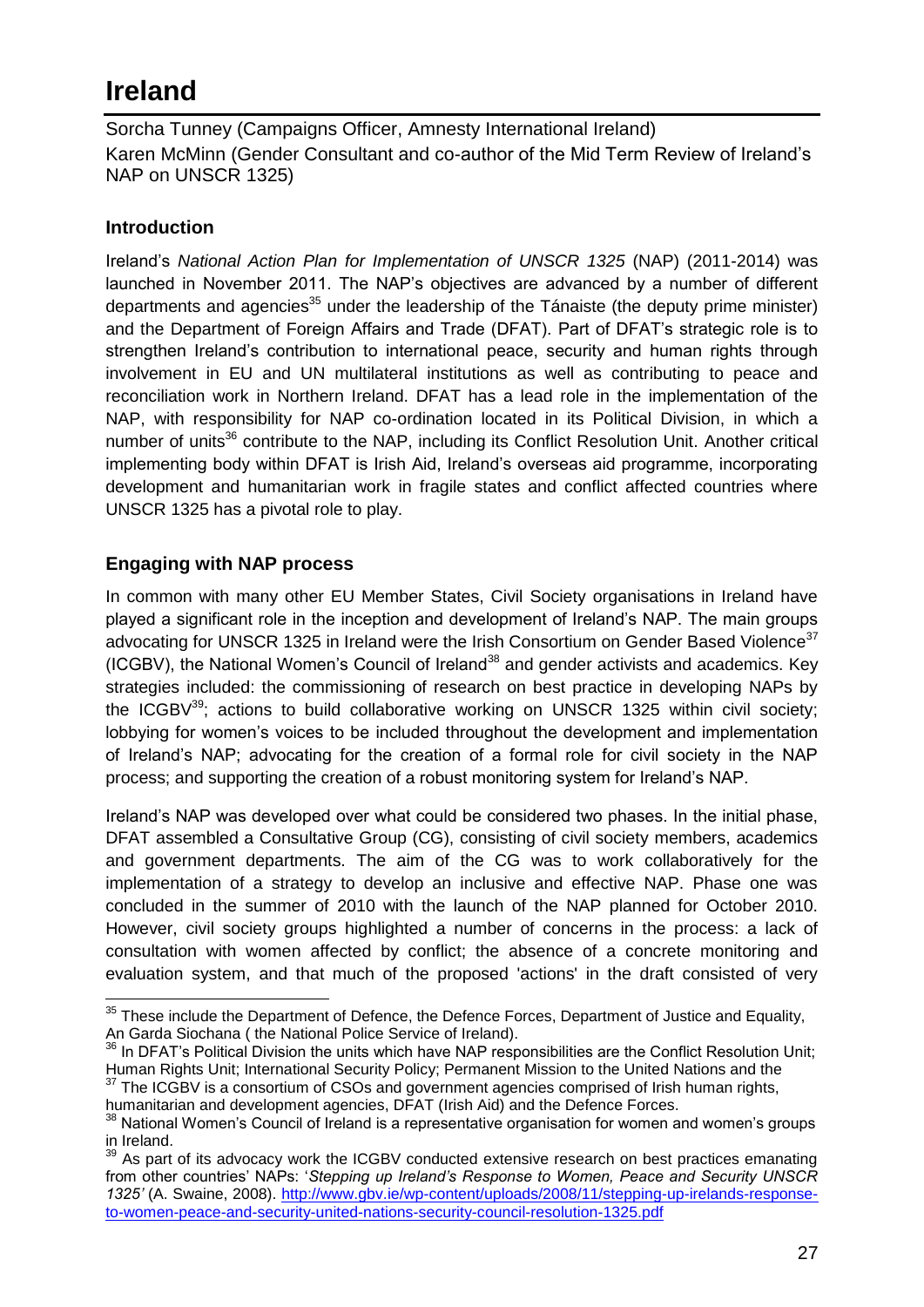aspirational statements with little in the way of concrete or measurable actions. Civil society raised awareness of these issues and lobbied DFAT to address these concerns. Part of the advocacy work by CSOs included the production of a Good Practice Guide by Ireland 1325, a group of leading women's human rights, development, and humanitarian CSOs: *UNSCR 1325 on Women, Peace and Security: Towards an Effective and Inclusive Irish National Action*  Plan.<sup>40</sup> This report highlighted eight essential steps for the development of an effective Irish NAP and Civil Society used this report to advocate for a development process that was based on best practice internationally.

As a result of this advocacy, the consultative group was reconstituted and an independent Chair was appointed. The Chair<sup>41</sup> convened a Technical Group from civil society to advise on monitoring and evaluation. This phase also included an outreach consultation process with individuals and groups of women who had experienced conflict and were now living in Ireland as asylum seekers, refugees and migrants. $42$  It also involved engagement with women in Northern Ireland and women living along the border counties who had been impacted by violence as a result of the civil and political conflict within the region. This consultation process<sup>43</sup> was seen as a key mechanism to highlight women's experiences of living with conflict and to improve the quality of Ireland's NAP. This model of engagement provides an effective example of the advocacy role of Civil Society organisations in Ireland in providing the opportunity for women from conflict affected areas to inform the development of Ireland's NAP. Findings from the consultation process were documented in a report<sup>44</sup> which was circulated to the CG. Parallel to this consultation, the DFAT also undertook a cross-learning initiative with women from Timor Leste, Northern Ireland and Liberia to share their experiences of conflict and learn from one another. Findings from this report<sup>45</sup> also fed into the development of the NAP.

#### **Focus of the NAP**

Ireland's NAP provided an opportunity for government bodies and Civil Society partners to bring together existing and new actions into a common framework to increase coherence, action and visibility on women, peace and security work. The priorities of Ireland's NAP are consistent with the four themes of UNSCR: Prevention of Conflict; Participation and Representation of women in decision making; Protection from GBV and SEA; and, Relief, Recovery and Rehabilitation. Uniquely, Ireland's NAP includes a fifth Pillar: the promotion of

 $\overline{a}$ <sup>40</sup>[http://www.nwci.ie/download/pdf/good\\_practice\\_guide.pdf](http://www.nwci.ie/download/pdf/good_practice_guide.pdf) (2010)

<sup>&</sup>lt;sup>41</sup> The Chair of the Group was the late Inez McCormack, internationally renowned and hugely influential human rights and trade union activist with an enduring commitment to women's liberation and empowerment. Inez died in January 2013.

 $42$  These women came from (from DRC, Cote D'Ivoire, Kenya, Nigeria, Palestine, South Africa, Sudan, Somalia, Liberia, Zimbabwe, Burundi, Cameroon, Chile, Sri Lanka).

 $43$  Three workshops took place in Dublin, Cork and Derry and roughly130 women were consulted with directly. Two separate consultations were initiated by women's groups in Belfast (Northern Ireland) and the Glencree Peace & Reconciliation Women's Group based in Southern Ireland. Inputs were also gathered from health service providers (Rape Crisis) and approximately another 70 women were represented by these additional consultations. The workshops provided a space for women to discuss the impact of conflict on their lives, and to explore their definition of conflict which included domestic violence, tribal and family conflicts, trafficking, patriarchal structures and systems, the abuse of power, and the on-going perpetuation of violence and insecurity in conflict zones. Women's absence from formal peace processes was highlighted along with their lack of representation in security sector reform including the prevention of conflict and truth recovery processes.

<sup>44</sup> 1325+10 Women Count for Peace, (S. Graham, 2010).

<sup>45</sup> [Cross Learning Process on UN Security Council Resolution 1325 Voices of Experience](http://www.dfa.ie/uploads/documents/CRU/cross%20learning%20process%20-%20final%20(3).pdf) (A. Swaine,  $2010$ ).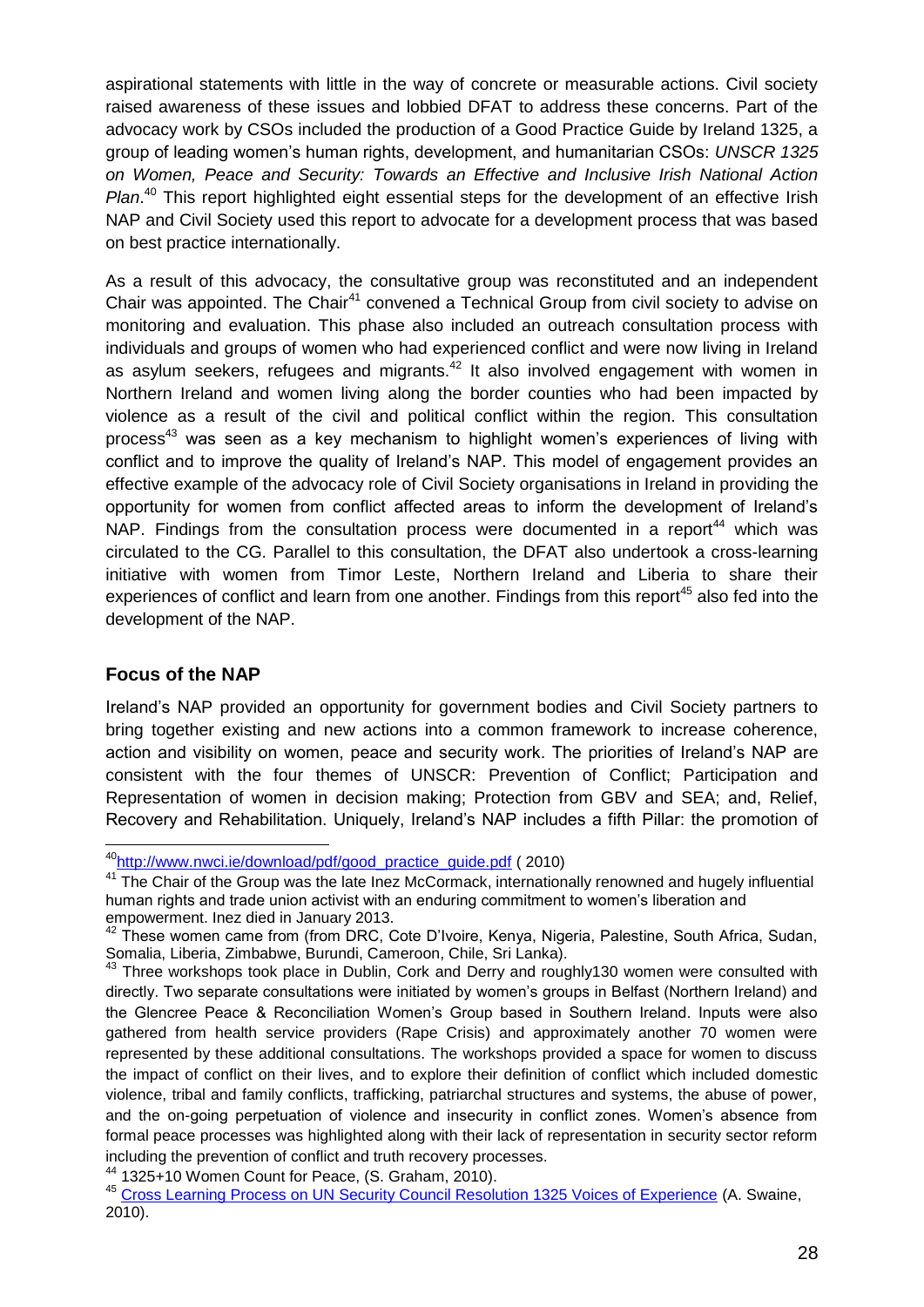the principles of UNSCR 1325 and gender perspectives in international, regional, and national arenas. This has strengthened Ireland's capacity on advocacy to improve gender equality and women's empowerment as part of its commitment to advancing human rights, which has been a particular priority for Ireland within international arenas. The NAP contains 12 objectives and 48 actions. It does not indicate specific focus countries or geographical areas where actions are to be implemented. Each action has a designated Department/unit/ agency with responsibility for implementation or a number of implementing actors.

There is no dedicated budget allocated to the NAP. Expenditure for the implementation of NAP actions is often a component of the broader work of the implementing departments and agencies and is therefore difficult to identify and track.<sup>46</sup>

There are a range of actions targeted to support EU-level engagement within Ireland's NAP including commitments to strengthen the systematic integration of UNSCR 1325 into CSDP missions; as Chair in Office of the OSCE, to advocate for EU member countries who have not done so, to develop UNSCR 1325 NAPs; and, engagement with OECD/DAC, GENDERNET and INCAF to effectively mainstream UNSCR 1325. These actions are the responsibility of the government agencies and departments. To date CSOs in the Monitoring Group have had a limited role in advocacy at EU level on women, peace and security issues and would like to further develop opportunities to do so.

#### **Monitoring implementation at national level**

The Monitoring Framework for Ireland's NAP includes 73 indicators as well as outcome and impact objectives for each of the five pillars. Whilst most of the indicators are quantitative, they do not include specific numerical targets, making progress hard to measure. Indicators to measure qualitative aspects of actions / impact on the ground are limited and require further development.

Ireland's Monitoring Group has a number of strengths. Uniquely, there is equal representation between government departments with responsibility for implementation of NAP actions and CSOs<sup>47</sup> /academia with expertise on WPS issues. The group is chaired by an independent appointee<sup>48</sup> and made up of a diverse range of stakeholders with responsibilities to oversee the review of progress of the NAP and to keep up to date on emerging WPS concerns. It meets twice a year to report on progress made by implementing Departments and agencies on NAP assigned actions. The Monitoring Group is also expected to work with the appropriate government committees to ensure involvement by parliamentarians.

A Mid-Term Review<sup>49</sup> of Ireland's NAP assessing progress over an 18 month period has recently published by DFAT. This was prepared by independent consultants. The Mid-Term

 $\overline{\phantom{a}}$ 

 $46$  One mechanism which gives a broad indication of gender focussed expenditure is the OECD (European Co-operation and Development) Development Assistance Committee survey which indicated that 35% of Irish Aid's financial aid is 'gender focused', i.e. it has gender equality as either a principal or significant objective (based on 2009-10 Gender Policy Marker database). Irish Aid is recognised as a key implementing division for Ireland's NAP.

<sup>47</sup> CSO representatives are international development organisations such as Oxfam Ireland and Trócaire as well as nationally based CSOs with a commitment to women, peace and security issues such as Amnesty International Ireland, Hanna's House and Akidwa.

<sup>&</sup>lt;sup>48</sup> Liz McManus is a former Irish politician. She served as a Teachta Dála (TD) and was elected to Dail Eireann 1992 -2011 and was a former Deputy Leader of the Labour Party 2000 -2007.

<sup>49</sup> Mid-Term Progress Report: Implementation of Ireland's NAP for UNSCR 1325, 2011-2014, (Bronagh Hinds and Karen McMinn, 2013) available at

[http://www.dfa.ie/uploads/documents/jdf26\\_irishaid\\_nap\\_web.pdf](http://www.dfa.ie/uploads/documents/jdf26_irishaid_nap_web.pdf)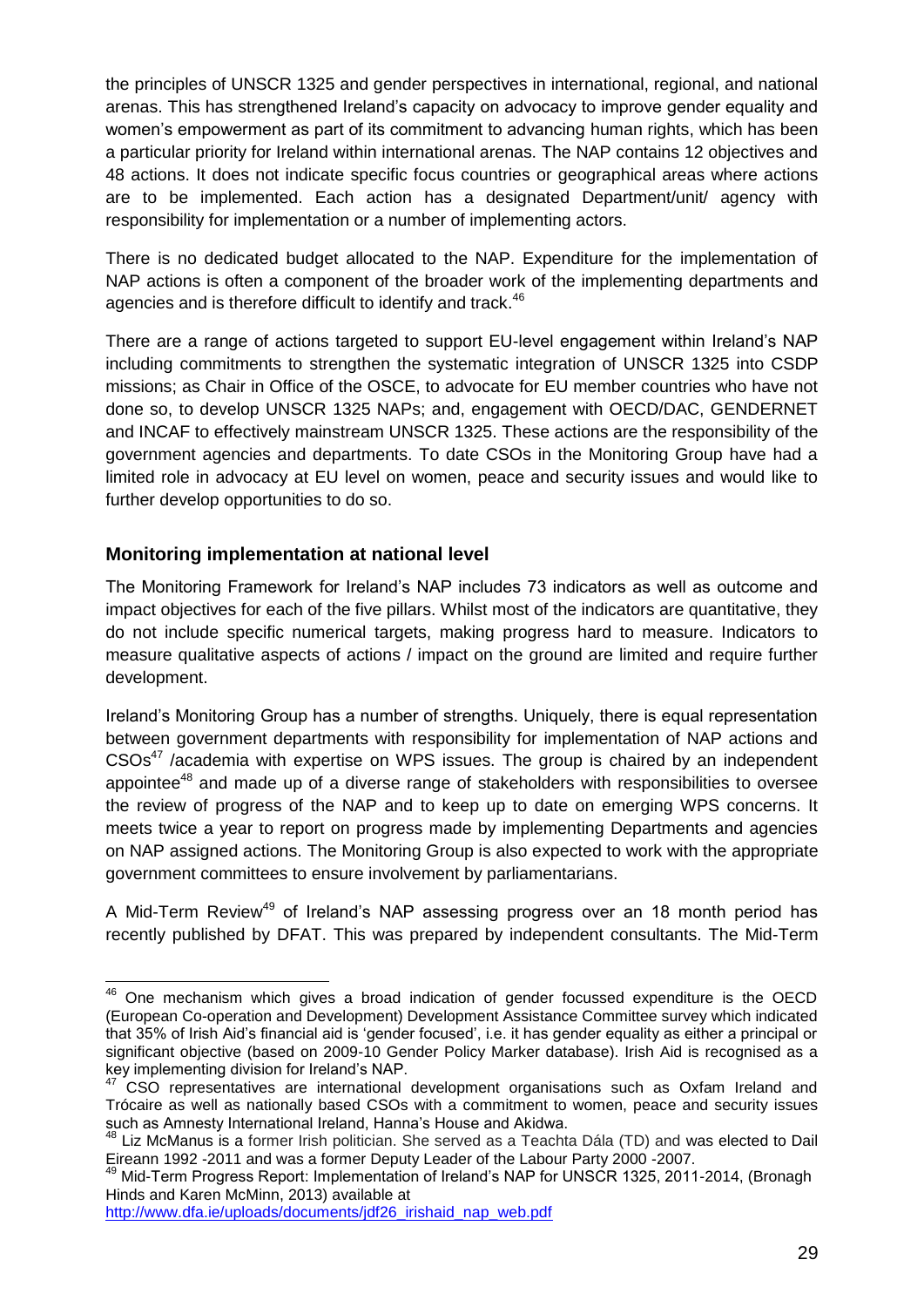Review is one of the few published monitoring reports<sup>50</sup> on the implementation of NAPs on UNSCR 1325, not only in Europe but globally and indicates the commitment by the Monitoring Group to be transparent and accountable for progress on actions and commitments with Ireland's NAP. Civil society representatives on the Monitoring Group were informants to the Review as well as providing feedback on the content of the final draft. The Mid-Term Review provides a comprehensive assessment of the stated actions across all five Pillars as well as identifying key strengths, achievements and weaknesses and actions to improve the future implementation of the current NAP.

#### **Concluding remarks**

Whilst debates about the value of UNSCR 1325 as a policy instrument are on-going, there is clear recognition of the potential for NAPs to provide a useful mechanism to respond to the needs for women's protection, participation and empowerment during conflict. Expertise in action planning on 1325 is growing, with some NAPs in their second stage of development. EU member states individually and collaboratively, along with the EU as a regional actor can play critical roles in ensuring the learning from the monitoring and implementation of NAPs to date is more transparent and shared<sup>51</sup>. This can strengthen the capacity of NAPs to tackle the causes and structures of conflict and to improve the position and participation of women at strategic and policy levels in peacebuilding and conflict resolution.

Findings from the review of Ireland's NAP provide a valuable resource in learning about the challenges of implementation and monitoring the complexity of work on UNSCR 1325. This learning can help inform discussions on the broader challenges on the implementation of NAPs within the EU context and beyond. As CSOs with a formal and designed role in monitoring Ireland's NAP on 1325 we can speak from our direct experience about the critical task of building engagement between CSOs and governments on WPS issues and the challenges and opportunities that it brings.

#### **Mid-Term Review of Ireland's NAP on UNSCR 1325: Key Findings**

Key strengths identified included:

 $\overline{a}$ 

- The effectiveness of the NAP to provide an entry point for departments and agencies to deliver a wide range of actions to embed engagement on gender equality, gender based violence (GBV) and women's empowerment issues within and across individual units, government departments and partner organisations.
- Key areas of success have included work on gender mainstreaming, GBV protection and advocacy at EU and UN forum. Achievements in gender mainstreaming include an Action Plan on UNSCR 1325 by the Irish Defence Forces and the strengthening of gender mainstreaming in Irish Aid's humanitarian action programming.
- There has been positive action on embedding standards of practice, behaviour and accountability for personnel on overseas engagement in peacekeeping and humanitarian roles. Ireland's Defence Forces engage in internationally recognised gender sensitive peacekeeping training at the Nordic Centre for Gender in Military Operations and played a leading role in a DPKO pilot programme to strengthen gender perspectives in UN Peacekeeping in a joint Irish-Finnish UNIFIL battalion in Lebanon.
- The NAP has supported a wide range of initiatives to strengthen the protection and participation of women particularly in conflict-affected states through a comprehensive programme of funding and efforts to build the capacity of CSOs partners to focus directly on UNSCR 1325

 $^{50}$  To date, other publicly available monitoring reports on a UNSCR 1325 NAP that we are aware of are ones produced by Estonia [http://www.peacewomen.org/assets/file/estonia\\_govt\\_review.pdf](http://www.peacewomen.org/assets/file/estonia_govt_review.pdf) and the Netherlands.

<sup>&</sup>lt;sup>51</sup> For example in linking EU NAPs to each other and to the Comprehensive EU Approach to UNSCR 1325 and more structured engagement with CSOs on WPS issues.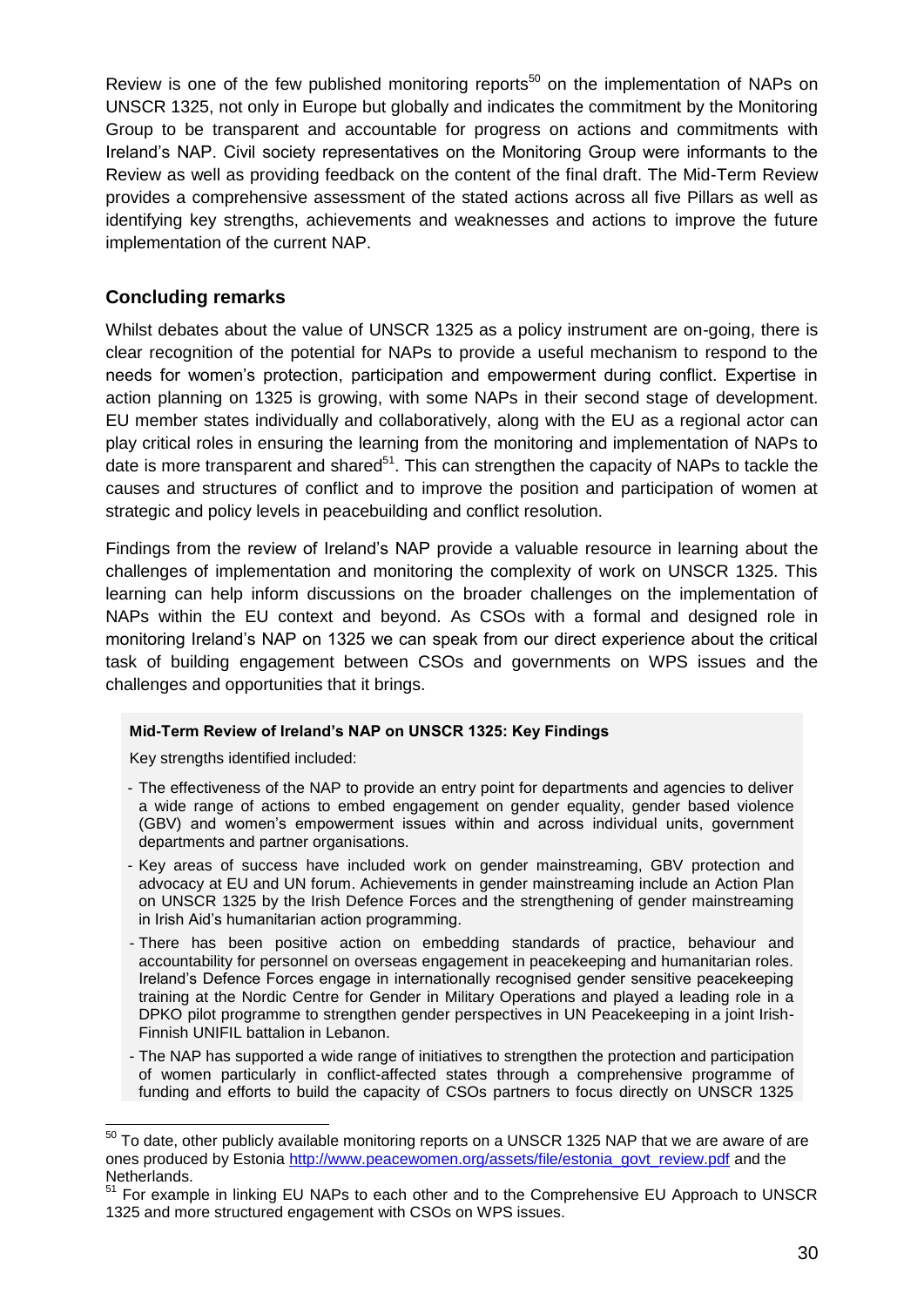specific themes. Irish Aid has supported a range of programmes with CSO partners to improve prevention and responses to GBV and SEA including work with Syrian refugees in Jordan, with IRC (International Rescue Committee) in Sierra Leone and the Horn of Africa. Efforts to build engagement with men in GBV have also been undertaken in Liberia with IRC.

- DFAT's distinctive work in the promotion of the principles of UNSCR 1325 and gender perspectives in international, regional, and national arenas has enhanced Ireland's leverage and influence internationally as a champion of women's equality and human rights. This included innovative work in policy development, advocacy, diplomacy and support to key institutions such as UN Women and high profile advocacy at the UN Security Council, committees of the UN General Assembly and Commission for the Status of Women.
- Ireland's achievements in relation to EU engagement include: actions to strength gender perspectives within the EU's Common Security and Defence Policy missions; support for the mainstreaming of 1325 within CSDP policy and for the implementation of 1325 through participation in the Partnership for Peace (PfP).<sup>52</sup> Engagement in the OECD Development Assistance Committee's (OECD-DAC) GENDERNET and the International Network on Conflict and Fragility (INCAF), has also sought to advance policy dialogue to actively mainstream UNSCR 1325 obligations in the OECD-DAC's mandate.

Amongst the challenges identified in the Review of the NAP were those relating to delivery of actions, the overall monitoring framework and the importance of clarity of roles and of building relationships between CSOs and government. Key challenges included:

- The absence of baseline data in relation to objectives, actions and indicators. There were inconsistencies in the level and nature of monitoring data, a lack of quantitative and qualitative data including information on financial expenditure and in many cases limited data in relation to specific indicators. More evidence of the impact that interventions are making on the ground is required, along with regular consultation with women in local communities to assess the extent to which peacekeeping, development and humanitarian activities are meeting their needs.

The NAP would benefit from shifting from its current somewhat bureaucratic approach where there is a disproportionate focus on quantitative indicators to actions which sustain impact and lasting change. A central issue is the extent to which the actions on prevention and protection can be attributed specifically to the NAP as opposed to on-going work on gender equality.

- Progress on actions on two of the five pillars women's representation and relief and recovery demonstrated particular challenges: more progress is needed to improve the position of women at strategic and policy levels and support women as agents of change; greater attention is needed to extend the NAP's current focus beyond disarmament, demobilisation and security sector reform. Actions to document the experiences and needs of migrant women and girls from conflict affected regions who are now living in Ireland have been particularly slow to progress, as has the setting up of a mechanism to ensure the on-going engagement of women affected by conflict in the monitoring of Ireland's NAP.
- The recognition of Northern Ireland as a post conflict region (despite the refusal of the UK government to include a reciprocal action in their NAP) within Ireland's NAP provides critical acknowledgment and support for women engaged in peacebuilding and conflict resolution in Northern Ireland. However, greater engagement with women CSOs in Northern Ireland to strengthen their voices and engagement in peacebuilding policy and strategic roles is needed.
- Greater clarity and strengthening of roles within the Monitoring Group is required to lead and drive the NAP and coordinate, oversee and monitor NAP implementation across departments and agencies. While responsibility of the implementation of the NAP lies with Governments, effective delivery needs more than Government involvement. CSOs are also critical actors in implementation, providing expertise on gender sensitive approaches to humanitarian and development interventions and ways to build empowering and socially inclusive agendas in conflict-affected countries.

 $52$  The Partnership for Peace (PfP) is a programme of practical bilateral cooperation between individual Euro-Atlantic partner countries and NATO. It allows partners to build up an individual relationship with NATO, choosing their own priorities for cooperation.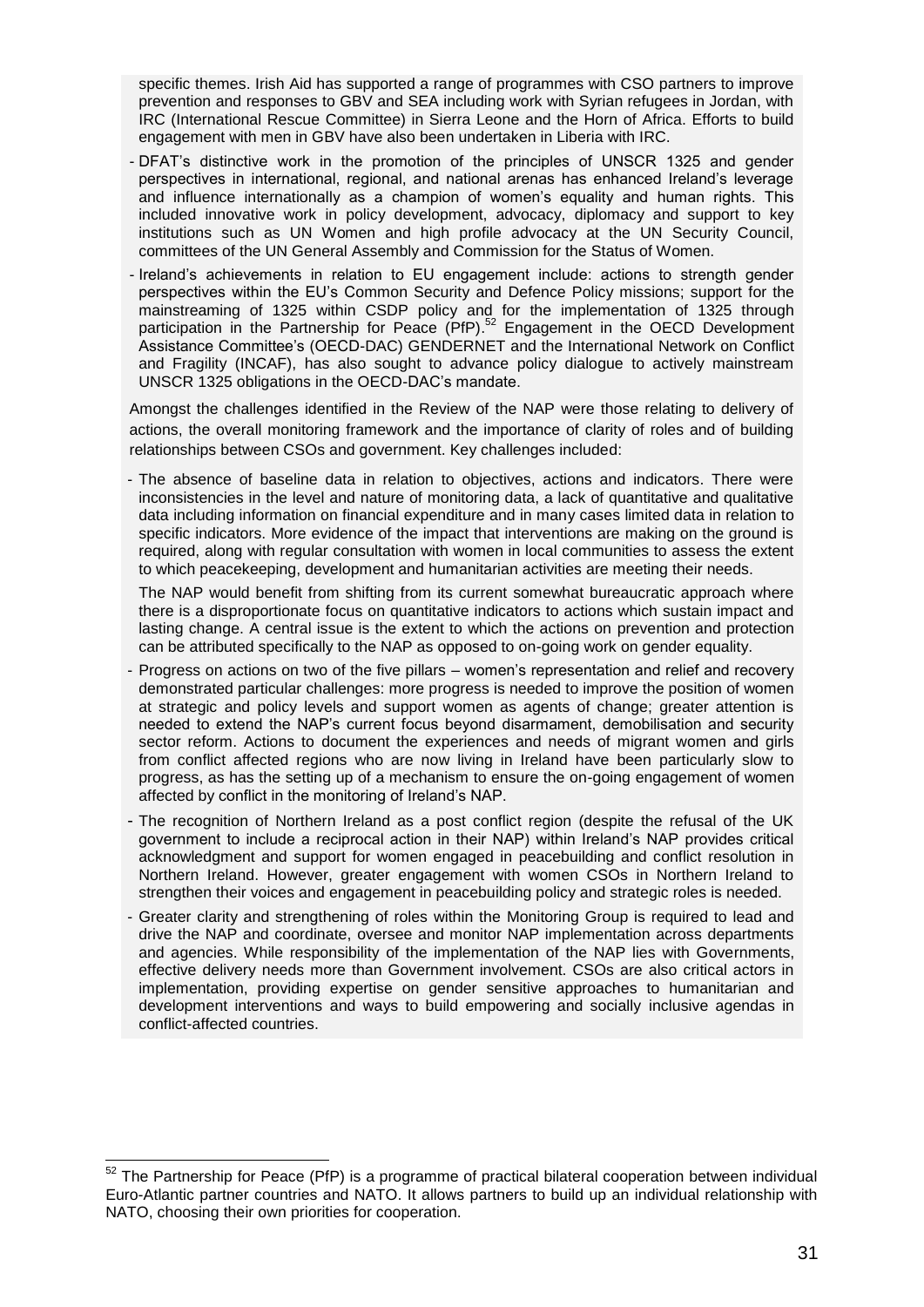## <span id="page-35-0"></span>**Italy**

<span id="page-35-1"></span>Luisa Del Turco (Civilian Defence Research Centre CDSC, a member of the European Network for Civil Peace Services EN.CPS)

## **Introduction**

In Rome the 10th anniversary of UNSCR 1325 was celebrated with a series of thematic events. The first involved the participation of academics and UN representatives. The second was carried out at a CSO level, and the last and more pertinent was the presentation of an NGO advocacy paper in the seat of the Chamber of Deputies pledging for the adoption of the National Action Plan (NAP). This involved participation from the Head of the Chamber, Chief of Defence Staff, Members of Parliament and journalists. The debate at this event provided political and institutional momentum: the Italian National Action Plan 1325 was soon to be approved.

Meanwhile the Inter-ministerial Working Group set up to draft the NAP (which included the Ministries of Foreign Affairs, Interior, Defence and Equal Opportunities, among other entities) was finalizing the document which was formally adopted on the 23rd of December 2010 with a three year timeline.

The Plan mainly focusses on the number of women in the national police and armed forces, and in peace operations and the decision-making bodies of peace operations (first point, four out of 19 pages). It dedicates just over two pages to each of the four following issues: gender perspective in peace keeping; training for personnel on peace missions; human rights in conflict and post conflict areas and women's participation in peace processes. The NAP gives a reasonable description of the Italian achievements and commitments in all these sub goals, but lacks some crucial aspects, such as timelines, clear lines of responsibility and dedicated budget.

## **Advocacy for UNSCR 1325**

Throughout the process to date, the most successful strategy to develop a direct, open, structured and meaningful dialogue between civil society and policy makers seems to remain advocacy supported by sound data and analysis. The link with the international level is supportive for those engaged in this advocacy. For example, EPLO gender, peace and security (GPS) position papers and statements have been a crucial element in dialogue with the Italian institutions before and after the adoption of the Italian NAP. The paper [10 points on](http://www.eplo.org/assets/files/2.%20Activities/Working%20Groups/GPS/CSO_Position_Paper_10_Points_on_10_Years_UNSCR_1325_in_Europe_1008.pdf)  [10 years of UNSCR 1325 in Europe](http://www.eplo.org/assets/files/2.%20Activities/Working%20Groups/GPS/CSO_Position_Paper_10_Points_on_10_Years_UNSCR_1325_in_Europe_1008.pdf) is cited in Italian official documents, and its [update](http://www.eplo.org/assets/files/2.%20Activities/Working%20Groups/GPS/FOLLOW_UP_TO_10_POINTS_IN_10_YEARS_UNSCR_1325.pdf) was presented and circulated in the NAP working group consultation at the Ministry of Foreign Affairs (2011) and later during a public initiative at the EU Parliament Office in Rome (2012). GPS recommendations and monitoring activities have been also a valuable support for dialogue and confrontation among Italian NGOs.

### **Engaging with the NAP process**

Civil society organisations were finally consulted late in November 2010, just before the NAP was adopted, in order to provide input and comments to the draft, particularly on point five (half a page) dedicated to Civil society's commitment to the implementation of resolution 1325. Specific suggestions on all these points were presented by the most active actors behind the  $2010/10<sup>th</sup>$  anniversary advocacy activities (Action Aid and Fondazione Pangea), as well as by the independent expert who has been involved in the process (on both sides: institutions and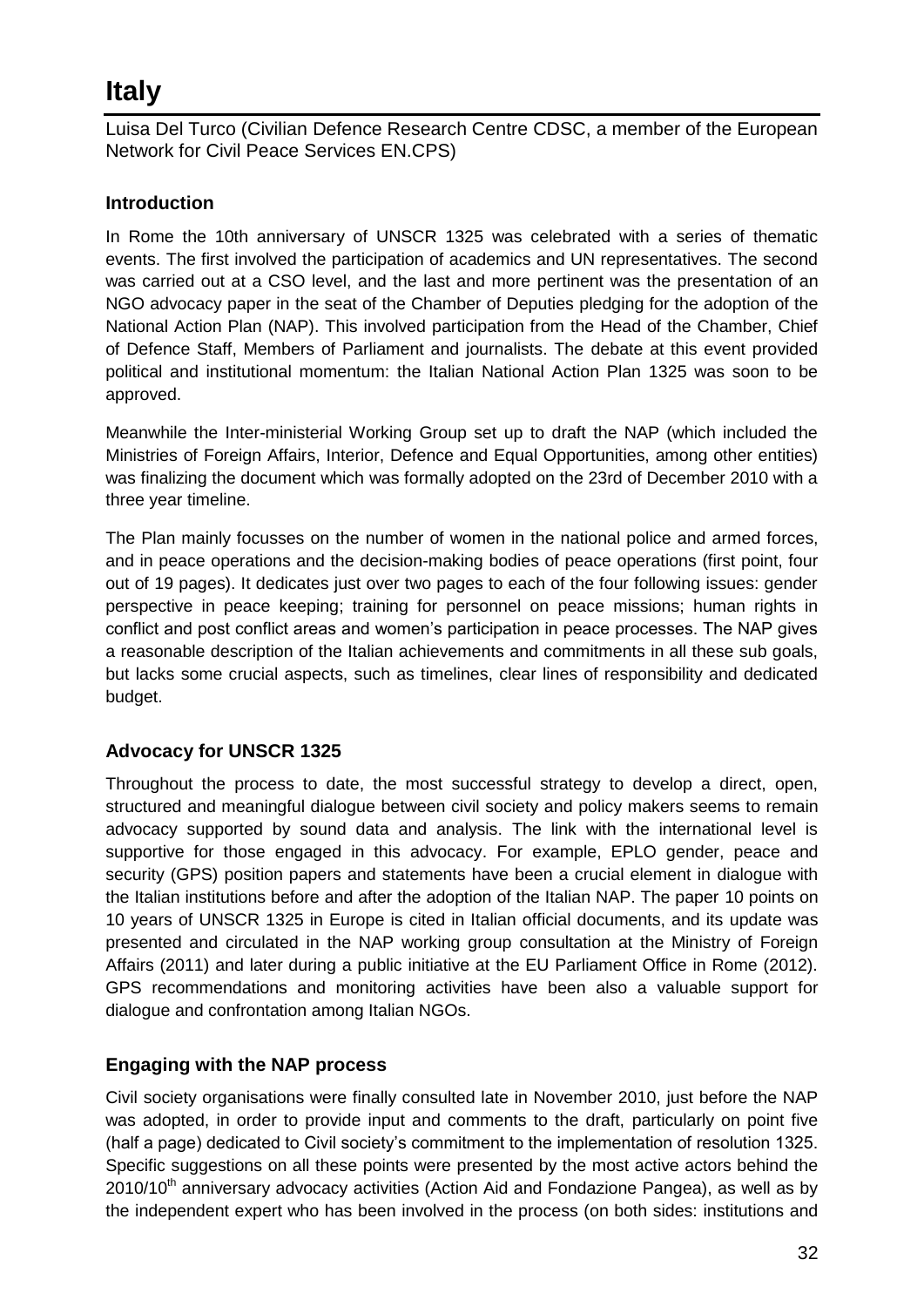CSO). The CSO's advice was to delay the adoption until the NAP could be adapted to include the lessons learned from 10 years of international experience, in order to make a concrete advantage of the delay.

However, in the end, the institutions decided that due to the limited resources and time, the NAP would be adopted substantially as it was drafted, and conceived as 'a strategic framework', which will be fine-tuned to enlist further elements, including from an operational standpoint, in the course of its three-year term'.<sup>53</sup>

## **Monitoring implementation at the national level**

After the adoption of the NAP, the Inter-ministerial Committee on Human Rights (CIDU) in its capacity of NAP national focal point, undertook informal and formal meetings with the institutions involved and which had taken part in drafting the Plan, including a final session which was open to civil society representatives (the NAP working group). A couple of consultations were held in 2011, with open sessions dedicated to the implementation and monitoring of both CEDAW and 1325, leaving only a short time to discuss the specific issue of NAP. Only one consultation was convened in 2012, essentially due to the visit to Italy of Rashida Manjoo, the Special Rapporteur on Violence against Women. The meeting produced a concrete recommendation from civil society to build a database on training activities related to the NAP; the CIDU committed to this in the meeting, and information on it was shared afterwards to relevant stakeholders, but without any subsequent follow up and concrete result.

Among the institutional actors involved, the Defence Ministry seems to be one of the most sensitive and committed to the implementation of the NAP, developing gender perspectives in training as well as at operational and structural level. This has included defining the new position of a Gender Advisor. Less specific is the action of Equal Opportunities Department which limits its own mandate concerning training activities to the issue of violence against women. The Directorate on Development Cooperation pursues the goals of the Guidelines on Gender Equality and Women's Empowerment adopted in 2010, with initiatives in Afghanistan Lebanon, Palestine, Somalia, and Sudan. On the CSO side, their involvement is more limited in quantity and coordination. It is now based on single, specific initiatives often focused on special aspects of the resolution, such as violence (Pangea), disaster (A Sud), advocacy (CSDC), research (Archivio Disarmo), field activities (Intersos), specific countries (Action Aid), and training (VIS). A more recent actor, Women Network for Peace, could now reinforce the peace building perspective and hopefully became a catalyst for the development of a national CSO platform.

The NAP dedicates half a page to Monitoring and Follow up activities*;* however, the national mechanism appears to be inadequate and no official report has been issued so far.

In the NATO framework, Italy seems to be more active, reporting about recent developments in the implementation of the NAP (Parliamentary Assembly, Rome, September 2011), still confirming the approach adopted for the NAP (data description coupled with general commitments).

Beyond that, Italy shows little engagement in monitoring at EU level, and rarely if ever attends the EU Informal Task Force on Women, Peace and Security. The first EU monitoring report on indicators, shows that limited data and analysis is available on 1325 implementation in Italy on two crucial aspects in particular: *training* where the corresponding line is unfilled and *funding,*

 $\overline{a}$  $^{53}$  NAP p. 3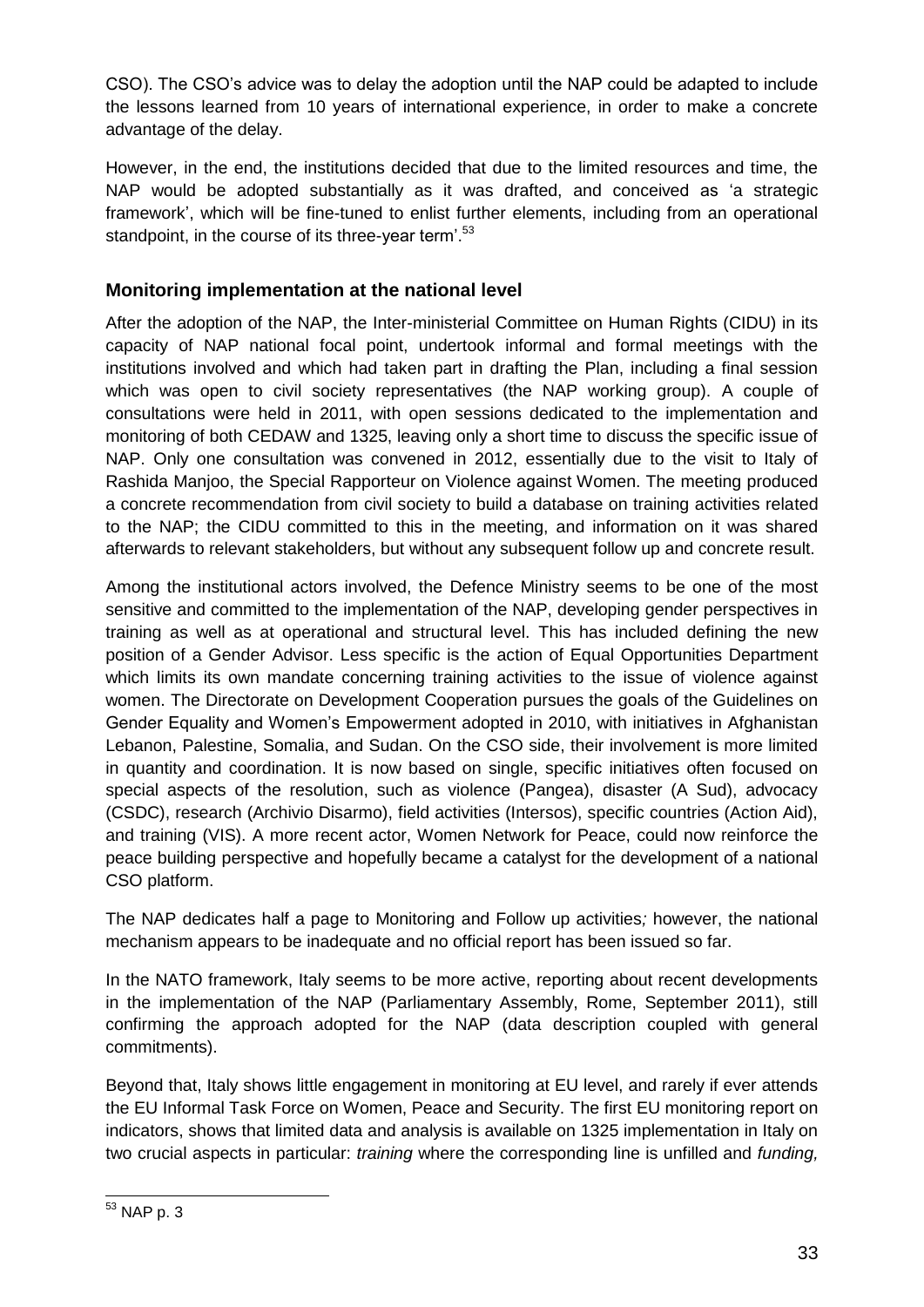where the report notes that 'a large country such as Italy is missing'. Furthermore, the Italian NAP is not even mentioned in the May 2012 report, suggesting that Italy did not participate in the compilation of the report.

Civil society has taken some step to independently monitor and advocate for the implementation of the international commitments in some specific aspects of the resolution (protection) or countries, such as Afghanistan, supported by several parliamentary motions, where the greatest amount of Italy's funds for women's empowerment goes. Although civil society does not yet benefit from a common shared advocacy strategy on this issue, some active journalists are making valuable inputs.

## **Concluding remarks**

Three years into the NAP, implementation of UNSCR 1325 remains a challenge in Italy. Some positive aspects coexist with big obstacles. International cooperation had a dedicated Ministry (today is a Vice Minister's competence), after years of being marginalised; and the whole sector has undergone significant budget cuts (about 80% in 2008).

The Italian political landscape shows a general need for a change, and is dominated by uncertainty and instability. This suggests that the revision of the NAP within its allotted 3 year term (December 2013) looks unrealistic. Even the future of the focal point of the NAP implementation and monitoring (CIDU) seems to be unclear at the moment. Once the political and institutional setting is re-defined, new opportunities for policy development and concrete implementation will hopefully open.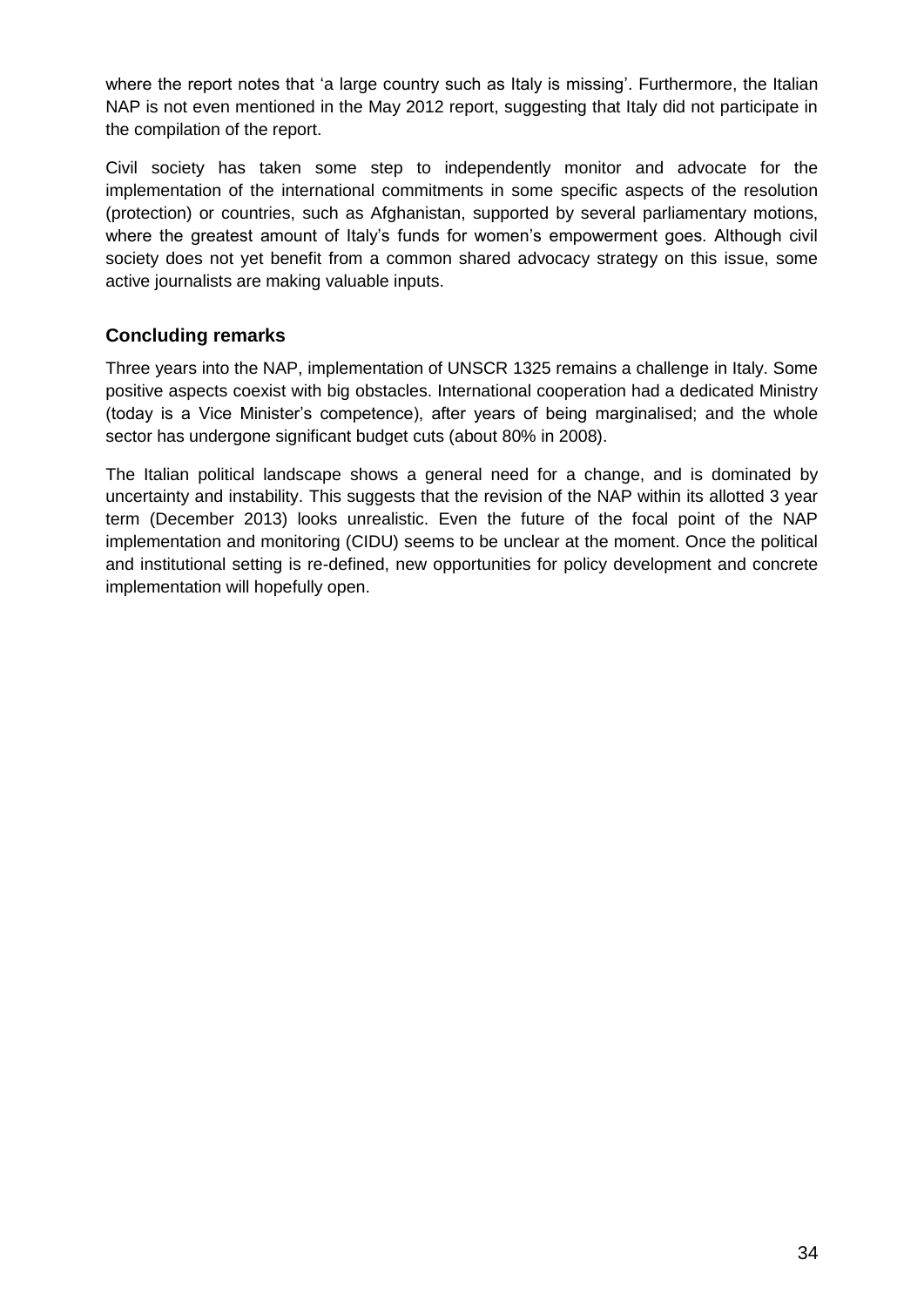# **Kosovo**

Igballe Rogova (Kosova Women's Network) Mimoza Pachuku (Kosova Women's Network) Nicole Farnsworth (Kosova Women's Network)

## **Introduction**

Compared to 2010 when no National Action Plan on UNSCR 1325 (NAP) existed, Kosovo has made significant progress. The Government of Kosovo took the responsibility to draft a NAP and involved various stakeholders in the process, including representatives from women-led organisations. Government officials took the decision to draft the NAP following intensive advocacy led by women's organisations in Kosovo.

## **Advocacy for UNSCR 1325**

Women's organisations in Kosovo, particularly the Kosova Women's Network (KWN),<sup>54</sup> have used UNSCR 1325 in their advocacy for more than 10 years. Since the adoption of UNSCR 1325, KWN regularly has referenced the Resolution, particularly provisions related to women's participation in post-conflict peace and reconstruction processes. KWN utilised the Resolution in its advocacy targeting negotiators, foreign diplomats, UN representatives, the United Nations Mission in Kosovo, and the former Prime Minister, among other key decision-makers. Most recently, the process of drafting the NAP began almost immediately after a meeting between KWN and Deputy Prime Minister Hajredin Kuçi, during which KWN emphasised the importance of the Government of Kosovo taking the lead in drafting this plan.

Other key advocacy strategies have included: awareness-raising about UNSCR 1325 among political and civil administrators and citizens; monitoring Kosovar and international institutions' implementation of UNSCR 1325 and producing regular reports; advocating for the implementation of report recommendations; and forging collaborative relations among gender advocates in civil society and politics (women and men), towards this common cause. The two media documentaries produced by TV21 about UNSCR 1325 also may have contributed to greater awareness regarding UNSCR 1325.

## **Engaging with the NAP process**

 $\overline{a}$ 

Since February 2012, a multi-sector working group involving representatives of the government, parliament, civil society, and interested international bodies took part in the process of drafting a NAP. The Agency for Gender Equality in the Office of the Prime Minister of Kosovo (AGE) coordinates the official Working Group for the Preparation of the Action Plan for the Implementation of Resolution 1325 Women, Peace and Security. The Working Group involves 28 members from AGE, the Office of the President, the Prime Minister's Legal Office, Kosovo Police, Ministry of Justice, Ministry of Internal Affairs, Ministry of Labour and Social Welfare, Ministry of Finance, Kosovo Security Force, KWN, UN Women, Special Prosecutor's

<sup>&</sup>lt;sup>54</sup> KWN is a multi-ethnic network comprised of 100 diverse women's organisations located throughout Kosovo. KWN supports, protects and promotes the rights and the interests of women and girls throughout Kosovo, regardless of their political beliefs, religion, age, level of education, sexual orientation and ability. KWN fulfills its mission through the exchange of experience and information, partnership and networking, research, advocacy, and service. KWN has published numerous reports monitoring the implementation of UNSCR 1325 (see [2007](http://www.womensnetwork.org/documents/20130120165532196.pdf) and [2009](http://www.womensnetwork.org/documents/20130120165508427.pdf) reports). The latest, *[1325 Facts &](http://www.womensnetwork.org/documents/20130120165559661.pdf)  [Fables](http://www.womensnetwork.org/documents/20130120165559661.pdf)* (2011), employs stories as well as information pertaining to the UN Secretary-General's indicators.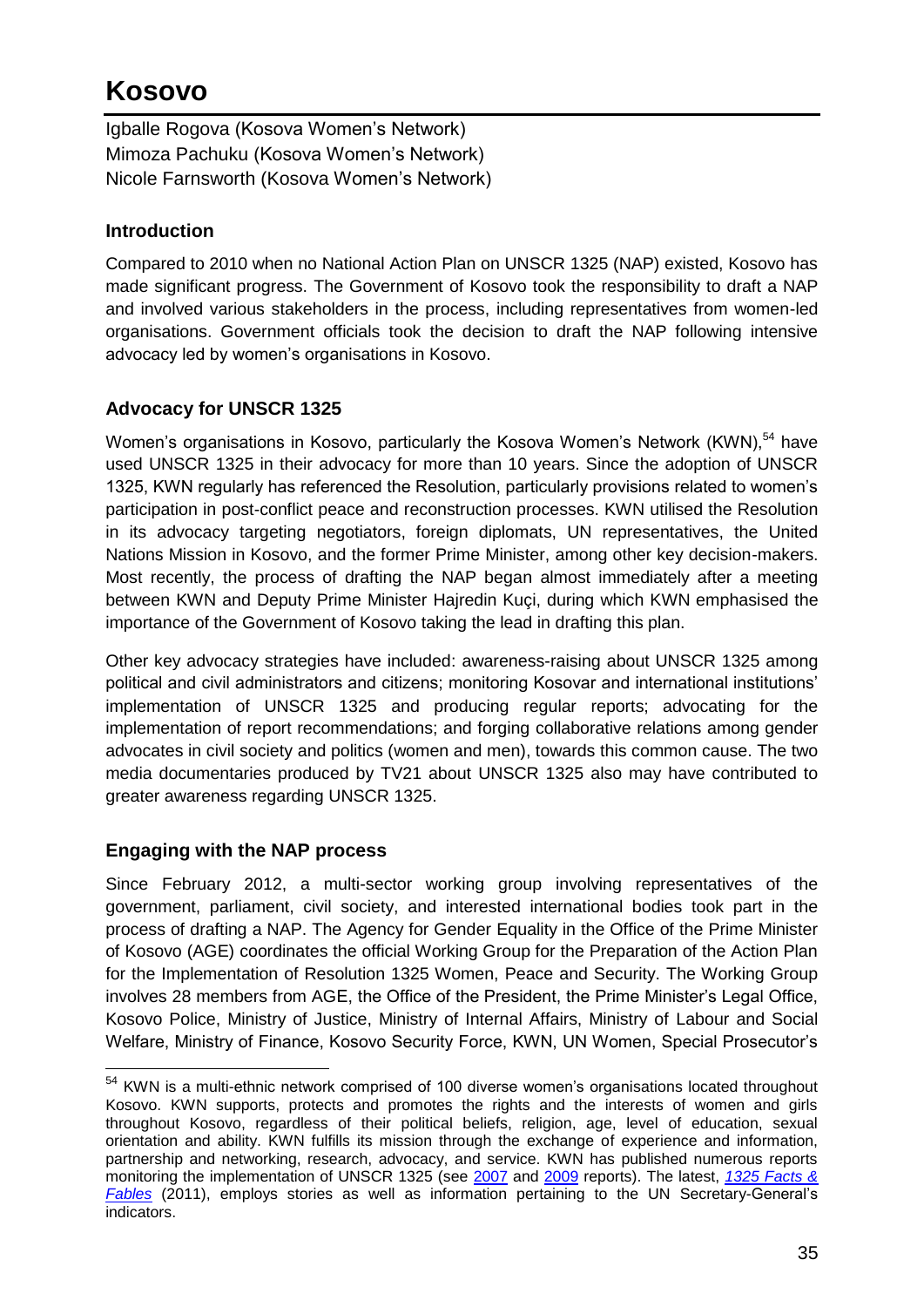Office, District Prosecutor's Office, District Court, Supreme Court, National Security Council, Medica Kosova, Kosova Rehabilitation Center for Torture Victims, Kosovar Gender Studies Center, Office of the High Commissioner for Human Rights, Ministry of Foreign Affairs, and the Ministry of Education, Science and Technology. The Working Group thus includes both institutions dealing with security issues and civil society.

AGE supported by UN Women has coordinated the process, which has involved a series of Working Group meetings with the participation of the aforementioned stakeholders. There have been no known consultations with persons outside the Working Group. However, the participating civil society organisations have extensive experience working within diverse Kosovo communities; they have represented the interests of Kosovars in the drafting process. For example, they brought forward priorities of women who suffered sexual violence during the war, which was subsequently included in the NAP. There have been no consultations with persons in conflict-affected countries outside Kosovo because Kosovo does not have a military that can serve outside the country. The Working Group also drew from KWN's [monitoring report](http://www.womensnetwork.org/documents/20130120165559661.pdf) as a key resource in drafting the NAP.

The draft NAP's priorities (planned outcomes), identified based on the Law on Gender Equality and KWN's research include: 1) increased participation of women in decision-making and peace-building processes; 2) integrated gender perspective and increased participation of women in security structures; and 3) victims of sexual violence, torture, and other forms of violence associated with conflict/war have access to functional mechanisms for their protection, access to justice, rehabilitation and re-integration. The draft NAP has a foreseen budget of €245,412, and €175,374 is expected to be provided by various Kosovar institutions; €70,038 (almost 30%) has yet to be secured. The draft NAP does not state clearly which institutions will bear the costs of each activity, though some will be covered by AGE.

Perhaps considering its unique political situation, Kosovo does not presently seem to have plans for participation in EU-level efforts to implement UNSCR 1325. However, KWN has been continuously involved in advocacy at the EU on women, peace and security through various channels. For example, KWN together with government officials and women parliamentarians participated in a Kosovo [Women Peace and Security Delegation](http://www.womensnetwork.org/documents/20130120165211656.pdf) that visited Brussels in November 2012, meeting the Directorate-General for Enlargement at the European Commission; Member of European Parliament Marije Cornelissen; and the European External Action Service (EEAS). During the latter meeting, the Kosovo delegation called for an instrument that obliges the European Union Special Representative (EUSR) to Kosovo to regularly consult with gender advocates as per UNSCR 1325. KWN also has sent various advocacy [letters relating to the implementation of UNSCR 1325](http://www.womensnetwork.org/documents/20130120165154110.pdf) to key decisionmakers around the world. KWN liaises regularly with representatives from the EU Parliament and with Ulrike Lunacek, European Parliament rapporteur for Kosovo.

#### **Concluding remarks**

While Kosovo has yet to adopt a NAP on UNSCR 1325, significant progress has been made since 2010 in drafting a NAP by an inter-sector Working Group that involves key institutions and civil society. The NAP's future implementation will depend on whether the Working Group is able to define more clearly institutional responsibilities for activities, budget allocation, and monitoring.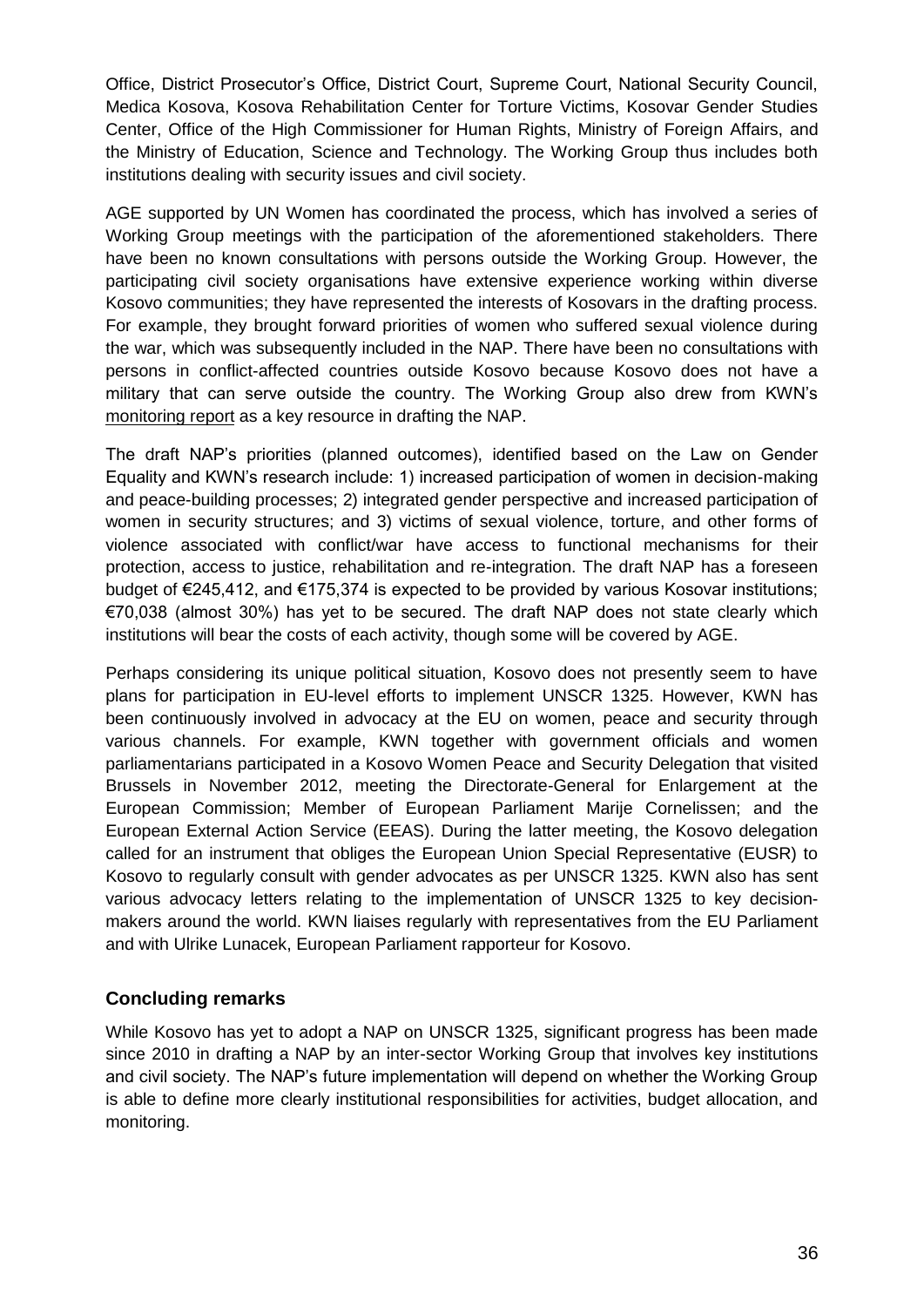# **Republic of Macedonia**

Balgorodna Shopova (National Council for Gender Equality)

## **Introduction**

Adopted in January 2013, Macedonia has one of the newer National Action Plans (NAPs). It is unusual, though not unique, in being based on a UN Women supported mapping exercise on UNSCR 1325-related issues, and is notable for the open nature of its development. However, currently it is too early to make a judgement on its implementation and impacts.

## **Advo**c**acy for UNSCR 1325**

The process of NAP 1325 development was initiated by the Department for Equal Opportunities within the MLSP with the support of UN Women. More specifically, UN Women is supporting the Ministry of Labour and Social Policy, Department for Equal Opportunities in the process of development the first National Action Plan for the implementation of UNSCR 1325 through the implementation of a regional project Advancing the Implementation of UNSCR 1325 on Women, Peace and Security in Western Balkans *(2011- 2013)*. One of the initial points for the development of NAP 1325 is the *Baseline/mapping study for the implementation of UNSCR 1325 and entry points for developing a NAP on UNSCR 1325* which presented an overview of the state of affairs regarding implementation of SCR 1325 in Macedonia and suggested possible entry points and recommendations for implementation. The study was realised by UN Women.

## **Engaging with the** N**AP process**

There were three women's civil society organisations involved in the drafting process (Antico, National council for gender equality and Macedonian Women's Lobby), as well as representatives of UN Women and academic institutions. The CSOs were selected for their profile and experience in the field of women, peace and security in Macedonia.

The process of development of the NAP was characterised by transparency and inclusiveness in the consultation process through the engagement of relevant stakeholders. The Working Group held five meetings to define the basic directions and goals for the development of NAP. The members of the Working Group prepared enough suggestions for the NAP. The final suggestions are integral part of the Draft NAP that served as a basis for the eight local workshops realised in April-July 2012. The aim of the local workshops was to gather input on local level, which was later considered during the process of defining the NAP in the sixth session of the Working Group. There were enough suggestions and proposals related to the implementation of the NAP at local level and most of them were taken into account in the final version of the NAP.

In September 2012, the Committee on Equal Opportunities of Women and Men of the Parliament of Macedonia held a public debate regarding the Draft NAP 1325. The MLSP published the draft version of NAP 1325 on its website which made the document available to the public. The draft was then circulated to all relevant institutions for additional adjustments, comments and approval.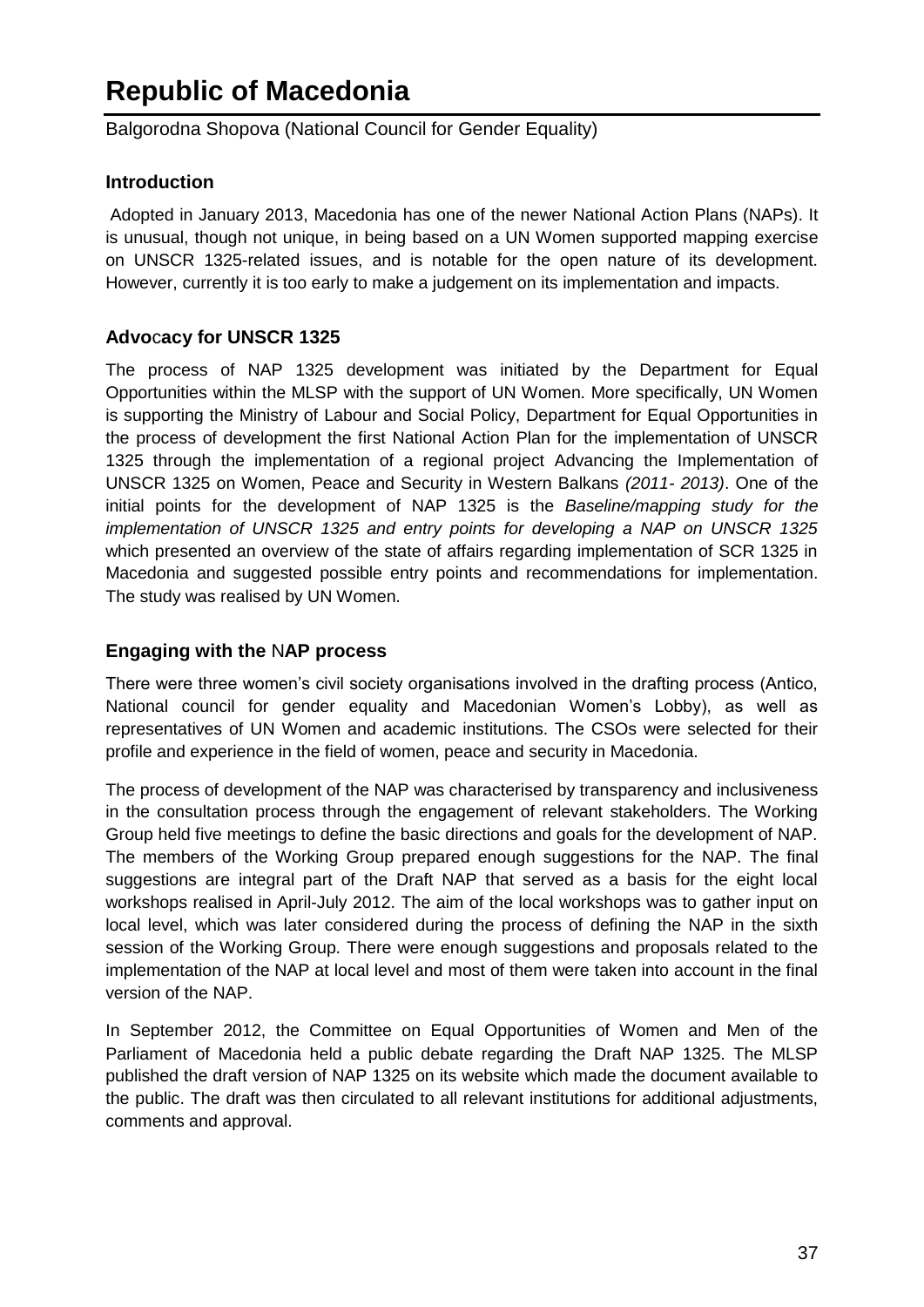## **Focus of the NAP**

The NAP for Macedonia was created during 2012 and signed on  $9<sup>th</sup>$  January 2013 for the period 2013-2015. It has three strategic objectives.

- 1. Strengthening the gender perspective in the formulation and implementation of peace, security and defence policy of Macedonia.
- 2. Strengthening women's participation and contribution in the international civil and military missions Macedonia is involved.
- 3. Preventing violence and protecting women's rights in terms of peace, conflict and humanitarian disasters.

The plan has defined actors for each activity and strategic goal. The NAP has no dedicated budget. The NAP is the primary responsibility of the Government and the following institutions: Ministries of Labour and Social Policy (MLSP), Foreign Affairs, Internal Affairs, Defence and the Centre for Crisis Management. The NAP states that experts and representatives of civil society will be included in implementation but does not give details. For monitoring the implementation of the NAP an inter-ministerial working group composed of representatives of relevant ministries and experts in the field has been set up, which does not include civil society.

## **Monitoring implementation at national level**

The NAP is too new to be assessed for implementation and monitoring. However, it does state that activities under the NAP will not cause financial implications and will be implemented within the budgets of the institutions responsible for their implementation in the period 2013- 2015.

The inter-ministerial working group, led by the MLSP is responsible for monitoring the implementation of the NAP, and will report periodically to parliament. Civil society is not part of this group. The inter-ministerial working group will propose the publication of public information materials, manuals and other texts appropriate for the implementation of the NAP.

Civil society plans to monitor the implementation of the NAP after the first year of its adoption.

#### **Concluding remarks**

While the process of development was positive, some challenges for implementation of the NAP in Macedonia do remain. Some of the biggest challenges for the implementation of the NAP are: lack of budget, the need for consistent political will and overall gender sensitivity of the institutions. Even though the NAP provides trainings for rising the awareness and capacity building for UNSCR 1325, generally the gender awareness and sensitivity in Macedonian government and institutions and civil society is not at a satisfactory level.

Also the monitoring mechanisms envisaged are quite ad hoc and rather weak, and that they will face a severe problem in relation to the lack of gender-based analysis and sex disaggregated data (and indeed the lack of systematised methodologies within government for data collection, and generally limited access to information).

Underlying all of this, civil society sees the need for a deeper understanding of the SRC 1325 and its provisions and acknowledgement of its potential to bring about more profound systemic changes, thus preventing it from being regarded only as 'women's issues'.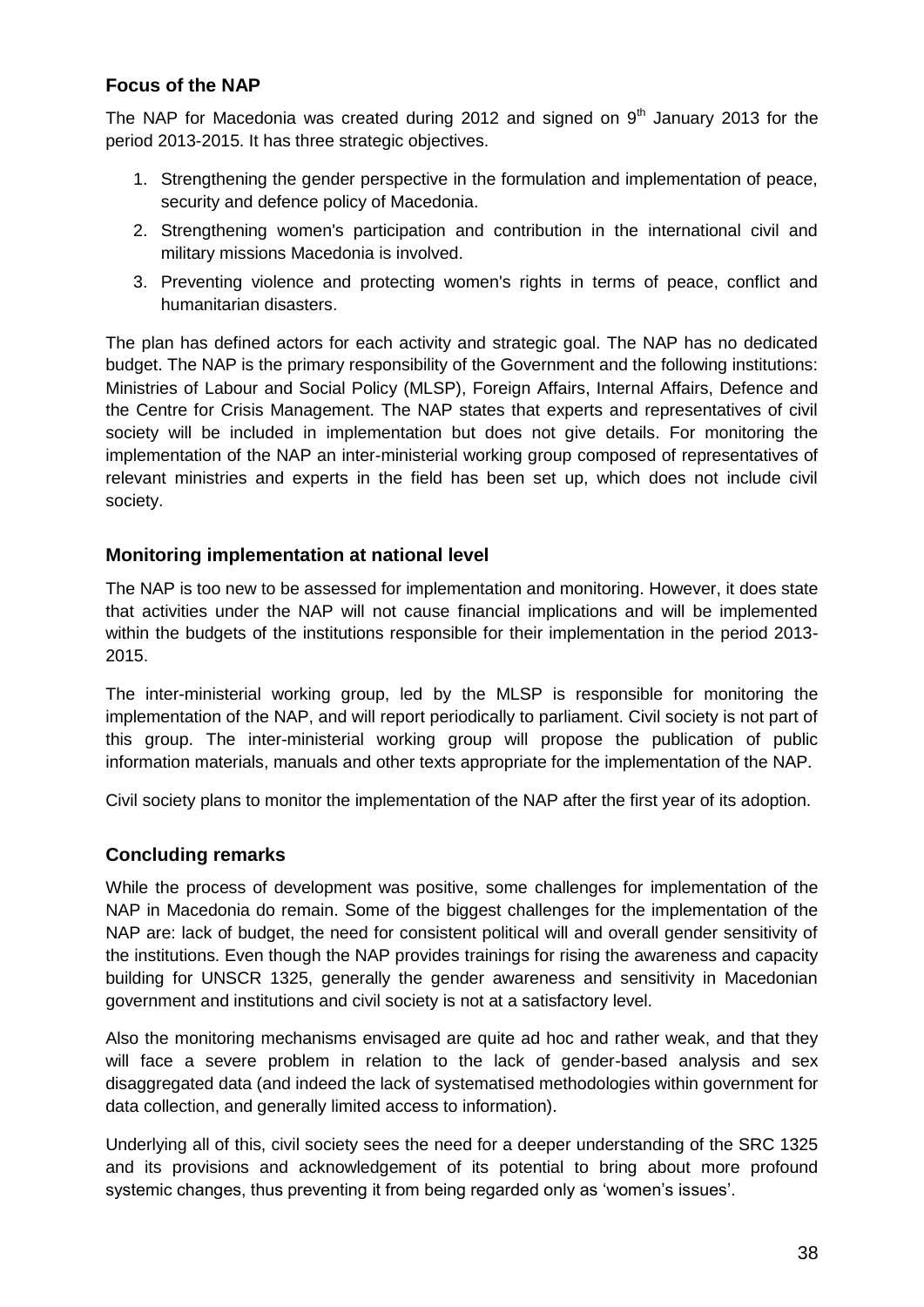# **Montenegro**

Ervina Dabizinovic (NGO Anima) Ljubomirka Ljupka Kovacevic (NGO Anima)

## **Introduction**

Montenegrin territory did not become directly involved in the armed conflict in Croatia and Bosnia and Herzegovina in the 1990s, but instead established a federation with Serbia (FRY). In 1997 Montenegrin leadership detached itself from the greater Serbia ideology and officially did not participate in the armed conflict in Kosovo. In 2003 FRY was reconstituted as a state union officially known as the State of Serbia and Montenegro. Montenegro remained in the union after the regime change in Serbia until the independence referendum in 2006, when it establishes a professional army and joined The Partnership for Peace. Montenegro is now a candidate country for EU membership.

Montenegro does not have a national action plan (NAP) for implementing UNSCR 1325. The Action Plan for Gender Equality 2013-17 acknowledges the need for implementing UNSCR 1325<sup>55</sup>. Article 8 and article 18 of the Constitution provide the constitutional foundation of gender equality policies. The following laws have been adopted: Law on Gender Equality in 2007, Law on Protection from Domestic Violence in 2010, Law on Prohibition of Discrimination, Labour Law and Election Law in 2011. Subsequent mechanisms were established: Gender Equality Committee of the Parliament, Department for Gender Equality in the Ministry of Justice and Human Rights, and a string of strategies for relevant national policies. These strategies included: the strategy for employment and human resources development, the prevention strategy for domestic violence, the Strategy for Combating Violence Against Women and the Strategy for Improving the Status of Roma and Egyptians. In addition, the Convention on the Elimination of All Forms of Discrimination against Women (CEDAW) Committee produced an initial report on Montenegro (2010), but its recommendations were not made public.

Despite the adoption all these laws and national strategies which are meant to protect women against discrimination, prevent and combat gender-based violence and ultimately empower women, women's lives in Montenegro have not improved.

In 2008, the government adopted a National Security Strategy<sup>56</sup> which does not include a gender dimension. The human aspect of security is not at all in the focus of the state apparatus. Women NGOs with their activities advocated for the integration of gender perspective in policies and national strategies yet their demands have so far fallen on deaf ears. Women's organisations demanding changes in the current approach to security tend to be marginalised while organisations that are less critical of mainstream approaches are provided with adequate support and visibility.

There have been few attempts to discuss UNSCR 1325 at the institutional level. These include two international conferences organised in conjunction with Cetinje Parliamentary Forum called Women, peace, security – a decade after adopting UNSCR 1325 and two years after Montenegrin Parliament organised a series of lectures for the members of the Military of Montenegro on the subject of gender equality and UNSCR 1325. In December 2012 the Ministry of Defence, Ministry for Human and Minority Rights and Gender Equality Committee

 $55$  Specified under goal 7, 7.5 of APGE. Full version of the document can be found at the website of the Gender Equality Committee: [www.minmanj.gov.me/organizacija/nap](http://www.minmanj.gov.me/organizacija/nap)

<sup>&</sup>lt;sup>56</sup> The English version can be found [here.](http://merln.ndu.edu/whitepapers/montenegro_National_Security_Strategy_English2008.pdf)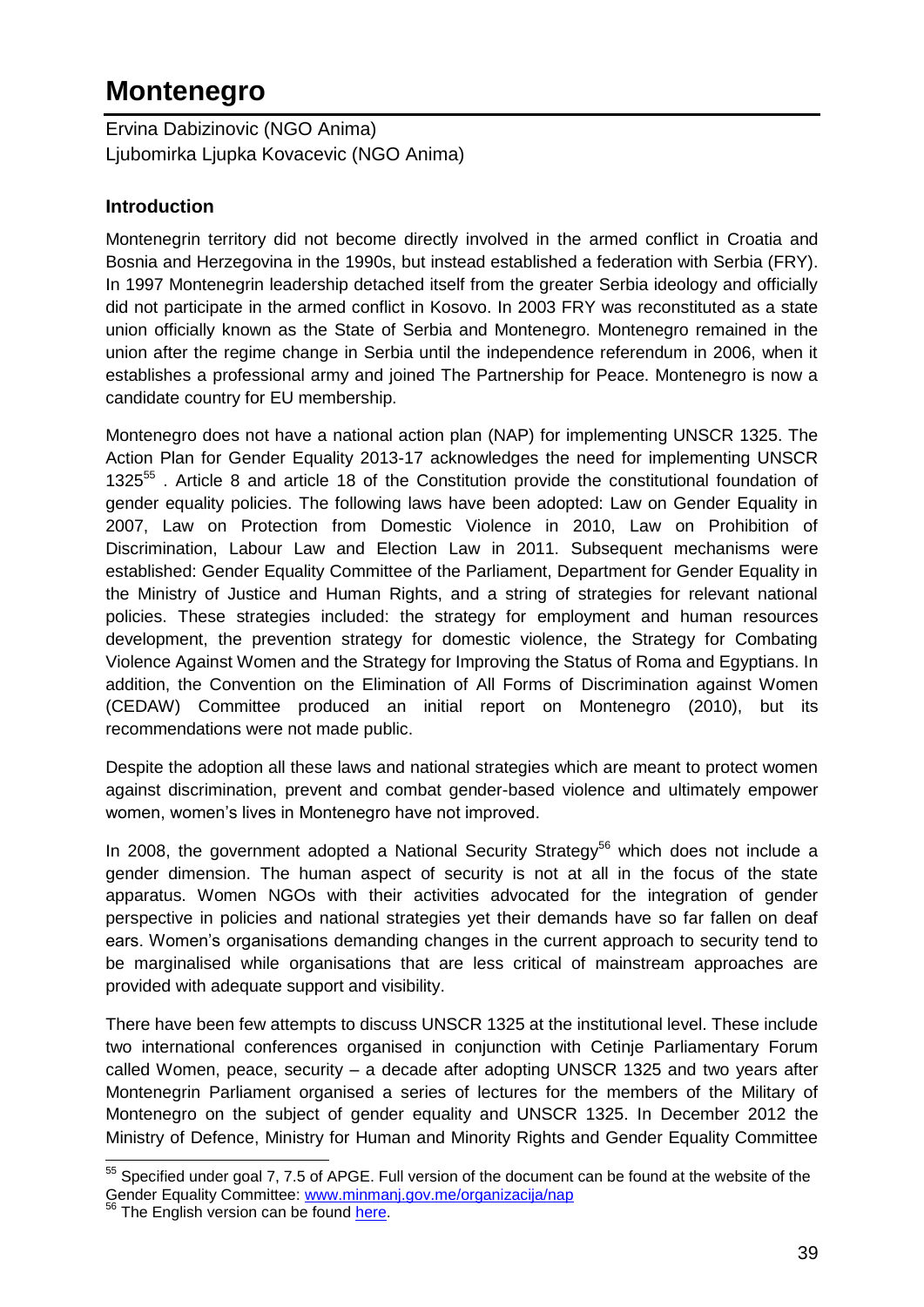of the Parliament organised a seminar entitled Gender Issues in Security Sector. The Ministry of Defence has appointed a gender equality coordinator.

## **Advocacy on UNSCR 1325**

Women's organisations have struggled to focus on advocacy on UNSCR 1325 due to limited resources. The primary focus of women organisations in Montenegro have been women's rights, education, violence against women and broader issues of gender equality that affect everyday lives of women.

On several occasions, however, women's organisations have started an initiative to raise awareness about the significance of UNSCR 1235 and the concept of human security. In 2010, the NGO Anima has, with the support of Global Fund for Women, conducted a small scale survey and organised a string of workshops for different groups of women in order to get them acquainted with the significance of the Resolution for building permanent peace. The workshops showed that: a) women are aware of their uncertain position, mainly caused by cultural and economic factors, and that violence against women is present in all spheres, but is predominant occurring in family settings; b) women lack sufficient knowledge of Resolution 1325 and do not see it as an instrument to bring change in terms of both protection and empowerment; c) patriarchal views of society are dominant – security is treated as a men's issue and the militarisation of society is perceived as a sign of security; d) alternative ways of advocating for peace, including issues of transitional justice and dealing with the past, are seen as threats to the current regime and to the maintenance of the status quo; e) there is a lack of political will to implement gender policies; f) civil society is not yet fully functional and developed, and i) there is a general lack of resources to be allocated to the development of gender policies.

In 2012, the NGO League of Women Voters carried out a project entitled *Women as a factor of peace and security* despite budget constraints. The project gathered representatives of the Ministry of Foreign Affairs and European Integration, Ministry of Defence, Police Directorate, Police Academy, Gender Equality Committee and representatives of Women NGOs from the region (Serbia and Bosnia and Herzegovina) who shared their experience regarding the development of NAPs for implementation of UNSCR 1325. On the basis of the project findings, the following recommendations were given: a) gender issues must be integrated in national security policies; b) there should be more women in decision-making positions; c) implementation of UNSCR 1325 should be incorporated in the Action Plan for Gender Equality 2013-2017; d) the process of developing a national action plan for the implementation of UNSCR 1325 should be launched and allow civil society participation; e) there is a need for continue awareness-raising on the resolution and for educational programmes addressing gender equality; and f) regional cooperation in this field should be strengthened.

As we pointed to earlier, the Action Plan for Gender Equality emphasised the significance of Resolution 1325 and defined activities for 2013. These activities are indeed a first step, but there is a need for a comprehensive strategy.

## **Concluding remarks**

Despite the adoption of laws and strategies to promote gender equality in the social political and economic spheres, fight discrimination against minorities, prevent and tackle sexual and domestic violence, there is little evidence of progress in the lives of women in Montenegro. The main obstacle lays in the lack of political will of the political elite to carry out reforms. Little has been done to address the main obstacles to women's empowerment in society. Women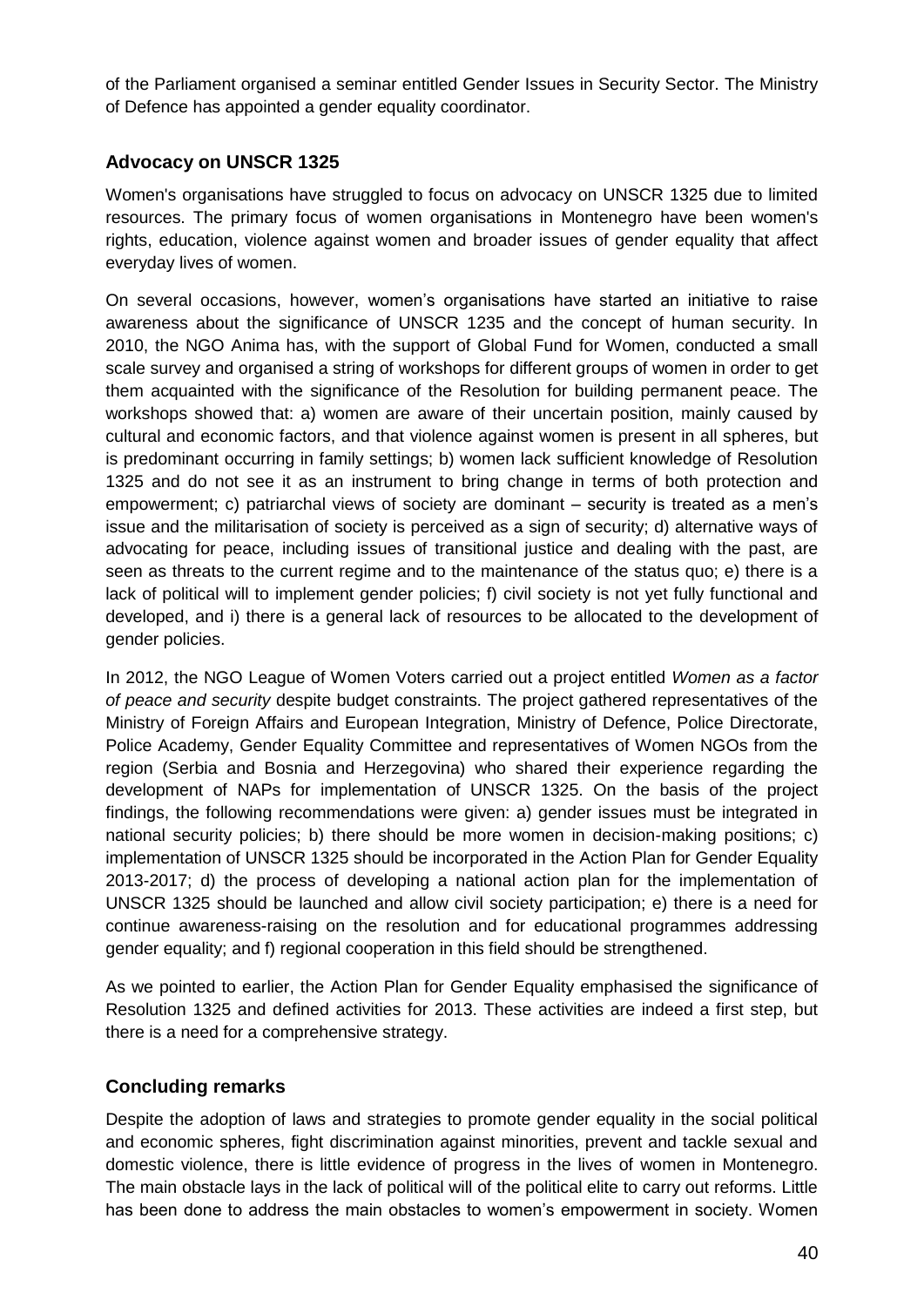remain largely discriminated, they are the ones mostly affected by poverty, they continue to suffer from gender-based violence and are almost absent form decision-making and from security structures.

The mainstream views on security are traditionally militaristic and state-centric and do not encompass the concepts of human security and are not responsive to the needs of women. The narrative of the ruling elite is that Montenegro is a country threatened by outside forces and can benefit from the partnership with NATO. This approach contributes to fuelling internal tensions and aims to maintain control by balancing fear among everyone. Tensions are growing and there is danger of repeating historical conflict scenarios in Montenegro. Citizens believe that the EU accession process will rescue them from internal conflicts while they continue to lose faith in their own power to make changes.

We believe that changes are possible only after replacing current governing elite (which is the same as of the 90s) and coalition, and securing obligatory abidance of all those regulations, declarations and resolutions which have been adopted and ratified, including UNSCR 1325. Until then, women's organisations will continue to fight to prevent complete silencing of critical thought of women in Montenegro and their demand for peace and justice.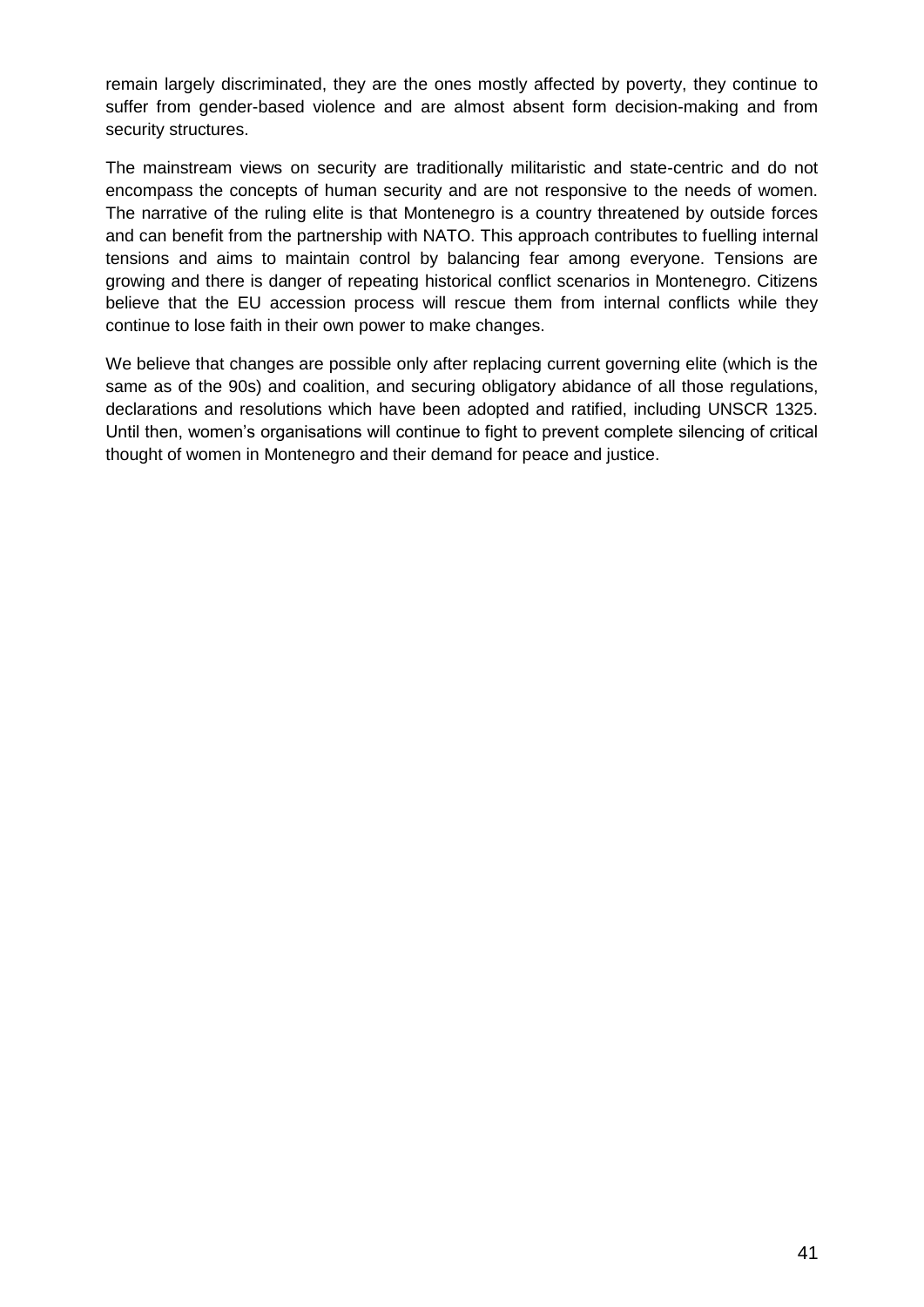# **Netherlands**

Ted Strop-von Meijenfeldt (WO=MEN NGO Working group 1325) Sophie Kesselaar (WO=MEN NGO Working group 1325) Elise Kant (WO=MEN NGO Working group 1325) Dewi Suralaga (WO=MEN NGO Working group 1325) Vera Kleine Staarman (WO=MEN NGO Working group 1325)

## **Introduction**

The Dutch NAP (2008–2011) was developed in consultation with civil society organisations through the NGO Working group on 1325 and is unique as it is the only NAP co-signed by civil society organisations.<sup>57</sup> The Ministry of Foreign Affairs (MoFA), together with civil society, led the process of adopting the second NAP, which has also been signed by the Ministries of Defence and of Education, Culture and Science, making these three the institutional signatories of the NAP. Among the more than 30 CSO signatories of the NAP, there are multinational NGOs, women's peace movements and diaspora organisations as well as knowledge and research institutes.

In 2011, the Netherlands adopted its second NAP on UNSCR 1325 for the years 2012–2015.

The second NAP (2012–2015) builds on the first one and in particular on the results of a midterm review carried out in April 2010 which, given the wide scope of the original NAP, recommended to narrow the focus and scope of the second NAP. A decision was taken to: focus on strengthening female leadership and political participation in a selected number of countries, on the basis of local initiatives; expand capacity both within the Netherlands and internationally and strengthen the internal organisation and the management of the network.

## **Advocacy for UNSCR 1325**

The Dutch Gender Platform WO=MEN facilitated the creation of an NGO working group on UNSCR 1325. The Working Group consists of NGOs and civil experts only and its establishment preceded the creation of the NAP 1325 collaboration. The Group conducts policy dialogue, agenda-setting, knowledge sharing and awareness-raising to advocate for the effective implementation of UNSCR 1325 within the Netherlands, with the government, as well as the Dutch Parliament. The aim of this work is to strengthen related 1325 and gender equality policies: possibilities for funding, coherency within various ministries, and greater accountability for effective implementation of UNSCR 1325 (NAP 1325 and beyond). Policy advocacy is also done within the EU and UN context, as well as within its bilateral partnership with conflict-affected countries. Results of the advocacy efforts include: 1) UNSCR 1325 is now a priority for the Ministry of Foreign Affairs; 2) a budget of 4 million EUR a year has been allocated by the MoFA for the implementation of the second NAP1325.<sup>58</sup>

## **Engaging with the NAP process**

The first NAP on UNSCR 1325 has been the result of the advocacy efforts of women's peace and development organisations since 2000 and was drafted in close cooperation with a number of CSOs. The NAP II was also a response to the general feeling that the Terms of

 $57$  For the list of signatories check page 4 Dutch National Action Plan 2012 – 2015.

 $58$  This does not include any money spent by Dutch Civil Society or the Dutch Embassies on the issue of 1325.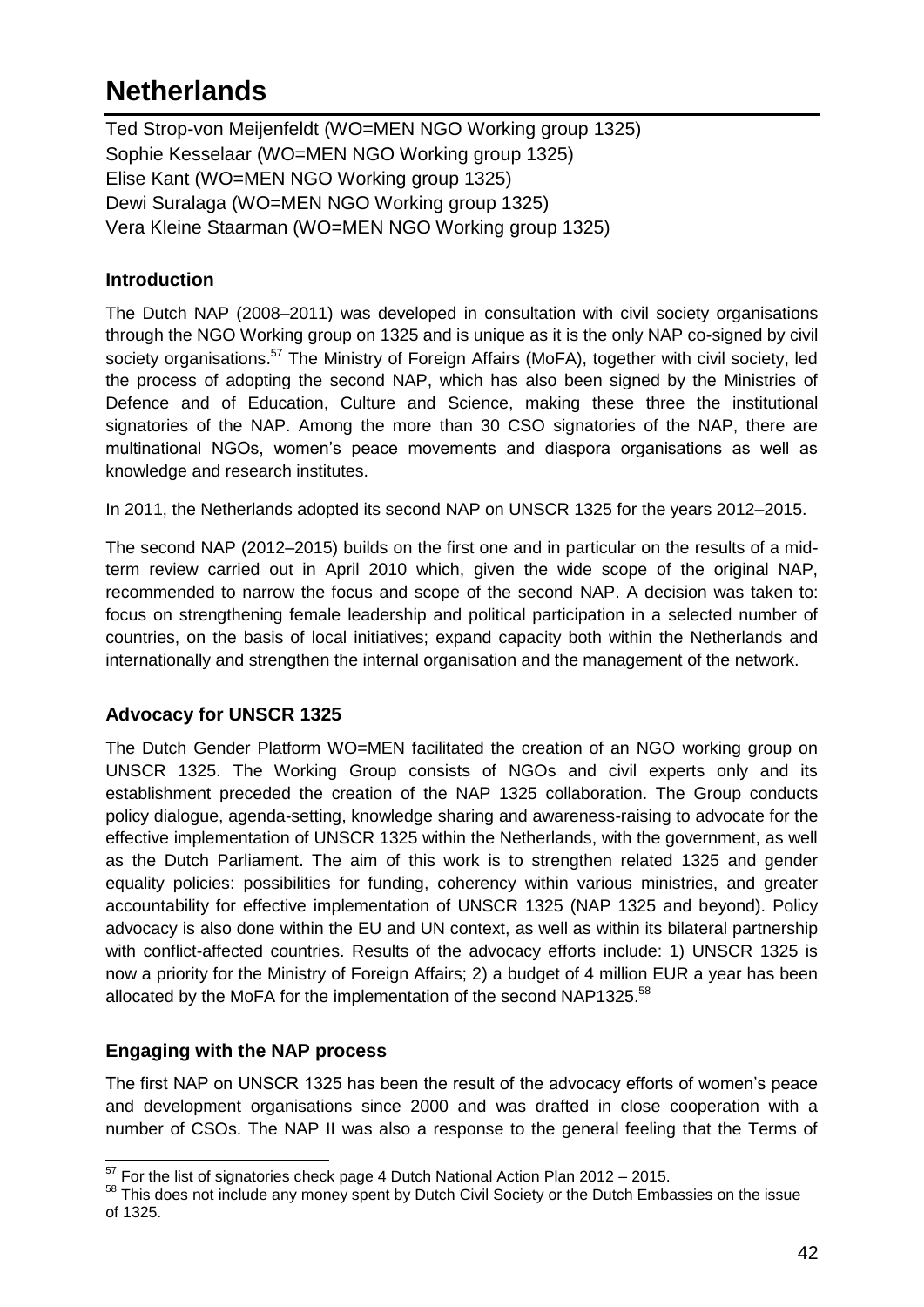Reference for the first NAP were too broad with too many goals while there was no budget to execute projects and therefore too little concrete results.

During the process of drafting the second NAP, people and organisations in conflict affected countries, for example the Afghan Women's Network, were involved to conduct peerreviewing. Also, many of the signatories are in close contact with their local partners in the focus countries of the second NAP. Generally, local partners are closely involved in the drafting and implementation of country-specific projects. To the extent possible, local NGOs' demands for implementing UNSCR/NAP 1325 in their respective countries were integrated in the second Dutch NAP.

## **Focus of the NAP**

Compared to the first NAP, NAP II is focussed on the specific theme of supporting women's leadership and political participation, which is carried out through clearly defined thematic objectives and geographic focus areas. The NAP also includes a concept for an accountability mechanism (currently under development) and a dedicated budget.

The overarching goal of the NAP II is the creation of an enabling environment for women's leadership and political participation in fragile states, conflict and post-conflict areas and transition countries in 6 focus countries (Afghanistan, Sudan, South Sudan, Burundi, DR Congo and Colombia) and the Middle East and North Africa (MENA) region.

Specific objectives are:

- Equal participation by women and men in peace and reconstruction processes at all decision-making levels.
- Consistent integration of gender and UNSCR 1325 into all Dutch signatories' policies and actions on fragile states and countries in transition and or peace building and reconstruction efforts in these countries.
- Increased awareness in the Netherlands, the EU, the UN and other regional and international bodies of the importance of gender issues in fragile states and transition countries and increased public support for UNSCR 1325.
- Effective and efficient cooperation between NAP signatories and other relevant stakeholders to ensure worldwide implementation of UNSCR 1325.

The NAP does not include a defined set of actions as it puts a premium on flexibility and the ability to respond to changing circumstances. Tailored priority actions are currently being developed by country focus groups. The Dutch NAP includes a dedicated budget of 2 million EUR for the 6 focus countries and 2 million EUR allotted to the MENA region for joint-projects and activities by NAP signatories. Funding for the implementation of the NAP has been allocated for the 4 year period between 2012 and-2015.

#### **Monitoring implementation at national level**

#### *Implementation*

The NAP is being implemented both in the Netherlands, at the organisational and policy level, and at a practical level, in the NAP focus countries and region.

At the practical level, signatories work together in country groups and are currently active in either planning or implementing the first projects with local CSO partners in the focus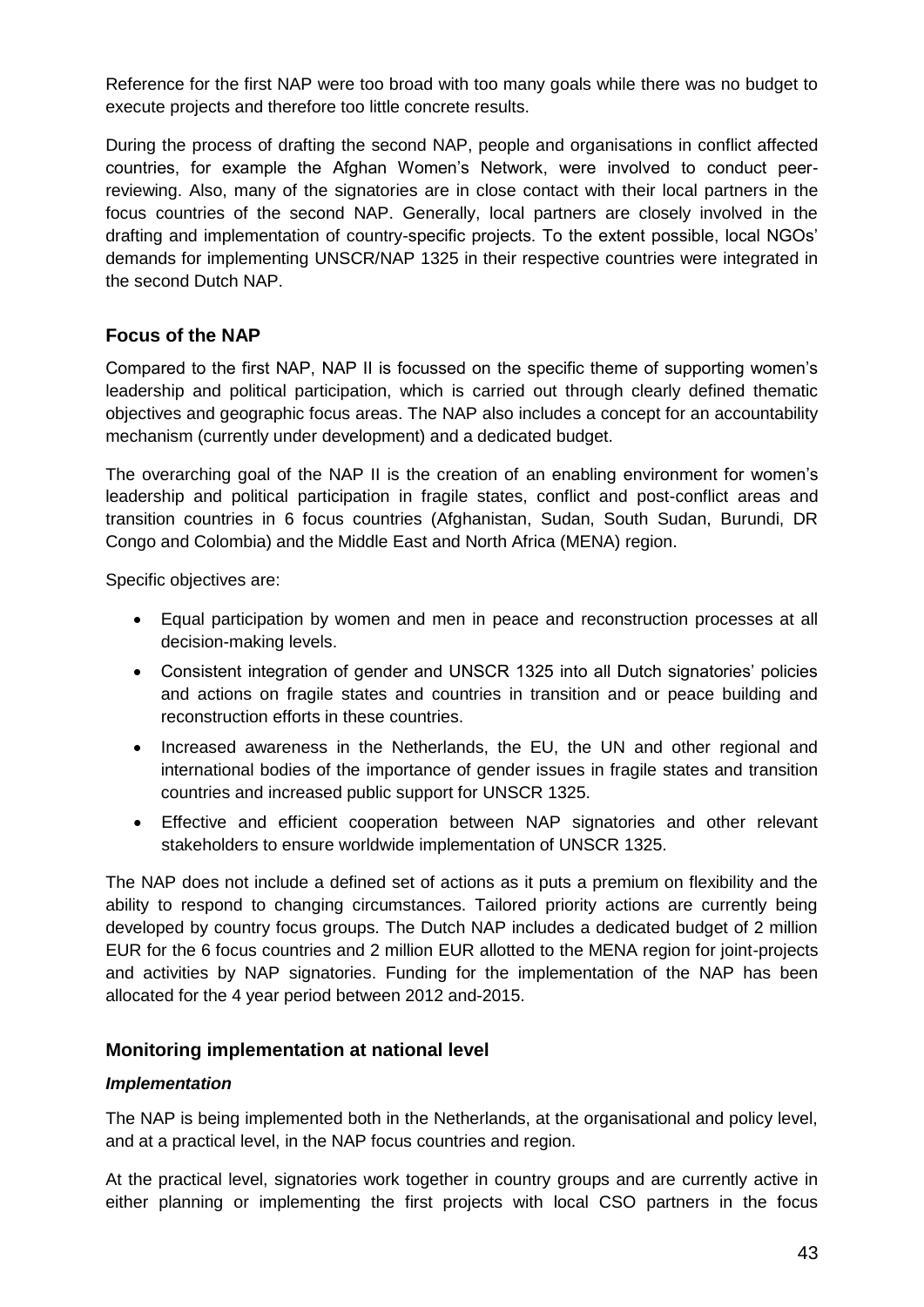countries. The intention is to write project proposals jointly with local women's organisations and women's movements in the focus countries and region. Proposals aim to support local women's organisations in strengthening their capacities for participation in political processes and the security sector. For an overview of NAP-funded projects in the different country groups, please refer to the text box.

At the political level, the impetus around the development of the NAP II resulted in a greater attention towards the integration of gender policies in the ministries responsible for implementation of the NAP. The Ministry of Foreign Affairs is making efforts to mainstream gender internally, in the foreign policy pillars and in the priority areas of development cooperation both for the ministry's programmes in the Netherlands and through Dutch Embassies world-wide.<sup>59</sup> Impact of these policies on women and girls in conflict-affected countries has yet to be assessed. The Ministry of Defence developed an internal action plan for the implementation of UNSCR 1325.

The Dutch armed forces have made strides in planning and trying to operationalise a gender approach internally, as well as externally in its missions. For example, to overcome the severe imbalance between men and women in the military and in peacekeeping missions, measures are being taken to encourage women with children to be deployed to missions. Externally, gender advisers are regularly deployed on missions and pre-deployment training on human rights is offered to personnel, as well as to local police in the police training missions in Afghanistan and Burundi. Furthermore, a special training course on UNSCR 1325 has also been developed by the Dutch Ministry of Foreign Affairs for Dutch and other European military personnel.

#### *Monitoring*

 $\overline{a}$ 

A mid-term review of the first UNSCR 1325 was carried out. Unfortunately, the official evaluation at the end of the first NAP period was never completed and there is therefore no public document including the results of the evaluation, which CSOs severely deplored**.** The MoFA did not devote sufficient human and financial resources to the monitoring process. Also, the effort put into writing and preparing the second NAP shifted the focus to the future rather than looking back.

Learning from this experience, the NAP II includes a concept and dedicated budget for monitoring and evaluation. Currently an active M&E group, consisting of both CSOs and government officials, has finalised a more elaborated M&E framework. The aim is to provide insightful information on the results of signatories' projects in the focus countries, while at the same time ensuring that the monitoring process does not place an excessive burden on the representatives of institutions and civil society involved.

A mid-term report is expected to be finished in the fall of 2013. It will provide many insights into the challenges and opportunities faced in the implementation in the Dutch NAP focus countries, as well as the cooperation between the NAP signatories – the government, Dutch CSOs and local CSOs. Direct results from the focus countries will then be presented in detail.

Before finalising the monitoring framework, a small research (via questionnaires and a meeting) was carried out in 2012 to assess developments, progress and lessons learned of the collaboration among the signatories. As a result, a more 'natural' cooperation between signatories will be encouraged, one less focused on the search for project-funding. Also,

<sup>&</sup>lt;sup>59</sup> The four priority areas are: safety and rule of law; food security; water rights; sexual and reproductive health & rights and women's rights.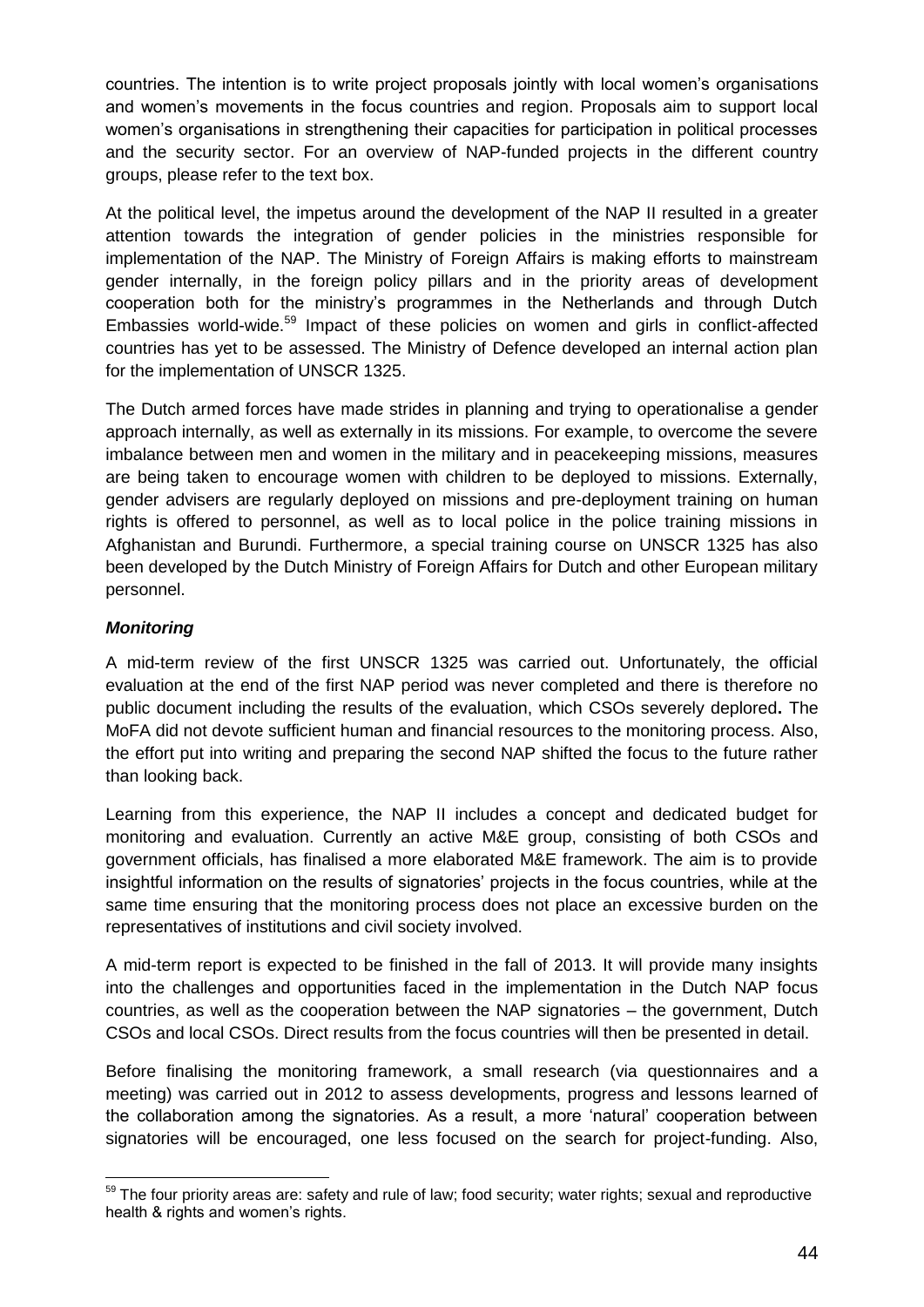signatories will focus on strengthening already existing local networks working on gender, peace and security in the focus countries.

Besides actively participating in the NAP, CSOs in the WO=MEN NGO Working Group on 1325 continue to independently monitor the NAP 1325 process as well as the broader implementation of UNSCR 1325 by the government. The group contributed for three consecutive years to the annual Civil Society Monitoring Report on UNSCR 1325 of Global Network of Women's Peacebuilders (GNWP) $60$ . Also, as a result of the lobby efforts of this group demanding for increased accountability from the government, since June 2012 the Dutch government is obliged to report periodically to the Parliament on the state of affairs of the Dutch NAP 1325.

In general, members of the Dutch parliament are very keen on ensuring attention to gender equality and women's rights, including the effective implementation of UNSCR 1325. For example, a Parliamentary Motion (Motie Diks) adopted in 2008 obliges the government to report on women's issues in a State of Affairs letter to the parliament on a yearly basis. Attention for women's rights and gender equality was further consolidated by nine political parties who signed the Gender Multi Party Initiative (December 2012), committing themselves to do their best in ensuring gender-just policy by the Dutch Government.

## **Concluding remarks**

The Dutch commitment to the implementation of UNSCR 1325 is considerable, both from the government and from a civil society perspective. Strong and committed lobby by Dutch civil society eventually led to the unique collaboration between government and CSOs in the Dutch NAP 1325 process. The collaboration has been inspiring, while at the same time a learning process for all actors involved. Building on the lessons of the first NAP, the second NAP (2012-2015) has shown real potential to strengthen cooperation further, with a set of programmes that are now being implemented in the focus countries and region.

At the same time, there has been on-going political commitment to UNSCR 1325, making it a focus area in the Dutch Human Rights Policy and prominently featuring in the Development Policy. Also, from a defence perspective, UNSCR 1325 and gender receive increasing attention, for example in pre-deployment trainings and missions.

Of course, these processes are not without difficulties. Civil society remains highly vigilant monitoring the Dutch international security policy and the actual implementation of above mentioned commitments. Civil society urges the government to be structurally included in all policy dialogue regarding peace and security and to find ways to ensure bigger impacts from the NAP's collaboration in the Netherlands and beyond.

The NAP collaboration remains a learning process for all actors involved, both those working in the Netherlands and in the focus countries. It continues to be a rewarding and promising process for those involved, one that has the potential to really set an example world-wide on how close collaboration between the government and CSOs can lead to improved outcomes.

 $\overline{a}$ <sup>60</sup> GNWP report for 2012 [http://www.gnwp.org/wp-content/uploads/2010/02/Netherlands\\_Report.pdf](http://www.gnwp.org/wp-content/uploads/2010/02/Netherlands_Report.pdf)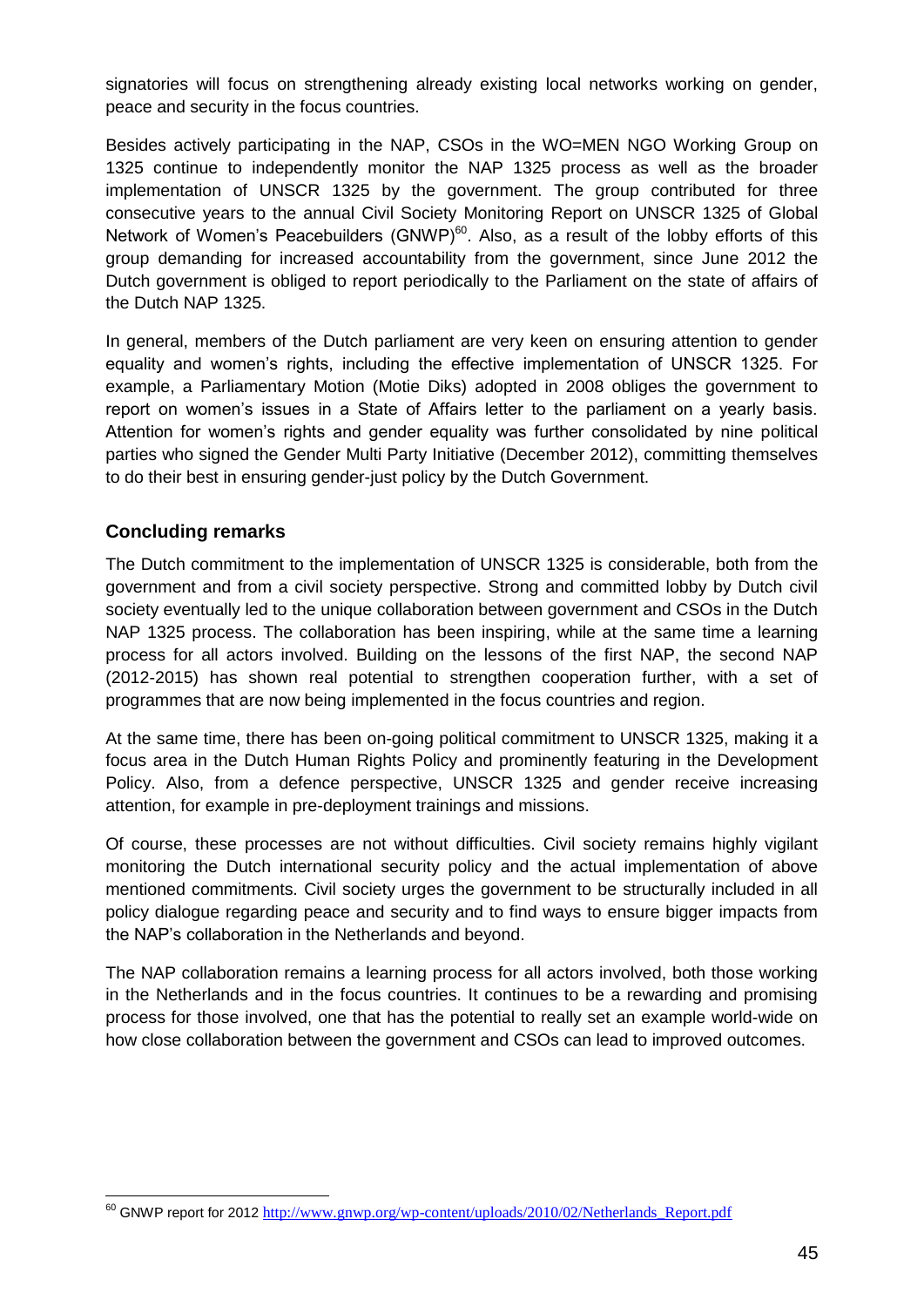#### **NAP funding in priority countries**

#### *Afghanistan*

Oxfam Novib, Cordaid and Gender Concerns International, in cooperation with local women's organisations and telephone and internet services providers launched a one-year pilot project in January 2013. The project, called Bayan (Speak Out), wishes to stimulate dialogue and discussion on (more active) roles of women in society through a SMS-based blogging platform. The combination of SMS and social media makes it very accessible for men and women (especially young people) in villages and deprived areas of cities. The Afghan participating organisations will be trained by Dutch NGOs in the use of these media. Next to this, the Dutch government supported other activities in Afghanistan, such as increased participation and leadership of women in the police training mission in Kunduz.

#### *Burundi*

In early 2013, the international NGO, Search for Common Ground, began a 3-year project with local partners focusing on promoting active and passive voting rights of women for the elections in 2015. National and provincial (provinces Kirundo, Muyinga, Cankuzo and Ruygi) women leaders will be trained. Radio and film will be used to raise awareness and interest among the public on the roles of women. Also, the Dutch ministries of Defense and Foreign Affairs, together with the Burundian Ministry of Defense, Public Safety and Foreign Affairs, and local civil society organisations, will work together to establish 1325 within the Burundian security sector. Activities include building necessary facilities for female security personnel, training programs for women within the police and the army, and a military code of conduct in line with UNSCR 1325. Furthermore, Cordaid is discussing possible collaboration with the Netherlands Embassy on Capacity Building support for Burundi's NAP 1325 Steering Committee and other stakeholders.

#### *Colombia*

The organisations working in Colombia are currently formulating a program to increase participation of women in peace negotiations and promote reconstruction between the government and the FARC. The proposal is now in the final stage to be approved.

#### *Democratic Republic of Congo*

In early 2013, the international NGO, Search for Common Ground, started a three-year project with local partners working on building a network of potential women politicians and to train and guide them before, during and after elections. Also, media campaigns (radio, TV, press) will be used to increase support in the population of women in politics.

#### *Sudan*

The organisations working in Sudan are formulating a project proposal similar to that of the NAP project partners in South Sudan (see next). ICCO has recently had an external consultant perform a short assessment to provide insight into women's leadership situation in Sudan. Together with an assessment of organisational capacity of potential Sudanese partners, the outcomes provide important background information to explore the potential for and appropriate women leadership programme in Sudan. Additionally, there is a project planned in Darfur, which will support existing women leaders.

#### *South Sudan*

ICCO and IKV/Pax Christi and their local partners started a three-year project in early 2013. Within this project, potential women leaders will be supported to effectively operate in the political decision-making processes at the provincial and local levels. In addition, women leaders working at the various levels (village, town, province to national) will be stimulated to cooperate with one another. Also, the South Sudanese women's organisations will receive training and coaching to strengthen their organisations' management capacities (including financial management). The South Sudan NAP working group and the Ministry of Foreign Affairs are also working together with the South Sudan government on developing a NAP 1325 by end of 2014. This process is being linked to the New Deal, which is addressed in the Trade and Development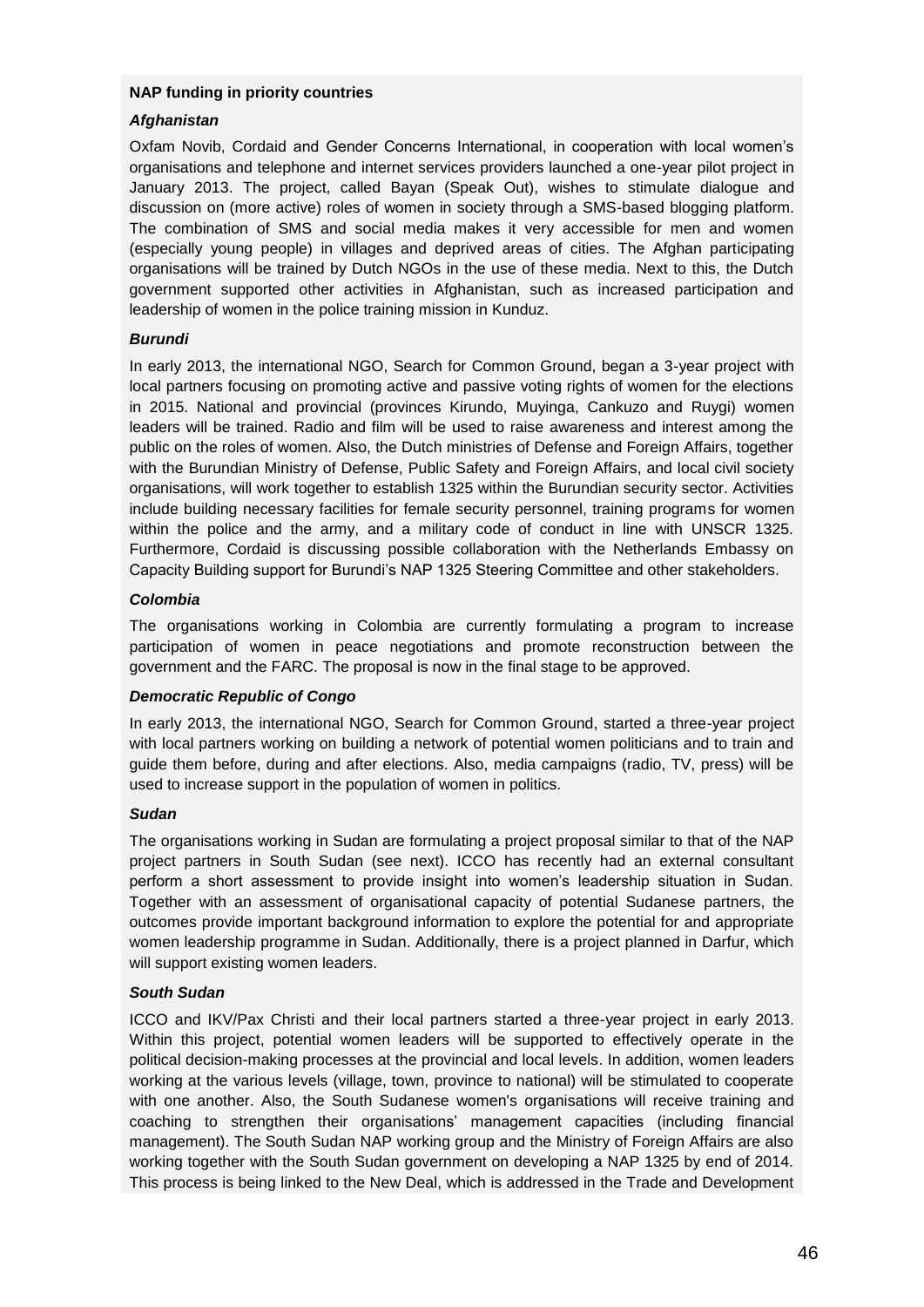policy section of this report.

#### *MENA region*

In 2012, funding for the region group was limited, partly due to quick and non-transparent spending of the MENA 1325 budget by the MFA. In 2013, the region working group asked for clear(er) guidelines as to proposal writing and has now formulated two joint proposals, which have been handed in for approval. One proposed project focuses on improving human security with active participation of the local population, especially women and youth, and also includes policy influencing on issues of security with the goal of strengthening women's voices in policymaking. Women's networks, political and religious leaders and police will be engaged in the project. The second project focuses on strengthening women's voices and their increased participation in peace and security processes, at the regional and national levels. Enhancing women and men's understanding of 1325 and the value of women in peace and security, and building capacities of women and peace organisations, will be included as well. The two programs are expected to start by late 2013.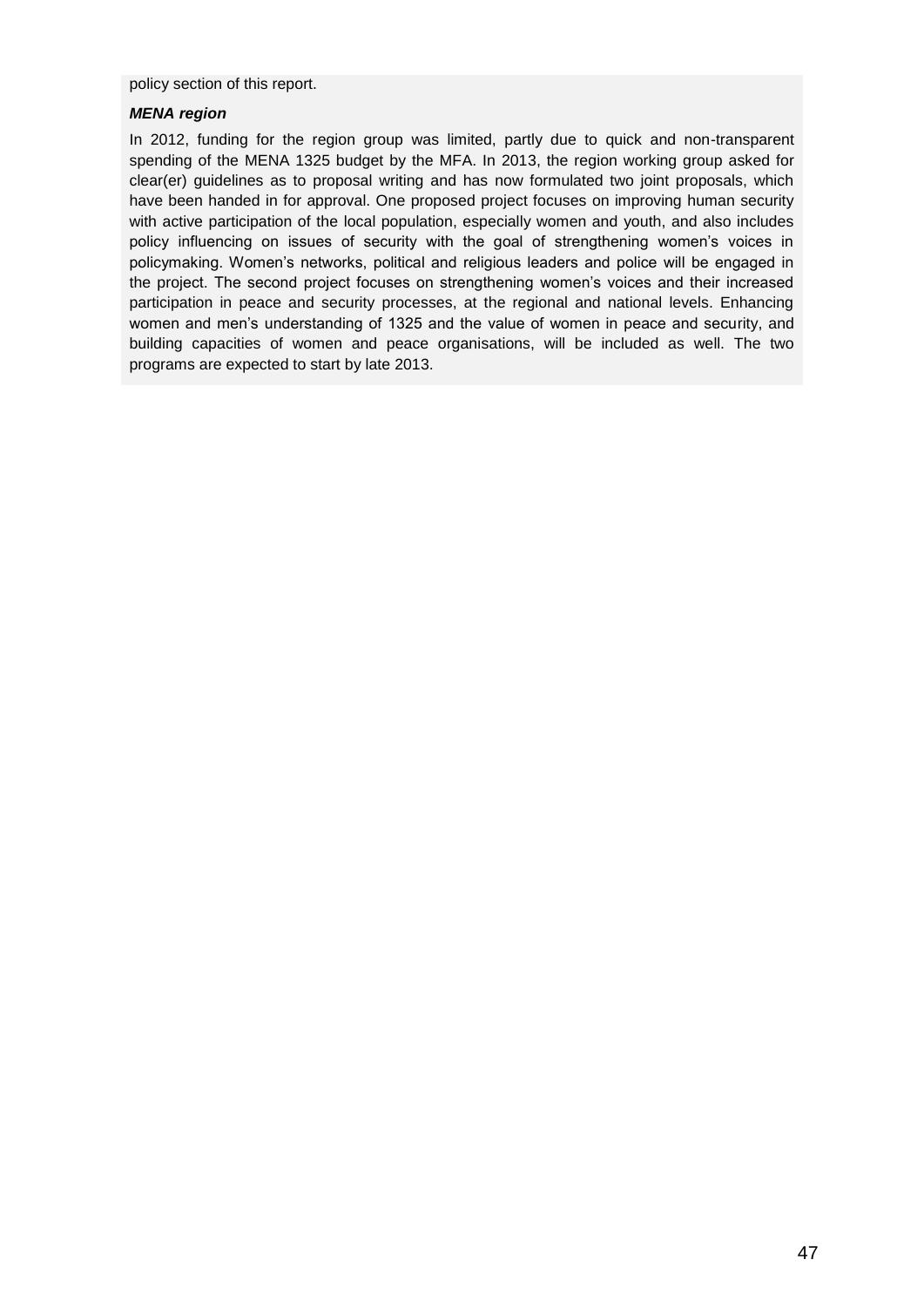## **Norway**

Vibeke Risa (Norwegian Refugee Council) Jon Rian (Forum for Women and Development) on behalf of Forum Norway 1325

## **Introduction**

The Norwegian government prioritised UN Security Council Resolution 1325, and was one of the first governments to launch an action plan in 2006. As five ministers have signed the National Action Plan (NAP) in 2006 and the related Strategic Plan (SP), UNSCR 1325 should have a firm foundation within the government.

## **Advocacy for 1325**

The process of developing the SP started in March 2010. It was discussed whether or not the NAP from 2006 should be replaced by a completely new NAP, but the Ministry of Foreign Affairs (MFA) felt this was too time-consuming, and it was rather decided to develop a more specific strategic plan in addition to the NAP. At a meeting organised by Forum Norway 1325 (a network of 20 Civil Society Organisations or CSOs) with the coordinator of women, peace and security at the MFA in March 2010, CSOs representatives demanded to have an active role in the process. They also suggested the establishment of a working group with representatives of political leadership, relevant ministries, armed forces, the police, CSOs and researchers which would meet regularly to identify priorities and goals. The MFA accepted this suggestion, and organised at least three large meetings where representatives of the mentioned stakeholders were present. They also hired an external consultant to work on the strategy.

The Norwegian government is generally open to advocacy and constructive criticism by civil society. A small group of parliamentarians are also eager to listen to the civil society, while most parliamentarians are not very interested in UNSCR 1325.

## **Engaging with the NAP Process**

Norwegian CSOs actively provided written and oral inputs during the process of developing the Strategic Plan. These included recommendations like:

- 1. Assert a specific and measurable goal on women's representation in peace processes where Norway is involved.
- 2. Channel more support to local CSOs and networks (including women's organisations) that are active in local peace initiatives and the prevention and resolution of conflicts.
- 3. Ensure special prioritisation and specific, measurable goals in Norway's efforts to prevent and protect against sexual and gender-based violence in conflict settings, as well as a greater focus on ending impunity for perpetrators.

These recommendations were taken into account, and they are reflected in the strategic plan in a much more concrete manner than in the NAP. The Strategic Plan is divided into 5 main priority areas, which were identified during the 2010 consultation process. These priority areas are: peace processes and peace negotiations; international operations; post conflict and peace building; gender based violence; and reporting.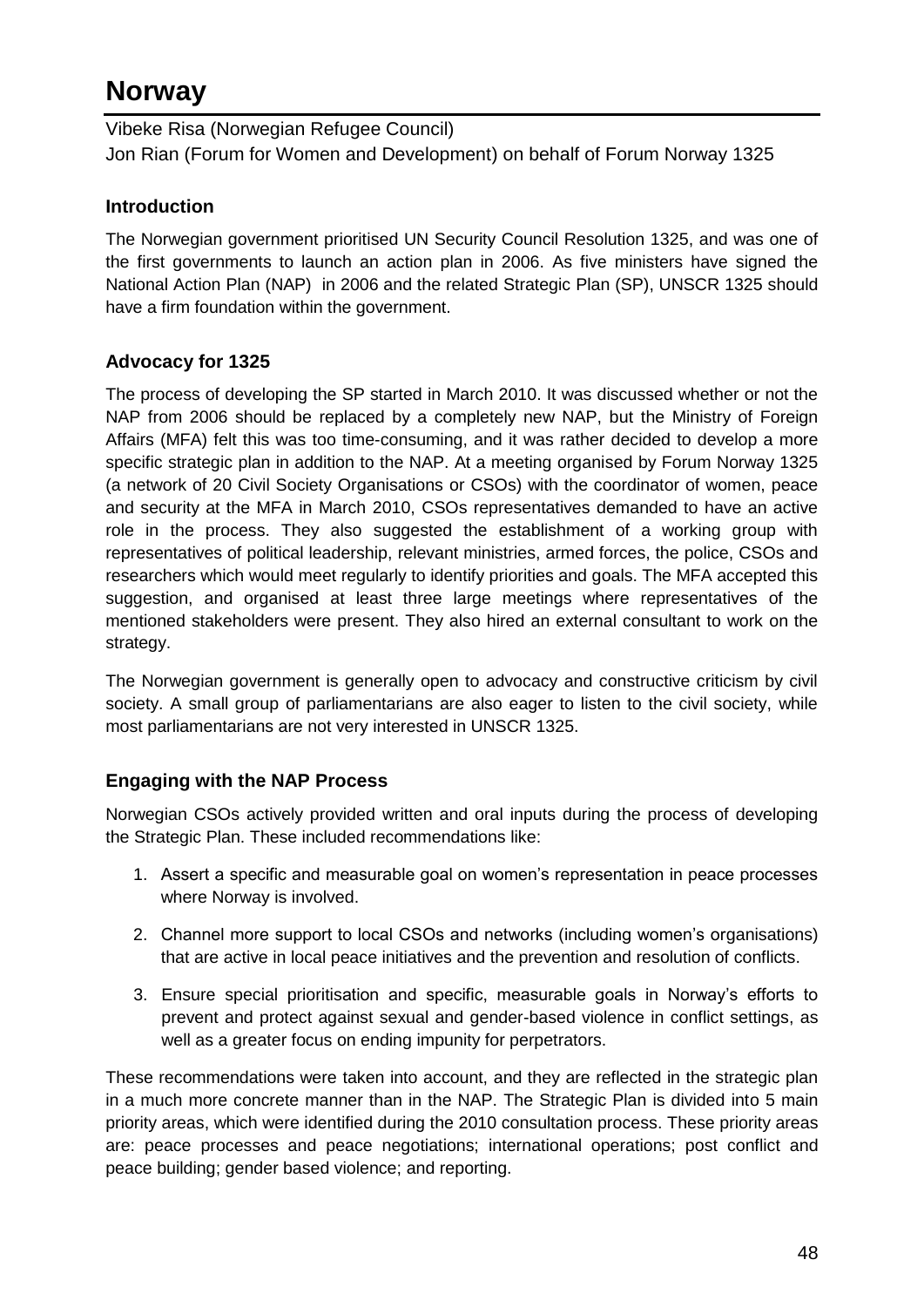There was no systematic consultation process where people from conflict-affected countries could provide input to the NAP

However, other important issues were left out: for example, civil society actors and researchers argued that it was essential to have a budget related to the various goals and activities in the plan. In the end no budget has been allocated for the implementation of either the NAP or the Strategic Plan, without any clear justification by the political leadership or the MFA. It is possible to find some specific budget posts in Norway's annual state budget allocated to women, peace and security (for some ministries), but it is very hard to find an overall public budget for UNSCR 1325. According to the government's web pages 'in 2010, Norway provided NOK 1.2 billion (EUR 151.4m) for measures aimed at promoting women's rights in countries that are in conflict or that have recently emerged from conflict'.<sup>61</sup> It is not clear how this amount has been calculated. In the SP it is stated that 'there is a specific annual allocation of NOK 300 million (EUR 37.8m) for women's rights, and in addition, NOK 140 million (EUR 17.6m) from the allocations for humanitarian assistance and peace and reconciliation is earmarked each year for the implementation of SCR1325'.<sup>62</sup> These numbers do not match the amount of 1.2 billion NOK (EUR 151.4m) specified on the web-pages, and it is not clearly explained for example what aspects of humanitarian assistance (including natural disasters) that would contribute to enhance the women, peace and security agenda.

CSOs argued that it would have been more transparent to allocate a separate budget for the implementation of the activities in the strategic plan or the NAP. FOKUS and Forum Norway 1325 have lobbied parliamentarians for several years to gather all efforts on Women, Peace and Security into one budget line in the state budget, so far to no avail.

#### **Monitoring implementation at national level**

#### *Implementation*

The NAP (2006) is very broad, has no end date and lacks some essential tools for measuring its progress and outcome. This is evident from a comparative study conducted by the Nordic 1325-network in 2010. In this study, the NAPs from the five Nordic countries were compared and ranked based on a set of criteria. With vague goals, no timeline, no budget, no indicators and unclear division of responsibilities, the Norwegian NAP failed to meet the most essential characteristics of an action plan and was ranked in  $4<sup>th</sup>$  place (only Iceland had a weaker NAP). With only one public progress report during the period 2006-2010, it was very difficult to measure progress and to say to what extent the NAP has been implemented.

In general it is difficult to identify 'major successes' in terms of implementation of the Norwegian NAP. The CEDAW Committee stated in its  $8<sup>th</sup>$  periodic report to Norway that although the committee commends Norway's commitment to UNSCR 1325 including the NAP and its general financial support, 'the Committee is concerned about the lack of a measurable impact on women on the ground in conflict and post conflict countries, where women are continuously excluded from the peace negotiations, security discussions and reconstruction processes'. One of the recommendations in the CEDAW Committee's 51<sup>st</sup> report to Norway (2) March 2012) in relation to UNSCR 1325 is to increase the support to local women's organisations and networks. There are differences of opinion as to whether the Committee's intention was to refer to Norwegian organisations, or those in conflict-affected countries where Norway is active.

<sup>&</sup>lt;sup>61</sup> [http://www.regjeringen.no/en/dep/ud/selected-](http://www.regjeringen.no/en/dep/ud/selected-topics/un/women_gender_un/qanda_women.html?id=622146#124)

[topics/un/women\\_gender\\_un/qanda\\_women.html?id=622146#124](http://www.regjeringen.no/en/dep/ud/selected-topics/un/women_gender_un/qanda_women.html?id=622146#124)

Norway's strategic plan on women, peace and security, p. 5.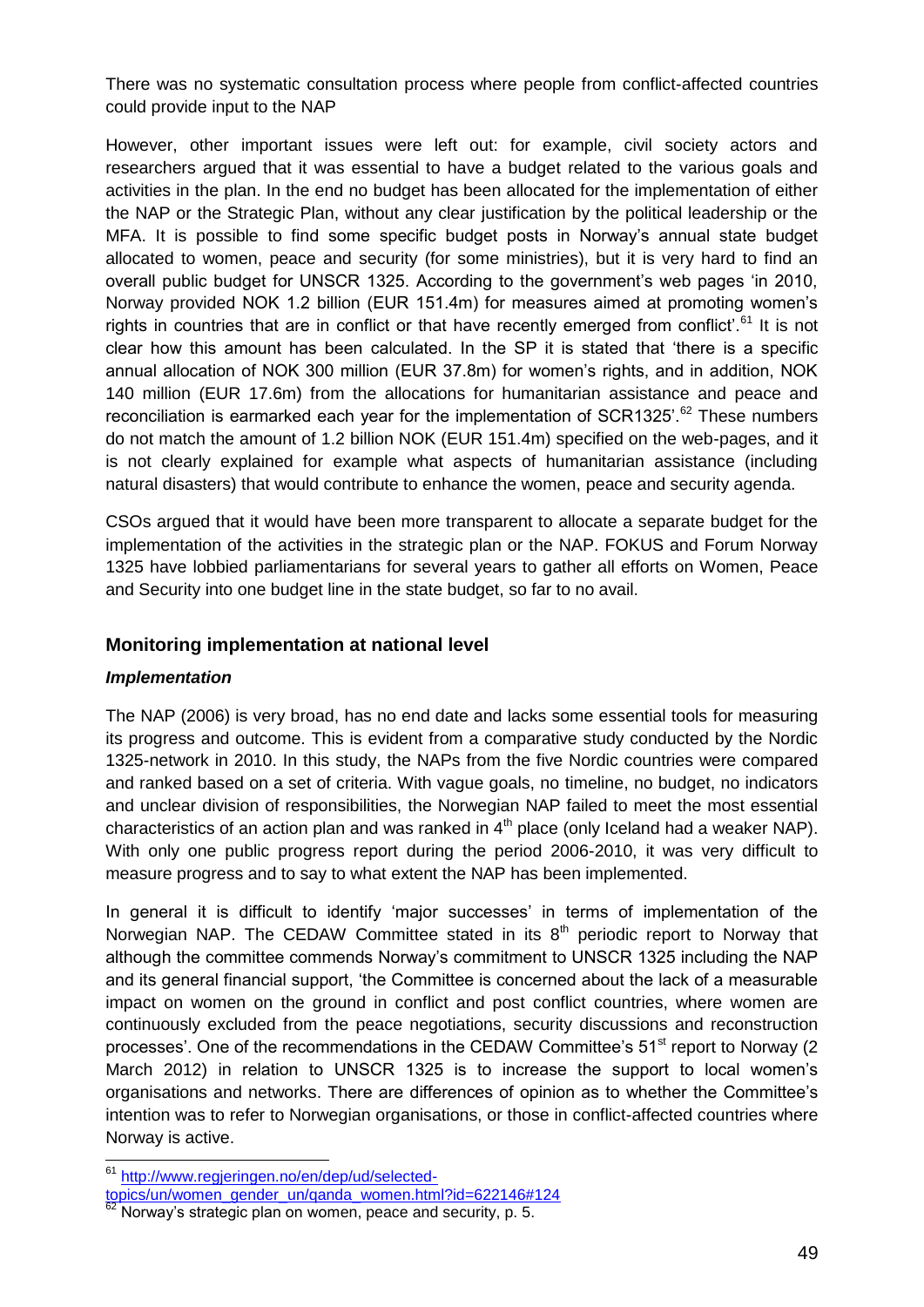#### **Impact of Norwegian Nap in conflict affected countries**

The peace process in the Philippines is an example of how Norway, as a facilitator of the negotiations between the Philippine authorities and the communist movement (represented by the NDFP), seems to have developed good cooperation between the interested parties while also including civil society actors to involve women and incorporate a gender perspective during the peace process. One example of Norway's indirect contribution is the funding of the international NGO Conciliation Resources which since 2011 has been leading an initiative along with International Contact Group, the International Monitoring Team and other international agents based in the Philippines to develop a common framework of commitment and action to respond to the UN Security Council resolutions and to the Philippine National Action Plan on Women, Peace and Security.

Nepal is another example of how Norway, through its Embassy in Kathmandu, has assisted the government of Nepal to put UNSCR 1325 on the political agenda, and to develop a national action plan on UNSCR 1325 in Nepal. Norway also funded a consultation process in which women from most regions of Nepal were given the opportunity to present recommendations for the action plan (organised by the local organisation Women's Alliance for Peace, Power, Democracy and the Constituent Assembly (WAPPDCA).

The impact of Norway's engagement to advance UNSCR 1325 has been less evident in other peace processes or conflict areas where Norway has been involved, such as Sudan/South Sudan, Afghanistan, Haiti, Palestine, Colombia and Sri Lanka.

#### **Security sector implementation**

The military discourse has been more prominent in recent years. Parts of the discourse on UNSCR 1325 have focused on gender equality within the Norwegian armed forces. Another step was taken in 2009 onwards, when Norway started to send gender advisers/gender field advisers to NATO's operations in Afghanistan – both to the International Assistance Force in Afghanistan and Provincial Reconstruction Team in Meymaneh. It is not evident how this has contributed to an improvement for women in Afghanistan. Nevertheless, it has brought in new experiences to the discourse and might have had an internal effect within the Norwegian Army and possibly within NATO. Norway also funded the NATO Secretary General's first Special Representative for Women, Peace and Security (Mari Skåre, of Norway, appointed 27 August 2012). The Norwegian government has been criticised for creating a political alibi for their military presence in Afghanistan, by trying to establish a false impression that Norway is contributing to the military intervention of NATO for the sake of the advancement of women in Afghanistan. Others are more positive to Norway's attempt to promote UNSCR 1325 within NATO in Afghanistan, but the possibility for impact is now curtailed by the fact that the operation is drawing to its end.

#### *Monitoring*

The NAP includes a reporting mechanism with specific dates when the reports from each ministry are to be submitted. The MFA coordinates the process, based on input from the ministries specified in the plan, all of whom rely on information from a range of sources, such as Norwegian embassies, the UN, multilateral organisations, NATO, research institutions and civil society. However, the mechanism is not result-oriented and in the period 2006-2010, only one report (progress report, 2007) was made public; there was an annual report in 2011 and another for 2012 adopted in August 2013. <sup>63</sup>

 $63$  A short version is translated into English here:

[http://www.regjeringen.no/upload/UD/Vedlegg/Utvikling/Kvinner%20og%20likestilling/Women-peace](http://www.regjeringen.no/upload/UD/Vedlegg/Utvikling/Kvinner%20og%20likestilling/Women-peace-security-progr-report2012.pdf)[security-progr-report2012.pdf](http://www.regjeringen.no/upload/UD/Vedlegg/Utvikling/Kvinner%20og%20likestilling/Women-peace-security-progr-report2012.pdf)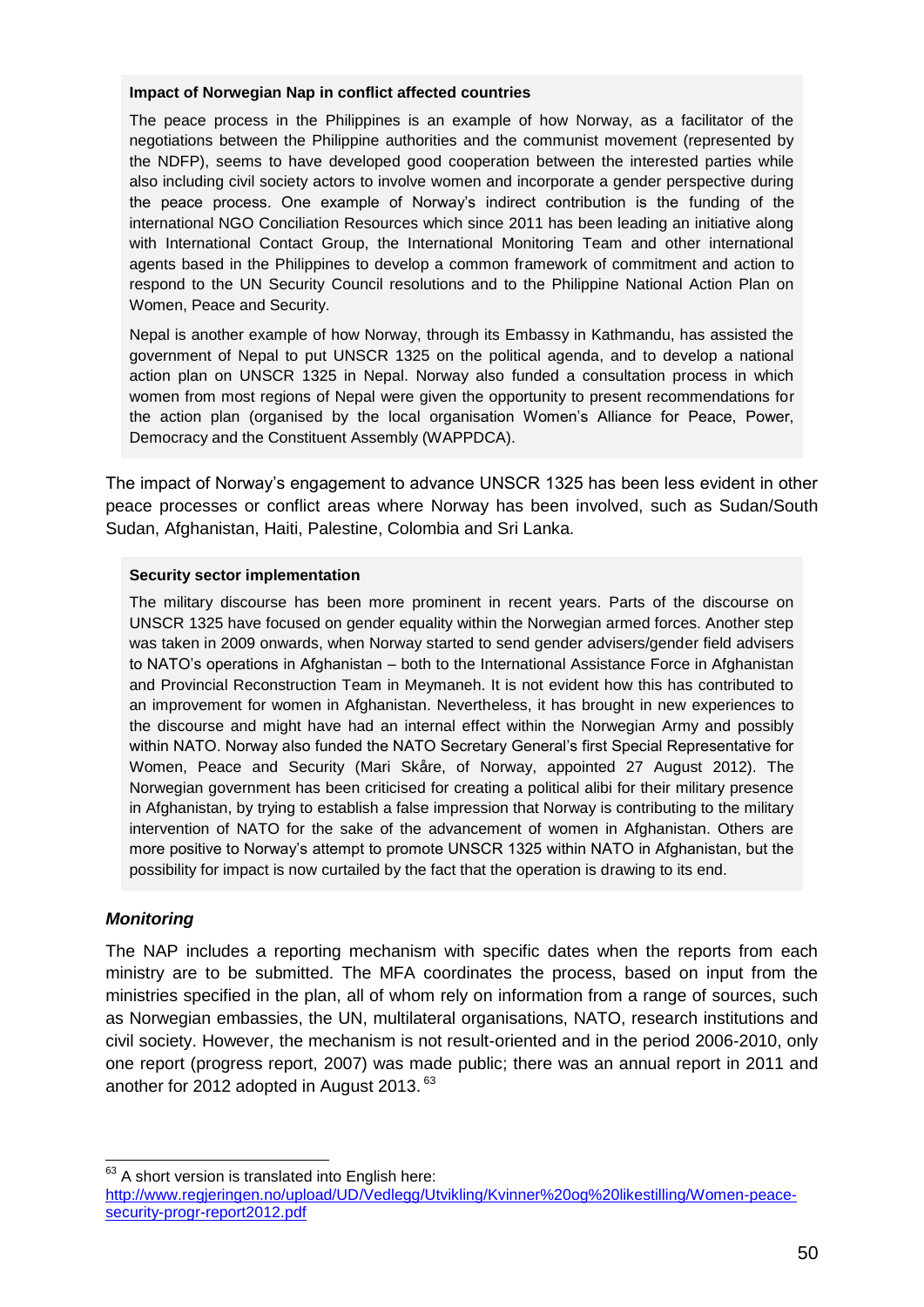The SP requires each ministry to report on the goals, activities and indicators for which it is responsible and annual reports are made public. A network of relevant ministries, directorates, research institutes and CSOs has been set up to review the ministries' annual reports. So far the annual reports are largely a narrative of disjointed activities that do not show how they together contribute towards fulfilling the commitments outlined in UNSCR 1325.

An external review of the SP by the Norwegian Agency for Development (Norad) as part of a broader evaluation of Norwegian efforts on women, peace and security in general of the SP is due to take place in 2014. In addition, the Norwegian government is developing a broader action plan on women's rights and gender equality in its foreign and development policy (2013-15), in consultation with the civil society and other stakeholders (published in July 2013 and not yet available in English). This action plan states that the SP will be reviewed and implemented from 2014.

A particular issue is that the role of civil society in monitoring and implementation is not made clear in either plan. The progress report for 2011 was circulated among the civil society in Norway prior to its release in 2012, albeit with a very short notice for comments. A consultative body has also been set up consisting of an inter-ministerial working group, relevant directorates, research institutions and NGOs. This group meets twice a year, to exchange experiences and also to review the monitoring report. Civil society's reaction to the progress report for 2011 was that it was very comprehensive and showed the strong prioritisation the government gives to UNCSR 1325, as well as the relatively broad spectrum of activities supported and carried out. However, it was also pointed out that it is difficult to see the overall results and a measurable impact on women on the ground in conflict-affected countries. The Norwegian State Secretary Gry Larsen responded that measuring results is a challenge, and that it will be a priority in the years to come.

There is no parliamentary oversight on the implementation of the NAP. Forum Norway 1325 has lobbied parliamentarians to organise an annual hearing on the results and the impact of public funds spent on women, peace and security. This would increase the accountability of the government towards the parliament, it would provide a platform for the civil society and research institutions to participate in a meaningful way, and would give an extra incentive to improve the reporting and focus on the results on the ground. So far civil society's lobbying has not met with a result, and there seems to be no broad support among parliamentarians for this idea.

## **Concluding remarks**

 $\overline{\phantom{a}}$ 

The major obstacle to the implementation of the NAP is a lack of political will to put the words in the plan into action. The Norwegian NAP states that 'In its policy platform, the Government has committed itself to intensifying Norway's efforts to promote a more just world. The implementation of UN Security Council Resolution 1325 (2000) on women, peace and security is part of this commitment.'<sup>64</sup> The action plan and strategic plan are no more than tools and steps in order to fulfil this commitment. The value of an action plan should not be overestimated, because it does not contribute to anything unless the priorities and goals in the plan are put into effect on the ground. Governments, armed groups and civilians affected by armed conflict should be in a better position to answer whether the Norwegian contribution to the implementation of UNSCR1325 has made a difference to women's involvement in processes aiming to achieve peace, justice and security.

 $64$  The Norwegian Government's Action Plan for the Implementation of UNSCR1325 (Policy Declaration).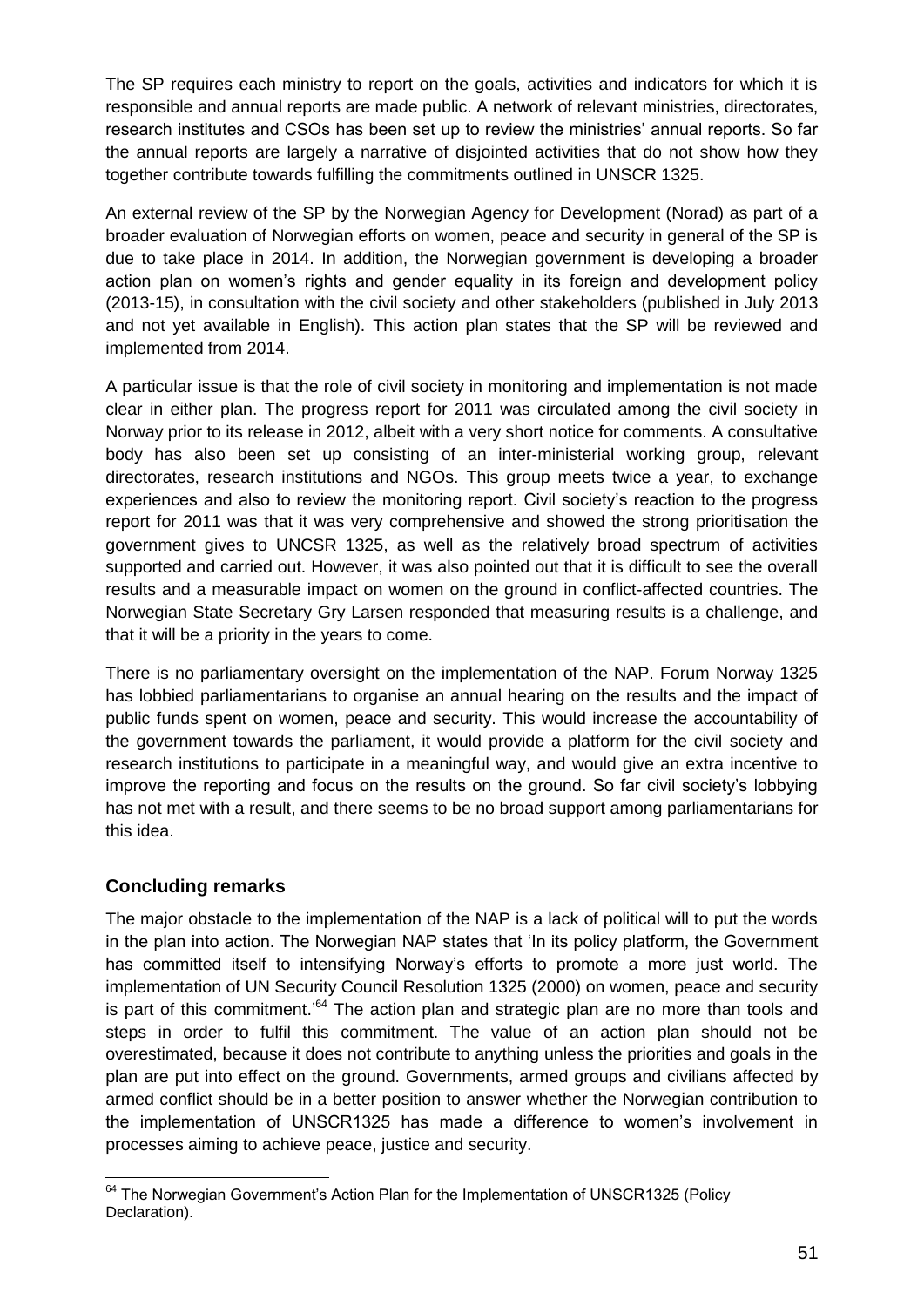# **Portugal**

Livika Kalden (Portuguese Platform for Women's Rights) Nora Kiss (Portuguese Platform for Women's Rights) Maria Macedo (Portuguese Platform for Women's Rights)

## **Introduction**

The Portuguese NAP was approved in 2009 for a five year period until 2014. It was coordinated by the National Mechanism for Equality, the Commission for Citizenship and Gender Equality (CIG) – a body of the Portuguese Administration under the direct supervision of the Minister attached to the Presidency of the Council of Ministers which holds an umbrella coordinating portfolio in the structure of the Portuguese Government. In order to guarantee gender equality mainstreaming, the CIG is assisted by a Consultative Council where all Ministries are represented, namely the Ministry of Foreign Affairs, the Ministry of National Defence, the Ministry of the Interior and the Ministry of Justice. Having been approved by a Resolution of the Council of Ministers, NAP thus has a strong implementation mandate.

All these bodies on the Consultative Council have a role in peace and security issues, and have a representative on the working group to oversee the implementation of the NAP, although precise responsibilities for working group members are not defined. While the NAP has clear goals, these are not made specific enough or prioritised in the text. The NAP does not have a budget.

The Portuguese NAP focuses on strengthening women's participation and representation in all efforts to promote peace and security. It promotes gender mainstreaming in the sectors of security (peacekeeping missions, security system reform), justice, development aid, and reinforcing protection of women and girls in conflict and post-conflict areas and finally collaborating and cooperating with civil society to deliver on its objectives.

## **Advocacy for UNSCR 1325**

The NAP was developed mainly thanks to the strong involvement of women´s human rights NGOs (WHRNGOs) working in the field of women, peace and security since 2000. These NGO´s were involved in the global campaign to approve the Security Council Resolution 1325 and it is their advocacy which drove the development of Portugal's NAP.

In 2008, and specifically in the context of the creation of the Portuguese NAP, a consultation of civil society organisations (CSOs), individuals and research centres was made by the CIG. In 2009, a public consultation for contributions before the approval of the Resolution of the Council of Ministers took place 15-30 July, which CSOs felt was not an appropriate forum to foster in depth analysis and contribution from civil society. No particular media coverage took place on this issue. There was no participation of representatives from any conflict-affected countries in the process.

Civil society welcomed the NAP's fifth objective, which concerns collaborating with civil society. However, considering that the Portuguese NAP states that 'Portuguese Government interprets the resolution as extending beyond armed conflicts and humanitarian aid to include the promotion of policy coherence at a national level concerning issues such as disarmament and weapons control, public security and the elimination of gender-based violence', civil society considers that the Portuguese NAP falls short on the expectations raised by this recognition.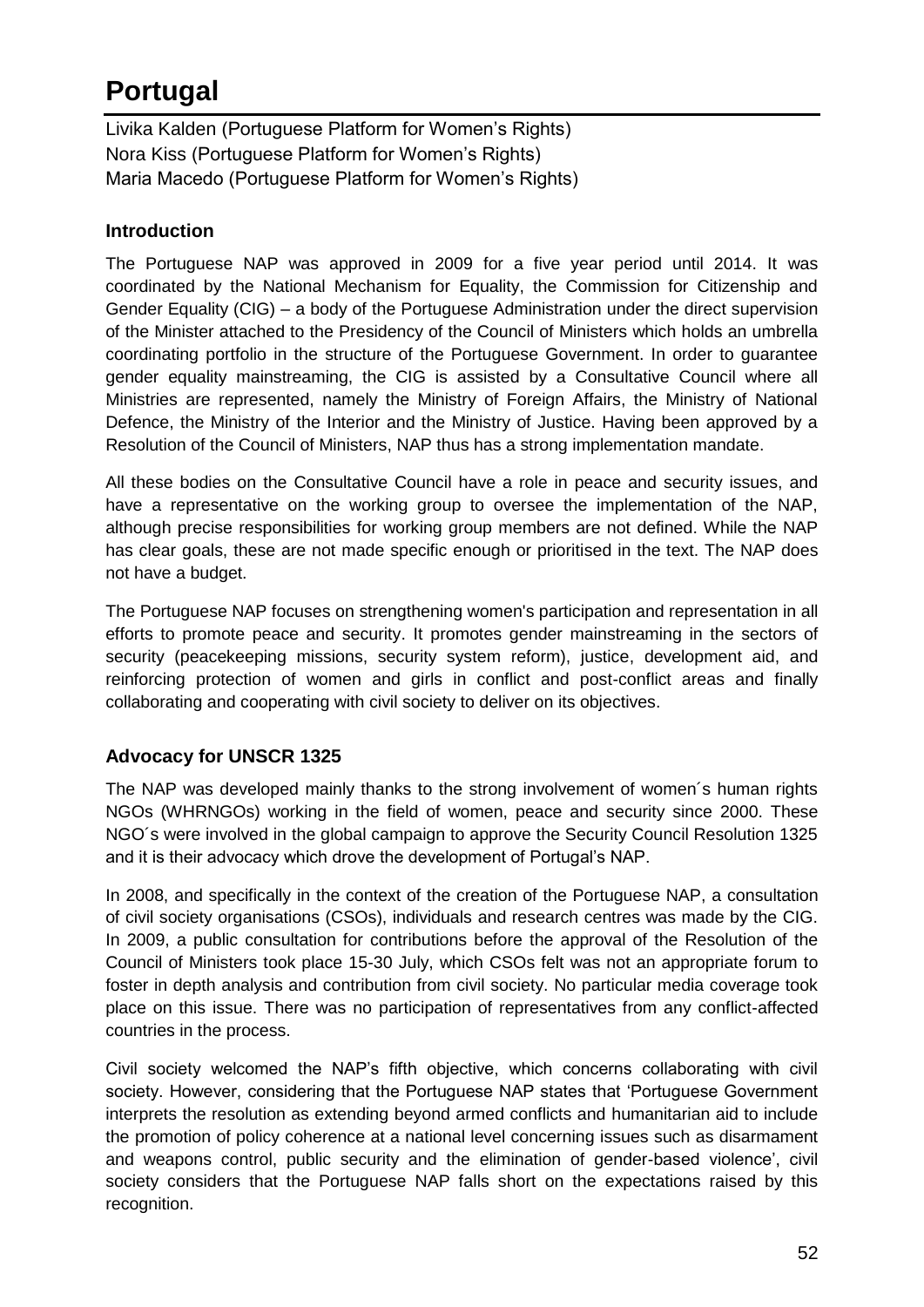For example, the NAP development process represented a missed opportunity to focus on the proliferation and misuse of firearms at all levels, and through a range of topics including disarmament, demobilisation and reintegration policy and domestic gun control and domestic violence prevention. Moreover, Portugal, as much as other Member States, could have taken this opportunity to reinforce measures in the context of the Arms Trade Treaty and the UN Programme of Action to Prevent, Combat and Eradicate the Illicit Trade in Small Arms and light weapons. Considering that Portugal has a strong technical cooperation with some Portuguese-speaking countries in the field of security forces, this dimension, if integrated, could have an important impact in preventing gender violence and respect for women's human rights in these countries.

Another missed opportunity was to use the annual National Defence Day organised by the Ministry of Defence for young people (at which attendance for both sexes at aged 18 is compulsory) as an occasion both to communicate on the NAP and to implement it by showing examples of good practice in terms of equality and gender sensitive behaviour. To date, young women members of the Portuguese Network of Young People for Gender Equality report sexist and inappropriate behaviours as being common on this day.

#### **Engaging with the NAP process**

As mentioned above, the WHRNGOs have been involved in women, peace and security matters since 2000. This included ensuring a coordinated approach in Portugal among WHRNGOs and Development NGO's. One particular organisation played a lead role in this, the GRAIL Movement of Portugal, which played a paramount role in creating energy, synergy and lobbying action for this cause in Portugal at that time.

#### **Monitoring implementation at national level**

#### *Implementation*

Key achievements in the NAP implementation include strengthening the legal framework on gender equality, supporting women's access and participation in the military, promoting the women, peace and security discourse at national and international level and organising trainings on UNSCR 1325.

For example, for the 55<sup>th</sup> UN Commission on the Status of Women (CSW), Portugal organised a side event on the national implementation of the NAP to raise awareness. Portugal also proposed that the Director of UN Women should be invited to the UNSC regularly for her to have an overview on the implementation of Resolution 1325 and report on the participation of women in peace negotiations and/or electoral processes. Following this, on April 12, 2011, an open UNSCR debate took place on the topic of on Women, Peace and Security in which the Portuguese Permanent Representation actively took part. Throughout 2011, while a nonpermanent member of the UNSC, Portugal gave priority in the negotiations and discussions to gender issues, human rights of women and the participation of women in political processes (in particular elections and peace processes). Finally, Portugal actively contributed to the writing of and active support for the priorities of the EU in the chapter on gender at the 2011 session of the Special Committee of the 4<sup>th</sup> Committee of the General Assembly of the United Nations, dedicated to cross-cutting issues relating to maintenance of peace.

In terms of conflict affected countries, within the framework of the NAP the Portuguese Government works with Mozambique, Cape Verde, Angola, Guinea-Bissau, São Tomé Príncipe, and Timor Leste in the fields of national strategy on security and development,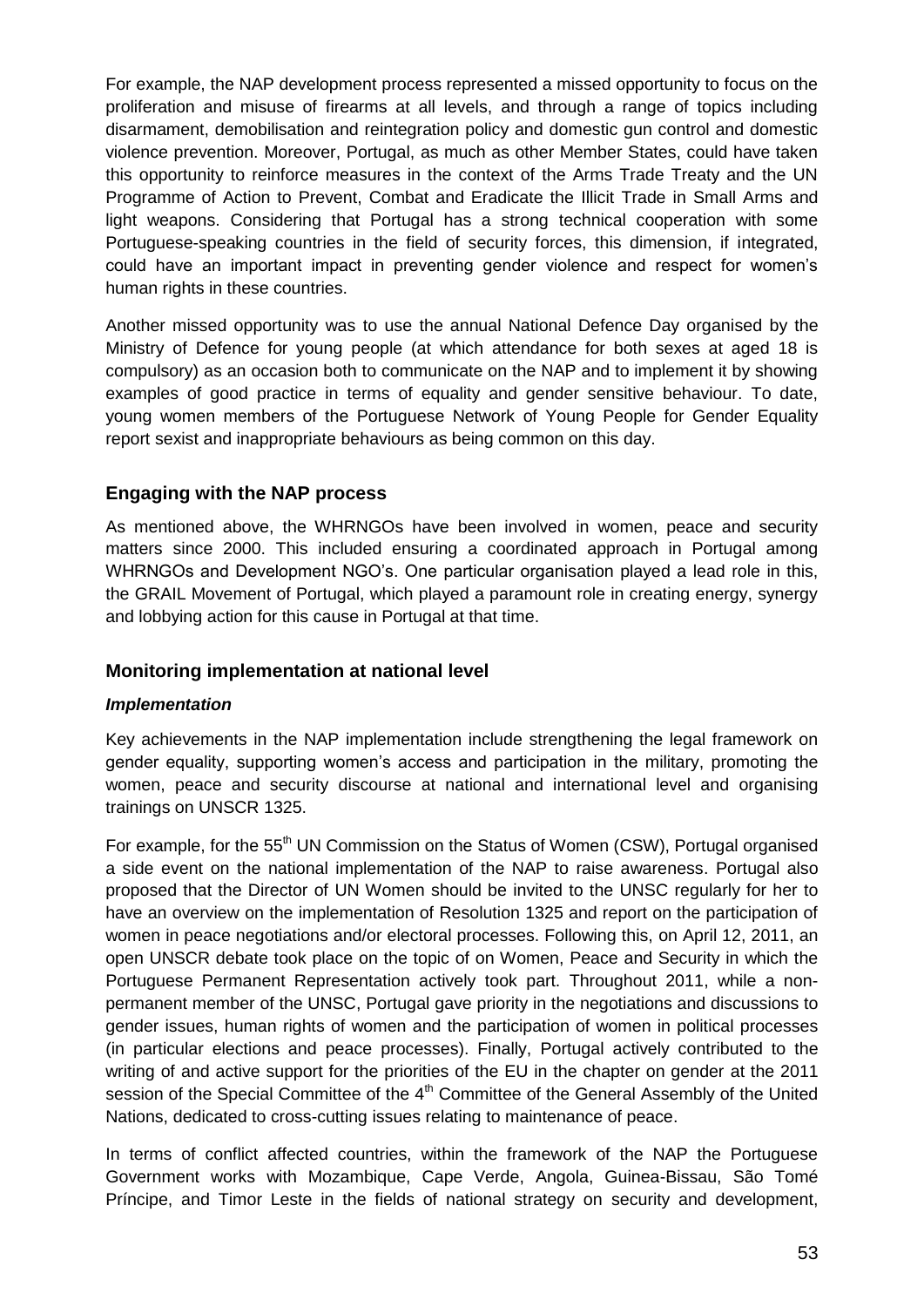organised crime and crime investigation, gender violence, labour migration, education and training of human resources. Judicial trainings have been offered to selected female magistrates of those countries in the field of gender equality. According to testimonies of the officials of troops involved in peacekeeping and other operations, the implementation of the NAP, the involvement of the gender point of view, the trainings and the differentiated processes have contributed to an improvement in their work with the civil population.

### *Monitoring*

The NAP provides for the constitution of a Working Group, of at least one representative appointed by the ministries directly involved in implementing the PNA 1325. This working group is also responsible for the coordination of the NAP and for the elaboration of the annual progress reports and evaluation reports. The NAP mentions that this working group can be extended to others agencies and entities, but does not specify who, when or how. No external monitoring mechanism was foreseen. With no dedicated budget, the NAP does not mention at all how the measures will be funded, which is a major constraint to its implementation.

Objective 5 of the Plan is the 'Promotion of the participation of civil society in the implementation of Resolution 1325' and it has measures to include civil society in projects, dissemination of information, the creation of an area for the civil society on the internet and the inclusion of representatives of the civil society in the working group. However in the Implementation Report of 2012, no activities related to this objective were reported, and civil society was not involved in producing the report. The only independent monitoring is implemented by the Center for Social Studies of the University of Coimbra, through a state/EU funded project that aims at the critical analysis of the implementation of the NAP, including interviews with stakeholders and conferences and studies.

The NAP makes reference to the relevant international and EU frameworks, but as it is not yet translated into English, an effective functional link has not been made with bodies responsible at those levels. For example, while senior level EU and international positions in peace and security are published in Portugal, there are no specific efforts to promote the application of Portuguese women to these posts. Civil society has been more active in these policy arena, with the umbrella body the Portuguese Platform for Women's Rights holding an information/lobbying session in the headquarters of NATO in Brussels in 2010 prior and joining European Women's Lobby efforts in advocating NATO's Secretary General before the Lisbon summit; this network also collaborates with the European Peacebuilding Liaison Office on actions such as monitoring ten years of action in Europe on UNSCR 1325 in 2010, and advocacy events to mark the centenary of the International Women's Day.

The first and only official Implementation Report 2011 for the Portuguese NAP was published in May 2012 (*Plano Nacional de Ação para implementação da RCSNU 1325*. *Relatório de Execução 2011*). The report was put together by the Portuguese Government using the five implementation reports for 2011 submitted by the Ministerial Working Group. It includes reporting against some of the quantitative indicators mentioned in the NAP (for example the number of workshops held, or the number of meetings held, or a guideline translated and published etc.); but the NAP but does not set benchmarks, minimum standards or any qualitative or impact related indicators, and these are not seen in the report. It does not seem that any revision of the NAP or specific actions for the remainder of its implementation have been made.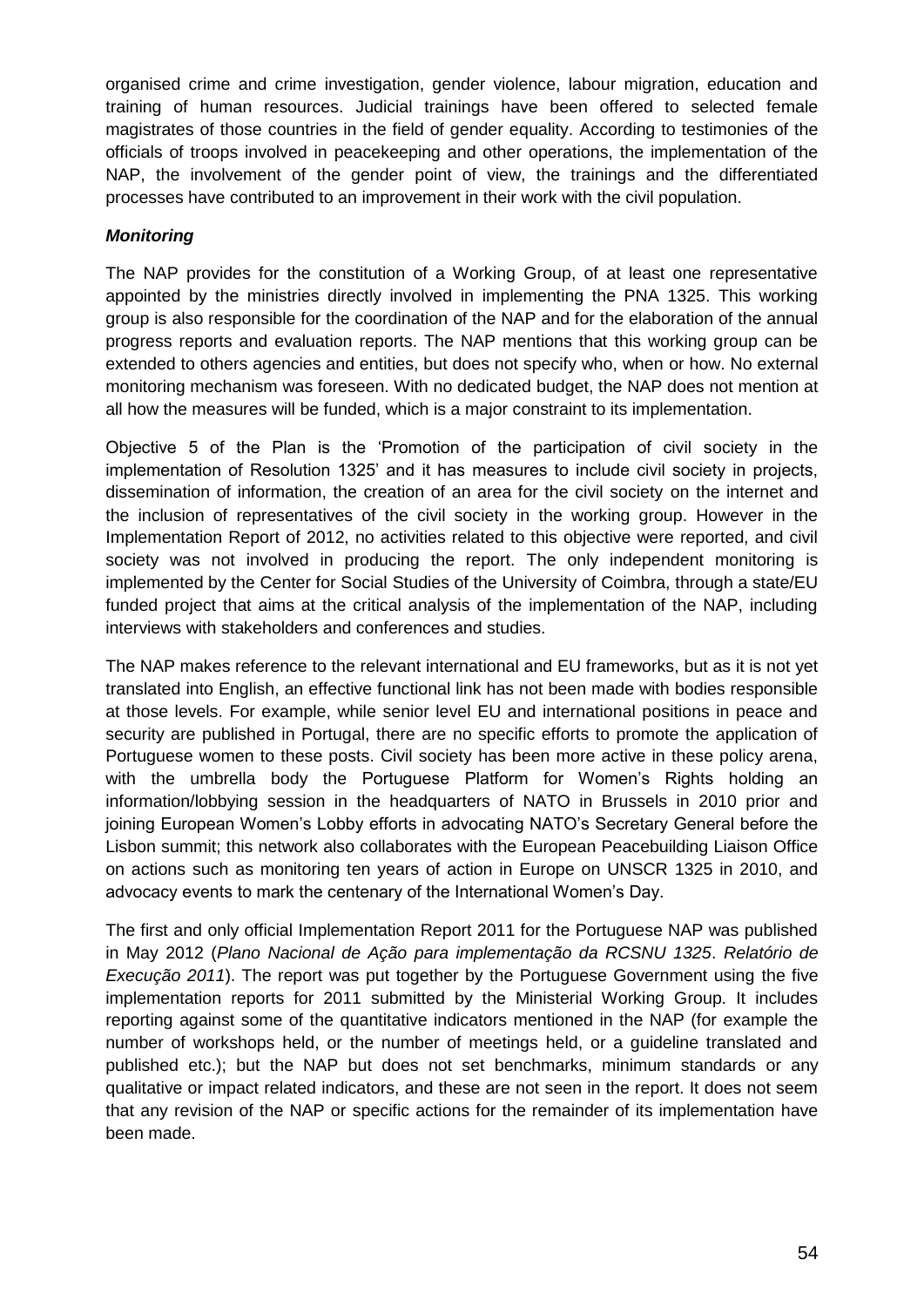## **Concluding remarks**

Civil society notes that much has been done regarding the implementation of the NAP and that the Portuguese Government is moving in the right direction. Still, there are many obvious technical shortcomings that need to be tackled in the following years to make the action plan more tangible, versatile and more vocal on the national as well as international level.

Portugal has become more active on the international level in discussing women´s situation in conflict and post-conflict countries. However, the main obstacles to the implementation of the NAP are the lack of clarity of activities and the lack of a dedicated budget. Also, civil society should be more involved in the different stages of the NAP (implementation, monitoring, evaluation, revision) and their suggestions could be more considered. A consultative body comprised of different civil society actors could be established.

Moreover, right now, the NAP is very government-centred and there is a lack of transparency on the work done to achieve the objectives of the NAP. From civil society's point of view, women´s rights should be more vocally addressed and there should be more media coverage regarding NAP and other related topics.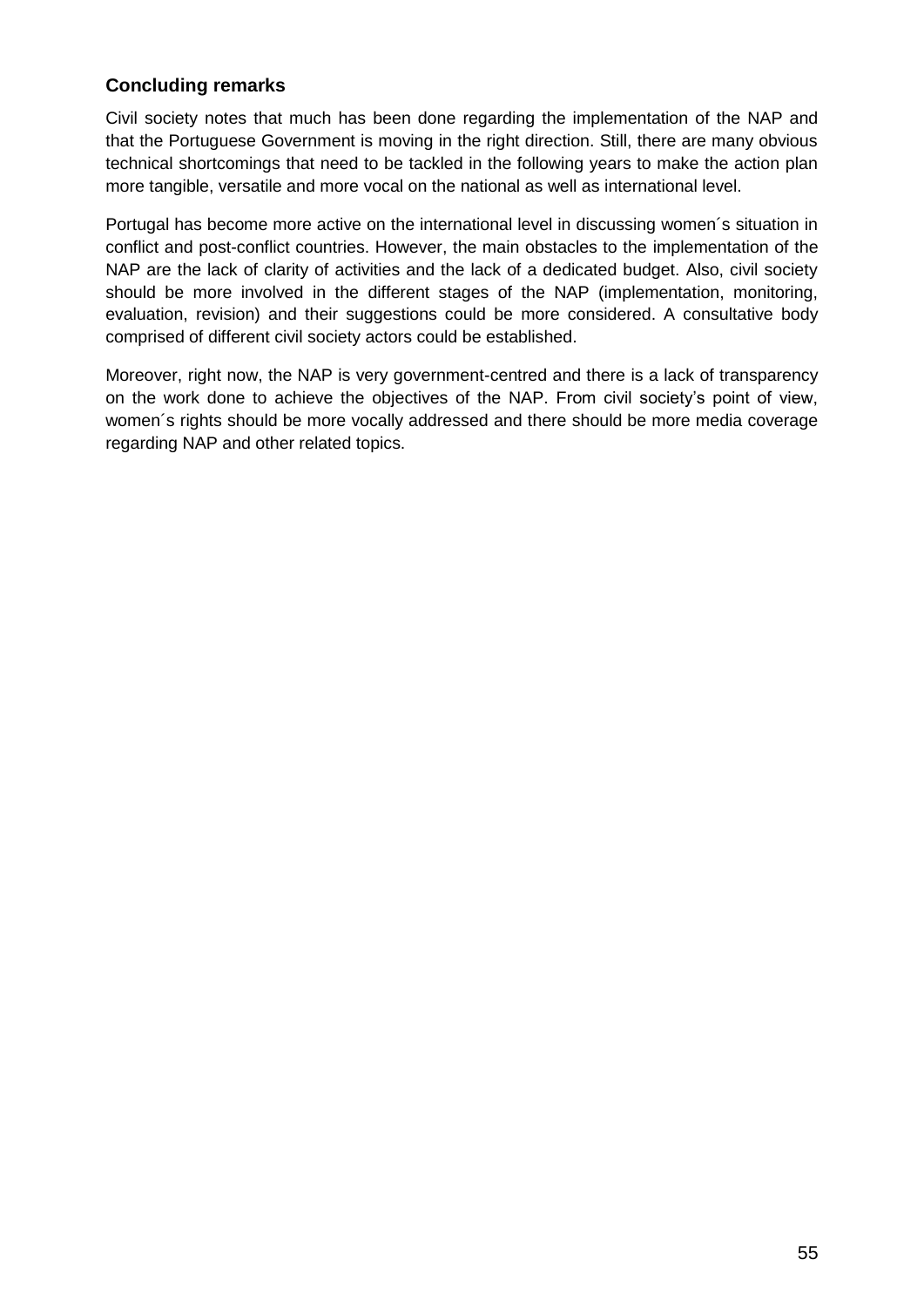Gordana Subotic (Women in Black, Serbia)

## **Introduction**

Serbia adopted its NAP in December 2010 after a process led by a working group of 11 line ministries chaired by the Ministry of Defence. The plans, goals and objectives are not specific since the NAP mentions a large number of complex activities to be implemented across 15 institutions it names but with no clear responsibilities. Up until now, the NAP has no budget and is being implemented as an 'additional activity' by the institutions. Furthermore, there is no coordination and communication on the implementation of these activities. Every institution has its own reporting system detached from the others (in terms of indicators, content and time frame). Civil society, including women's organisations from the Women in Black Network, who have been advocating for the implementation of the Resolution 1325 since 2005, were not included in the process. This has exacerbated their concern that the complexities of the post-conflict context of the Republic of Serbia are not reflected in the NAP.

## **Advocacy for UNSCR 1325**

While representatives of civil society organisations are very involved in this agenda, their analysis concludes that it was not through their lobbying that the momentum to develop the plan was formed; in fact women's civil society such as the Women in Black Network started their process of lobbying for a NAP at the fifth anniversary of 1325 in 2005, but with no clear result at that time.

Civil society lobbying has involved regional and global counterparts such as the International Network of Women in Black, UNIFEM (UN Women), OSCE, UNDP, the European Women's Lobby, and the Regional Women's Lobby for Peace and Security and Justice in south-eastern Europe.

Some civil society organisations are concerned that the NAP process, like a number of other processes relating to international frameworks in Serbia, represents more of an effort to gain international legitimacy for the government than a genuine desire to implement the substance of the 1325 agenda itself.

Women's CSOs have offered:

- to provide the list of the recognised women's organisations with over 20 years of experience working on the women, peace and security (WPS) agenda to be used for future consultations on WPS issues; this would respond to the government's concern that 'they did not know which CSOs deal with women's issues';
- to facilitate contacts with women's peace organisations at the local level (since the NAP suggests 'support to local peace initiatives of women');
- to be consulted when the institutions start with some of the small number of postconflict problems tackled by the NAP such as disarmament, demobilisation, reintegration and rehabilitation programmes for women and man ex-combatants, reparations for women victims of sexual and gender-based violence (SGBV) committed during the wars of the 1990s, special programmes for women and girls refugees and internally displaced persons (IDPs) (since the women's CSOs from the Women in Black Network have extensive experience in these issues).

So far there has been no formal response to these offers.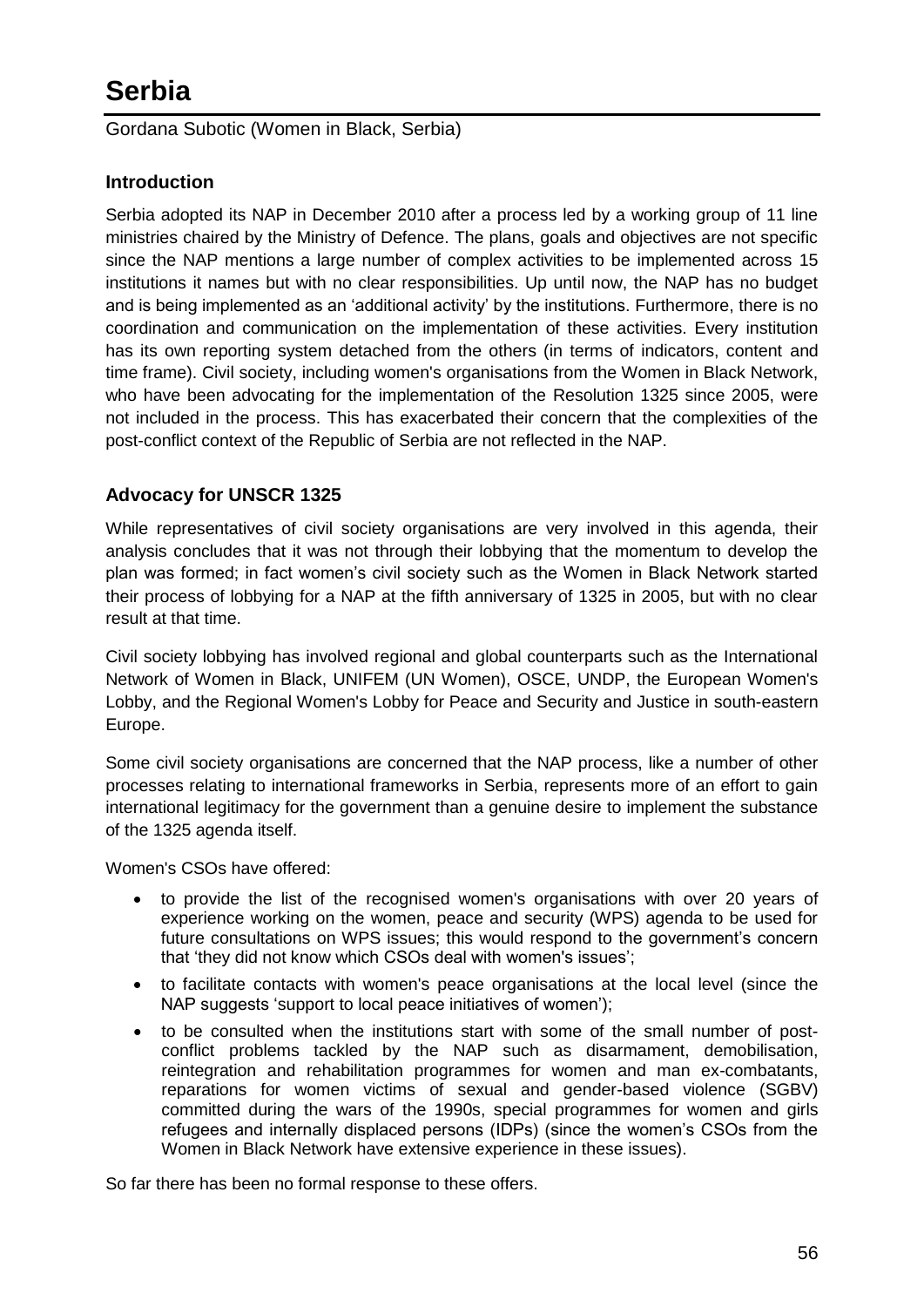## **Engaging with the NAP Process**

Two civil society organisations were involved in the drafting of the NAP, but the selection process is not clear and the organisations in question are not considered to be WPS specialists. Advocacy by women's CSOs for more transparency on this, longer consultations for the drafting process (which at each consultation period were set at 15 days), and a better reflection in the NAP of the post-conflict context of the Republic of Serbia did not meet with success.

Civil society comments were not necessarily taken up, including in important areas like the investigation, prosecution and provision of support for the victims of SGBV crimes in conflict, in particular victims of rape and other common post-conflict problems for Serbian women. There was also a sense amongst civil society that the NAP takes a specifically 'securitised' approach (as opposed to a human security approach) to the 1325 agenda, that transitional justice issues are ignored, and also that the history of women's peace activism in Serbia was not reflected. In addition, the approach of the plan to addressing gender equality issues is specifically quantitative, focussed on women's roles and positions in the security sector.

## **Focus of the NAP**

The NAP that emerged from this process has the following priorities: popularisation of NAP objectives for the implementation of United Nations Security Council Resolution 1325 in the public; execution of activities of the Political Council and multi-departmental coordinating body for monitoring implementation of the NAP for the application of Resolution 1325 in Serbia; establishing gender equality mechanisms at the level of ministries in Serbia; training personnel involved in institutional and gender equality mechanisms in Serbia; leading campaigns for increasing representation of women at all levels of education and training in the security sector; introducing gender perspective in policies, plans and practices in the security sector; increasing representation and training of women to participate in resolving conflict and postconflict situations; introducing the gender equality policy in plans and practices in the security sector; introducing gender responsible budgeting in practices in the security sector; increasing women's representation in the security sector and their influence on the issues related to peace and security; systematic and effective protection of women and girls from all forms of violence and discrimination; implementing the gender equality policy in the practice of the Republic of Serbia.

In terms of EU linkages, the NAP references the EU Common Security and Defence Policy (CSDP). During the drafting of the NAP, the EU Strategy for Equality between Women and Men 2010—2015 was taken into consideration, as was the Plan of Activities for the implementation of the EU Strategy for Equality between Women and Men 2010-2015. Taking as a model the practice of EU missions of appointing gender advisers to civilian and military missions, the NAP envisages the introduction of such an office in Serbia, although this is yet to be realised.

#### **Monitoring implementation at national level**

The NAP introduces a number of new institutional mechanisms for its implementation, set up by 2011. The Political Council is a political body composed by high political officials such as state secretaries in ministries, chairmen of parliamentary committees and gender equality mechanism leaders. It is the highest body responsible for 'creating political conditions for the realisation of the NAP objectives'. The first Political Council was formed in 2011 by the ministries; it held one meeting and was dismantled in 2012 due to the elections, then reformed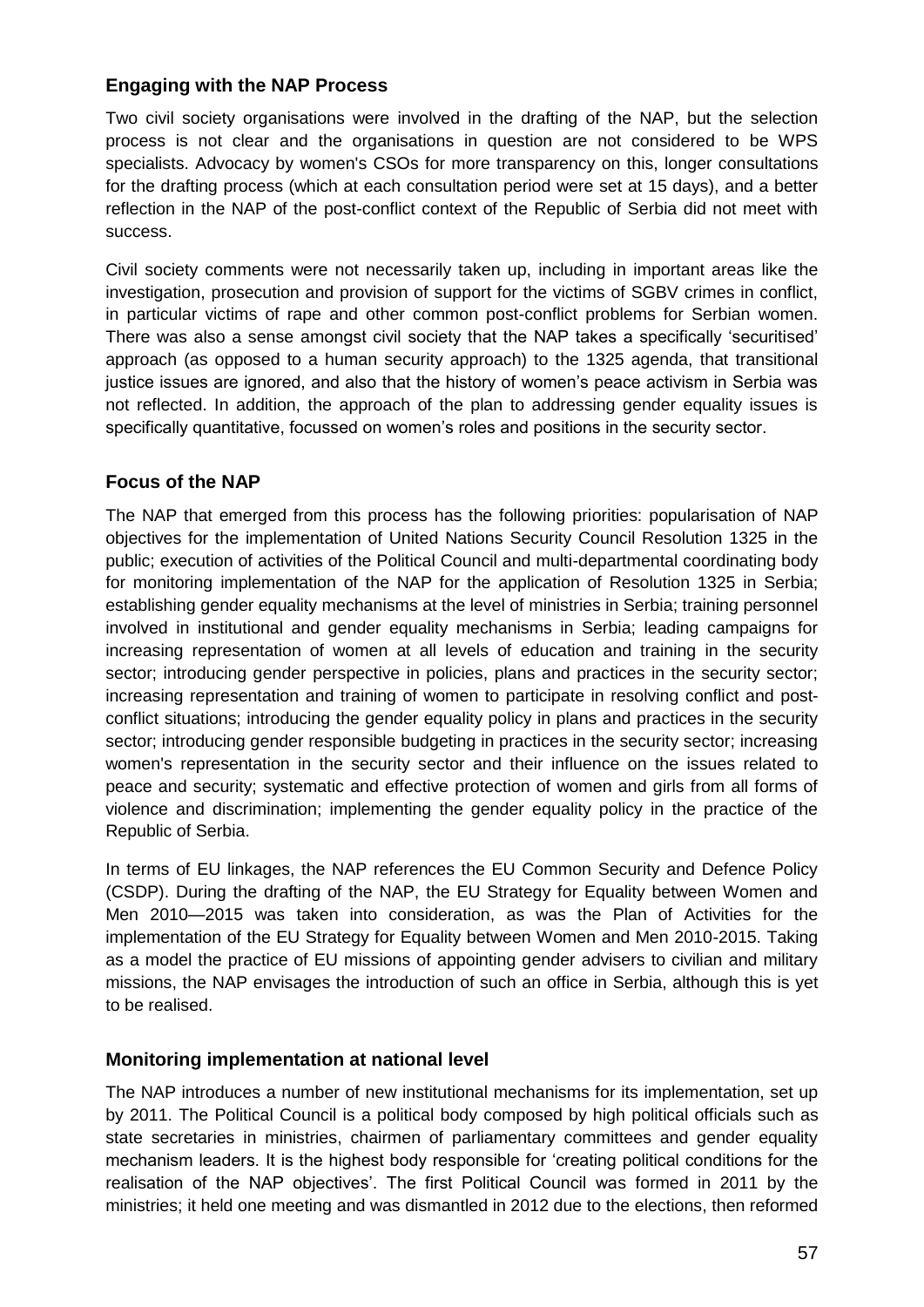in 2013; there is no public information about its membership. The *Rules of Procedures of the Political Council* note that 'it is not planned for women's organisations to participate in the implementation of the NAP.'

The Multi-sector Coordination Body (MCB) is an inter-ministerial Government body composed of representatives of ministries and institutions involved in NAP implementation. It was formed in 2011 and consists of 13 members under the leadership of an official from the Ministry of Interior. According to a statement by the President of the MCB (July 2013) the membership of the body was changed in 2013 because some members retired and were replaced. None of the new members are representatives of CSOs.

The Supervisory Body was formed in 2013, after a delay of three years. It has six members drawn from, members of the parliament and parliamentary councils. It has held a first meeting with CSOs but its future plans are not clear.

Lack of budget continues to be an issue: in response to queries made by Women in Black Network regarding complaints concerning discrimination in the security sector, the report of the Ministry of Defence states *'*the difficult financial situation in the society does not allow the allocation of special funds for effective protection of women in Serbia, and consequently in the security sector and in the Ministry of Defence and SAF'.

Positive aspects of NAP implementation have been the start of the dialogue of the MCB with women CSOs initiated by a CSO, the Belgrade Centre for Security Policy (BCSP) with the support of MCB and the Government Office for Cooperation with Civil Society in December 2012. Additionally, civil society has note that the Ministry of Interior has started to prosecute cases of domestic violence and violence against women in the police force.

#### *Civil society monitoring*

Groups of women's organisations began independent monitoring of the implementation of the NAP based on their own 48 indicators in 2011/12 and 15 indicators in 2012/13. The indicators were developed based on training for women's organisations organised by Women in Black with UN Women in June 2011. Women in Black drafted the Independent monitoring of the implementation of Resolution 1325 in 2012 and 2013 in Serbia with a focus on: the protection of women victims of gender-based violence committed during the war, participation of women in peace negotiations, the process of post-conflict reintegration, rehabilitation and disarmament, status of women refugees and IDPs, women's influence and participation in decision-making on defence and security, as well as the involvement of CSOs in the discussion of security issues.

BCSP published their own monitoring report which is complements the Women in Black one, being more focused on the status and protection of women against discrimination in the security sector, education of personnel on gender equality, media coverage of women in the security sector and the role of civil society in the implementation and monitoring of the implementation of the NAP. Lack of transparency of the implementation of the NAP creates challenges in the exercise of effective independent oversight of civil society and their reporting.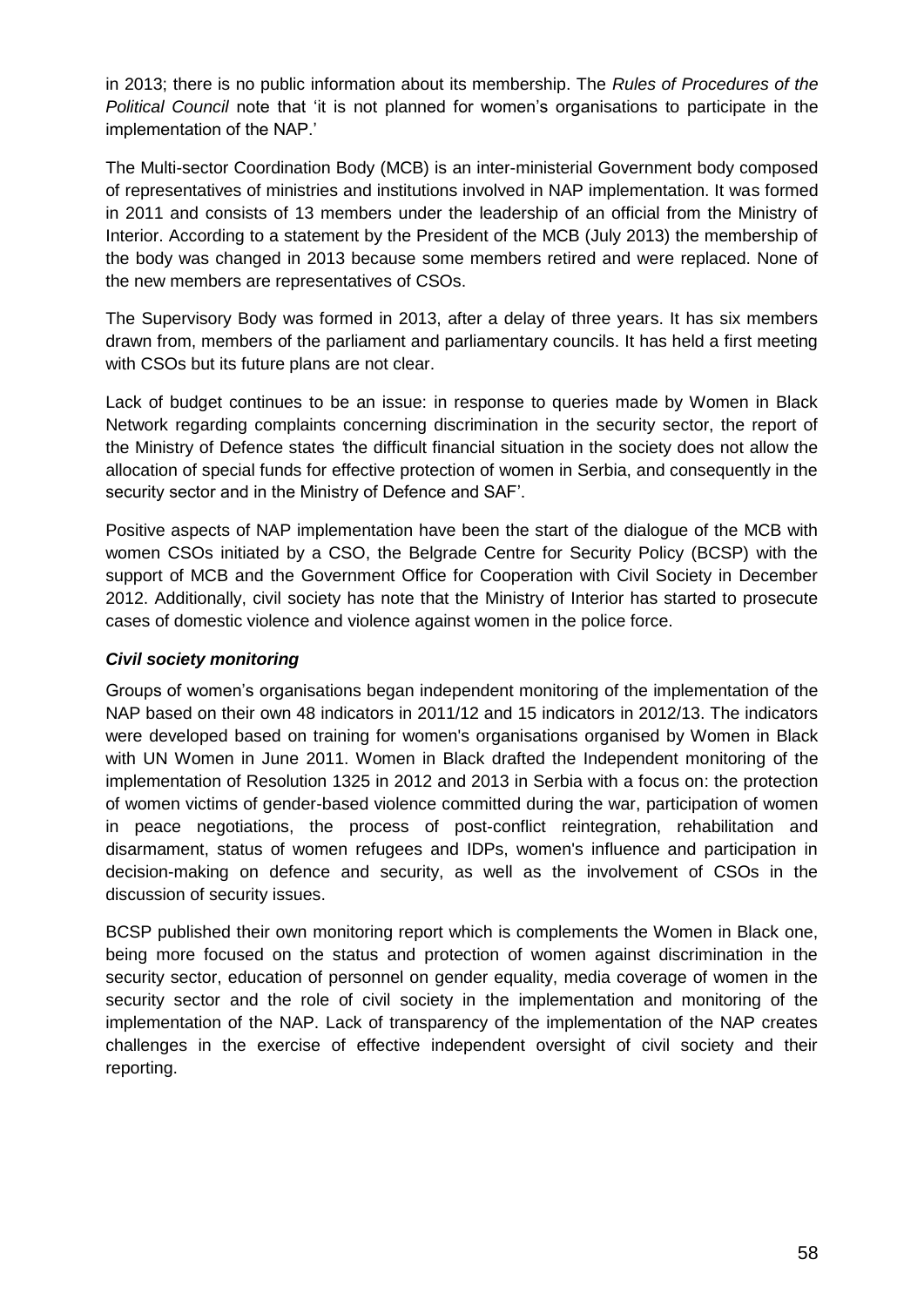#### *Official monitoring*

The institutions are required by the NAP to publish their own reports on implementation, but few have so far been produced. MCB and MoD have developed their own indicators for reporting on the implementation of the NAP but they are not publically available; no information was available for the other institutions.

#### **Concluding remarks**

Women's CSOs consider Serbia's EU candidacy as an important opportunity to change attitudes and adopt 1325 in the spirit as well as the letter of the NAP. This could be done by establishing clear mechanisms and efficient reporting systems for the NAP and its implementation in post-conflict and conflict countries. Women's civil society and grass roots organisations have a vital role to play in these processes which should be recognised and respected by the states. Women's CSOs are keen for their national and regional institutions to know that they are engaged and stand ready to share their expertise and participate as a partner to the institutions in the revision and implementation of the key post-conflict points of the NAP as described in this case study; they are keen to see the NAP implementation move from rhetoric to action, using an approach which empowers women and uses broader concepts of human security.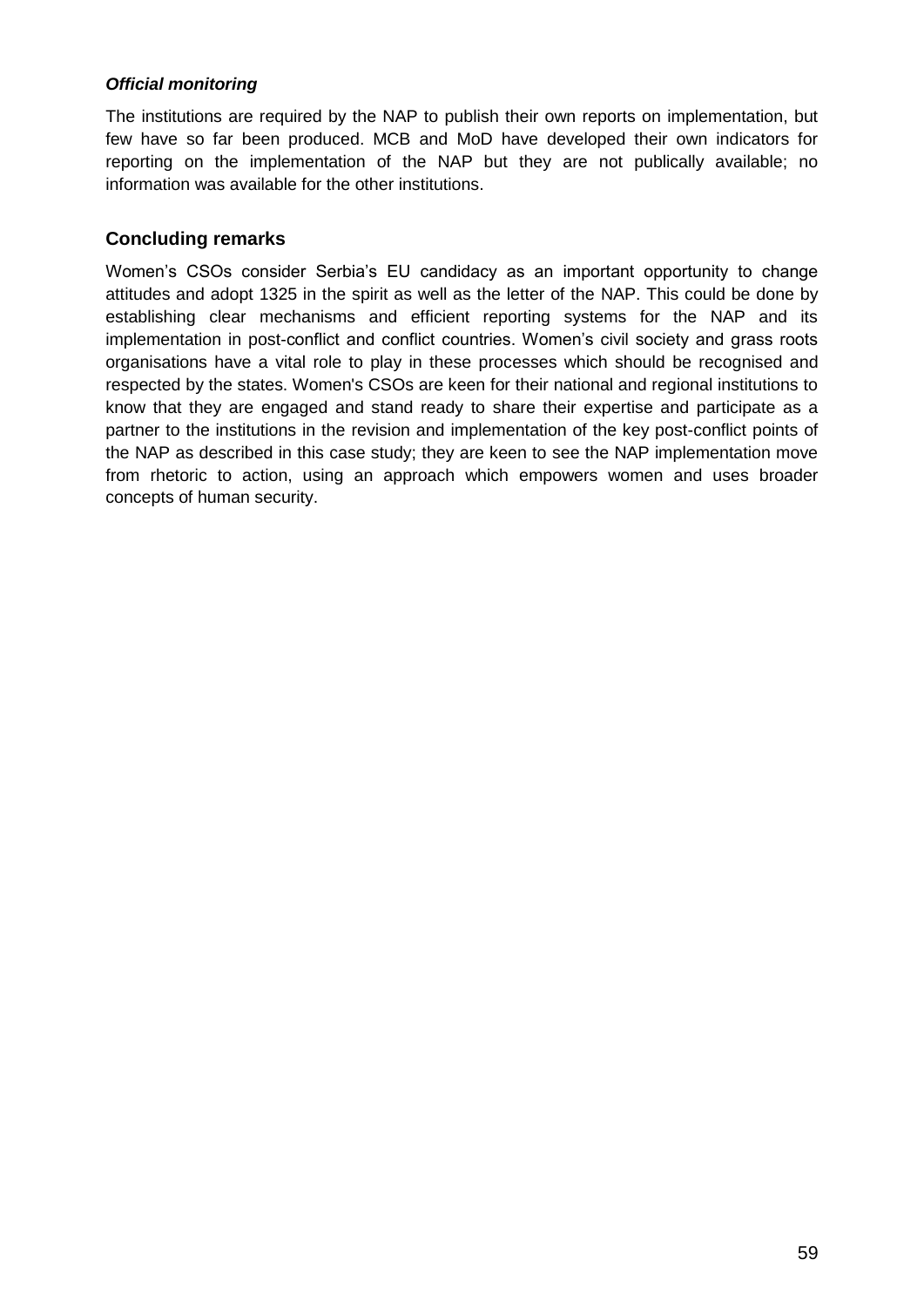## Mesa Peinado (CEIPAZ and WILPF-España)

## **Introduction**

Spain's national action plan (NAP) for the implementation of United Nations Security Council Resolution 1325 (UNSCR 1325) was approved by the Council of Ministers on 31 November 2007. Under this Plan, the State Secretariat for International Co-operation in the Ministry of Foreign Affairs adopted a specific action plan on gender and peacebuilding within the framework of development co-operation. The NAP highlights the need to promote women as indispensable actors in peacebuilding processes, in conflict prevention and in post-conflict rehabilitation and reconstruction activities. It takes a comprehensive approach, including reference to development, security, peace negotiations and political participation. The NAP also includes references to EU action. It highlights the European Security and Defence Policy  $(ESDP<sup>65</sup>)$  and development co-operation. The Spanish NAP is a working document and, as such, it is open to amendments and additions. The main problem with the NAP is that there is no specific allocated budget for its implementation as UNSCR 1325 is considered a crosscutting issue. Overall, the Spanish NAP is quite ambitious; however, the key question of implementation remains open, as well and the lack of calendar for its implementation.

## **Advocacy for UNSCR 1325**

Following the adoption of UNSCR 1325, very few civil society organisations (CSOs) were actively lobbying for a Spanish NAP. The active CSOs were mostly peace research and peace education groups. The peace research organisations whose work and activities have an international perspective have been very active in the promotion and dissemination of action linked the implementation of the UNSCR 1325. Development organisations (NGOS) have also advocated for the integration of UNSCR 1325 in development cooperation projects in countries like Colombia, Guatemala and Palestinian Territories.

However, the development of a NAP has been predominantly a governmental initiative during the socialist government in 2007. This initiative was not sufficiently consolidated and with the change of government in November 2011, the political will was no longer there. It is difficult to identify who is in charge of the implementation and monitoring of UNSCR 1325 in Ministry of Foreign Affairs. Civil society analysis suggests there is an institutional weakness in the Human Rights Office, which is in charge of the coordination for UNSCR 1325 implementation activities. There is also no budget for it and no evidence of the continuity of the work carried out until now.

UNSCR 1325 provided impetus for women's organisations work on peace and security, and a reference for women's request to take part in decision-making processes on peace and security issues or in post-war rehabilitation processes. The resolution further contributed to the strengthening of an international network of women's organisations sharing complementary approaches in their work on peace and security.

However, women's organisations in Spain were concerned about the use of UNSCR 1325 as a tool to promote a greater participation of women in the military services. The military discourse has limited acceptance of the resolution amongst the Spanish population also since Spanish participation in military missions abroad is currently strongly contested. In addition

 $\overline{\phantom{a}}$  $^{65}$  Renamed since the Lisbon Treaty of 2007 as the Common Security and Defence Policy (CSDP).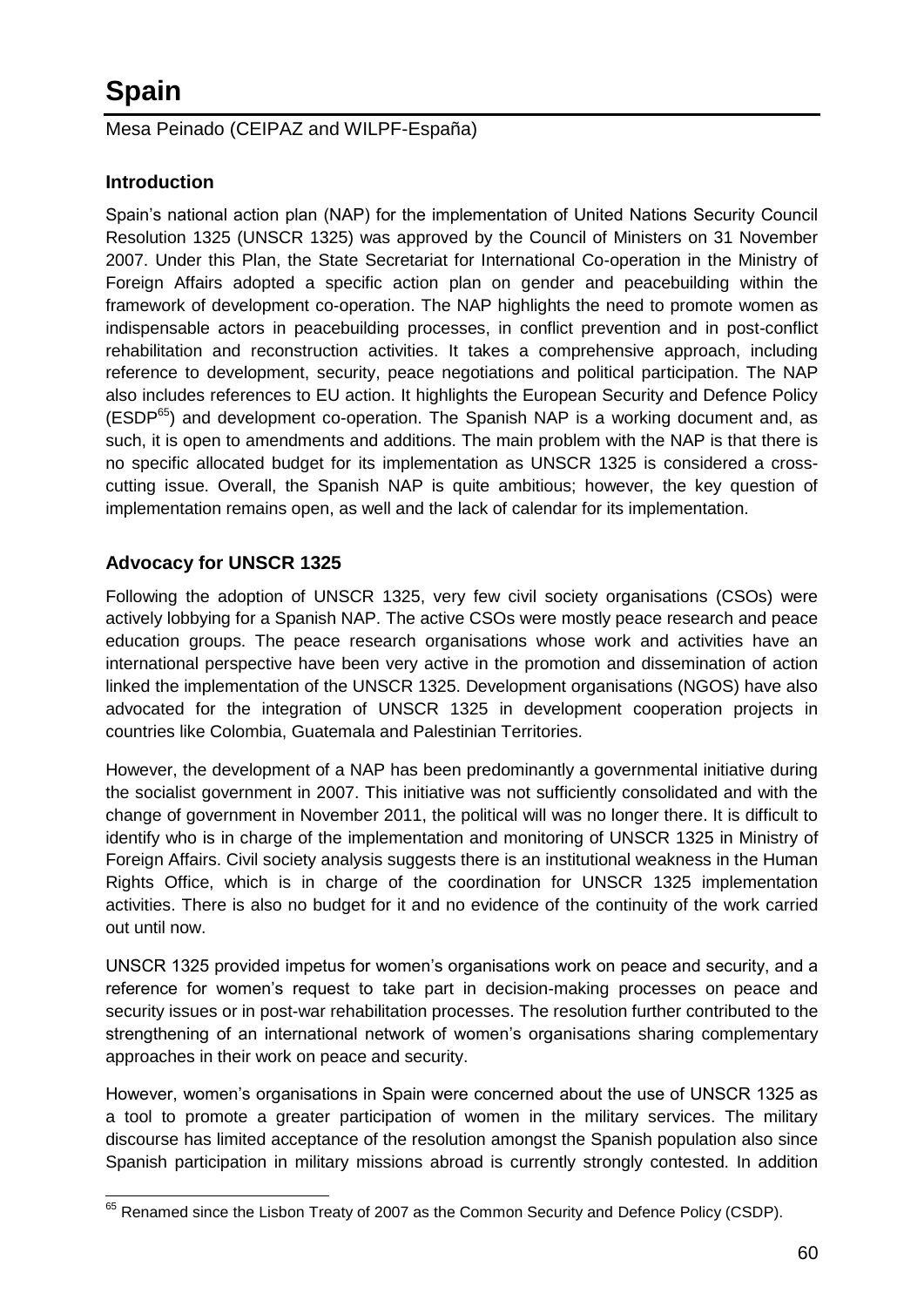there are various proposals for the reduction of military expenditure in light of the current crisis.

## **Engaging with the NAP Process**

The Ministry of Foreign Affairs and Cooperation (MFA) is the leading ministry involved in the development of a NAP for the implementation of UNSCR 1325.At the time, the MFA was developing a peace building strategy for development co-operation, and the NAP was part of that process. Several other ministries were involved in the Spanish NAP process, including the Spanish Agency for International Co-operation for Development (AECID, the main executive arm in the realm of development co-operation), the Ministry of Defence, the Ministry of Labour and Social Affairs, including the Women's Institute, the Ministry of Home Affairs, the Ministry of Justice, the Ministry of Education and Science, and the Ministry of Health and Consumer Affairs) as well as areas of the public administration.

The first draft of the NAP was elaborated by, IECAH, a peace research organisation selected by the government. It was then subsequently discussed and commented on by other NGOs and peace research centres. Following these discussions, a number of consultative meetings were held between ministerial representatives, NGOs and experts on gender, development and peace building to discuss the implementation and development of the NAP.

The above strategy was to incorporate the contributions of different governmental and nongovernmental actors. The Spanish government had political initiatives regarding gender issues at the time of the NAP adoption. The Spanish Agency of International Cooperation for Development made its contributions in the field of gender and peace building. The UNIFEM office of Spain, afterwards ONU-Mujeres, also had an important role. Several proposals were also made from civil society organisations. The working group on gender in the Cooperation Council, (an advisory body which includes the NGO platform, trades unions, ministries, private sector and development consultants; its role is to monitor and make proposals about development cooperation policies to parliament), strengthened the consultations with its knowledge of gender issues. And the Spanish Association for Peace Research (AIPAZ), along with other research centres, worked on awareness-raising activities regarding the UNSCR 1325 and supported the development of the NAP. The gender working group within Development NGO's Platform also played an important role.

Civil society organisations of countries affected by conflict were not formally consulted, but an exchange of ideas and analysis was undertaken with the organisations that worked for peace in Colombia or in the occupied territories within Palestine.

#### **Monitoring implementation at national level**

#### *Implementation*

The NAP provided a window of opportunity for the adoption of gender-sensitive laws and for an increase in the budget devoted to gender-related issues. In 2007, a law for the Effective Equality of Women and Men (Act  $N^{\circ}$  3/2007) was adopted by the Parliament. Between 2004 and 2008 there was a significant budget increase in terms of gender related issues. At this point Spain ranked second in the world amongst donors for the gender and development sector, which favoured the creation of the NAP.

Building on this, the NAP had a major boost during 2009-2010. The tenth anniversary of UNSCR 1325 provided the impetus for many activities, especially in terms of field missions on development cooperation and peace building. A gender approach was integrated in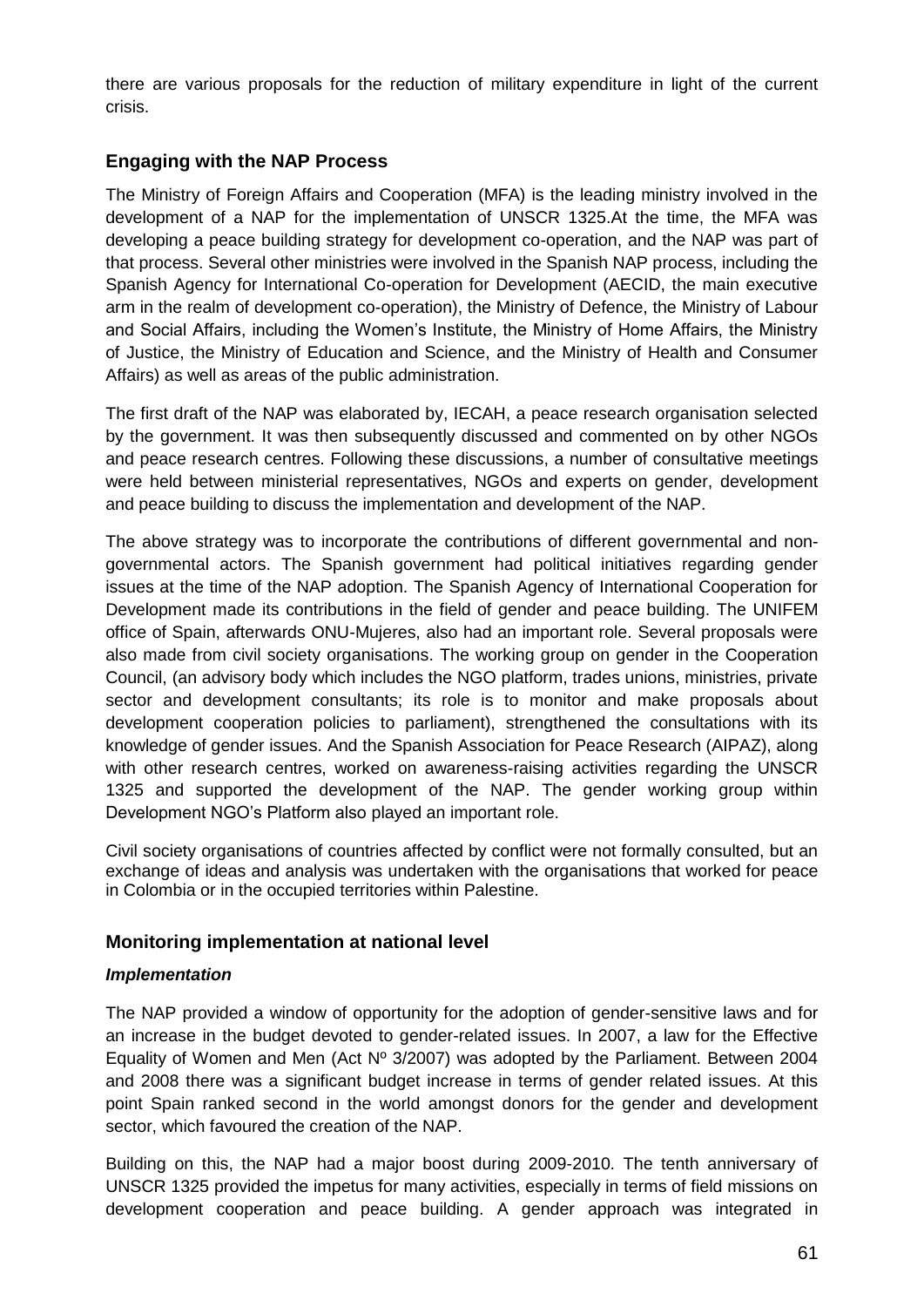Transitional justice projects; training programmes on gender and peace building were implemented in those institutions responsible for Peacekeeping Operations. Support was given to African Regional organisations like the AU and ECOWAS in their work on women and peace building. Support was given to countries in conflict for specific programs seeking to institutionalise the early warning system in coordination with other donors.

The Ministry of Defence has actively implemented the UNSCR 1325. The Centre for Equality has developed various training activities and has promoted the participation of women in peacekeeping missions. For example the Centre for Advanced Studies of National Defence (CESEDEN) completed a course collaborating with the Dutch government on gender perspective and equality in international peacekeeping operations, which continue until now. Contributions have also been made to the Gender Perspective Committee of NATO.

From the point of view of countries affected by conflict, the greatest impact of the NAP is reflected in the incorporation of the gender perspective for development cooperation projects in priority interest countries for Spanish cooperation such as Colombia or the Occupied Territories. Activities in conflict zones, particularly in Colombia, the Occupied Territories and earlier in Bosnia, have been very relevant in supporting women's organisations working for peace building. A distinctive trait has also been the incorporation of the gender perspective within the military training for peacekeeping missions. The Spanish government organises training for Latin-American soldiers and for the Peace Operation soldiers, and this implies that the introduction of the gender perspective has had an interesting impact.

However, with the deepening of the economic crisis and the change of government in the late 2011, there has been a significant decline in the focus on gender issues and work on UNSCR 1325 has been suspended. The budget allocated to development cooperation has been reduced by 60%, leading to the interruption of the activities in progress, including those related to women and peace building. The Ministry of Defence remains the most active in the implementation of the UNSCR 1325 and maintains training activities related to peacekeeping missions, as well as the Equality Observatory. The Ministry of Foreign Affairs keeps data on its website from 2010-2011, but it has not been updated since then.

The recent Strategic Plan for Development Cooperation 2013-2016 restates the objectives established for the Gender in Development Strategy, and the Action Plan for Women and Peace Building; the AECID does the same in its the Gender Action Plan. Amongst other measures, it proposes the continuation of implementation of early warning systems, social care for victims of violence and terrorism, and the training of human resources for handling fragile contexts.

#### *Monitoring*

An inter-ministerial group was created in 2010 to ensure full implementation of the NAP. However, coordination remains a challenge. In theory, The Human Rights Unit within the Ministry of Foreign Affairs takes the lead. However, after November 2011, with the change of government, monitoring the implementation of NAP is no longer a priority. The information about NAP is not updated on the websites. The ONU-Mujeres/UN Women office based in Madrid, very active on the promotion of UNSCR 1325, was closed in 2012. It is very difficult to identify a person in the Ministries in charge of the implementation or the monitoring of NAP.

There is no institutionalised monitoring mechanism for the NAP. There is no evidence that the inter-ministerial group created to monitor and ensure the full implementation of the NAP will continue with the current government. There have been no appointments of staff responsible for monitoring and implementation in the responsible ministries.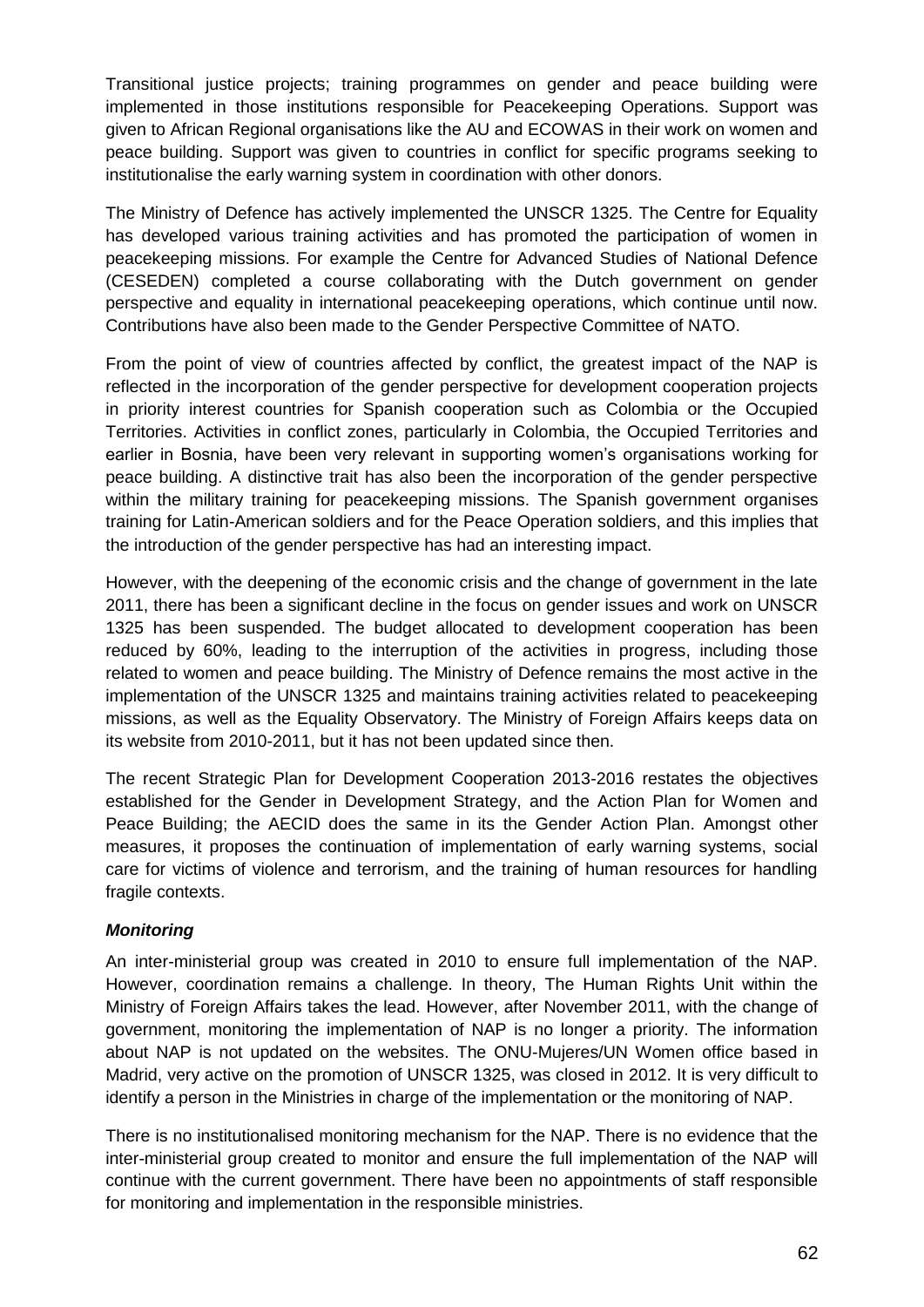The NAP includes a commitment to develop annual monitoring reports. There have been two monitoring reports to date (in 2010 and 2011, two in 2012 not yet finalised), covering activities from 2007 to September 2012. The first was made available online and subsequently removed. The subsequent ones are not public. Civil society's involvement in the monitoring process has been limited.

## **Concluding remarks**

The key achievements following the adoption of the NAP in Spain has been the inclusion or strengthening of the gender perspective in the development cooperation programs, in the activities of the Ministry of Defence and in the judicial system. However, these achievements cannot be solely attributed to the NAP.

The change of government put an end to the activities of the NAP, including those undertaken by the UN Women's Office in Madrid, recently closed following a withdrawal of the funding by the government. Furthermore, this is taking place in an atmosphere of concern by civil society organisations about a pushback on women's rights issues in Spain in particular with regards to the abortion law, the reduction of the budget for dependency law, restrictions on the use of the post-coital pill for young women, and resistance to the quota system to ensure greater participation of women in places where decisions are taken.

Currently women, peace and security in Spain is neither a priority in the government's agenda nor is it for civil society organisations.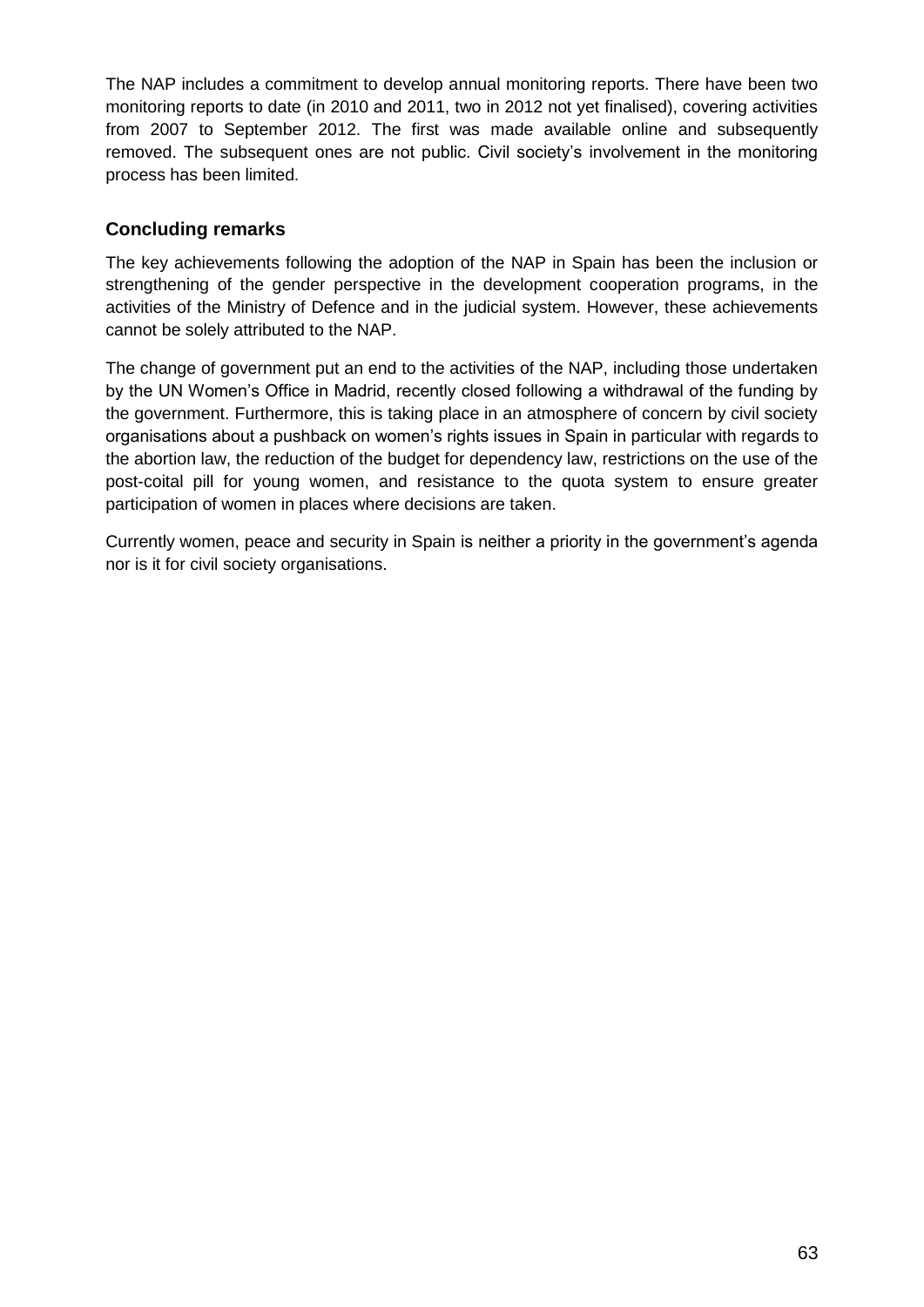## **Sweden**

Charlotte Pruth (Kvinna till Kvinna) Emmicki Roos (Operation 1325) Tove Ivegard (Women's International League for Peace and Freedom (WILPF), Swedish section)

## **In**t**roduction**

In 2006, Sweden was one of the first countries to adopt National Action Plan for UNSCR 1325. The early adoption was the result of strong advocacy efforts from civil society representatives.<sup>66</sup> The current Swedish NAP is a revision of the first NAP. Adopted in 2009 the NAP initially covered the period from  $2009-2012^{67}$ , but was recently extended to 2015.

## **Advocacy on UNSCR 1325**

Kvinna till Kvinna, Operation 1325 and WILPF Sweden are the main organisations advocating for the implementation of UNSCR 1325 in Sweden.

At EU level, the Kvinna till Kvinna Foundation is involved in advocacy both as a partner organisation of EPLO and on its own. The report 'Equal Power – Lasting Peace', financed by the EU, identifies obstacles to women's participation in peace building and includes concrete recommendations to the EU. It was presented at a conference at the EU Parliament in October 2012 and is now being disseminated to various EU bodies in Brussels and missions in the field.

Operation 1325 has specific expertise in civil society monitoring and NAP development processes and recently developed a comprehensive capacity-building concept titled NAP Navigator to increase the capacity among stakeholders to engage in NAP development processes.

The Swedish section of WILPF has a strong focus on preventing gender-based violence and strengthening women's participation through arms control, disarmament and other conflict prevention measures. For example, WILPF Sweden has engaged in advocacy for the inclusion of gender-based violence provisions in EU policies on international arms transfers.

## **Engagement with the NAP process**

Civil society was extensively consulted during the drafting of the first NAP. A working group was formed with representatives from several ministries, and a clear division of responsibilities. Consultations for the second NAP (2009) were less thorough. A few meetings with parliamentarians and several NGO's were held and one draft was shared, but there was no room for contributions to the text. CSO's from conflict affected countries were not consulted.

There is a Swedish collaborative network for 1325 that gathers relevant departments, ministries and government agencies as well as civil society representatives. Partners of the

  $^{66}$  Regarding advocacy strategies, please refer to the 2010 case study on UNSCR 1325 in Europe, produced by EPLO.

National Action Plan (NAP) for the implementation of United Nations Security Council Resolution (UNSCR) 1325 on women, peace and security which also relates to UNSCR 1820.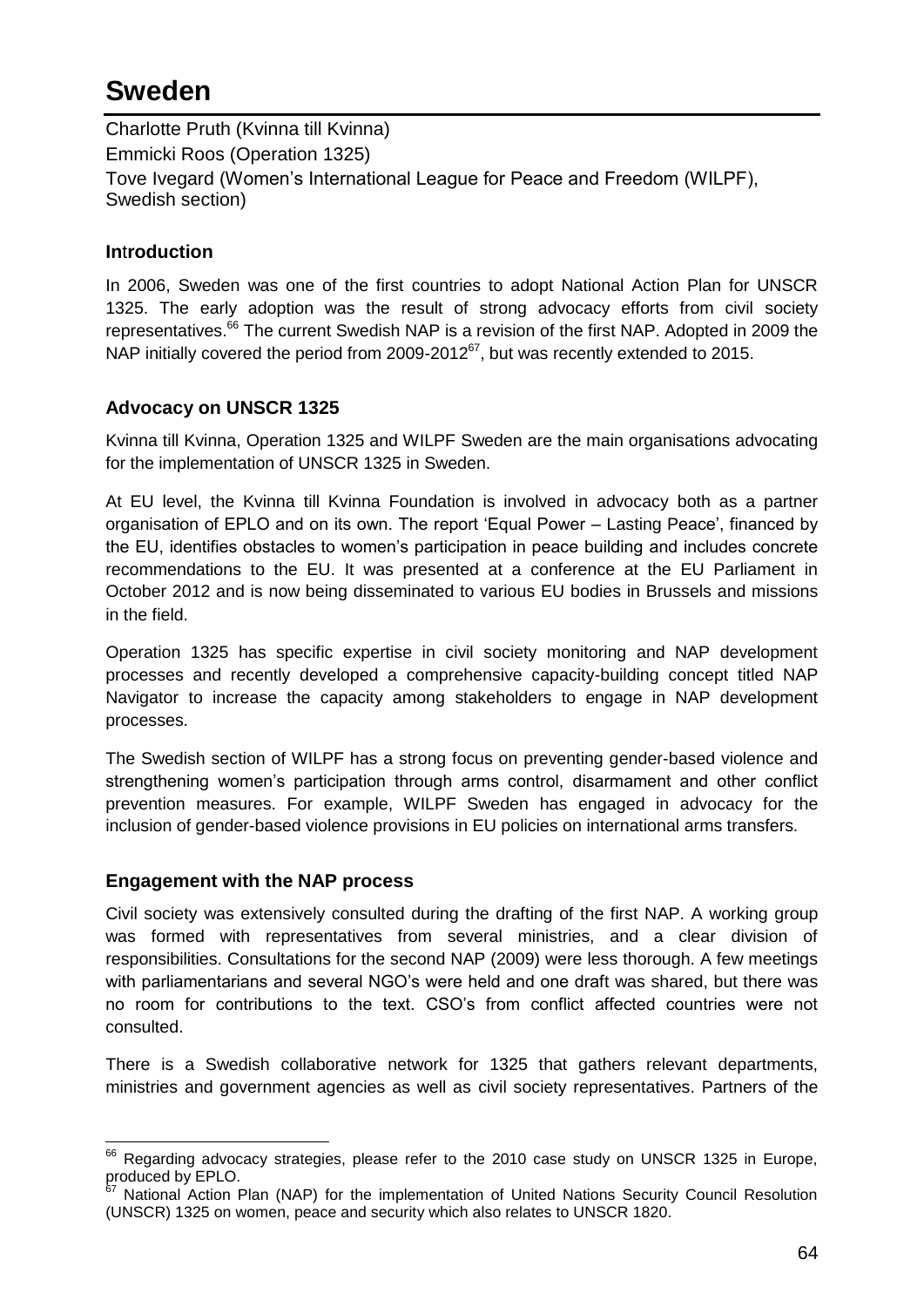network meet four times a year to share information and updates, but the network is not mandated to carry out any monitoring measures.

Civil society involvement in the development of Sweden's NAPs has decreased over time. For instance, CSOs were not consulted during the drafting of the seven indicators (see section below on Monitoring the implementation of the NAP), a process that was coordinated by the Folke Bernadotte Academy (FBA). Nor were CSOs included in the discussions leading up to the decision to prolong the second NAP to 2015.

CSOs such as the Kvinna till Kvinna Foundation, Operation 1325 and WILPF Sweden, have criticised the indicators for encompassing almost only quantitative measures and objectives (such as resource distribution), while for the most part leaving out more qualitative dimensions of the 1325 implementation. In addition, the indicators relate almost exclusively to implementation measures carried out at the national level, and fail to establish responsibilities for Swedish government ministries to report on their efforts to implement the NAP.

#### **Swedish NAP's constraints, how should we tackle them?**

In November 2012, the Kvinna till Kvinna Foundation, Operation 1325 and the Swedish Committee on Afghanistan launched a study on the impact of Sweden's efforts to implement UN Resolution 1325 on women, peace and security in Afghanistan. The study, [Missing the Target](http://kvinnatillkvinnafrontend.qbank.se/deployedFiles/2dace78f80bc92e6d7493423d729448e.pdf), showed that despite the NAP, Sweden's intervention in Afghanistan has had little or no effect on the Afghan women when it comes to security or participation. It includes the following recommendations:

- In order for the Swedish National Action Plan for 1325 to become relevant and strategic, it should be complemented with a specific plan for each country in which Sweden is engaged.
- More energy needs to be put into qualitative effects on the ground. The indicators for the Swedish NAP need to mirror the whole NAP, not just the quantitative part of it.
- The Swedish government should report to the Parliament on its implementation efforts of the NAP for 1325 on an annual basis, in order to be held accountable and increased visibility of its work.
- A special rapporteur on 1325 should be appointed within the Ministry of Foreign Affairs, who should be responsible for coordinating the implementation of the NAP.

#### **Focus of the NAP**

The priorities of the current Swedish NAP are:

- The participation of a considerably larger proportion of women in international peacesupport and security-building operations, within the framework of regional and international organisations, and operations should be implemented with a gender perspective, in order to increase their effectiveness.
- To strengthen the protection of women and girls in conflict situations based on an analysis in which women participate actively.
- Women in conflict areas should participate fully and on equal terms with men at all levels in mechanisms and institutions for conflict prevention, crisis management, peace-building, humanitarian operations and other initiatives in a post-conflict phase.

The NAP does not elaborate on how and on what grounds these specific goals were identified. In addition, there is no allocated budget for the implementation of the NAP.

The NAP includes references to EU-level engagement, stating 'as a member of the EU, Sweden has a special interest in, and responsibility for, ensuring the full implementation of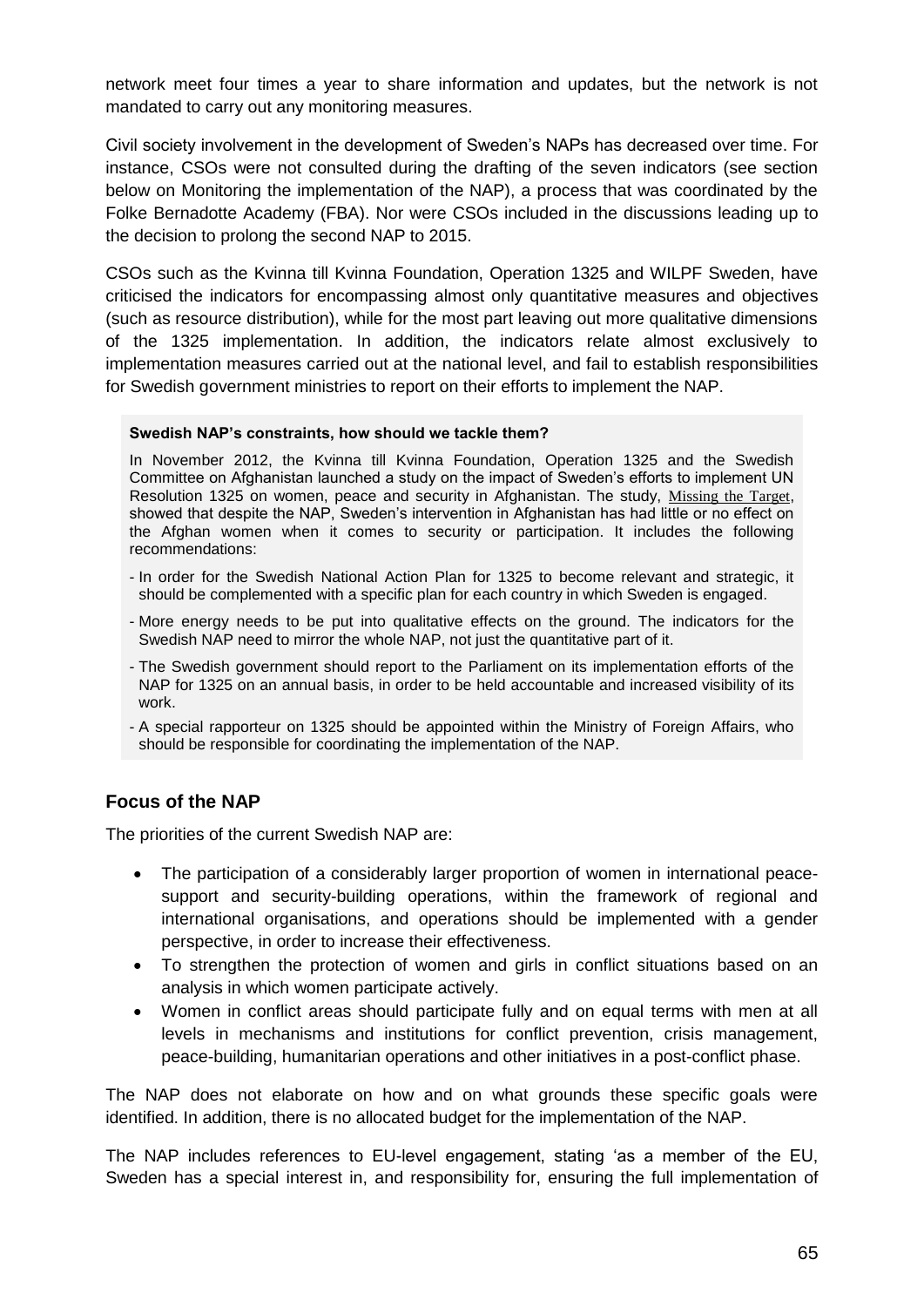Resolution 1325 in EU peace-support and security-building efforts'.<sup>68</sup> This statement is then followed by a number of objectives but there are no indicators or lines of responsibilities linked to these objectives.

#### **Monitoring implementation at national level**

The first Swedish NAP included wording on the establishment of a monitoring body, but the current NAP fails to include such provisions.

Seven implementation indicators were developed by a group of representatives from Swedish government agencies, led by the FBA, as a complement to the current NAP. These were adopted in the fall of  $2012$ .<sup>69</sup> The first report on these indicators was released in February  $2013$ <sup>70</sup> It highlights a certain degree of success in responding to indicator 1.1, about the necessity of recruiting more women for international missions.<sup>71</sup> In addition to this, the report concludes that the reporting authorities have strengthened their efforts relating to gender mainstreaming, but that much work still remains to be done, primarily on internal strategies and guide lines.

In its discussion on indicators referring to women's protection and participation, the report mentions funding distributed by the Swedish government agency Sida. According to Sida, approximately 2.5 billion SEK of the 4 billion SEK allocated for development cooperation in conflict regions has been invested in projects with 'direct or indirect influence on women's security and participation in peace processes<sup>'.72</sup> The report recognises, however, that no sufficient instruments for evaluation have been developed. No CSOs were consulted in drafting the report.

Despite current efforts, such as the 2012 indicators and the corresponding reporting, monitoring mechanisms are not adequate. The indicators do not fully reflect the content of the NAP, as they build almost exclusively on activities that already are carried out by the reporting agencies. The indicators seem to have been drafted with the purpose of including existing efforts within the framework of 1325 implementation, leaving essential parts of the NAP unmonitored. In addition, the methodology for the reporting against the indicators is weak.

There is no parliamentary overview on the implementation of the NAP. CSOs have repeatedly requested that the government report on the NAP to the Parliament, so far to no avail. The government previously issued annual reports that summarised efforts carried out by relevant government agencies relating to UNSCR 1325. However, these reports were not based on indicators or matrix and were thus inadequate as a tool for monitoring and evaluating existing efforts. Operation 1325 published a shadow report in 2012 on the Swedish implementation of Resolution 1325, but this report was based on the resolution as such rather than on the Swedish NAP.<sup>73</sup>

 $\overline{\phantom{a}}$ <sup>68</sup> *Ibid.*, p 16.

 $69$  The group elaborating the indicators: Folke Bernadotte Academy (FBA), Swedish Armed Forces, Swedish Prison and Probation Service, Swedish Civil Contingencies Agency, Police, Swedish International Development Cooperation Agency (Sida). The Ministry for Foreign Affairs was consulted.  $70$ The report is available at:

[http://www.folkebernadotteacademy.se/PageFiles/2803/Indikatorsrapport%20gemensam%202012.pdf?](http://www.folkebernadotteacademy.se/PageFiles/2803/Indikatorsrapport%20gemensam%202012.pdf?epslanguage=sv) [epslanguage=sv](http://www.folkebernadotteacademy.se/PageFiles/2803/Indikatorsrapport%20gemensam%202012.pdf?epslanguage=sv)

Of the staff recommended by the Folke Bernadotte Academy to international missions, 20 women and 17 men were deployed.

 $72$  Svenska myndigheters genomförande av FN:s säkerhetsrådsresolution 1325 perioden 1/1 – 31/12 2012, p 9.

<sup>73</sup> <http://operation1325.se/en/projekt/women-count-sweden-s-implementation-of-unscr-1325>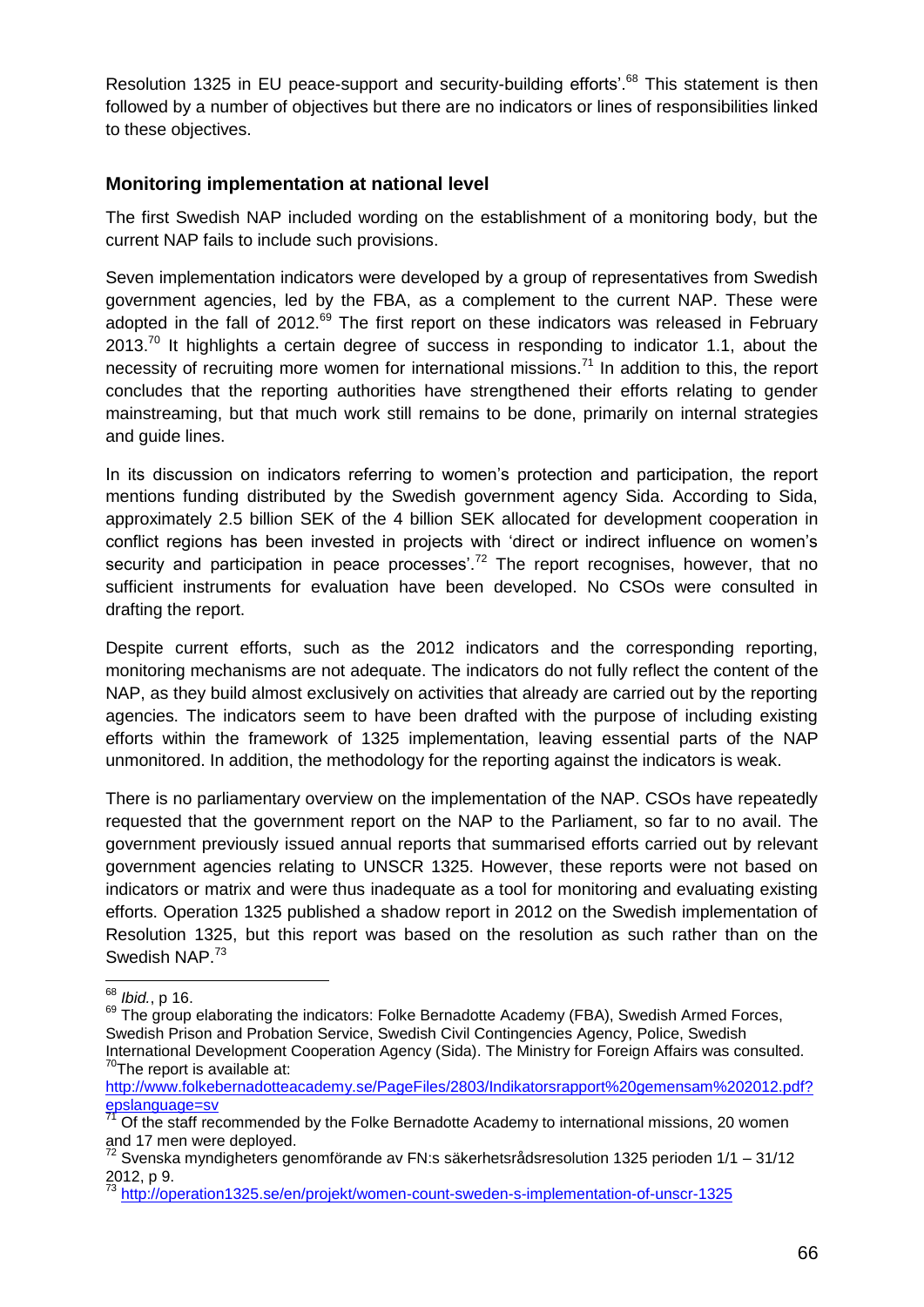As official reporting has been inadequate, it is difficult to say to what extent the Swedish NAP has been implemented.

## **Concluding remarks**

To conclude we would argue that the main obstacle to the implementation of the NAP is the NAP itself. There is a lack of political will, expressed for example in the fact that there is no allocated budget for 1325 implementation, and government ministries and agencies remain reluctant to establish adequate mechanisms for monitoring, evaluating and discussing the NAP in cooperation with civil society.

Sweden needs to step up and strengthen its implementation efforts of UNSCR 1325. CSOs should be included as active partners in the drafting and reporting processes, which could be done by giving the Swedish 1325 network a broader and stronger mandate in terms of monitoring and evaluation. In addition to this, civil society could initiate a parallel process in order to develop more relevant indicators, fully reflecting the current NAP, as well as revise or re-write the current NAP (in the form of a shadow NAP).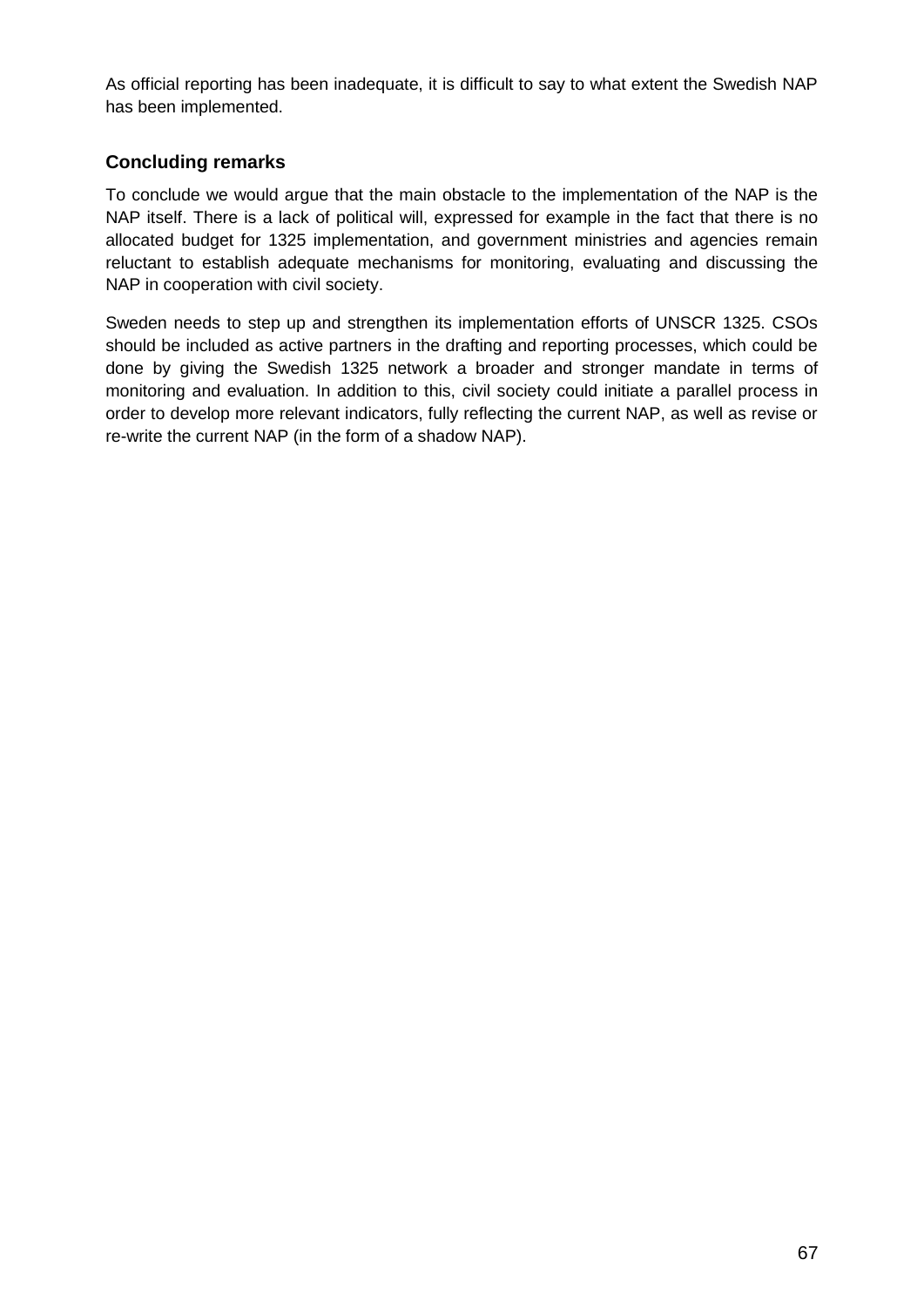## **Switzerland**

Rahel Fischer (Center for Peacebuilding KOFF swisspeace in consultation with Amnesty International Swiss Section, PeaceWomen Across the Globe and cfd – The feminist Peace Organisation)

## **Introduction**

Switzerland's first National Action Plan (NAP) on United Nations Security Council Resolution 1325 (UNSCR 1325) was adopted in 2007. At the time it was the result of a coordinated effort by Swiss civil society organisations campaigning for a NAP. Several NGOs joined forces with a dedicated Member of Parliament and a highly gender sensitive Foreign Minister.<sup>74</sup> Since then two revised versions of the NAP have been elaborated. The second revision lasted from 2010 to 2012 and the third revision will be launched in summer of 2013 covering the period from 2013 to 2016. In all three revisions the Center for Peacebuilding KOFF at swisspeace provided an important platform for civil society consultation. Organisations having a stake in or working in the area of Women, Peace and Security have been invited to comment on all three drafts. Thanks to this inclusive approach, a considerable amount of NGO inputs have been integrated into the NAP Framework.

The Swiss NAP on 1325 is primarily a governmental instrument. All measures outlined in the document are directed to strengthen the performance of the Swiss federal agencies without references to Swiss CSOs activities. The Gender Advisor of the Human Security Division (HSD) of the Federal Department of Foreign Affairs is coordinating and leading the development, the dissemination and the reporting of the NAP. The coordination between five ministries is guaranteed via the Committee for Peace Policy which set up an interdepartmental working group (called *Working Group 1325*). The working group consists of representatives of the two ministries responsible for most of the NAP activities, i.e. the Federal Department of Foreign Affairs and the Federal Department of Defence, Civil Protection and Sport.

## **Focus of the NAP**

In 2010 Switzerland was among the first countries to adopt a NAP in a log frame format. At the time it was considered to be a major achievement to integrate indicators and lines of responsibility in order to improve the progress monitoring. The first two versions of the NAP were structured along the three main goals of the resolution: 1) greater participation of women in peacebuilding; 2) prevention of gender-based violence and protection of the rights of women and girls during and after violent conflicts, and 3) a gender-sensitive approach to all peacebuilding projects and programmes. The third, and most recent, version of the National Action Plan incorporates the structure of the UN Strategic Results Framework on Women, Peace and Security 2011-2020<sup>75</sup> and will be aligned along the goals of 1) Participation, 2) Protection, 3) Relief and Recovery, and 4) Prevention. An additional fifth goal is dedicated to anchor the WPS agenda within the administration.

So far the Swiss NAPs have never specifically allocated budget to the implementation of UNSCR 1325. It would be a highly complex endeavour to calculate the total cost of all 1325 related activities (especially when it comes to mainstreaming), but it would be desirable to

 $74$  To learn more about the advocacy and lobby strategies of the Swiss CSOs read the 2010 case study on the implementation of UNSCR 1325 in Europe, produced by EPLO.<br><sup>75</sup> http://www.up.car.for.com

<sup>75</sup> [http://www.un.org/womenwatch/ianwge/taskforces/wps/Strategic\\_Framework\\_2011-2020.pdf](http://www.un.org/womenwatch/ianwge/taskforces/wps/Strategic_Framework_2011-2020.pdf)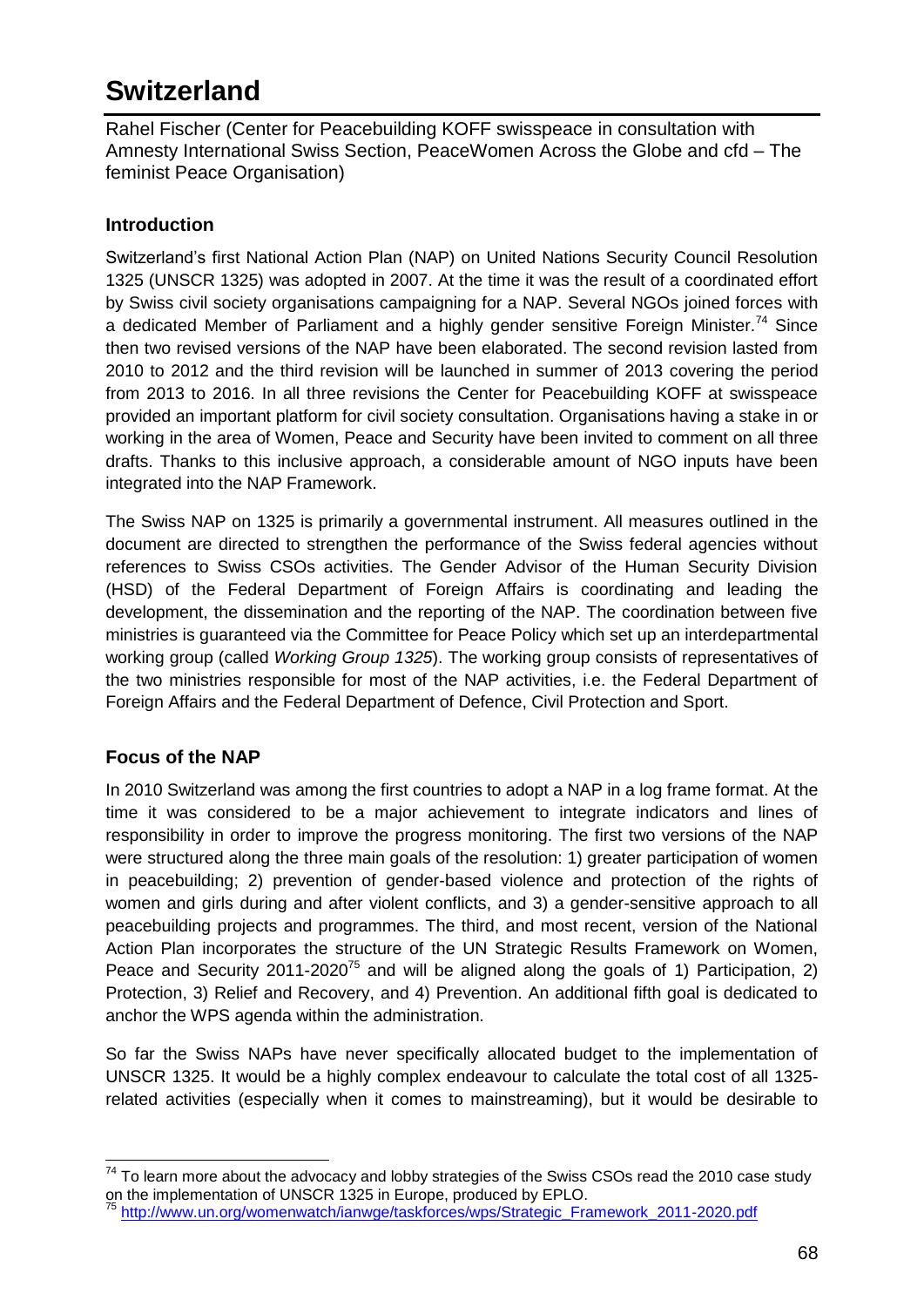introduce a budget for 1325-specific activities for each of the main implementing actors. This, however, should support and not replace mainstreaming efforts.

Switzerland is not a member of the European Union thus there are very few references to EUlevel engagement. The focus lies primarily on multilateral engagements at the UN, OSCE and Euro-Atlantic Partnership Council (EAPC) level as well as on bi-lateral activities.

## **Monitoring implementation at national level**

#### *Implementation*

It is difficult to estimate to what extent the Swiss NAP has been implemented. However, it is safe to say that there have been considerable efforts to further the women peace and security agenda and progress were made in different areas. In a nutshell one could say that Switzerland was quite outspoken and active in the multilateral arena at UN level and has achieved results with regard to recruitment of women for international missions. However, the integration of 1325 specific objectives and activities in programs and projects is less visible.

At the multilateral level Switzerland actively promotes the WPS agenda at the UN, the Human Rights Council and the OSCE. Since 2009, Switzerland supports the NGO PeaceWomen which facilitates monitoring of the UN system and information sharing in order to advocating for the rapid and full implementation of the WPS resolutions. The Swiss Mine Action Strategy  $2012-2016^{76}$  serves as a good practice example of how to integrate a gender perspective and 1325 into key aspects of a policy.

Some mixed results have been achieved with regards to recruitment and secondments. Today 46% of experts seconded to civilian missions are women. In the area of military peacekeeping the percentage of women remains low (7.3 %), but it is still higher than in UN peace mission (2% females). In 2012, only 4 out of 22 new recruits for the diplomatic service were women. With this selection the current Foreign Minister broke with the informal quota system that has been applied the years before. At senior-level also progress has been rather slow. Only 14 % of the heads of Swiss missions are women.

Bilateral activities include the support to grassroots networks and women's right organisations, as well as support for the development and the implementation of National Action Plans (for example in Nepal). Switzerland supports projects for female politicians in the Western Balkans in order to strengthen the position of women in parliament women's participation in election observation and in the electoral reform process. The increased participation of women is also a central objective of the regional strategy in North Africa, in the framework of which Switzerland has been supporting the transition processes in Egypt, Tunisia and Libya since 2011. In Tunisia for example, Switzerland supports a radio project made by rural women to reach out to women who are confined to the domestic sphere to inform them about the ongoing political debates.

## *Monitoring*

 $\overline{a}$ 

The monitoring and reporting on the Swiss NAP has improved considerably over the last years. In 2012, a significant amount of resources were invested to issue a first comprehensive report on the implementation of NAP according to the log frame. This was done as part of the backstopping mandate that KOFF provides for the Gender desk of the Foreign Ministry. The

<sup>76</sup> [http://www.eda.admin.ch/etc/medialib/downloads/edazen/doc/publi/ppese.](http://www.eda.admin.ch/etc/medialib/downloads/edazen/doc/publi/ppese.%20Par.0008.File.tmp/Humanitaere_Minenraeumung_Strategie_EN.pdf)  [Par.0008.File.tmp/Humanitaere\\_Minenraeumung\\_Strategie\\_EN.pdf](http://www.eda.admin.ch/etc/medialib/downloads/edazen/doc/publi/ppese.%20Par.0008.File.tmp/Humanitaere_Minenraeumung_Strategie_EN.pdf)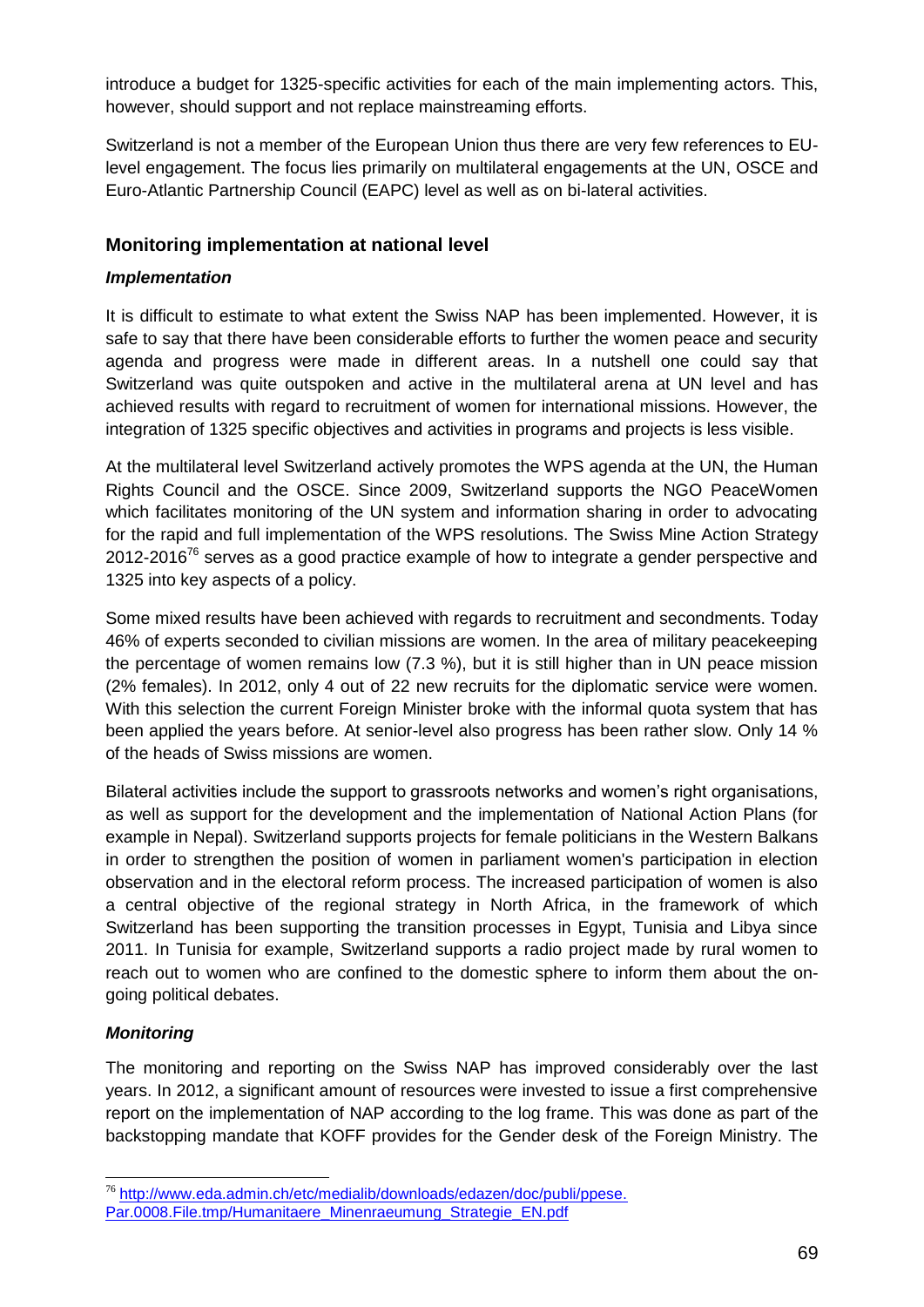Gender Desk of the HSD mandated KOFF to lead the process. All relevant state entities responsible for the implementation of 1325 were asked to report on the indicators outlined in the NAP. A wealth of data was collected despite the fact that some actors did not fully cooperate during the reporting. KOFF analysed the collected data and compiled it in the form of a state report. A shortened version of this Swiss Report on the implementation of 1325 will shortly be available to the public.

#### **Lessons learnt from the reporting monitoring process:**

- All measures outlined in the NAP should be formulated as close as possible to the operational practices of the actors concerned. Accountability lines also need to be as clear as possible in order to avoid a dispersion of responsibility.
- The initial attempt to formulate indicators led in some cases to a rather useless bureaucratic exercise (counting speaking points). The lesson learned is to focus more on a few specific and meaningful outcome indicators and conduct some qualitative studies in order to learn more about the impact of certain activities.
- It is important to link the Swiss NAP to the internal strategies promoting women's equal opportunities within the ministry as it is incoherent to promote values abroad which are not taken seriously at home.
- It is not advisable to invest too many resources into monitoring and reporting if these very resources are lacking when it comes to gender mainstreaming and the promotion of the WPS agenda within the administration. For this reason, the third NAP foresees to conduct only one comprehensive reporting every four years and to provide less resource-intense progress reports for the years in between.

The lessons learned from this first comprehensive reporting effort are now being integrated into the revised version.

In spite of the fact that Members of the Parliament have been instrumental in pushing for the adoption of the Swiss NAP, there has not been any parliamentary involvement into the monitoring of its implementation ever since. In order to establish parliamentary oversight, the new revised version of the NAP asks for an annual reporting to the Foreign Policy Commission of the national council. The Swiss NGO and Civil Society consultations were coordinated by KOFF swisspeace. So far, there has never been a civil society shadow report but the new revised NAP foresees a mechanism in which the assessment of the NGO working group will be communicated to the interdepartmental working group and to the parliamentary commission responsible for Foreign Policy.

#### **Concluding remarks**

Even if some progress has been achieved when it comes to the implementation of the NAP, much remains to be done. Today the commitment to gender equality is under more pressure than it has been some years ago. A shift in discourse may be observed as well on national as on international level. This also became apparent at the last CSW on the Elimination and Prevention Against all Forms of Violence Against Women and Girls where several countries formed a strong block to resist the advancement of women's rights. There is a need for a persistent lobby otherwise there is the risk of backlash. The greatest obstacle to the implementation of the Swiss NAP is the lack of political will by some of those who are responsible for it. In most cases, no matter what policies are in place, the greatest achievements in this area are still attributed to committed individuals.

It has been difficult so far to assess the impact of the Swiss NAP in conflict-affected and fragile countries. In order to promote more qualitative evaluations, impact assessments are foreseen for the new Swiss NAP and its implementation.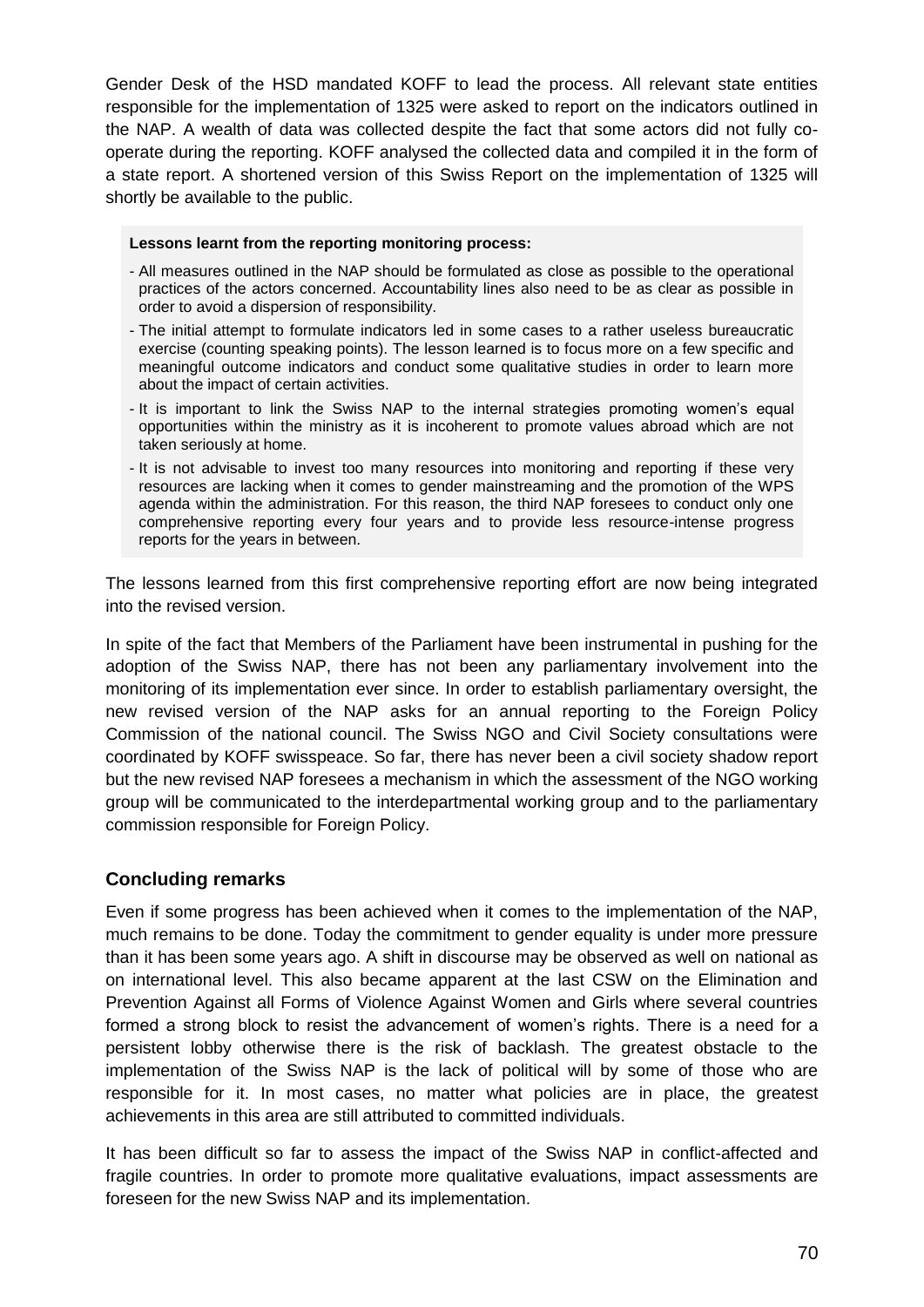# **United Kingdom**

Chitra Nagarajan (former Director, Gender Action for Peace and Security) Sanne Tielemans (Policy Analyst, Conciliation Resources) - building on the first version, 2010, prepared by Charlotte Onslow

## **Introduction**

The UK was the second country to launch a National Action Plan (NAP) in March 2006. This first document functioned as an internal governmental document and was referred to as a 'low-level action plan'. Mirroring the international stocktaking exercise around the 10th anniversary of UNCR 1325, the UK undertook a review of its activity and revised its approach, with a new NAP launched in October 2010. This NAP covers a three year period, from November 2010 to November 2013. It is described as a 'living' document that will be constantly strengthened with the input of civil society and updated to reflect real-time developments. The most recent update dates to February 2012.

## **The 2010 NAP**

As with previous NAP developments the 2010 NAP was largely developed by civil servants in London and in the UK mission to the UN in New York. However, for the first time the UK decided to develop a 'bilateral section' of the plan to focus the NAP's activities in three priority countries (Afghanistan, Democratic Republic of Congo and Nepal). This also engaged UK civil servants working in those countries to focus on 1325. However there was, at this point, little consultation with civil society, or governments in the countries affected by violent conflict.

The current NAP is divided into national, bilateral and multilateral sections:

- The national action section sets out how the FCO, DFID and MOD will adapt policy, programmes, training and operations to ensure that women, peace and security is incorporated into policy work on conflict and in conflict-affected countries. It describes actions that will be taken to ensure lessons are learned in programming in conflict affected countries, in training, in operations and in reporting. However, the NAP fails to address internal affairs. There is lack of attention paid to for promoting women's participation in UK decision-making processes related to peace and security or for ensuring that UK delegations to international peace summits include as standard an adequate proportion of women. The UK NAP also treats the WPS agenda as international in another way: it fails to acknowledge the relevance of the agenda to the issues in Northern Ireland or look at issues of women, peace and security within the Ministry of Defence. The GAPS Network has been pushing for the UK government to expand the NAP to look at this.
- The bilateral section has three country plans for Afghanistan, DRC and Nepal which are structured around prevention, participation, protection and relief and recovery and outline actions to be taken. In the February 2012 update, a regional section was added with an outline of a MENA plan, with more to be developed after consultation.
- The multilateral section talks of actions to be taken particularly at the UN and also at NATO, Commonwealth, OSCE and EU. Concerning the latter, the UK is to:
	- $\circ$  Continue to participate in the EU Human Rights and Gender Working Group in Afghanistan shaping its focus as it develops and implements an EU local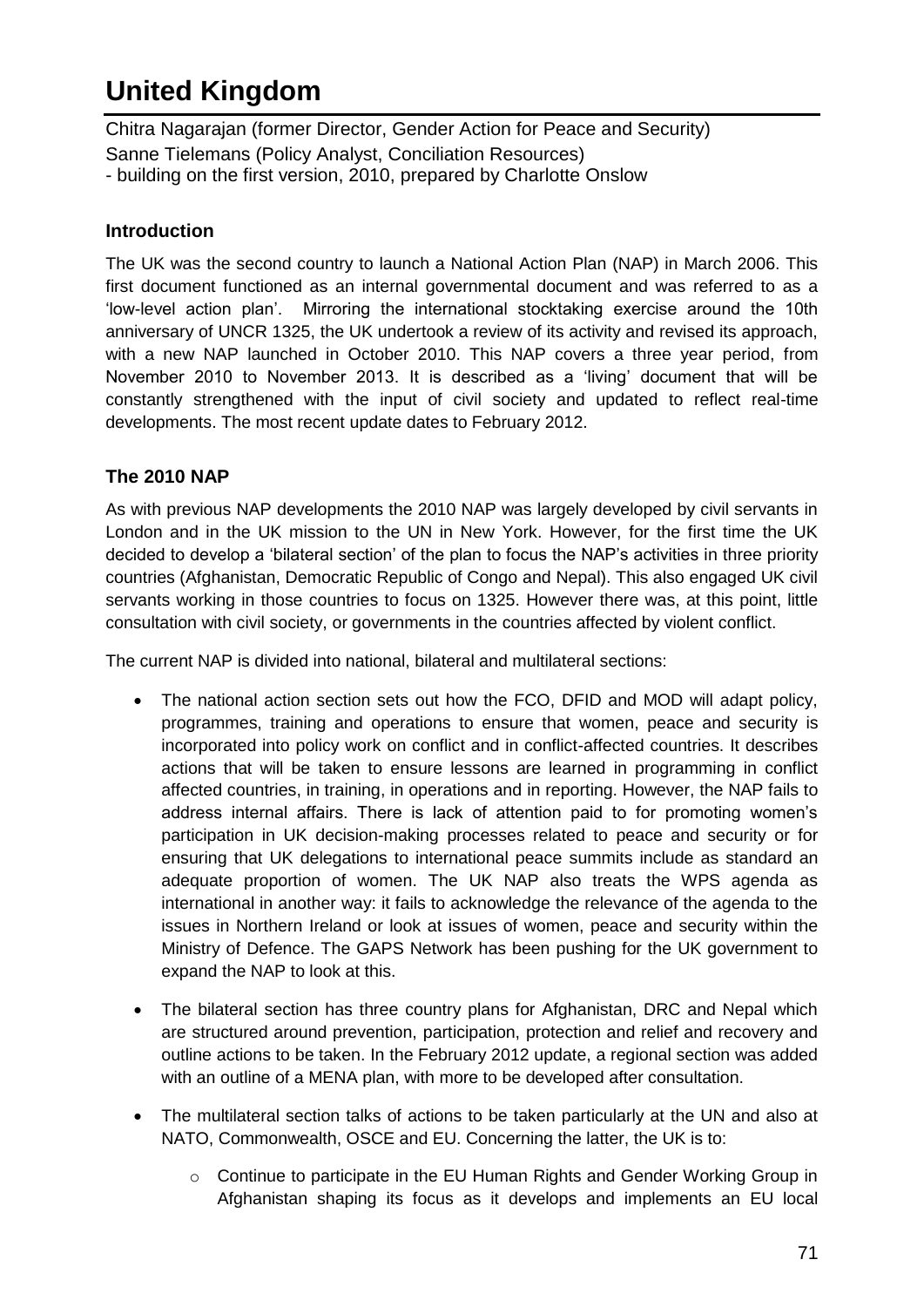strategy to support human rights defenders and a local strategy to oppose violence against women (Afghanistan section).

- o Continue to play a leading role in the EU working group on human rights defenders in Nepal which regularly considers the situation of women human rights defenders and agrees steps with local civil society on how to support women human rights defenders (Nepal section).
- o Encourage the European Commission to build WPS issues into EU Country Strategies and National Indicative Plans (MENA section).
- $\circ$  Political support for the EU comprehensive approach on WPS, including mainstreaming gender into CSDP missions and operation (multilateral section).

The NAP is co-owned by the Foreign and Commonwealth Office (FCO), the Department for International Development (DFID) and the Ministry of Defence (MOD) - the key departments dealing with peace and security externally. The Northern Ireland Office and the Home Office are obvious departments to also be involved but they do not play a defined and formal role in the NAP. There is a cross-Whitehall Working Group on Women, Peace and Security that brings together FCO, DFID, MOD and the cross-departmental Stabilisation Unit to develop and implement the NAP.

There is still no dedicated budget allocated to the NAP. The GAPS Network has recommended the UK government establishes such a budget to be included, but this is as yet not implemented. We hope that this will be revisited by the UK when developing the next NAP.

## **Engaging with the NAP process**

Strong advocacy from civil society through co-ordinated action by the GAPS network and its member organisations, the influence and scrutiny of parliamentarians through the Associate Parliamentary Group (APG) on Women, Peace and Security and supportive civil servants have all contributed to the development of the UK's approach.

The process for consulting UK-based civil society organisations for the development of the NAP in 2010 was affected by delays, with short notice given for input and limited consultation. However, the UK government had a fairly open door to civil society throughout the NAP development process, inviting them to submit written contributions, holding a round-table with civil society and the then Minister Baroness Kinnock and regularly sharing drafts of the NAP with GAPS. During the development of the 2010-2013 NAP, GAPS members felt it was important to assist those officials in charge of developing the NAP who had limited time and resources allocated to them. The NAP could have been stronger with greater involvement of civil society, including organisations based in the conflict-affected countries prioritised in the NAP, in a formal, timetabled and transparent consultation process.

Since the publication of the NAP in 2010, cooperation with civil society and parliament improved thanks to the inclusion of an improved system of consultation in the revised NAP in 2012. GAPS organised six focus groups between June and September 2011, bringing together civil society, academics, government officials and parliamentarians. Three of these were held in Goma, Kabul and Kathmandu to involve civil society, including women's rights activists, and government officials of the focus countries in the bilateral section of the NAP. Many participants to these three focus groups noted that this was the first time they had heard that the UK had a specific plan on women, peace and security for their country. Following this, GAPS and the APG submitted a shadow report on the government's annual review of the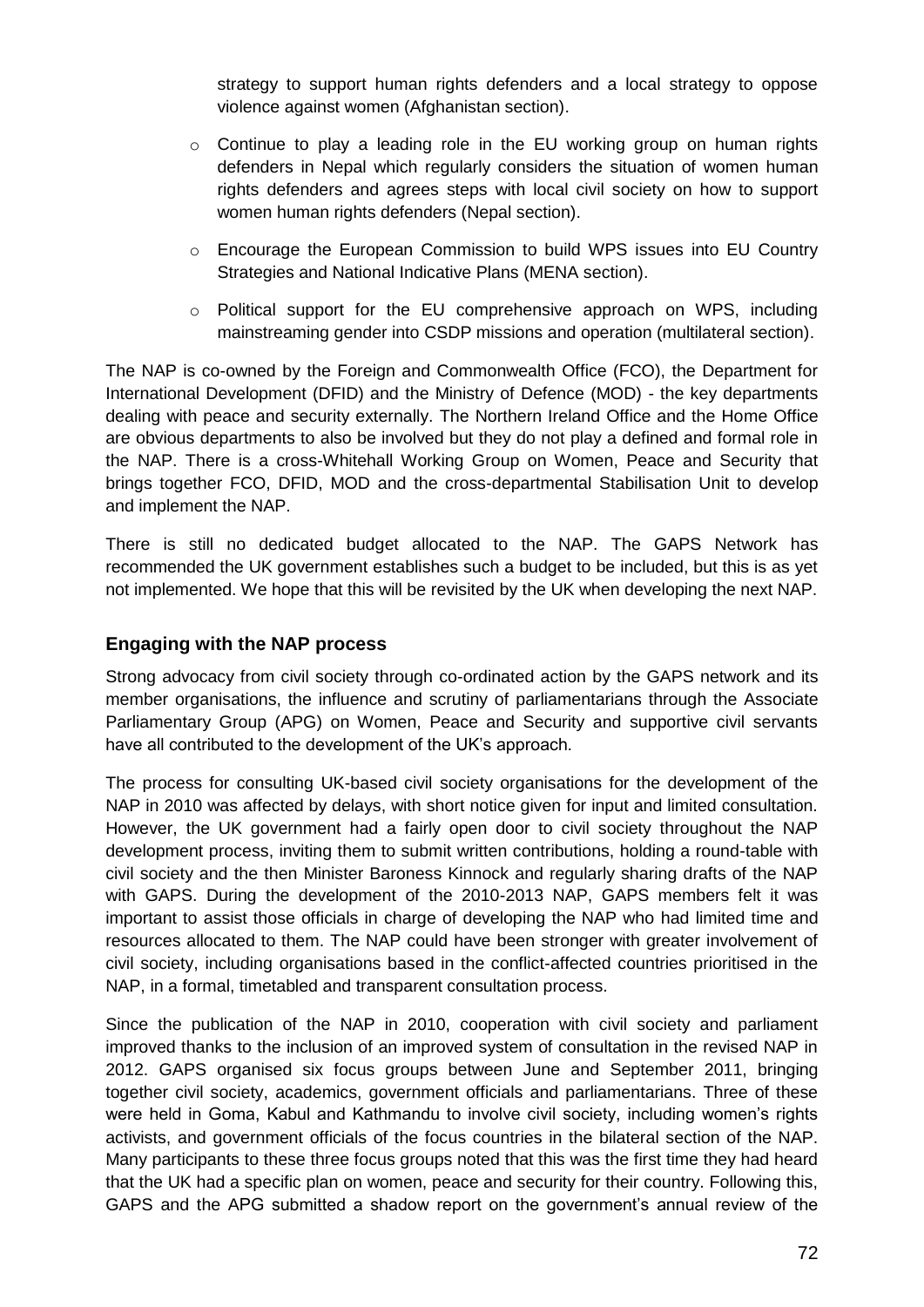NAP with recommendations to feed into the February 2012 NAP update. Some of the recommendations included in the shadow report are reflected in the NAP update, though more structural issues remain to be addressed. We hope that this will be done in the development and implementation of the new NAP, to be launched in 2014. The GAPS Network is working with the UK on the development of the new 2014–2017 NAP, which has included increased consultation by Government.

Different GAPS members (CARE International, Amnesty International UK, International Alert and Saferworld) and Conciliation Resources are involved in EU-level advocacy, including through the Working Group on Gender, Peace and Security of the European Peacebuilding Liaison Office (EPLO).

## **Monitoring implementation at national level**

#### *Implementation*

Women's rights, peace and security do not always make it into relevant government policy and practice. Key new initiatives, including the cross-governmental conflict policy such as the Building Stability Overseas Strategy (BSOS) and related conflict assessment tools, have been launched without fully incorporating the principles of the NAP throughout them at inception although some steps have been taken to remedy this in implementation. Key obstacles to implementation include a lack of political will, limited financial and human resources, the prioritisation of other matters and considering women, peace and security as irrelevant to the issues under discussion.

The NAP includes a few references to EU-wide implementation. In the current NAP, the UK inter alia commits to providing political support for implementation of the Comprehensive Approach. It is positive to note the prioritisation of participation in the EU relevant working groups in conflict-affected countries, but more could be done in terms of coordinating action and ensuring cooperation among EU Member States. UK representatives have been regularly attending EU Task Force meetings. Contributions are, as is the case for most Member States, limited to reporting on developments regarding the NAP instead of contributing to strategic thinking on how EU Member States can better contribute to the implementation of UNSCR 1325 in a collective fashion. In response to the current UK review on balance of UK/EU competences, Conciliation Resources has raised the added value of the EU in the area of peacebuilding and conflict prevention and has suggested further coordination and cooperation EU-wide to ensure positive impact for those in conflict-affected areas.

#### **Success stories following the adoption of the NAP include:**

- One official within the FCO Conflict Department now has 80% of their role dedicated to women, peace and security.
- Some integration of women, peace and security into job descriptions of conflict advisors.
- One DFID official has dedicated time in their role to lead on women, peace and security.
- Development of a plan for the Middle East and North Africa (MENA) region and some inclusion of women, peace and security in MENA policy and practice.
- Some increasing awareness in the MOD around issues of women, peace and security.
- Some consultation with government and civil society in fragile and conflict-affected states in NAP development and implementation.
- Some inclusion of women, peace and security in implementation of the Building Stability Overseas Strategy (BSOS), the UK's main conflict prevention and response policy.
- Interest in revising the NAP framework to be more impact focused, including by hiring a consultant to look at strengthening current monitoring and evaluation.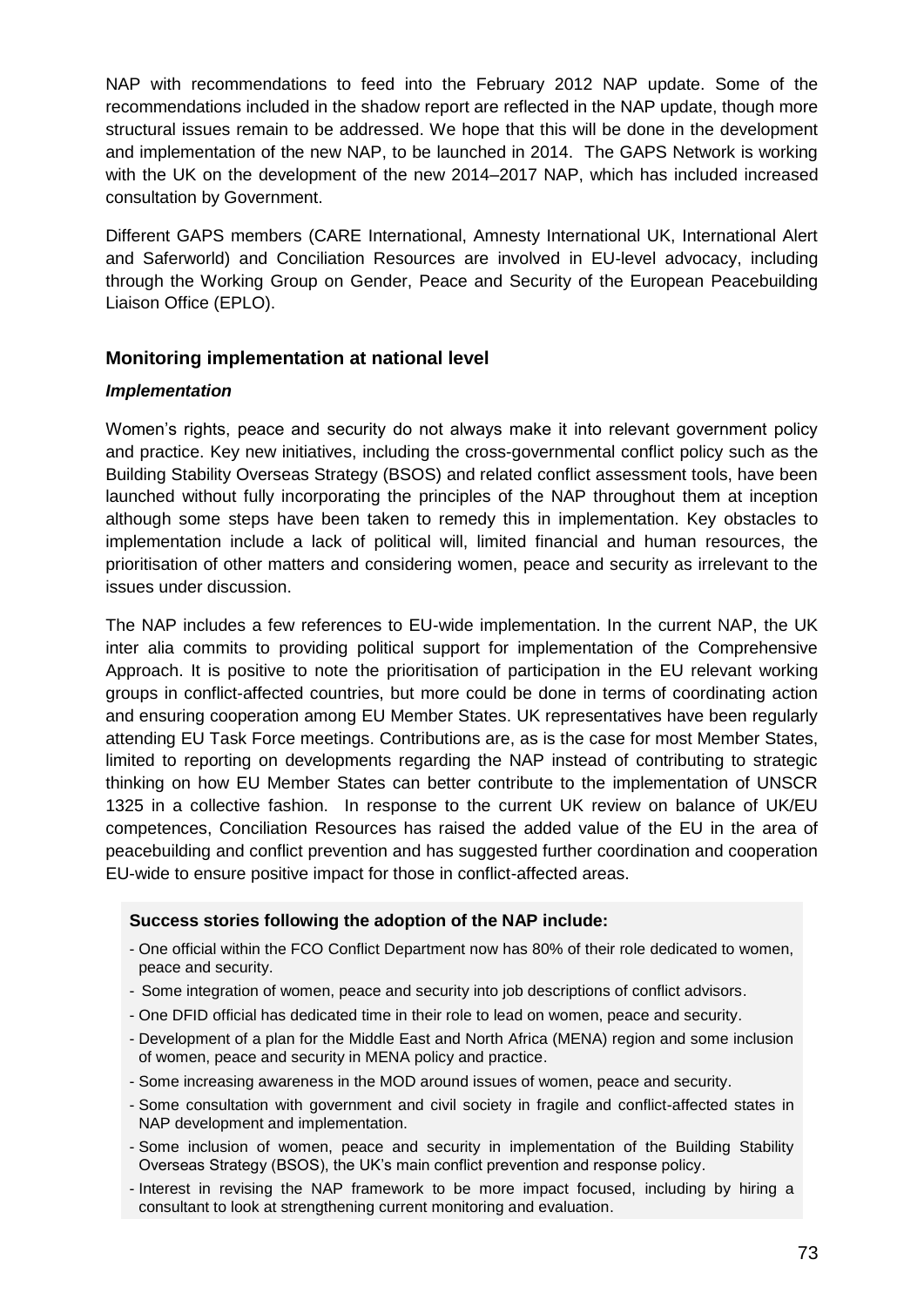- FCO toolkit on women, peace and security developed and sent to embassies and to be updated in Spring 2013.
- Progress in training within DFID and FCO and at the multilateral level
- UK pushed G8 declaration on sexual violence in conflict to include implementation of the Security Council Resolutions, the need for services for survivors, support to women's rights organisations and women human rights defenders, participation of women in peace negotiations and reviewing doctrine and training provided to national military and police.

#### *Monitoring*

There is limited knowledge as to how the NAP is being implemented due to the weak monitoring and evaluation framework and the absence of specific, measurable, attainable, relevant and time-bound (SMART) indicators. The cross-Whitehall Group meets quarterly to review progress made, however the reports are not released. Civil society, through the GAPS network, is invited to attend some of these meetings. Two interim official monitoring reports have already been prepared for the current NAP, in 2011 and 2012. Women, peace and security leads in FCO, DFID, MOD and the Stabilisation Unit, plus desk officers for Afghanistan, DRC and Nepal were in charge of compiling these reports. The Associate Parliamentary Group on Women, Peace and Security hosts annual scrutiny meetings producing narrative reports. Civil society prepared a shadow report on the annual review in 2011. Following consultation with civil society and parliament, the current NAP was revised in February 2012.

Furthermore, parliamentary questions on progress made are regularly asked and meetings held between members of the cross-Whitehall group and civil society.

A full evaluation of the NAP is currently underway, the results of which will feed into the development of the new NAP in 2014. It is hoped that many of the issues outlined above will be addressed through the development and implementation of the 2014 NAP.

There is no information on the NAP's impact in conflict-affected countries.

## **Concluding remarks**

The current NAP, which is described as a living document, was launched in 2010. There is regular communication between the GAPS network and responsible civil servants. However, consultation of CSOs based in conflict-affected areas, particularly those prioritised in the NAP, was limited. It remains hard to assess impact as the NAP lacks SMART indicators. There are a number of success stories following the adoption of the NAP however, key challenges remain. In particular, the integration of WPS into relevant government policy and practice, such as Violence Against Women and cross-governmental conflict policy and related conflict assessment tools, continues to be limited. The 2010–2013 NAP also fails to acknowledge the relevance of the women, peace and security agenda to the issues in Northern Ireland or look at women's participation in decision-making inside the UK.

The GAPS Network is working with responsible civil servants in the development of the new 2014–2017 NAP and looks forward to an ambitious, forward looking NAP.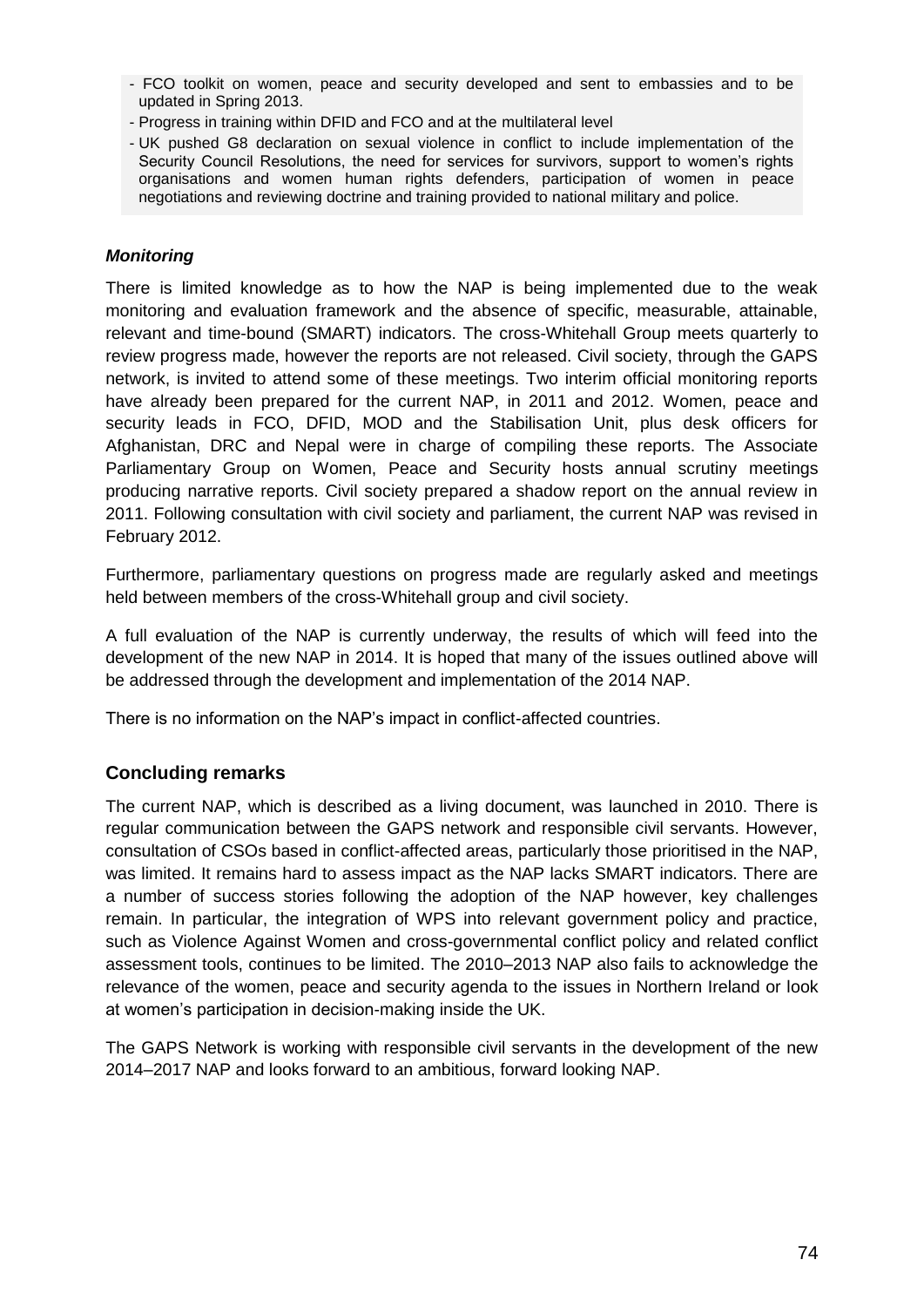#### **Northern Ireland**

Irene Miskimmon and Emma Patterson-Bennett (Northern Ireland Women's European Platform)

The post conflict status of Northern Ireland is referred to in the Irish NAP, but not in the UK NAP. The UK Home Office Minister for Equalities and Criminal Information (2010-2012) explained the UK's position as follows: 'The situation in Northern Ireland has never been considered to be an armed conflict, as defined in international law. Nevertheless, some aspects of UNSCR 1325 such as participation in peace and political processes are relevant to all states and the Government will continue to work towards increasing the representation of women in Northern Ireland in public and political life.'

While Northern Ireland is not included in this important UK policy document, relevant facts on the ground are monitored by local women's civil society which continues to lobby for a NAP for the province, or that it should be covered in the UK NAP. For example, local organisations note that there are only 18% women in the Northern Ireland Assembly, 23% in local government, and none in the highest levels of the judiciary. Civil society is concerned that women's voices and gender awareness are not included in important reports and strategies such as the 2009 report of the Consultative Group on the Past to 'find a way forward out of the shadows of the past' $^{77}$ and the report of the public consultation (July to October 2010) on the national programme for cohesion, sharing and integration.<sup>78</sup> There is only one passing reference to women in the new 'Together: Building a United Community'<sup>79</sup> strategy.

Northern Irish civil society also notes that the Irish government has not assumed its responsibility in this regard under the Good Friday Agreement: while it did produce a NAP in 2011, the only reference to Northern Ireland was a broad commitment to work with organisations and groups in Northern Ireland.

More positively, in 2010 an All Party Group on UNSCR 1325 Women, Peace and Security was set up in the Northern Ireland Assembly with the aim of raising awareness of the lack of participation of women in political and public life in Northern Ireland in areas outlined in UNSCR 1325. The group has been taking evidence from women's groups and organisations. Similarly, in London the Westminster Associate Party Group on UNSCR 1325 has set up an Inquiry into Northern Ireland and 1325. Written submissions have been received and the inquiry into UNSCR 1325 and Northern Ireland. There is now to be a second part to the Inquiry where oral evidence will be heard from women across Northern Ireland on their post-conflict experiences. The Inquiry was initiated by the Westminster Associate Party Group on UNSCR 1325 following on from the 2008 CEDAW Concluding Observations and GAPS Global Checklist in 2010. These drew attention to the absence of Northern Ireland in the UK NAP. This action is underpinned by recommendations from the CEDAW Committee after its 2013 review of the UK, where the Committee raised concerns for the continuing failure to fully implement UNSCR 1325 in Northern Ireland.

Women's civil society in Northern Ireland continue to make the case for supporting women's representation in peace building, noting the re-emergence of community tensions, and on-going issues around the lack of women in senior positions in public life, the impact of the economic downturn on women, and women's continuing concerns about their reproductive rights. They continue to argue that in all of this, the voice of women needs to be heard and the introduction of UNSCR 1325 in building an all-inclusive peaceful society has never been more necessary.

 $\frac{78}{79}$  <http://www.ofmdfmni.gov.uk/csi-consultation>

 $\overline{a}$ 

 $77$ Report of the Consultative Group on the Past, Executive Summary, p4.Available at [http://www.community-relations.org.uk/fs/doc/executive\\_summary.pdf.](http://www.community-relations.org.uk/fs/doc/executive_summary.pdf) Also known as the *Eames-Bradley Report* after the two co-chairs of the group.

<sup>79</sup> <http://www.ofmdfmni.gov.uk/together-building-a-united-community>